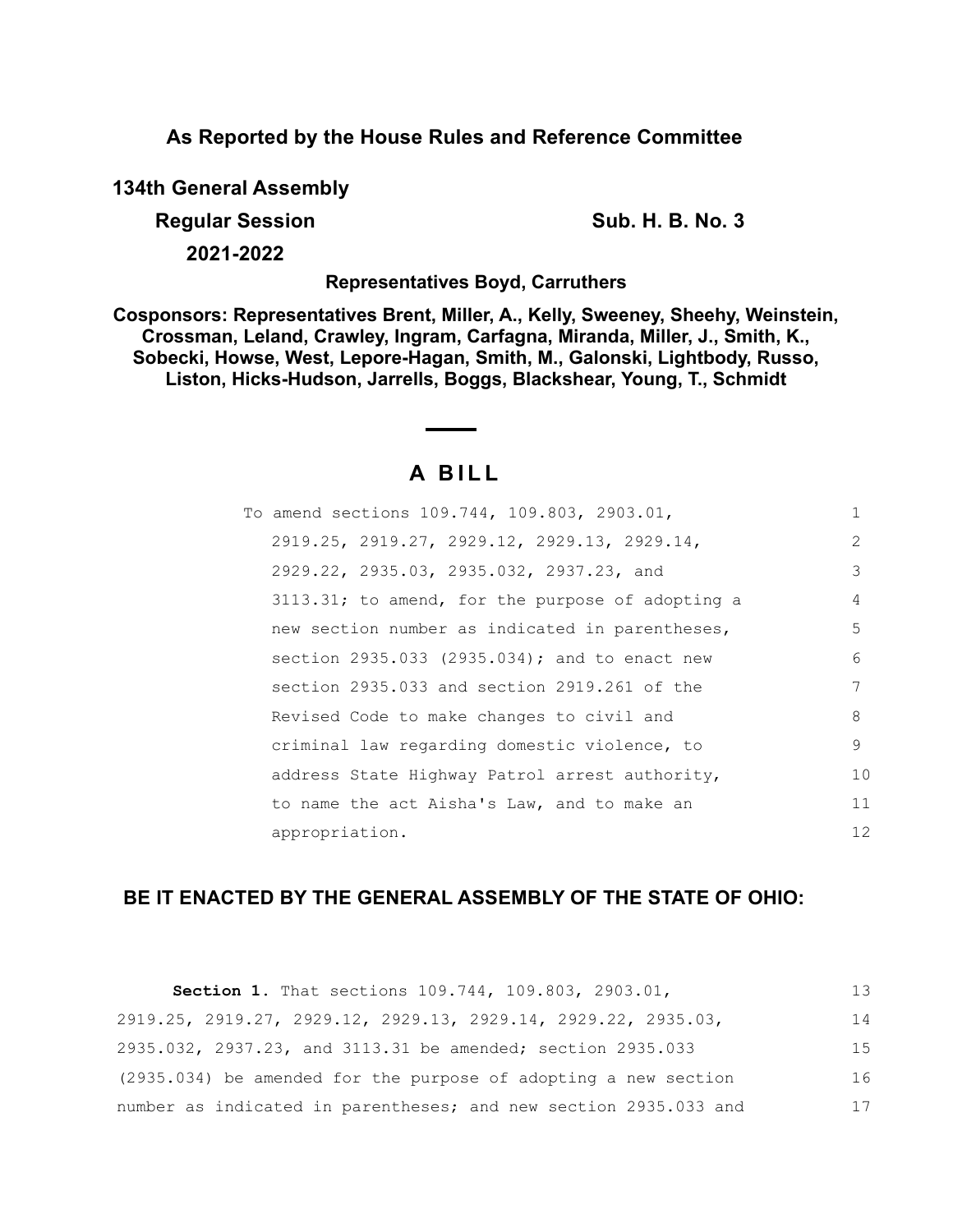### **Sub. H. B. No. 3 Page 2 As Reported by the House Rules and Reference Committee**

section 2919.261 of the Revised Code be enacted to read as follows:

**Sec. 109.744.** The attorney general shall adopt, in accordance with Chapter 119. of the Revised Code or pursuant to section 109.74 of the Revised Code, rules governing the training of peace officers in the handling of the offense of domestic violence, other types of domestic violence-related offenses and incidents, and protection orders and consent agreements issued or approved under section 2919.26 or 3113.31 of the Revised Code. The provisions of the rules shall include, but shall not be limited to, all of the following:

(A) A specified amount of training that is necessary for the satisfactory completion of basic training programs at approved peace officer training schools, other than the Ohio peace officer training academy;

(B) A requirement that the training include, but not be limited to, training in all of the following:

(1) All recent amendments to domestic violence-related laws;

(2) Notifying a victim of domestic violence of the victim's rights; 37 38

(3) Processing protection orders and consent agreements issued or approved under section 2919.26 or 3113.31 of the Revised Code; 39 40 41

(4) Using an evidence-based lethality assessment screening tool to determine the level of risk to a victim of domestic violence and to refer high risk victims to local or regional domestic violence advocacy services, as required under section 2935.033 of the Revised Code. 42 43 44 45 46

18 19

33 34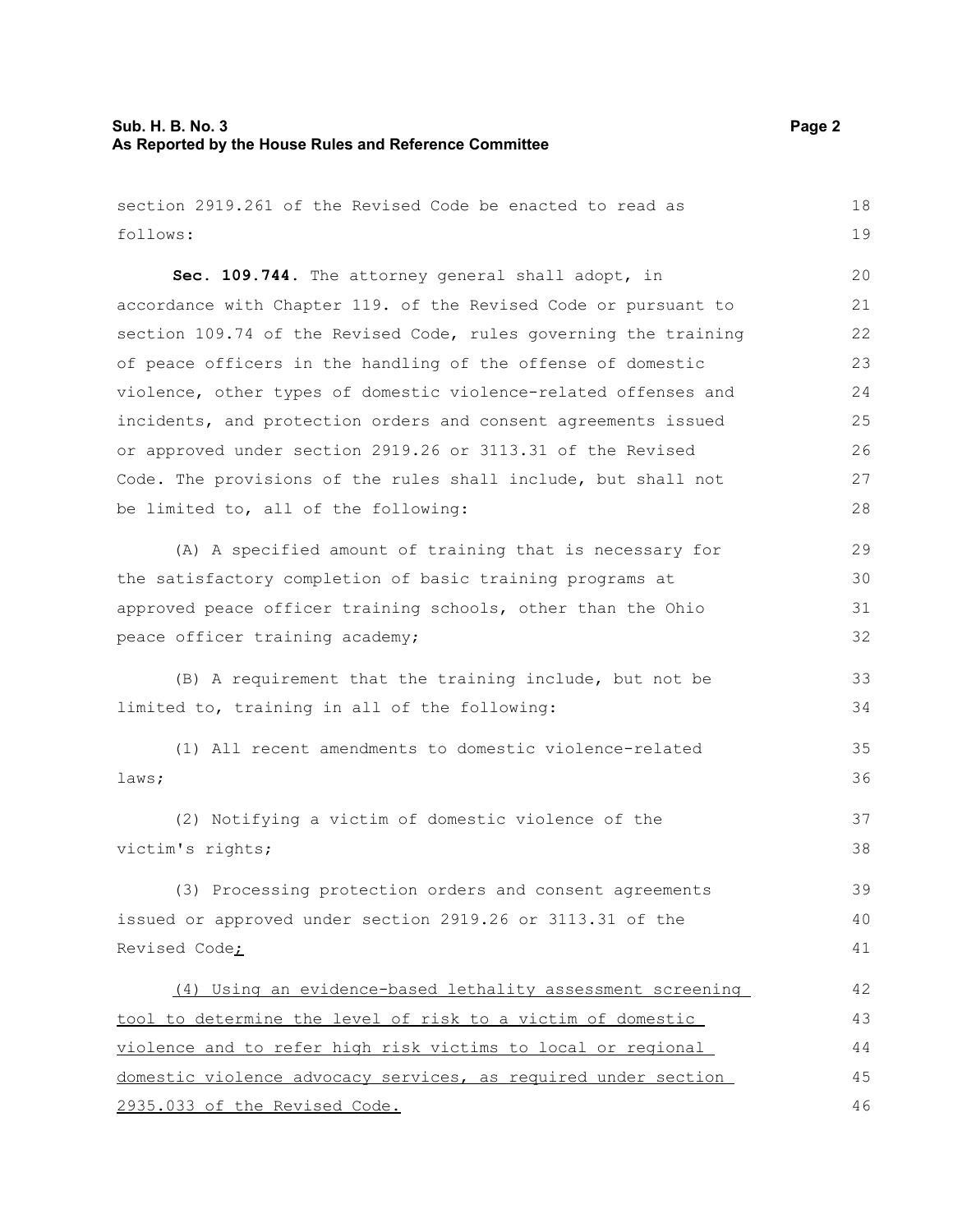| (C) A list of validated and evidence-based lethality                  | 47 |
|-----------------------------------------------------------------------|----|
| assessment screening tools that constitute qualified lethality        | 48 |
| assessment screening tools including all of the following:            | 49 |
| (1) The domestic violence lethality screen for first                  | 50 |
| responders developed by the Maryland network against domestic         | 51 |
| <u>violence;</u>                                                      | 52 |
| (2) The danger assessment for law enforcement tool                    | 53 |
| developed by the Jeanne Geiger crisis center;                         | 54 |
| (3) Any other lethality assessment screening tool endorsed            | 55 |
| <u>by the United States department of justice and found to meet </u>  | 56 |
| criteria established by the attorney general.                         | 57 |
| <b>Sec. 109.803.</b> (A) (1) Subject to divisions (A) (2) and (B)     | 58 |
| of this section, every appointing authority shall require each        | 59 |
| of its appointed peace officers and troopers to complete up to        | 60 |
| twenty-four hours of continuing professional training each            | 61 |
| calendar year, as directed by the Ohio peace officer training         | 62 |
| commission. The number of hours directed by the commission, up        | 63 |
| to twenty-four hours, is intended to be a minimum requirement,        | 64 |
| and appointing authorities are encouraged to exceed the number        | 65 |
| of hours the commission directs as the minimum. The commission        | 66 |
|                                                                       |    |
| shall set the required minimum number of hours based upon             | 67 |
| available funding for reimbursement as described in this              | 68 |
| division. <del>If Except</del> as provided in division (B)(4) of this | 69 |
| section, if no funding for the reimbursement is available, no         | 70 |
| continuing professional training will be required.                    | 71 |

(2) An appointing authority may submit a written request to the peace officer training commission that requests for a calendar year because of emergency circumstances an extension of the time within which one or more of its appointed peace 72 73 74 75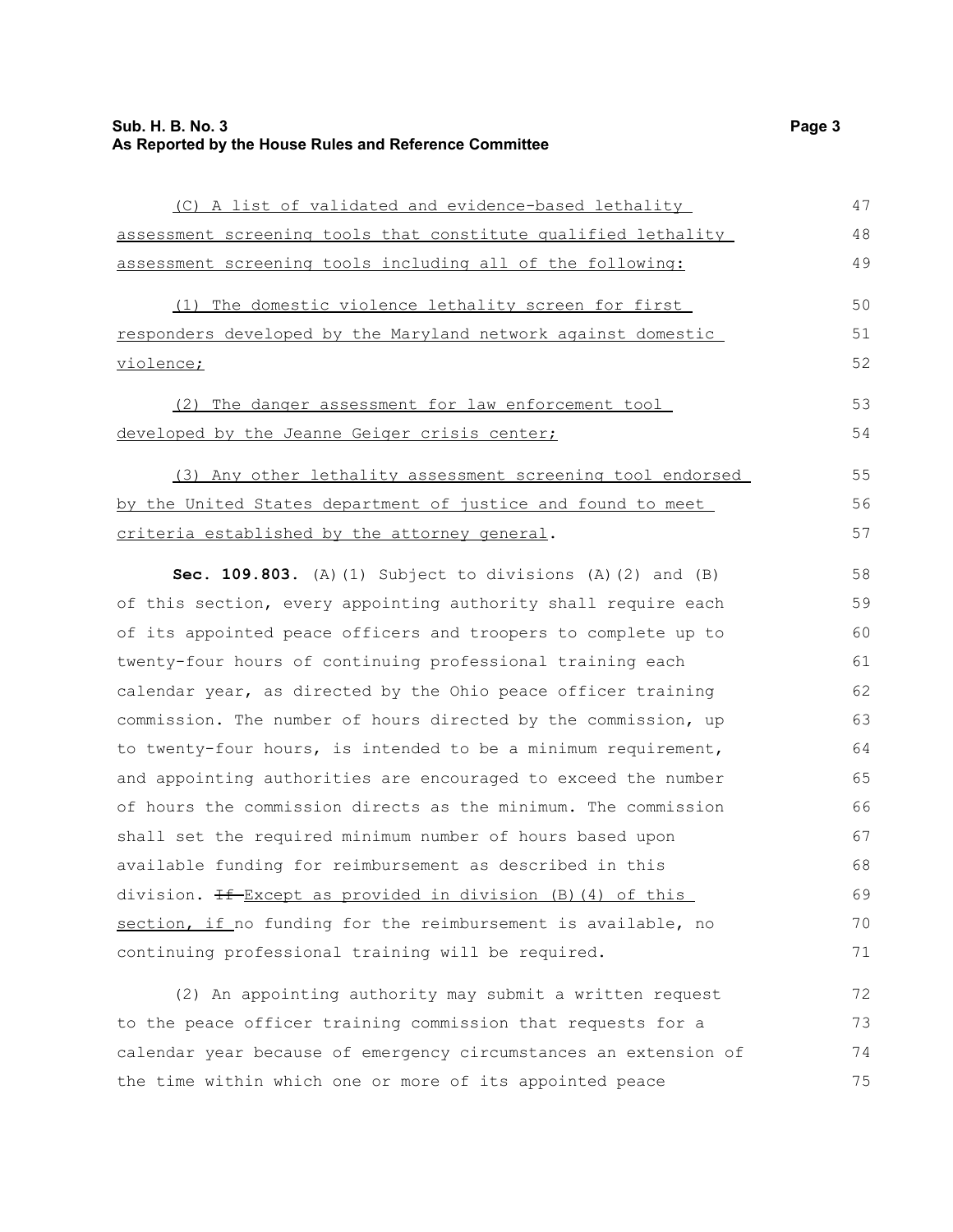#### **Sub. H. B. No. 3 Page 4 As Reported by the House Rules and Reference Committee**

officers or troopers must complete the required minimum number of hours of continuing professional training set by the commission, as described in division (A)(1) of this section. A request made under this division shall set forth the name of each of the appointing authority's peace officers or troopers for whom an extension is requested, identify the emergency circumstances related to that peace officer or trooper, include documentation of those emergency circumstances, and set forth the date on which the request is submitted to the commission. A request shall be made under this division not later than the fifteenth day of December in the calendar year for which the extension is requested. 76 77 78 79 80 81 82 83 84 85 86 87

Upon receipt of a written request made under this division, the executive director of the commission shall review the request and the submitted documentation. If the executive director of the commission is satisfied that emergency circumstances exist for any peace officer or trooper for whom a request was made under this division, the executive director may approve the request for that peace officer or trooper and grant an extension of the time within which that peace officer or trooper must complete the required minimum number of hours of continuing professional training set by the commission. An extension granted under this division may be for any period of time the executive director believes to be appropriate, and the executive director shall specify in the notice granting the extension the date on which the extension ends. Not later than thirty days after the date on which a request is submitted to the commission, for each peace officer and trooper for whom an extension is requested, the executive director either shall approve the request and grant an extension or deny the request and deny an extension and shall send to the appointing authority 88 89 90 91 92 93 94 95 96 97 98 99 100 101 102 103 104 105 106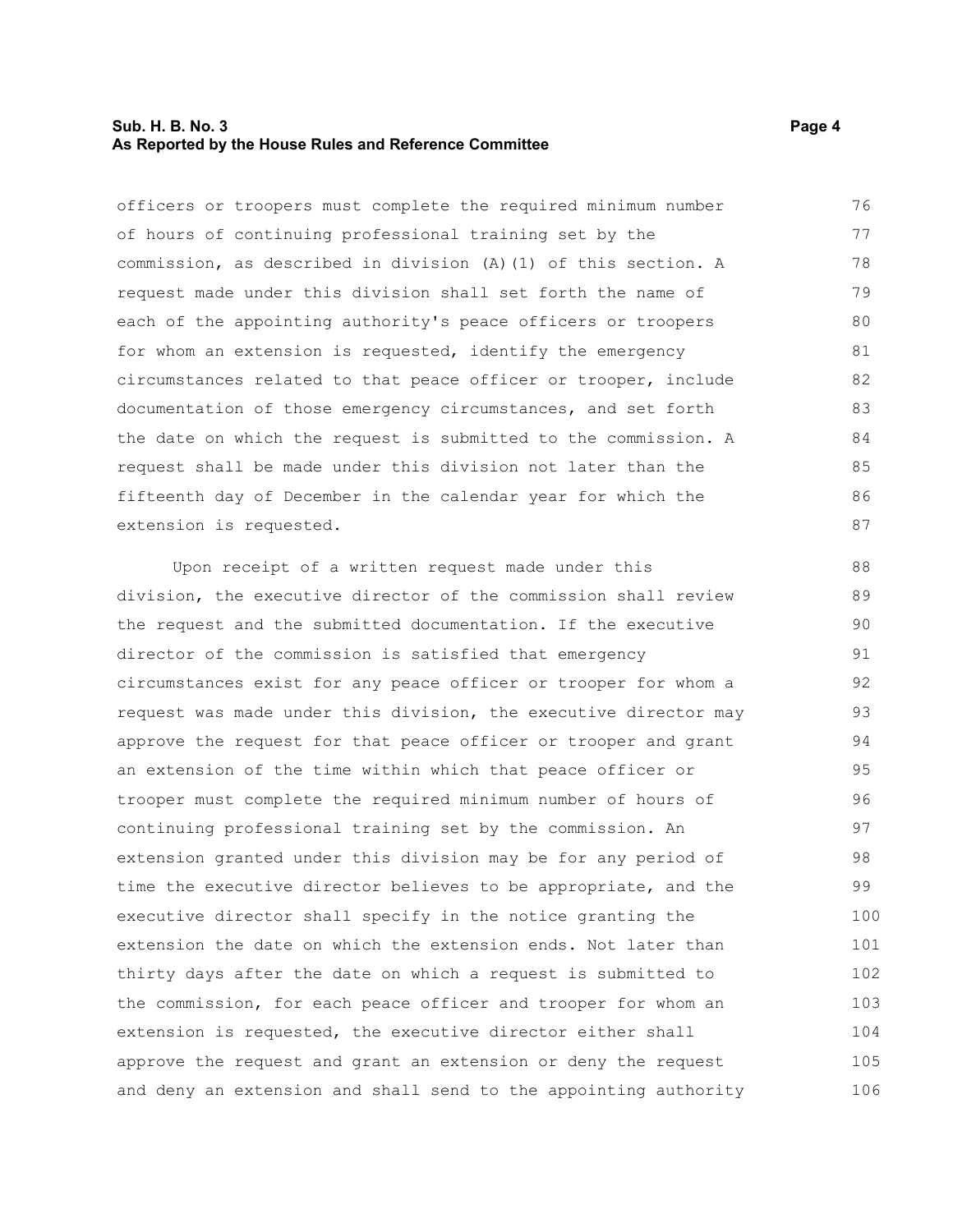### **Sub. H. B. No. 3** Page 5 **As Reported by the House Rules and Reference Committee**

that submitted the request written notice of the executive director's decision. 107 108

If the executive director grants an extension of the time within which a particular appointed peace officer or trooper of an appointing authority must complete the required minimum number of hours of continuing professional training set by the commission, the appointing authority shall require that peace officer or trooper to complete the required minimum number of hours of training not later than the date on which the extension ends. 109 110 111 112 113 114 115 116

(B) With the advice of the Ohio peace officer training commission, the attorney general shall adopt in accordance with Chapter 119. of the Revised Code rules setting forth minimum standards for continuing professional training for peace officers and troopers and governing the administration of continuing professional training programs for peace officers and troopers. The rules adopted by the attorney general under division (B) of this section shall do all of the following: 117 118 119 120 121 122 123 124

(1) Allow peace officers and troopers to earn credit for up to four hours of continuing professional training for time spent while on duty providing drug use prevention education training that utilizes evidence-based curricula to students in school districts, community schools established under Chapter 3314., STEM schools established under Chapter 3326., and college-preparatory boarding schools established under Chapter 3328. of the Revised Code. 125 126 127 128 129 130 131 132

(2) Allow a peace officer or trooper appointed by a law enforcement agency to earn hours of continuing professional training for other peace officers or troopers appointed by the law enforcement agency by providing drug use prevention 133 134 135 136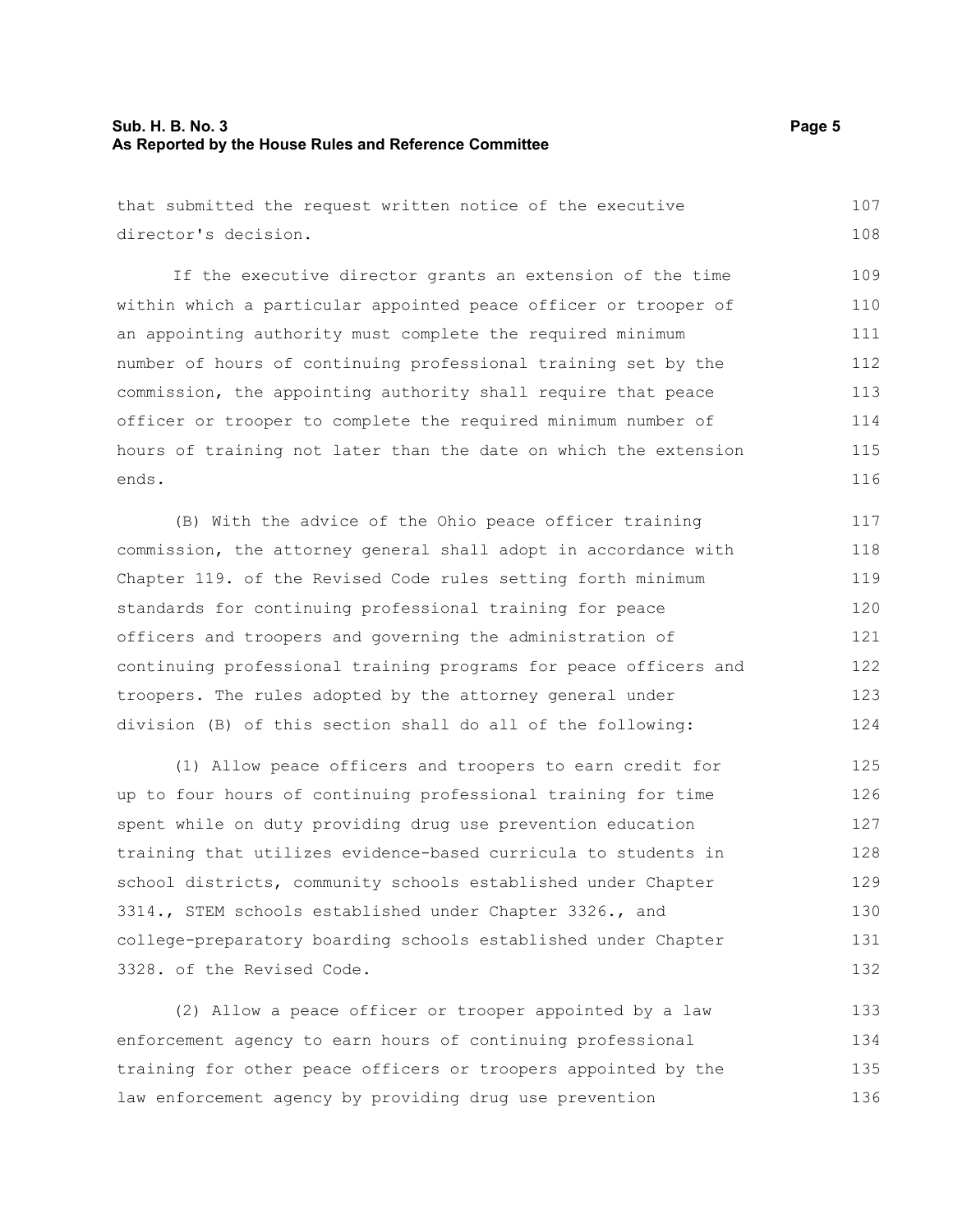#### **Sub. H. B. No. 3 Page 6 As Reported by the House Rules and Reference Committee**

education training under division (B)(1) of this section so that hours earned by the peace officer or trooper providing the training in excess of four hours may be applied to offset the number of continuing professional training hours required of another peace officer or trooper appointed by that law enforcement agency. (3) Prohibit the use of continuing professional training hours earned under division (B)(1) or (2) of this section from being used to offset any mandatory hands-on training requirement. (4) Require every peace officer and trooper who handles complaints of domestic violence to complete biennial professional training on both of the following: (a) Intervention techniques in domestic violence cases and the use of an evidence-based lethality assessment screening tool to determine the level of risk to a victim of domestic violence; (b) The referral of high risk victims to local or regional domestic violence advocacy services, as required under section 2935.033 of the Revised Code. (5) Allow the peace officer training commission to pay for training required under division (B)(4) of this section using federal funds made available to the state or localities pursuant to a program of the United States department of justice or using funds appropriated by the general assembly or allocated for that purpose by the attorney general. (C) The attorney general shall transmit a certified copy of any rule adopted under this section to the secretary of state. **Sec. 2903.01.** (A) No person shall purposely, and with 137 138 139 140 141 142 143 144 145 146 147 148 149 150 151 152 153 154 155 156 157 158 159 160 161 162 163 164 165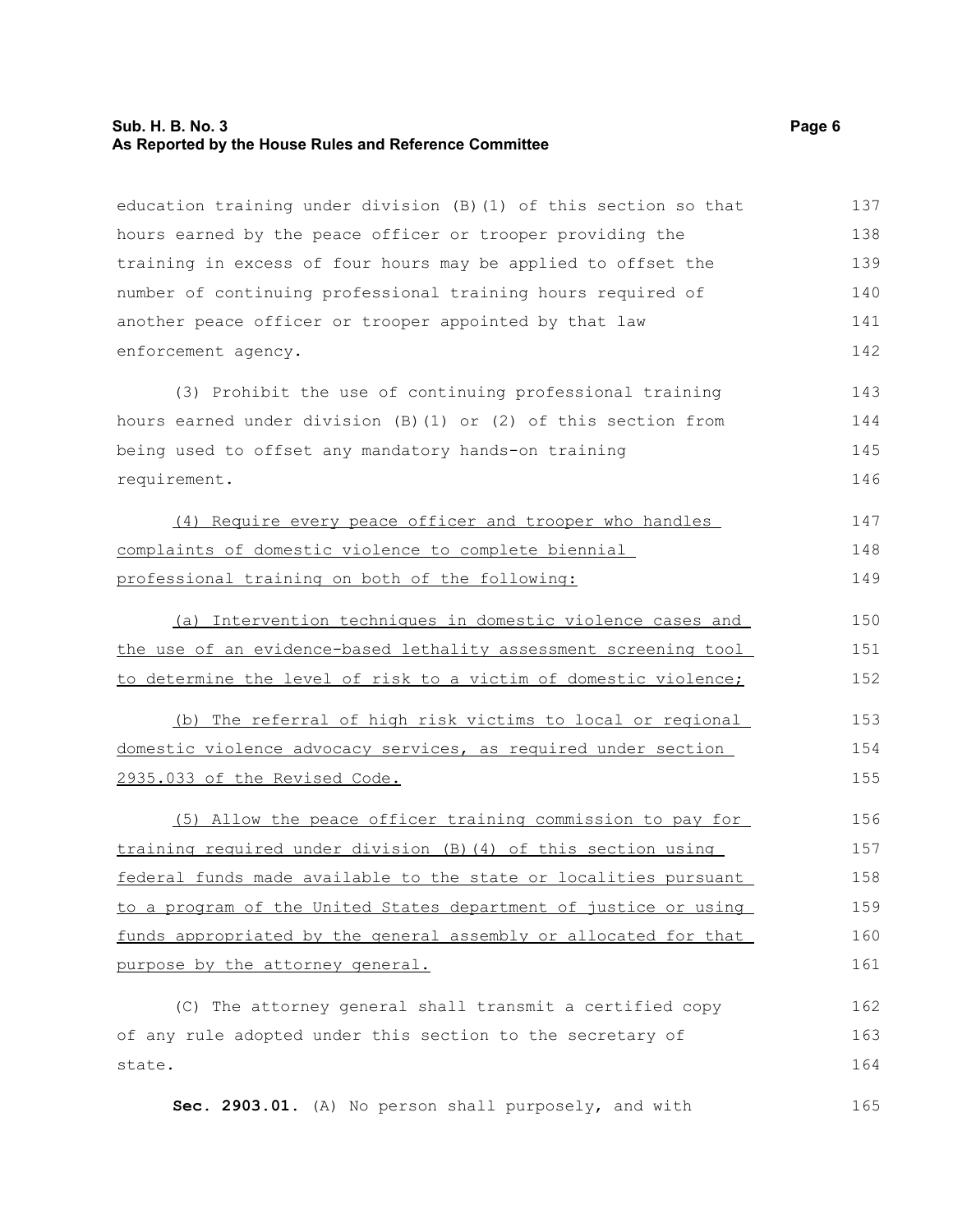#### **Sub. H. B. No. 3 Page 7 As Reported by the House Rules and Reference Committee**

prior calculation and design, cause the death of another or the unlawful termination of another's pregnancy. (B) No person shall purposely cause the death of another or the unlawful termination of another's pregnancy while committing or attempting to commit, or while fleeing immediately after committing or attempting to commit, kidnapping, rape, aggravated arson, arson, aggravated robbery, robbery, aggravated burglary, burglary, trespass in a habitation when a person is present or likely to be present, terrorism, or escape. (C) No person shall purposely cause the death of another who is under thirteen years of age at the time of the commission of the offense. (D) No person who is under detention as a result of having been found guilty of or having pleaded guilty to a felony or who breaks that detention shall purposely cause the death of another. (E) No person shall purposely cause the death of a law enforcement officer whom the offender knows or has reasonable cause to know is a law enforcement officer when either of the following applies: (1) The victim, at the time of the commission of the 166 167 168 169 170 171 172 173 174 175 176 177 178 179 180 181 182 183 184 185 186

offense, is engaged in the victim's duties. 187

(2) It is the offender's specific purpose to kill a law enforcement officer. 188 189

(F) No person shall purposely cause the death of a first responder or military member whom the offender knows or has reasonable cause to know is a first responder or military member when it is the offender's specific purpose to kill a first responder or military member. 190 191 192 193 194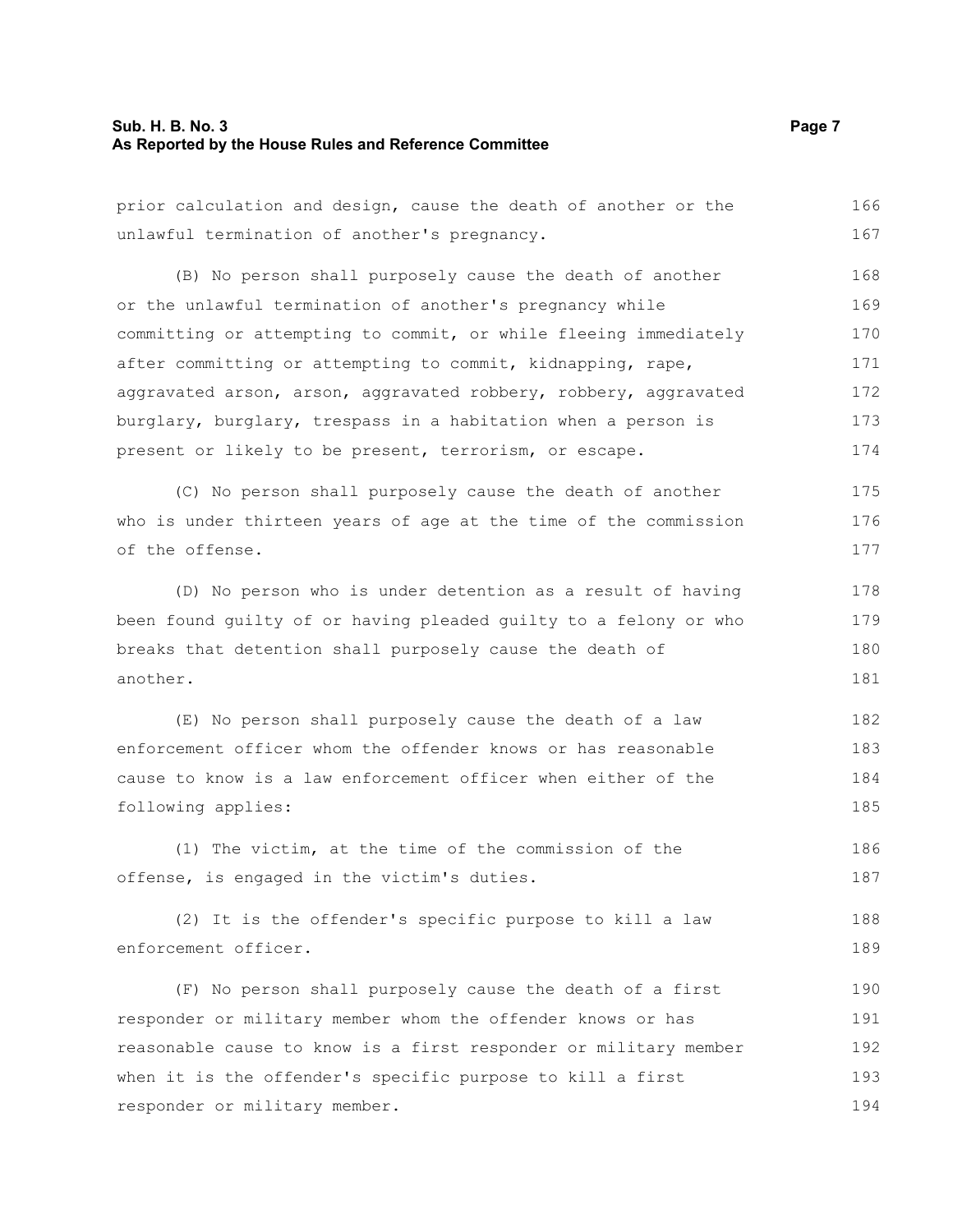(G) No person shall purposely cause the death of another person when both of the following apply: (1) The victim was a family or household member of the offender; (2) The offender has previously been convicted of domestic violence when the offense was a felony and resulted in serious physical harm or has previously been convicted of a felony offense of violence against the victim that resulted in serious physical harm. (H) Whoever violates this section is guilty of aggravated murder, and shall be punished as provided in section 2929.02 of the Revised Code.  $(H)$  (I) As used in this section: (1) "Detention" has the same meaning as in section 2921.01 of the Revised Code. (2) "Law enforcement officer" has the same meaning as in section 2911.01 of the Revised Code and also includes any federal law enforcement officer as defined in section 2921.51 of the Revised Code and anyone who has previously served as a law enforcement officer or federal law enforcement officer. (3) "First responder" means an emergency medical service provider, a firefighter, or any other emergency response personnel, or anyone who has previously served as a first responder. 195 196 197 198 199 200 201 202 203 204 205 206 207 208 209 210 211 212 213 214 215 216 217 218

(4) "Military member" means a member of the armed forces of the United States, reserves, or Ohio national guard, a participant in ROTC, JROTC, or any similar military training program, or anyone who has previously served in the military. 219 220 221 222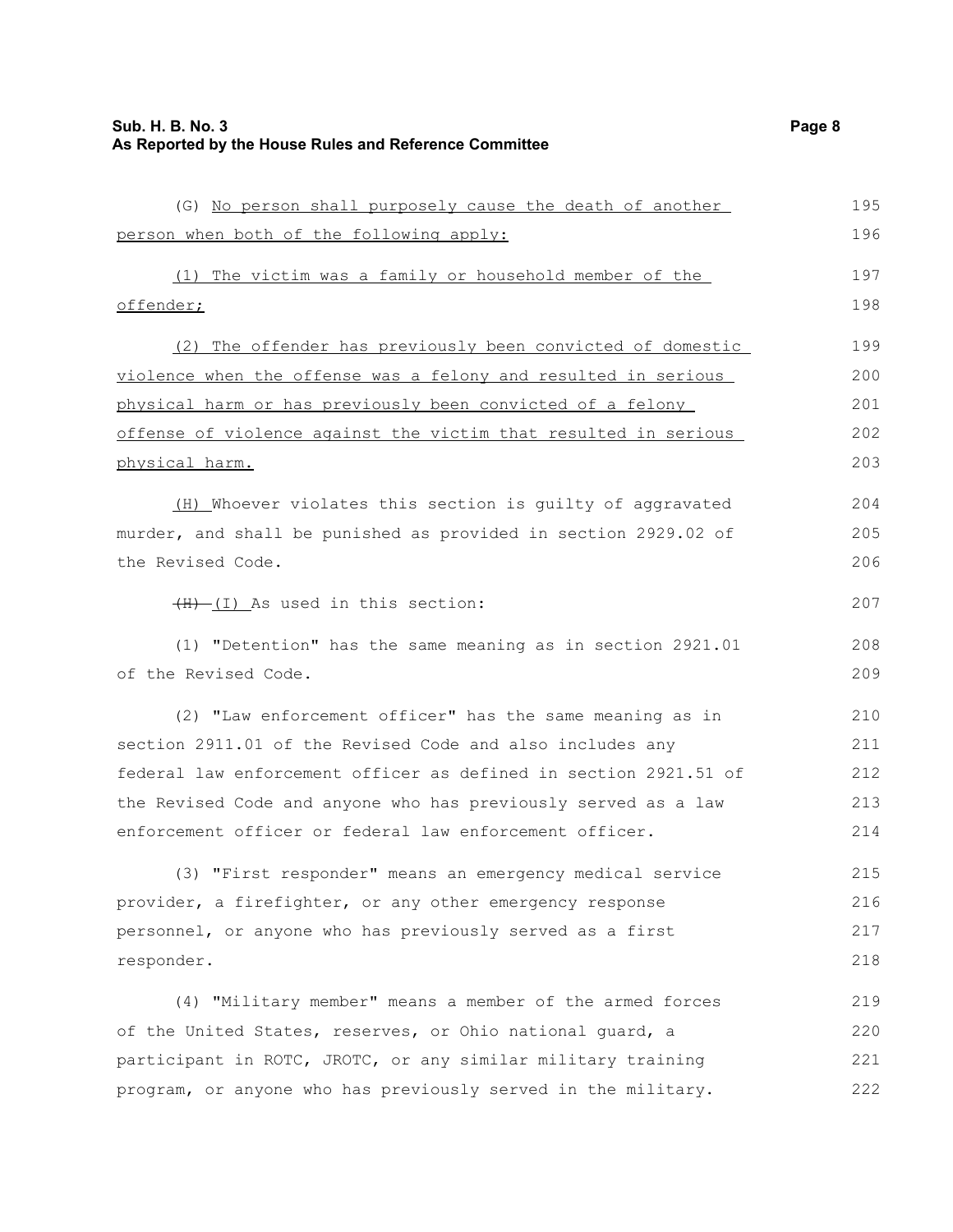| (5) "Family or household member" means any of the                | 223 |
|------------------------------------------------------------------|-----|
| following:                                                       | 224 |
| (a) Any of the following who is residing with or has             | 225 |
| resided with the offender:                                       | 226 |
| (i) A spouse, a person living as a spouse, or a former           | 227 |
| spouse of the offender;                                          | 228 |
| (ii) A parent, a foster parent, or a child of the                | 229 |
| offender, or another person related by consanguinity or affinity | 230 |
| to the offender;                                                 | 231 |
| (iii) A parent or a child of a spouse, person living as a        | 232 |
| spouse, or former spouse of the offender, or another person      | 233 |
| related by consanguinity or affinity to a spouse, person living  | 234 |
| as a spouse, or former spouse of the offender;                   | 235 |
| (iv) A child whose quardian or custodian is a spouse,            | 236 |
| person living as a spouse, or former spouse of the offender.     | 237 |
| (b) The natural parent of any child of whom the offender         | 238 |
| is the other natural parent or is the putative other natural     | 239 |
| parent.                                                          | 240 |
| (6) "Person living as a spouse" means a person who is            | 241 |
| living or has lived with the offender in a common law marital    | 242 |
| relationship, who otherwise is cohabiting with the offender, or  | 243 |
| who otherwise has cohabited with the offender within five years  | 244 |
| prior to the date of the alleged occurrence of the act in        | 245 |
| question.                                                        | 246 |
| (7) "Child," "custodian," and "quardian" have the same           | 247 |
| meanings as in section 3109.51 of the Revised Code.              | 248 |
| Sec. 2919.25. (A) No person shall knowingly cause or             | 249 |
| attempt to cause physical harm to a family or household member.  | 250 |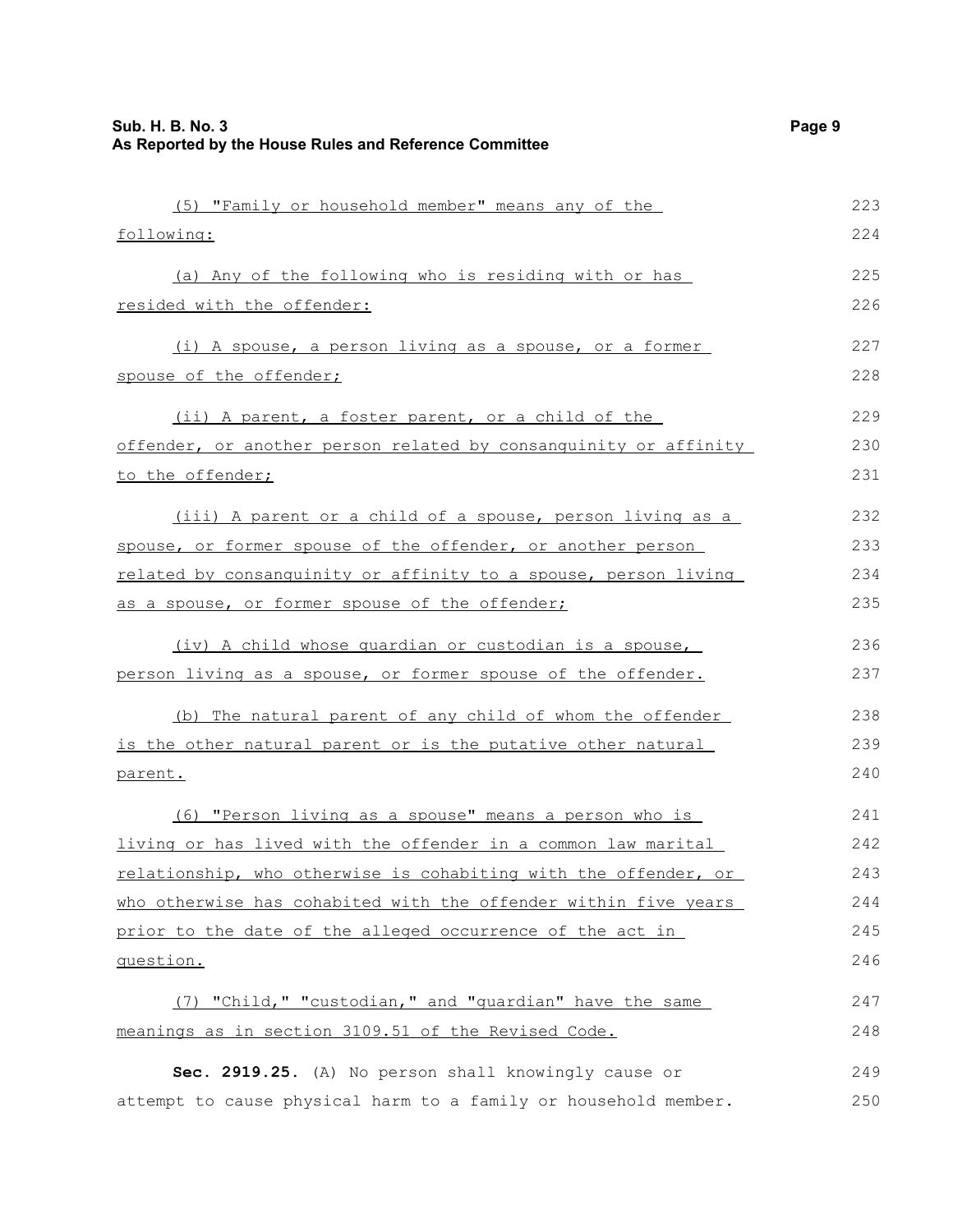#### **Sub. H. B. No. 3 Page 10 As Reported by the House Rules and Reference Committee**

251

to a family or household member. (C) No person, by threat of force, shall knowingly cause a family or household member to believe that the offender will cause imminent physical harm to the family or household member. (D) No person shall knowingly impede the normal breathing or circulation of the blood of a family or household member by applying pressure to the throat or neck, or by covering the nose and mouth, of the family or household member. (E)(1) Whoever violates this section is guilty of domestic violence, and the court shall sentence the offender as provided in divisions  $(D)$  (E)(2) to  $(6)$  (8) of this section. (2) Except as otherwise provided in divisions  $\overline{(B)(E)}$ (3) to (5) of this section, a violation of division (C) of this section is a misdemeanor of the fourth degree, and a violation of division (A) or (B) of this section is a misdemeanor of the first degree. (3) Except as otherwise provided in division  $(D)$  (E)(4) of this section, if the offender previously has pleaded guilty to or been convicted of domestic violence, a violation of an existing or former municipal ordinance or law of this or any other state or the United States that is substantially similar to domestic violence, a violation of section 2903.14, 2909.06, 2909.07, 2911.12, 2911.211, or 2919.22 of the Revised Code if the victim of the violation was a family or household member at the time of the violation, a violation of an existing or former municipal ordinance or law of this or any other state or the United States that is substantially similar to any of those sections if the victim of the violation was a family or 252 253 254 255 256 257 258 259 260 261 262 263 264 265 266 267 268 269 270 271 272 273 274 275 276 277 278 279

(B) No person shall recklessly cause serious physical harm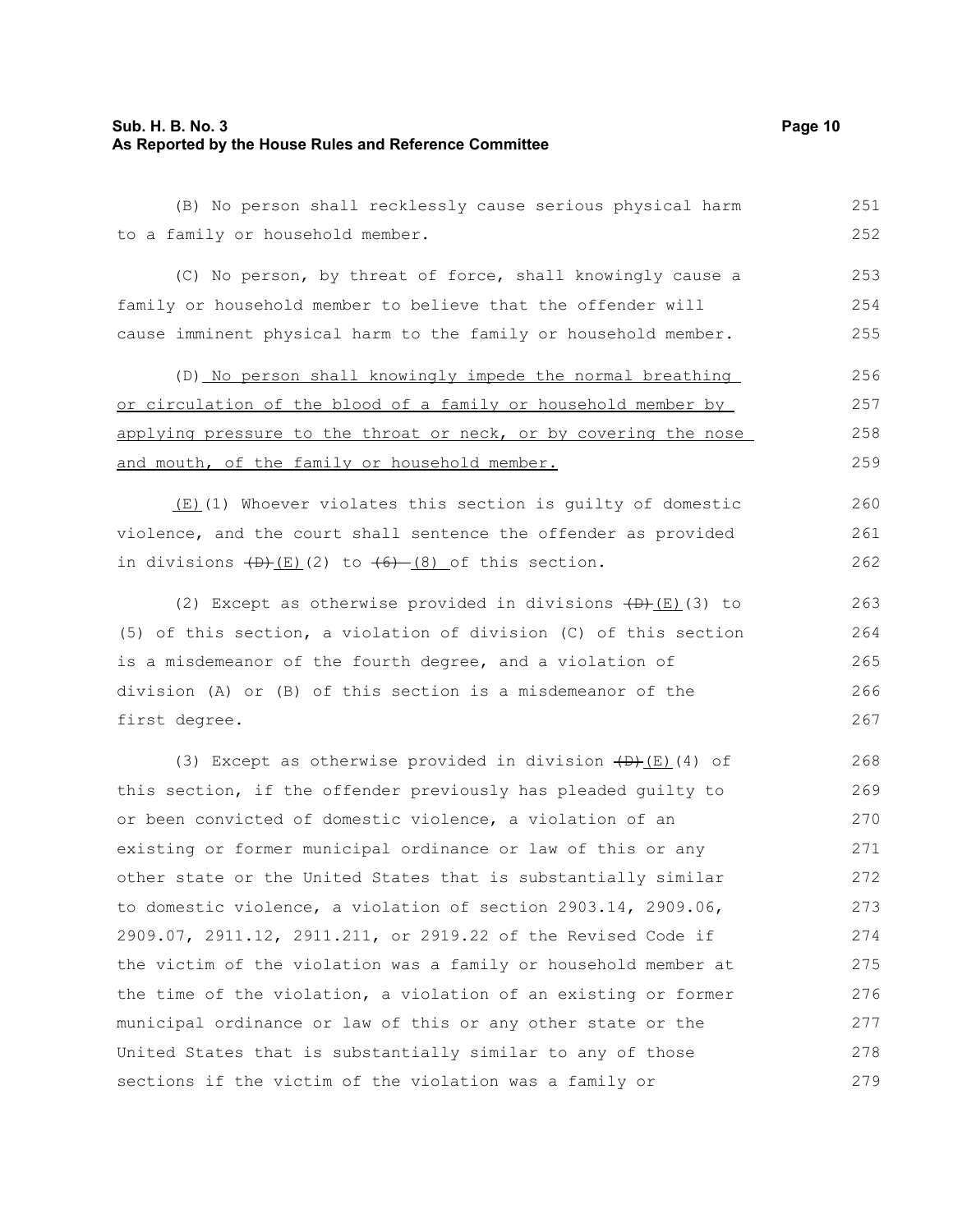#### **Sub. H. B. No. 3 Page 11 As Reported by the House Rules and Reference Committee**

household member at the time of the commission of the violation, or any offense of violence if the victim of the offense was a family or household member at the time of the commission of the offense, a violation of division (A) or (B) of this section is a felony of the fourth degree, and, if the offender knew that the victim of the violation was pregnant at the time of the violation, the court shall impose a mandatory prison term on the offender pursuant to division  $\left(\frac{D}{C}\right)\left(\frac{E}{C}\right)$  (8) of this section, and a violation of division (C) of this section is a misdemeanor of the second degree. 280 281 282 283 284 285 286 287 288 289

(4) If the offender previously has pleaded guilty to or been convicted of two or more offenses of domestic violence or two or more violations or offenses of the type described in division  $(D+(E)$ (3) of this section involving a person who was a family or household member at the time of the violations or offenses, a violation of division (A) or (B) of this section is a felony of the third degree, and, if the offender knew that the victim of the violation was pregnant at the time of the violation, the court shall impose a mandatory prison term on the offender pursuant to division  $\left(\frac{D}{C}\right)\left(\frac{E}{C}\right)$  of this section, and a violation of division (C) of this section is a misdemeanor of the first degree. 290 291 292 293 294 295 296 297 298 299 300 301

(5) Except as otherwise provided in division  $(D)$  (E)(3) or (4) of this section, if the offender knew that the victim of the violation was pregnant at the time of the violation, a violation of division (A) or (B) of this section is a felony of the fifth degree, and the court shall impose a mandatory prison term on the offender pursuant to division  $(D)$   $(6)$   $(E)$   $(8)$  of this section, and a violation of division (C) of this section is a misdemeanor of the third degree. 302 303 304 305 306 307 308 309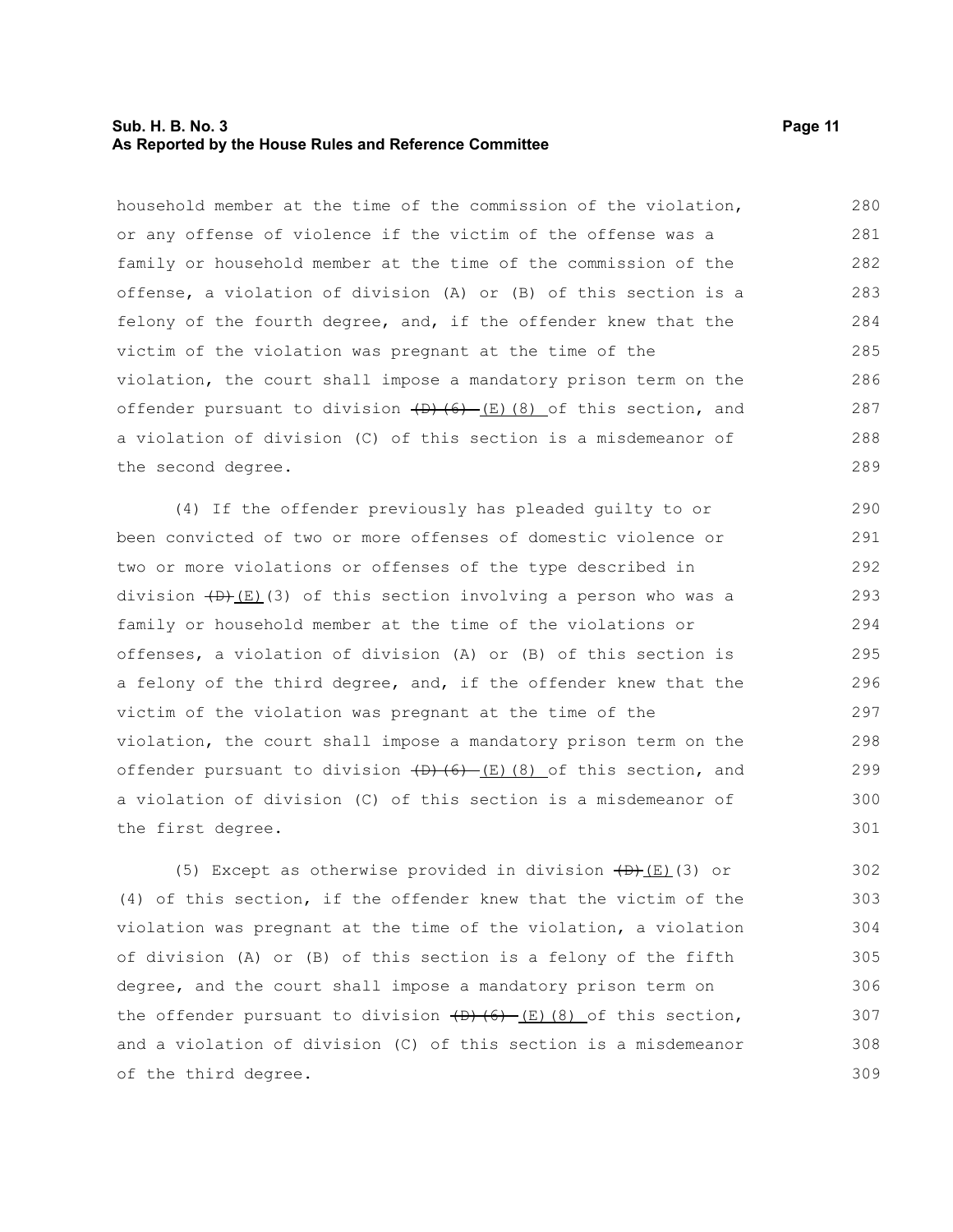| (6) Except as otherwise provided in division $(E)$ (7) of              | 310 |
|------------------------------------------------------------------------|-----|
| this section, a violation of division (D) of this section is a         | 311 |
| felony of the third degree.                                            | 312 |
| (7) If the offender previously has pleaded quilty to or                | 313 |
| been convicted of a violation of this section, or if the               | 314 |
| offender previously has pleaded quilty to or been convicted of         | 315 |
| two or more offenses of violence, a violation of division (D) of       | 316 |
| this section is a felony of the second degree.                         | 317 |
| $(8)$ If division $(D)$ $(E)$ $(3)$ , $(4)$ , or $(5)$ of this section | 318 |
| requires the court that sentences an offender for a violation of       | 319 |
| division (A) or (B) of this section to impose a mandatory prison       | 320 |
| term on the offender pursuant to this division, the court shall        | 321 |
| impose the mandatory prison term as follows:                           | 322 |
| (a) If the violation of division (A) or (B) of this                    | 323 |
| section is a felony of the fourth or fifth degree, except as           | 324 |
| otherwise provided in division $(D) (6) (E) (8) (b)$ or (c) of this    | 325 |
| section, the court shall impose a mandatory prison term on the         | 326 |
| offender of at least six months.                                       | 327 |
| (b) If the violation of division (A) or (B) of this                    | 328 |
| section is a felony of the fifth degree and the offender, in           | 329 |
| committing the violation, caused serious physical harm to the          | 330 |
| pregnant woman's unborn or caused the termination of the               | 331 |
| pregnant woman's pregnancy, the court shall impose a mandatory         | 332 |
| prison term on the offender of twelve months.                          | 333 |
| (c) If the violation of division (A) or (B) of this                    | 334 |
| section is a felony of the fourth degree and the offender, in          | 335 |
| committing the violation, caused serious physical harm to the          | 336 |
| pregnant woman's unborn or caused the termination of the               | 337 |
| pregnant woman's pregnancy, the court shall impose a mandatory         | 338 |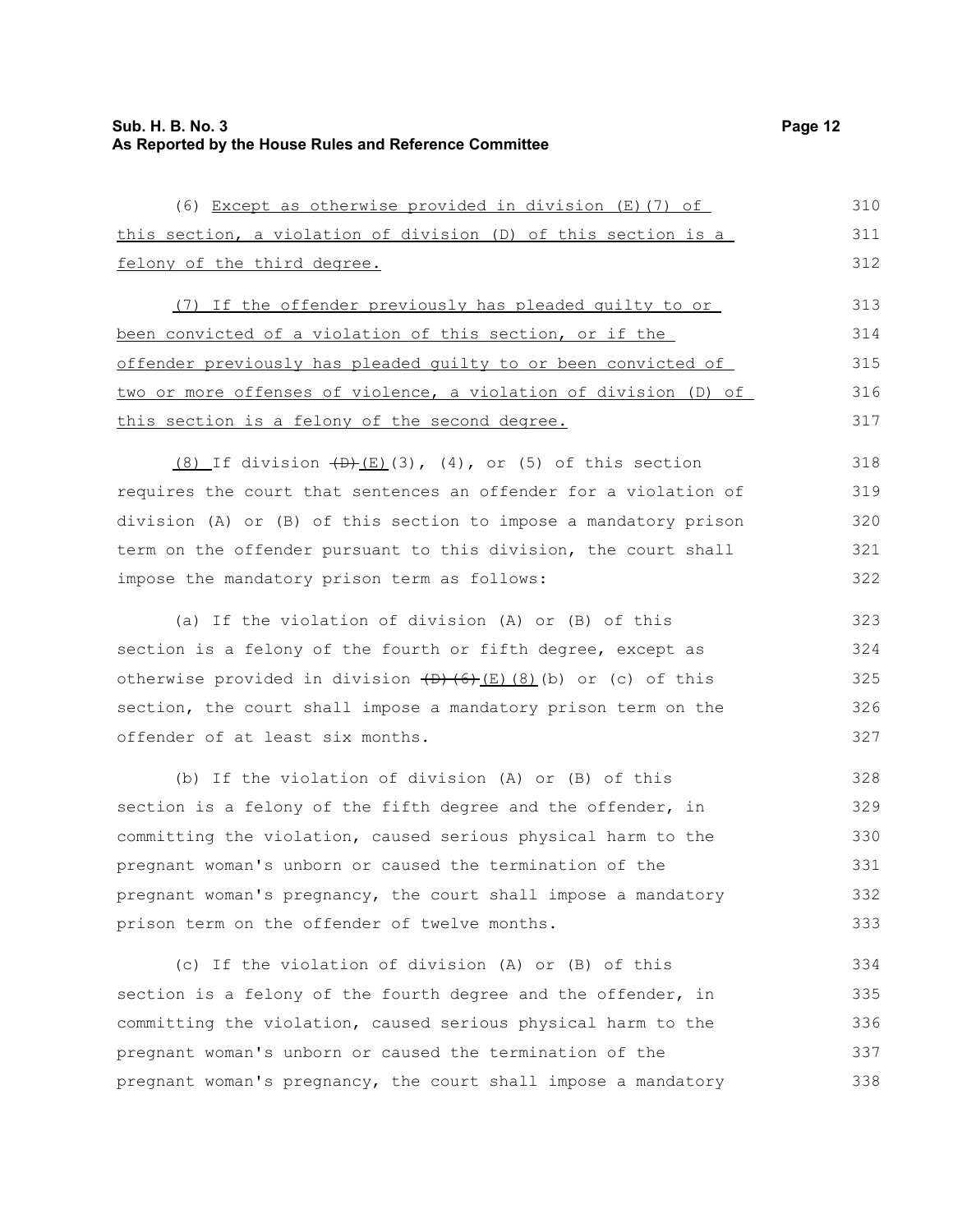#### **Sub. H. B. No. 3 Page 13 As Reported by the House Rules and Reference Committee**

339

prison term on the offender of at least twelve months.

(d) If the violation of division (A) or (B) of this section is a felony of the third degree, except as otherwise provided in division  $(D)$   $(6)$   $(E)$   $(8)$  (e) of this section and notwithstanding the range of definite prison terms prescribed in division (A)(3) of section 2929.14 of the Revised Code for a felony of the third degree, the court shall impose a mandatory prison term on the offender of either a definite term of six months or one of the prison terms prescribed in division (A)(3) (b) of section 2929.14 of the Revised Code for felonies of the third degree. 340 341 342 343 344 345 346 347 348 349

(e) If the violation of division (A) or (B) of this section is a felony of the third degree and the offender, in committing the violation, caused serious physical harm to the pregnant woman's unborn or caused the termination of the pregnant woman's pregnancy, notwithstanding the range of definite prison terms prescribed in division (A)(3) of section 2929.14 of the Revised Code for a felony of the third degree, the court shall impose a mandatory prison term on the offender of either a definite term of one year or one of the prison terms prescribed in division (A)(3)(b) of section 2929.14 of the Revised Code for felonies of the third degree. 350 351 352 353 354 355 356 357 358 359 360

 $(E)$  (F) Notwithstanding any provision of law to the contrary, no court or unit of state or local government shall charge any fee, cost, deposit, or money in connection with the filing of charges against a person alleging that the person violated this section or a municipal ordinance substantially similar to this section or in connection with the prosecution of any charges so filed. 361 362 363 364 365 366 367

 $(F)$  (G) It is not required in a prosecution under division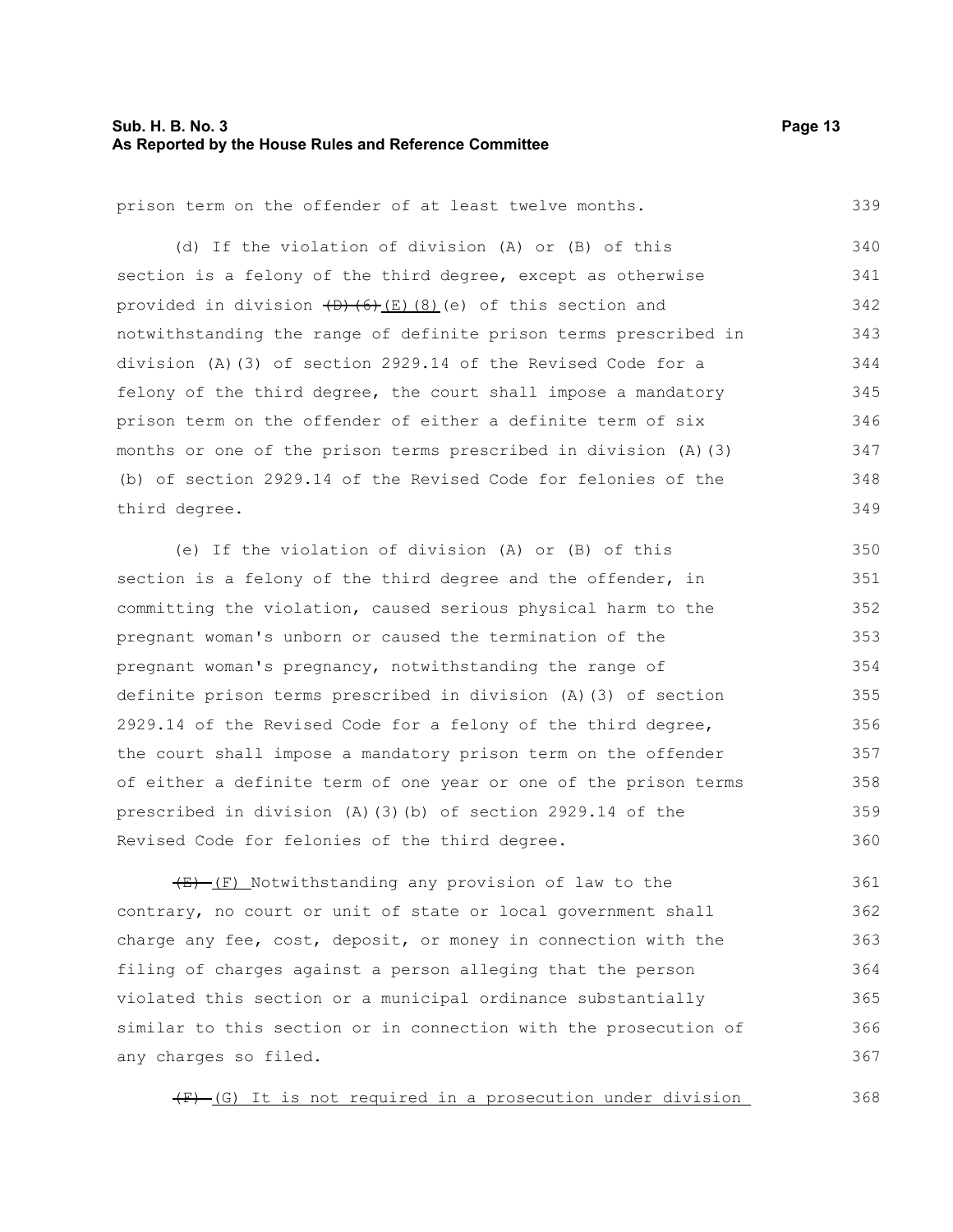| (D) of this section to allege or prove that the family or              | 369 |
|------------------------------------------------------------------------|-----|
| household member who is the victim suffered physical harm or           | 370 |
| serious physical harm or visible injury or that there was an           | 371 |
| intent to kill or protractedly injure the family or household          | 372 |
| member.                                                                | 373 |
| (H) It is an affirmative defense to a charge under                     | 374 |
| division (D) of this section that the act was done to the family       | 375 |
| or household member as part of a medical or other procedure            | 376 |
| undertaken to aid or benefit the victim.                               | 377 |
| (I) A prosecution for a violation of this section does not             | 378 |
| preclude a prosecution of a violation of any other section of          | 379 |
| the Revised Code. One or more acts, a series of acts, or a             | 380 |
| <u>course of behavior that can be prosecuted under this section or</u> | 381 |
| <u>any other section of the Revised Code may be prosecuted under</u>   | 382 |
| this section, the other section of the Revised Code, or both           | 383 |
| sections. However, if an offender is convicted of or pleads            | 384 |
| guilty to a violation of this section and also is convicted of         | 385 |
| or pleads quilty to a violation of section 2903.11, 2903.12, or        | 386 |
| 2903.13 of the Revised Code based on the same conduct involving        | 387 |
| the same victim that was the basis of the violation of this            | 388 |
| section, the two offenses are allied offenses of similar import        | 389 |
| under section 2941.25 of the Revised Code.                             | 390 |
| (J) As used in this section and sections 2919.251 and                  | 391 |
| 2919.26 of the Revised Code:                                           | 392 |
| (1) "Family or household member" means any of the                      | 393 |
| following:                                                             | 394 |
| (a) Any of the following who is residing or has resided                | 395 |
| with the offender:                                                     | 396 |

(i) A spouse, a person living as a spouse, or a former 397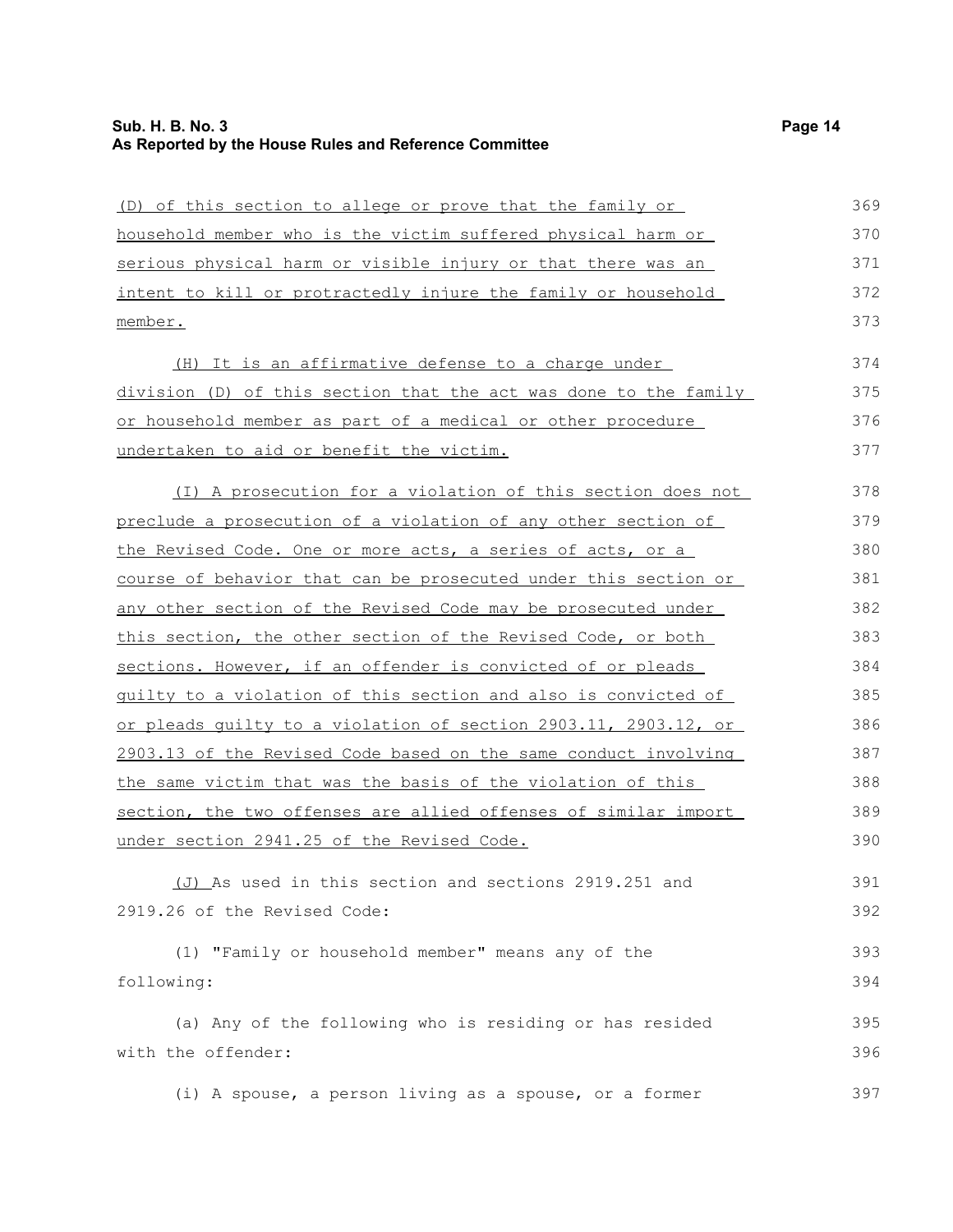spouse of the offender; (ii) A parent, a foster parent, or a child of the offender, or another person related by consanguinity or affinity to the offender; (iii) A parent or a child of a spouse, person living as a spouse, or former spouse of the offender, or another person related by consanguinity or affinity to a spouse, person living as a spouse, or former spouse of the offender. (b) The natural parent of any child of whom the offender is the other natural parent or is the putative other natural parent. (2) "Person living as a spouse" means a person who is living or has lived with the offender in a common law marital relationship, who otherwise is cohabiting with the offender, or who otherwise has cohabited with the offender within five years prior to the date of the alleged commission of the act in question. 398 399 400 401 402 403 404 405 406 407 408 409 410 411 412 413 414

(3) "Pregnant woman's unborn" has the same meaning as "such other person's unborn," as set forth in section 2903.09 of the Revised Code, as it relates to the pregnant woman. Division (C) of that section applies regarding the use of the term in this section, except that the second and third sentences of division (C)(1) of that section shall be construed for purposes of this section as if they included a reference to this section in the listing of Revised Code sections they contain. 415 416 417 418 419 420 421 422

(4) "Termination of the pregnant woman's pregnancy" has the same meaning as "unlawful termination of another's pregnancy," as set forth in section 2903.09 of the Revised Code, as it relates to the pregnant woman. Division (C) of that 423 424 425 426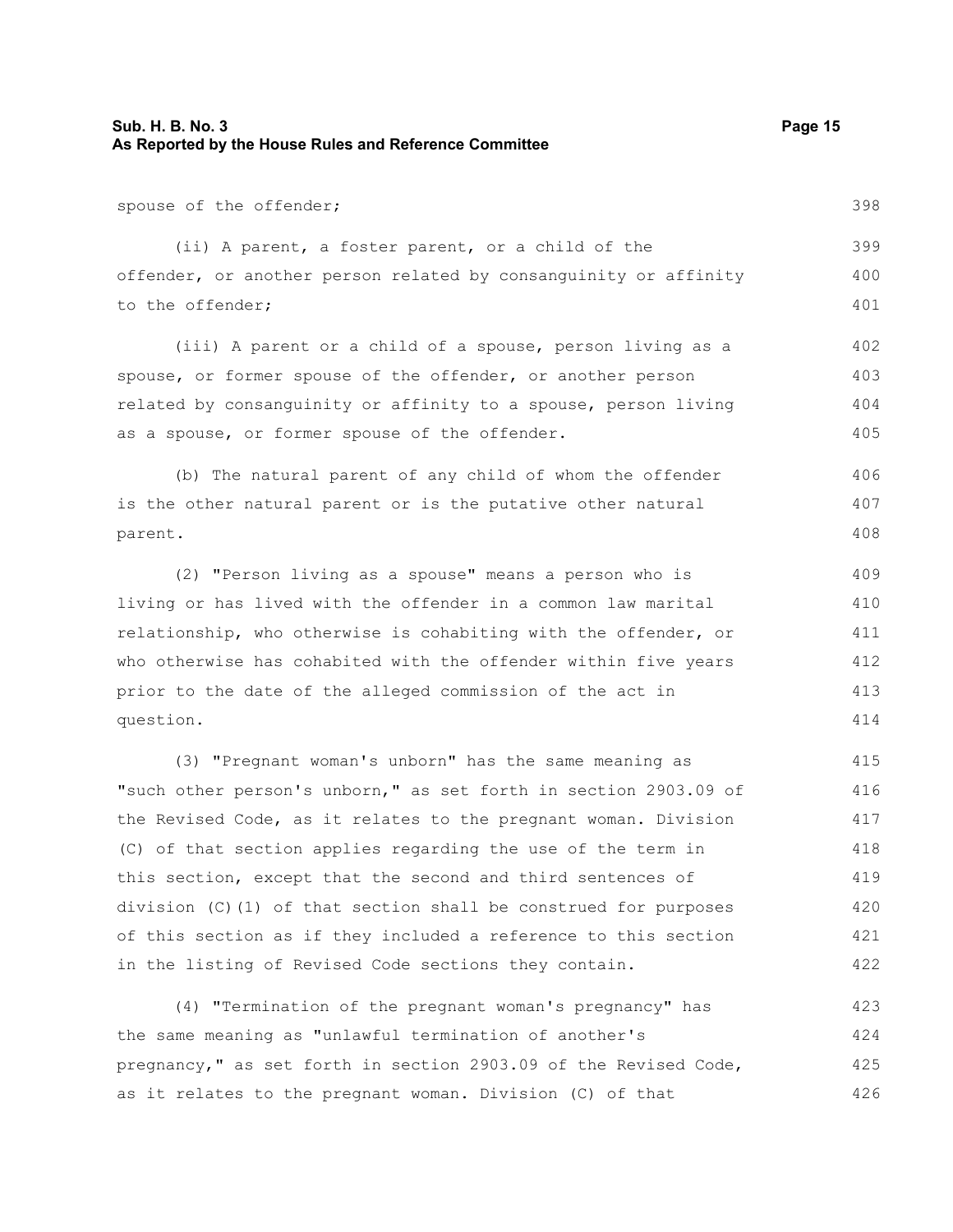#### **Sub. H. B. No. 3 Page 16 As Reported by the House Rules and Reference Committee**

section applies regarding the use of the term in this section, except that the second and third sentences of division (C)(1) of that section shall be construed for purposes of this section as if they included a reference to this section in the listing of Revised Code sections they contain. 427 428 429 430 431

| Sec. 2919.261. (A) A law enforcement officer, on behalf of       | 432 |
|------------------------------------------------------------------|-----|
| a victim of domestic violence, may request an emergency          | 433 |
| protection order from a judicial officer during any period of    | 434 |
| time that the court is not open for regular business. Except as  | 435 |
| otherwise provided in this division, a law enforcement officer   | 436 |
| may make such a request only with the consent of the victim. If  | 437 |
| the victim is unable to give the specified consent for any       | 438 |
| reason, including that the victim is intoxicated, drugged, or    | 439 |
| unconscious, the law enforcement officer may make such a request | 440 |
| without the specified consent of the victim.                     | 441 |

The request may be made orally or in writing based upon the sworn statement of the law enforcement officer. If the request is made orally, it shall be recorded by the judicial officer and made a part of the file regarding the matter. The request shall contain all of the following: 442 443 444 445 446

(1) An allegation of either of the following by the person seeking the order: 447 448

(a) That the victim is in immediate and present danger of domestic violence based on the officer's observations and an allegation of a recent incident of domestic violence; 449 450 451

(b) That a child of the victim is in immediate and present danger, based on the officer's observations and an allegation of a recent incident of domestic violence. 452 453 454

(2) Whether the law enforcement officer making the request 455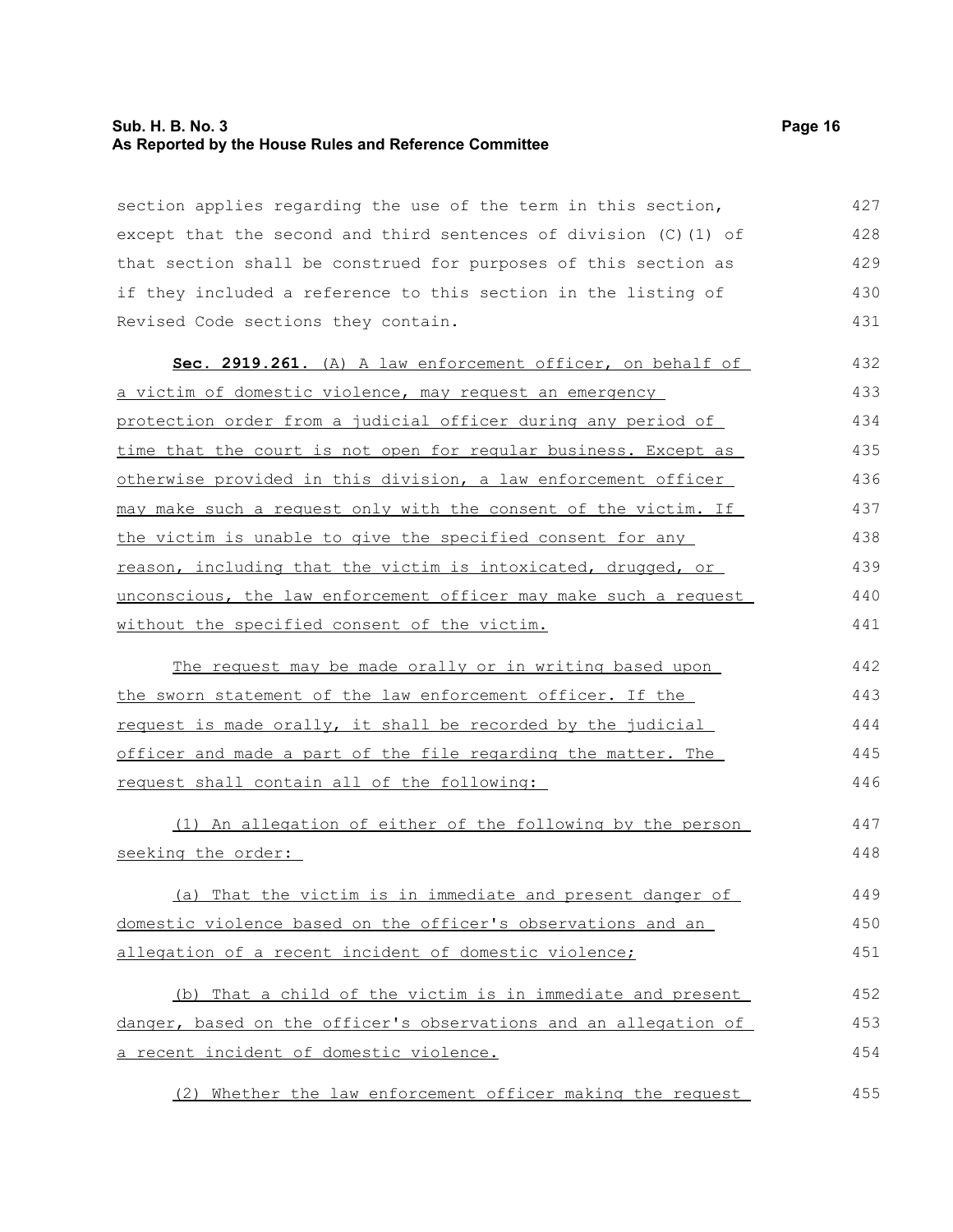## **Sub. H. B. No. 3 Page 17 As Reported by the House Rules and Reference Committee**

| is doing so with the consent of the victim or is making it             | 456 |
|------------------------------------------------------------------------|-----|
| without the consent of the victim and, if the officer is making        | 457 |
| it without the consent of the victim, the reason for which the         | 458 |
| victim is unable to give the consent.                                  | 459 |
| (B) When a request is made under division (A) of this                  | 460 |
| section, if the court finds probable cause based on the request        | 461 |
| to believe that the victim or child of a victim is in immediate        | 462 |
| <u>danger based on an allegation of a recent incident of domestic </u> | 463 |
| <u>violence, the court shall approve the request and issue an</u>      | 464 |
| emergency protection order. If the request is made without the         | 465 |
| consent of the victim, in addition to all other information            | 466 |
| considered in determining whether to find probable cause for           | 467 |
| that belief, the court shall consider the reason for which the         | 468 |
| victim is unable to give the consent, as specified in the              | 469 |
| request.                                                               | 470 |
| Absent such a finding of probable cause, the court shall               | 471 |
| deny the request and shall not issue an emergency protection           | 472 |
| order, and the law enforcement officer who made the request may        | 473 |
| not make a request under division (A) of this section to a             | 474 |
| different judge with respect to the same victim based on the           | 475 |
| same allegation of a recent incident of domestic violence that         | 476 |
| was included in the request that was denied.                           | 477 |
| (C) An emergency protection order issued under this                    | 478 |
| section may contain any of the following terms:                        | 479 |
| (1) That the alleged domestic violence offender refrain                | 480 |
| from abusing, threatening, harassing, stalking, or forcing             | 481 |
| sexual relations on a protected person;                                | 482 |
| (2) That the alleged domestic violence offender refrain                | 483 |
| from entering or interfering with the residence, school,               | 484 |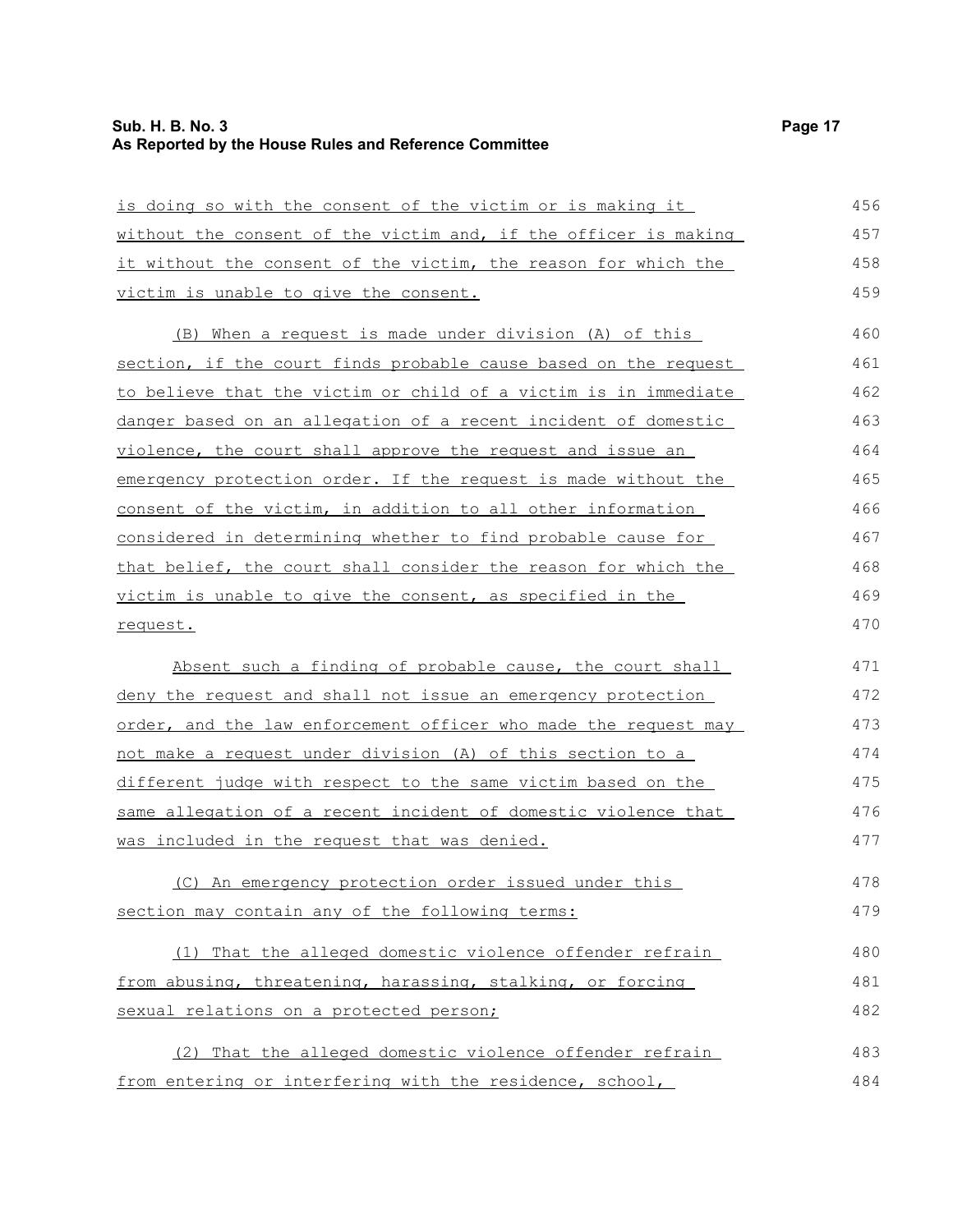| business, place of employment, child care provider, or child     |     |  |  |  |  |  |  |
|------------------------------------------------------------------|-----|--|--|--|--|--|--|
| day-care center of a protected person;                           | 486 |  |  |  |  |  |  |
| (3) That the alleged domestic violence offender refrain          | 487 |  |  |  |  |  |  |
| from initiating or having any contact with a protected person or | 488 |  |  |  |  |  |  |
| the residence, school, business, place of employment, child care |     |  |  |  |  |  |  |
| provider, or child day-care center of a protected person;        | 490 |  |  |  |  |  |  |
| (4) That the alleged domestic violence offender refrain          | 491 |  |  |  |  |  |  |
| from being within five hundred feet of a protected person.       | 492 |  |  |  |  |  |  |
| (D) A court that orders an emergency protection order            | 493 |  |  |  |  |  |  |
| under this section shall communicate the terms of the order by   | 494 |  |  |  |  |  |  |
| reliable electronic means to an officer of the appropriate law   | 495 |  |  |  |  |  |  |
| enforcement agency. Upon receiving the order, the law            | 496 |  |  |  |  |  |  |
| enforcement officer shall do both of the following:              | 497 |  |  |  |  |  |  |
| (1) Provide a copy of the order to each person protected         | 498 |  |  |  |  |  |  |
| by the order;                                                    | 499 |  |  |  |  |  |  |
| (2) Provide a copy of the order to the alleged offender          | 500 |  |  |  |  |  |  |
| who is subject to the order or inform the alleged offender of    |     |  |  |  |  |  |  |
| the existence of the protection order.                           | 502 |  |  |  |  |  |  |
| (E) An emergency protection order issued under this              | 503 |  |  |  |  |  |  |
| section is effective as soon as it is signed by the court and    | 504 |  |  |  |  |  |  |
| shall remain in effect until the earliest of the following:      | 505 |  |  |  |  |  |  |
| (1) Ninety-six hours after the order was signed;                 | 506 |  |  |  |  |  |  |
| (2) The first day that the court is open for business            | 507 |  |  |  |  |  |  |
| after the day that the order was signed;                         | 508 |  |  |  |  |  |  |
| (3) The time at which the court, at the request of the           | 509 |  |  |  |  |  |  |
| victim, terminates the order.                                    | 510 |  |  |  |  |  |  |
| (F) As used in this section, "contact" includes telephone        | 511 |  |  |  |  |  |  |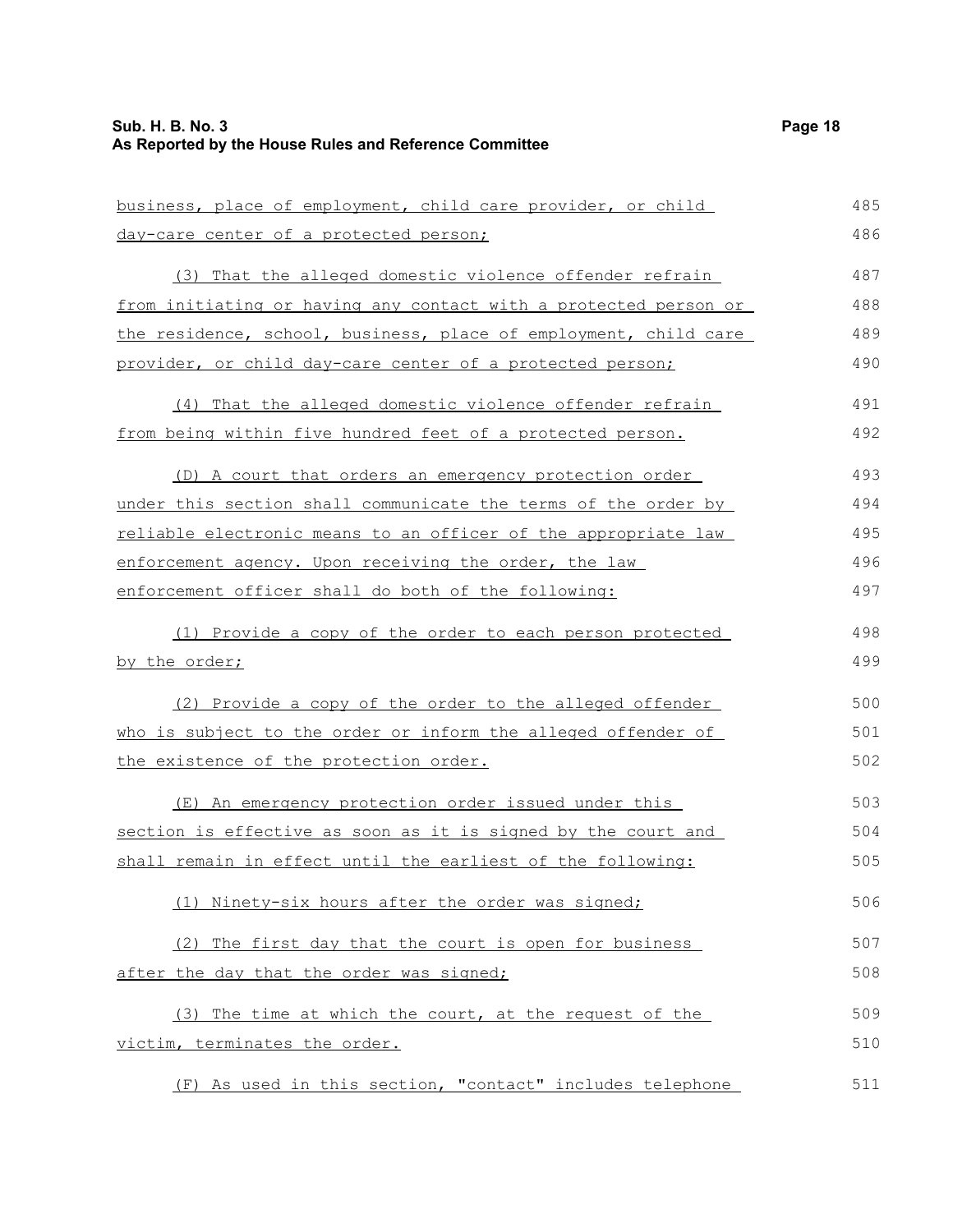| contact; contact by text message, instant message, voice mail,   | 512 |  |  |  |  |
|------------------------------------------------------------------|-----|--|--|--|--|
| electronic mail, or social networking media; and contact by any  | 513 |  |  |  |  |
| other means of communication.                                    | 514 |  |  |  |  |
| Sec. 2919.27. (A) No person shall recklessly violate the         | 515 |  |  |  |  |
| terms of any of the following:                                   | 516 |  |  |  |  |
| (1) A protection order issued or consent agreement               | 517 |  |  |  |  |
| approved pursuant to section 2919.26, 2919.261, or 3113.31 of    |     |  |  |  |  |
| the Revised Code;                                                | 519 |  |  |  |  |
| (2) A protection order issued pursuant to section $2151.34$ ,    | 520 |  |  |  |  |
| 2903.213, or 2903.214 of the Revised Code;                       | 521 |  |  |  |  |
| (3) A protection order issued by a court of another state.       | 522 |  |  |  |  |
| (B) (1) Whoever violates this section is quilty of               | 523 |  |  |  |  |
| violating a protection order.                                    | 524 |  |  |  |  |
| (2) Except as otherwise provided in division (B) (3) or (4)      | 525 |  |  |  |  |
| of this section, violating a protection order is a misdemeanor   | 526 |  |  |  |  |
| of the first degree.                                             | 527 |  |  |  |  |
| (3) Violating a protection order is a felony of the fifth        | 528 |  |  |  |  |
| degree if the offender previously has been convicted of, pleaded | 529 |  |  |  |  |
| guilty to, or been adjudicated a delinquent child for any of the | 530 |  |  |  |  |
| following:                                                       | 531 |  |  |  |  |
| (a) A violation of a protection order issued or consent          | 532 |  |  |  |  |
| agreement approved pursuant to section 2151.34, 2903.213,        | 533 |  |  |  |  |
| 2903.214, 2919.26, 2919.261, or 3113.31 of the Revised Code;     | 534 |  |  |  |  |
| (b) Two or more violations of section $2903.21$ , $2903.211$ ,   | 535 |  |  |  |  |
| 2903.22, or 2911.211 of the Revised Code, or any combination of  | 536 |  |  |  |  |
| those offenses, that involved the same person who is the subject | 537 |  |  |  |  |
| of the protection order or consent agreement;                    | 538 |  |  |  |  |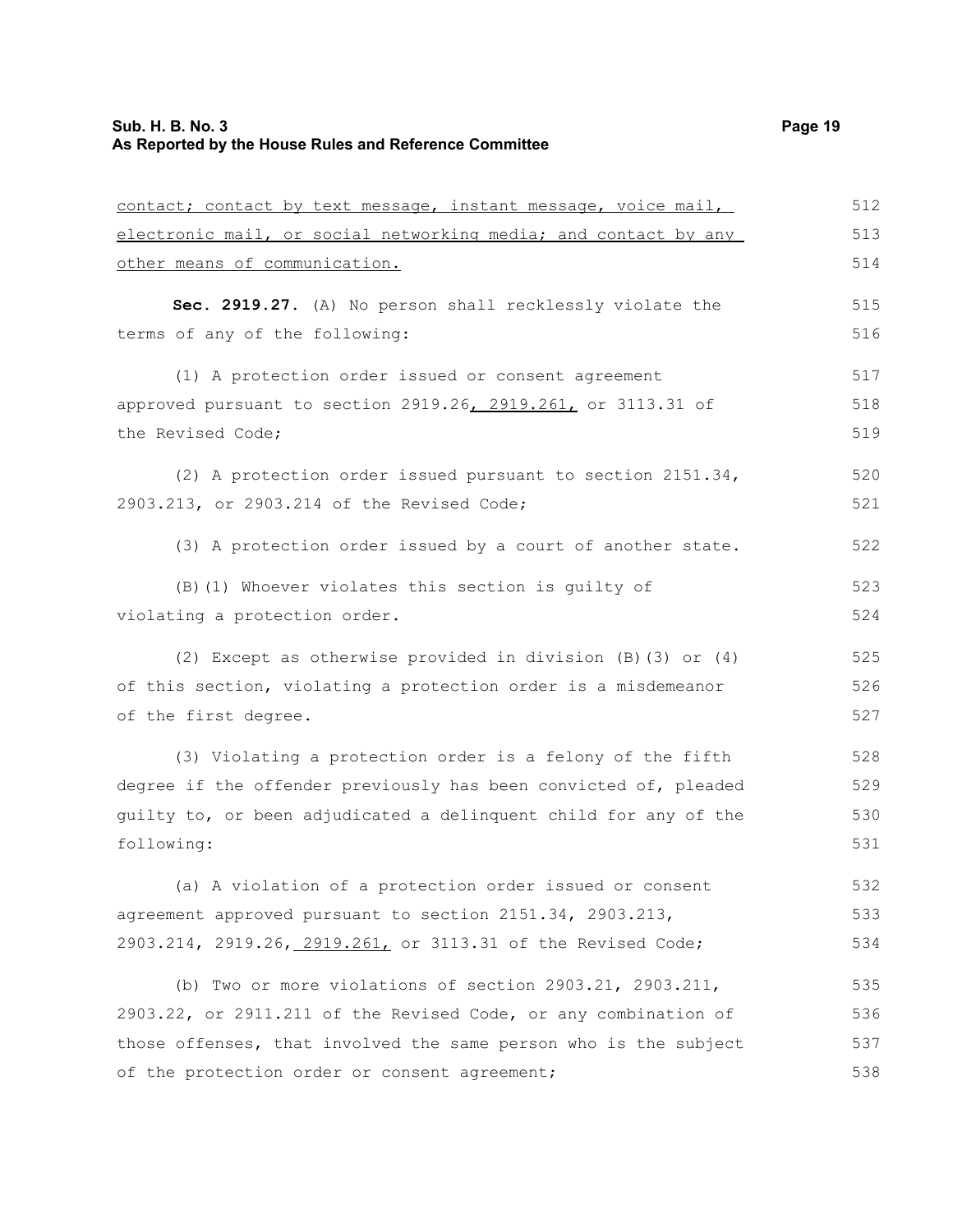#### **Sub. H. B. No. 3 Page 20 As Reported by the House Rules and Reference Committee**

539

(c) One or more violations of this section.

(4) If the offender violates a protection order or consent agreement while committing a felony offense, violating a protection order is a felony of the third degree. 540 541 542

(5) If the protection order violated by the offender was an order issued pursuant to section 2151.34 or 2903.214 of the Revised Code that required electronic monitoring of the offender pursuant to that section, the court may require in addition to any other sentence imposed upon the offender that the offender be electronically monitored for a period not exceeding five years by a law enforcement agency designated by the court. If the court requires under this division that the offender be electronically monitored, unless the court determines that the offender is indigent, the court shall order that the offender pay the costs of the installation of the electronic monitoring device and the cost of monitoring the electronic monitoring device. If the court determines that the offender is indigent and subject to the maximum amount allowable and the rules promulgated by the attorney general under section 2903.214 of the Revised Code, the costs of the installation of the electronic monitoring device and the cost of monitoring the electronic monitoring device may be paid out of funds from the reparations fund created pursuant to section 2743.191 of the Revised Code. The total amount paid from the reparations fund created pursuant to section 2743.191 of the Revised Code for electronic monitoring under this section and sections 2151.34 and 2903.214 of the Revised Code shall not exceed three hundred thousand dollars per year. 543 544 545 546 547 548 549 550 551 552 553 554 555 556 557 558 559 560 561 562 563 564 565 566

(C) It is an affirmative defense to a charge under division (A)(3) of this section that the protection order issued 567 568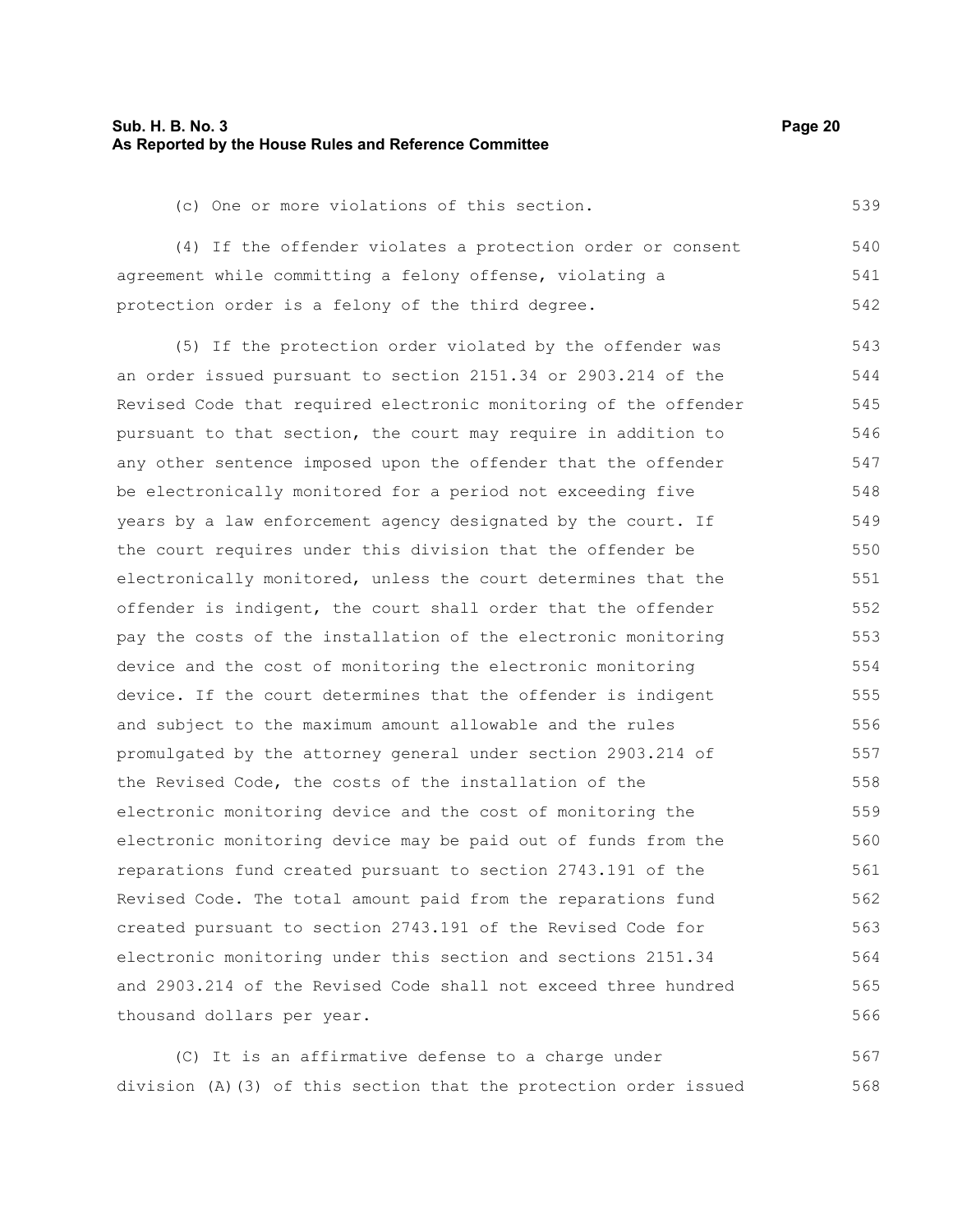#### **Sub. H. B. No. 3 Page 21 As Reported by the House Rules and Reference Committee**

by a court of another state does not comply with the requirements specified in 18 U.S.C. 2265(b) for a protection order that must be accorded full faith and credit by a court of this state or that it is not entitled to full faith and credit under 18 U.S.C. 2265(c). 569 570 571 572 573

(D) In a prosecution for a violation of this section, it is not necessary for the prosecution to prove that the protection order or consent agreement was served on the defendant if the prosecution proves that the defendant was shown the protection order or consent agreement or a copy of either or a judge, magistrate, or law enforcement officer informed the defendant that a protection order or consent agreement had been issued, and proves that the defendant recklessly violated the terms of the order or agreement.

(E) As used in this section, "protection order issued by a court of another state" means an injunction or another order issued by a criminal court of another state for the purpose of preventing violent or threatening acts or harassment against, contact or communication with, or physical proximity to another person, including a temporary order, and means an injunction or order of that nature issued by a civil court of another state, including a temporary order and a final order issued in an independent action or as a pendente lite order in a proceeding for other relief, if the court issued it in response to a complaint, petition, or motion filed by or on behalf of a person seeking protection. "Protection order issued by a court of another state" does not include an order for support or for custody of a child issued pursuant to the divorce and child custody laws of another state, except to the extent that the order for support or for custody of a child is entitled to full faith and credit under the laws of the United States. 583 584 585 586 587 588 589 590 591 592 593 594 595 596 597 598 599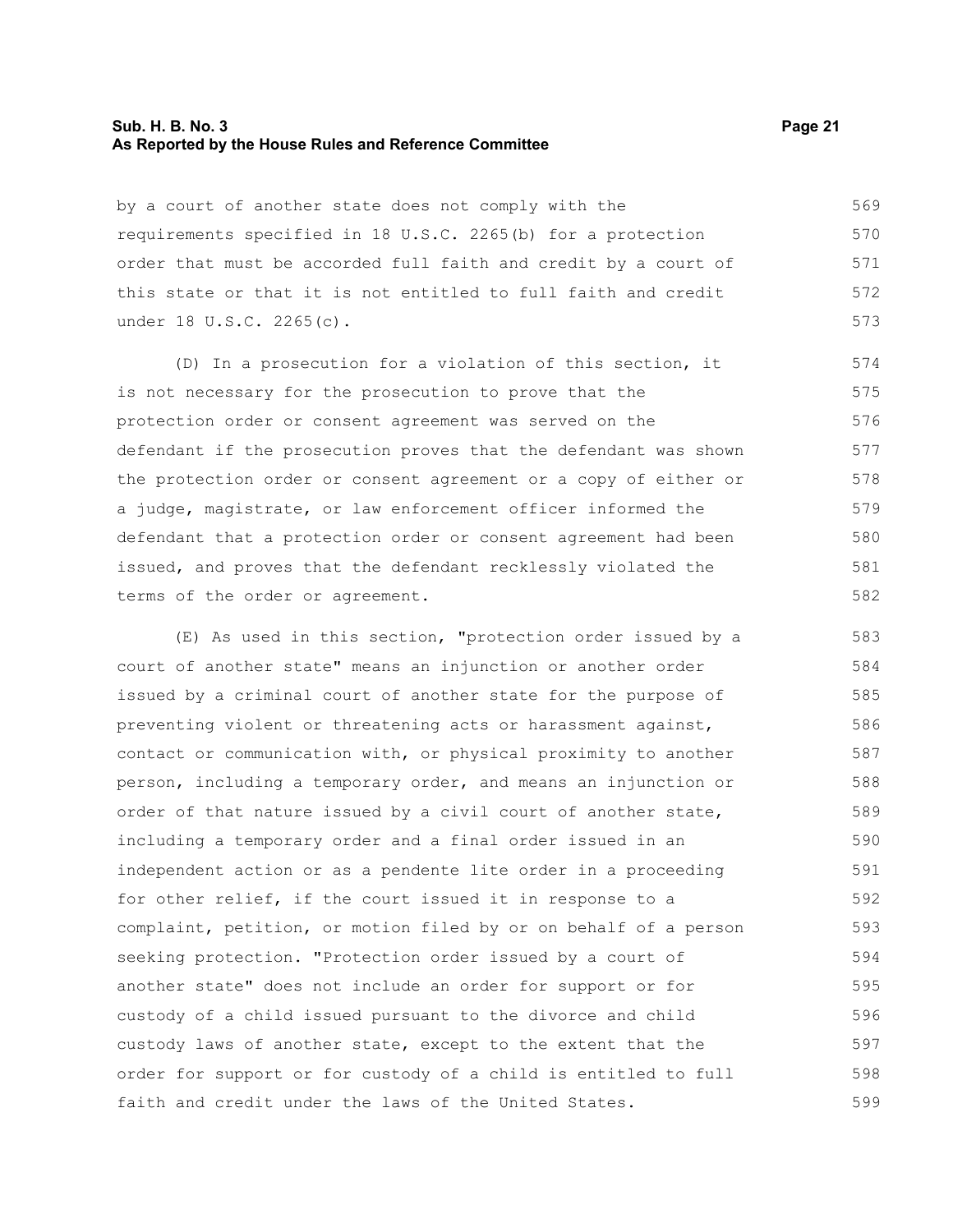### **Sub. H. B. No. 3 Page 22 As Reported by the House Rules and Reference Committee**

Sec. 2929.12. (A) Unless otherwise required by section 2929.13 or 2929.14 of the Revised Code, a court that imposes a sentence under this chapter upon an offender for a felony has discretion to determine the most effective way to comply with the purposes and principles of sentencing set forth in section 2929.11 of the Revised Code. In exercising that discretion, the court shall consider the factors set forth in divisions (B) and (C) of this section relating to the seriousness of the conduct, the factors provided in divisions (D) and (E) of this section relating to the likelihood of the offender's recidivism, and the factors set forth in division (F) of this section pertaining to the offender's service in the armed forces of the United States and, in addition, may consider any other factors that are relevant to achieving those purposes and principles of sentencing. 600 601 602 603 604 605 606 607 608 609 610 611 612 613 614

(B) The sentencing court shall consider all of the following that apply regarding the offender, the offense, or the victim, and any other relevant factors, as indicating that the offender's conduct is more serious than conduct normally constituting the offense: 615 616 617 618 619

(1) The physical or mental injury suffered by the victim of the offense due to the conduct of the offender was exacerbated because of the physical or mental condition or age of the victim. 620 621 622 623

(2) The victim of the offense suffered serious physical, psychological, or economic harm as a result of the offense. 624 625

(3) The offender held a public office or position of trust in the community, and the offense related to that office or position. 626 627 628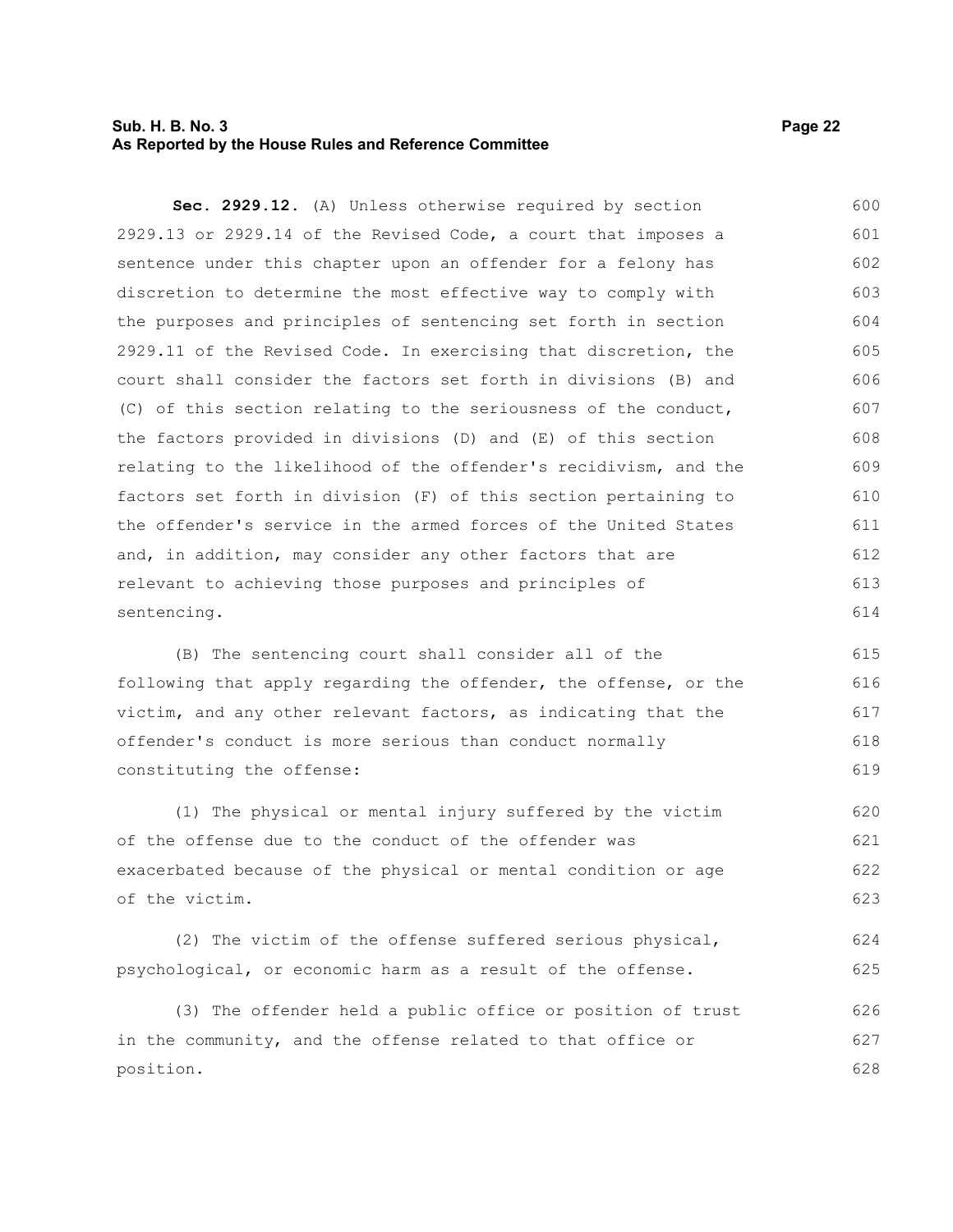## **Sub. H. B. No. 3 Page 23 As Reported by the House Rules and Reference Committee**

(4) The offender's occupation, elected office, or

| profession obliged the offender to prevent the offense or bring  | 630 |  |  |  |  |  |
|------------------------------------------------------------------|-----|--|--|--|--|--|
| others committing it to justice.                                 | 631 |  |  |  |  |  |
| (5) The offender's professional reputation or occupation,        | 632 |  |  |  |  |  |
| elected office, or profession was used to facilitate the offense | 633 |  |  |  |  |  |
| or is likely to influence the future conduct of others.          | 634 |  |  |  |  |  |
| (6) The offender's relationship with the victim                  | 635 |  |  |  |  |  |
| facilitated the offense.                                         | 636 |  |  |  |  |  |
|                                                                  |     |  |  |  |  |  |
| (7) The offender committed the offense for hire or as a          | 637 |  |  |  |  |  |
| part of an organized criminal activity.                          | 638 |  |  |  |  |  |
| (8) In committing the offense, the offender was motivated        | 639 |  |  |  |  |  |
| by prejudice based on race, ethnic background, gender, sexual    | 640 |  |  |  |  |  |
| orientation, or religion.                                        | 641 |  |  |  |  |  |
| (9) If the offense is a violation of section 2919.25 or a        | 642 |  |  |  |  |  |
| violation of section 2903.11, 2903.12, or 2903.13 of the Revised | 643 |  |  |  |  |  |
| Code involving a person who was a family or household member at  | 644 |  |  |  |  |  |
| the time of the violation, the offender committed the offense in | 645 |  |  |  |  |  |
| the vicinity of one or more children who are not victims of the  | 646 |  |  |  |  |  |
| offense, and the offender or the victim of the offense is a      |     |  |  |  |  |  |
| parent, guardian, custodian, or person in loco parentis of one   | 648 |  |  |  |  |  |
| or more of those children.                                       | 649 |  |  |  |  |  |
| (C) The sentencing court shall consider all of the               | 650 |  |  |  |  |  |
| following that apply regarding the offender, the offense, or the | 651 |  |  |  |  |  |
| victim, and any other relevant factors, as indicating that the   | 652 |  |  |  |  |  |
| offender's conduct is less serious than conduct normally         | 653 |  |  |  |  |  |
| constituting the offense:                                        | 654 |  |  |  |  |  |
| (1) The victim induced or facilitated the offense.               | 655 |  |  |  |  |  |
| (2) In committing the offense, the offender acted under          | 656 |  |  |  |  |  |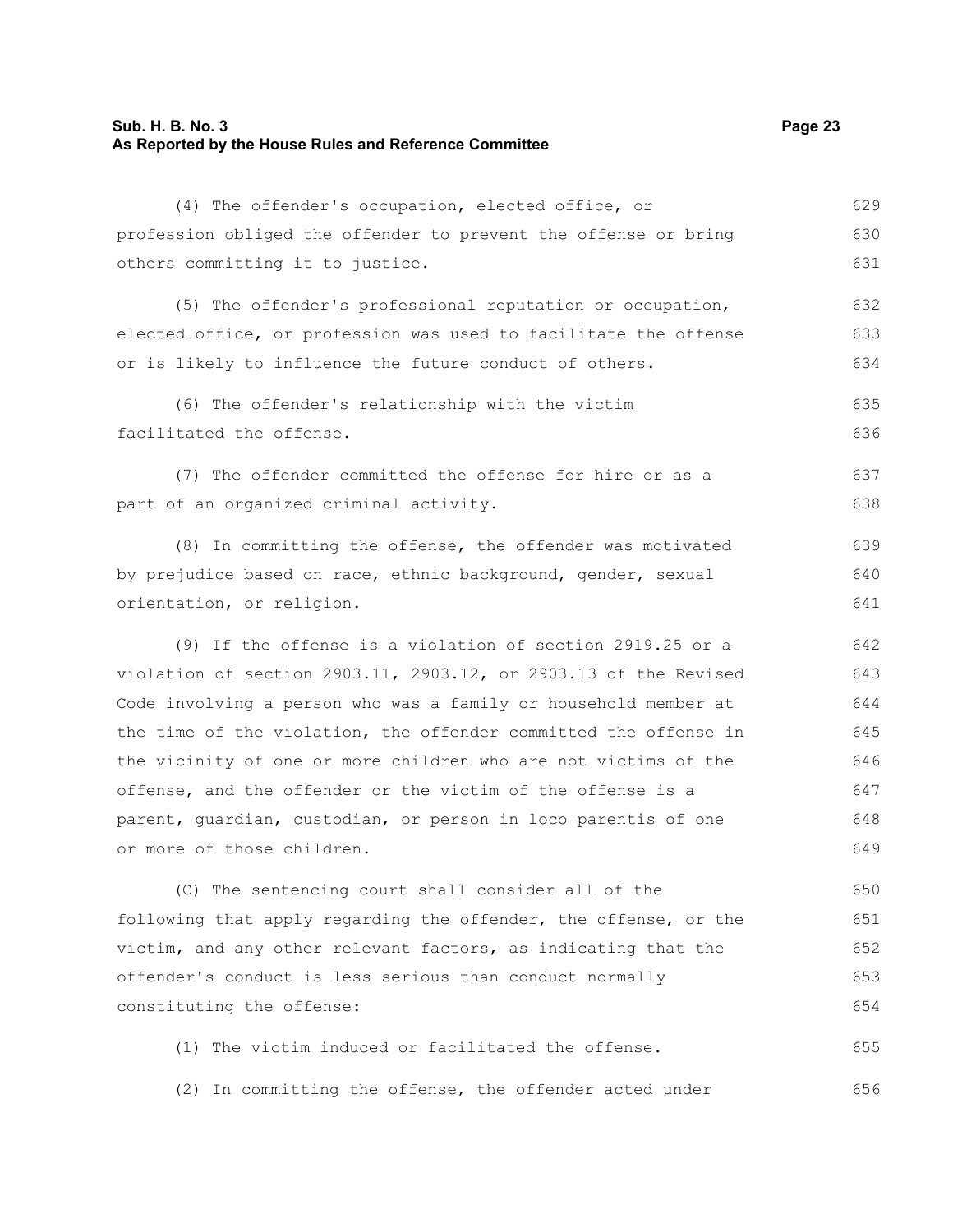#### **Sub. H. B. No. 3 Page 24 As Reported by the House Rules and Reference Committee**

#### strong provocation.

657

658 659

|  |  |  |  |  | (3) In committing the offense, the offender did not cause   |  |
|--|--|--|--|--|-------------------------------------------------------------|--|
|  |  |  |  |  | or expect to cause physical harm to any person or property. |  |

(4) There are substantial grounds to mitigate the offender's conduct, although the grounds are not enough to constitute a defense. 660 661 662

(D) The sentencing court shall consider all of the following that apply regarding the offender, and any other relevant factors, as factors indicating that the offender is likely to commit future crimes: 663 664 665 666

(1) At the time of committing the offense, the offender was under release from confinement before trial or sentencing; was under a sanction imposed pursuant to section 2929.16, 2929.17, or 2929.18 of the Revised Code; was under post-release control pursuant to section 2967.28 or any other provision of the Revised Code for an earlier offense or had been unfavorably terminated from post-release control for a prior offense pursuant to division (B) of section 2967.16 or section 2929.141 of the Revised Code; was under transitional control in connection with a prior offense; or had absconded from the offender's approved community placement resulting in the offender's removal from the transitional control program under section 2967.26 of the Revised Code. 667 668 669 670 671 672 673 674 675 676 677 678 679

(2) The offender previously was adjudicated a delinquent child pursuant to Chapter 2151. of the Revised Code prior to January 1, 2002, or pursuant to Chapter 2152. of the Revised Code, or the offender has a history of criminal convictions. 680 681 682 683

(3) The offender has not been rehabilitated to a satisfactory degree after previously being adjudicated a 684 685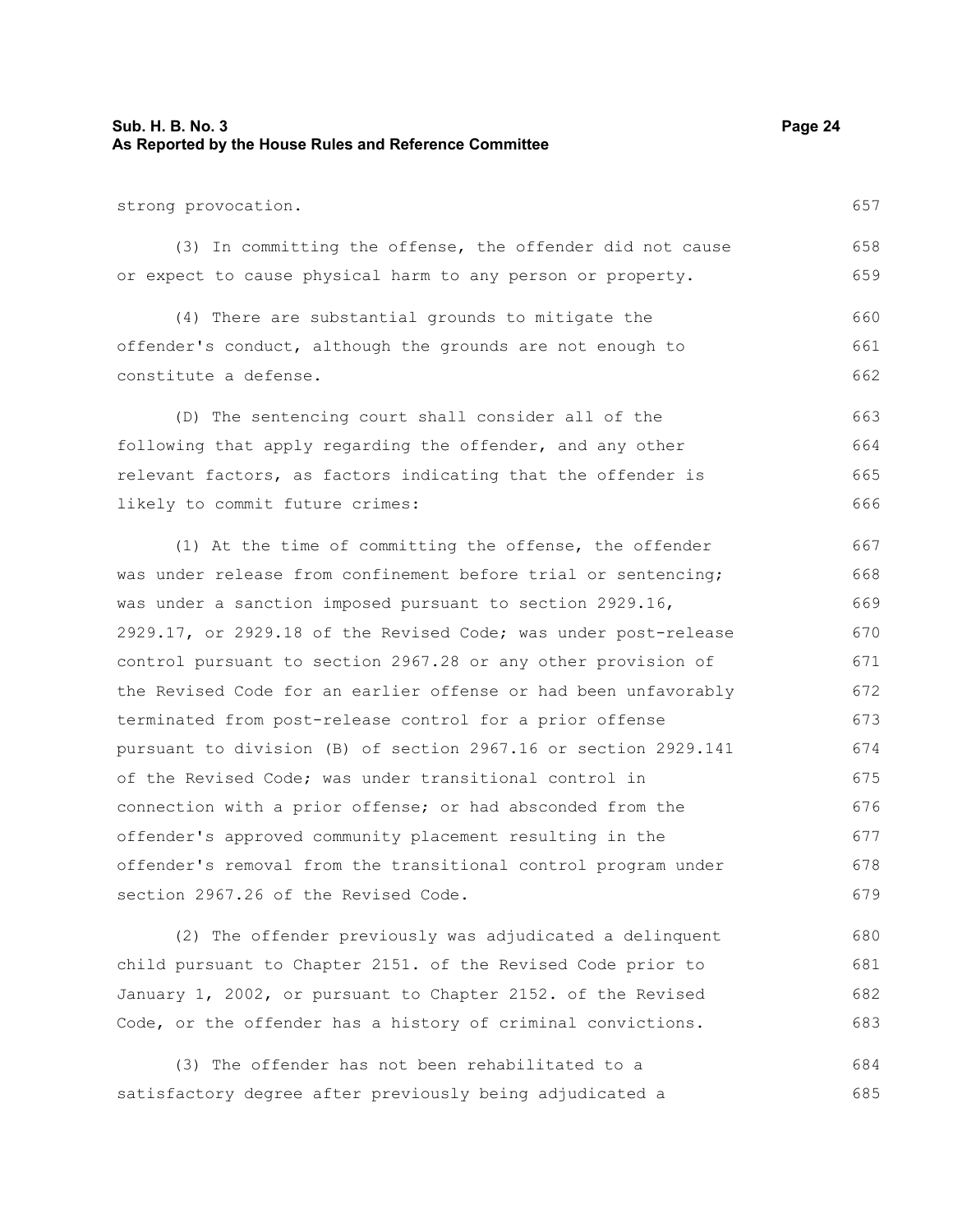#### **Sub. H. B. No. 3 Page 25 As Reported by the House Rules and Reference Committee**

delinquent child pursuant to Chapter 2151. of the Revised Code prior to January 1, 2002, or pursuant to Chapter 2152. of the Revised Code, or the offender has not responded favorably to sanctions previously imposed for criminal convictions. 686 687 688 689

(4) The offender has demonstrated a pattern of drug or alcohol abuse that is related to the offense, and the offender refuses to acknowledge that the offender has demonstrated that pattern, or the offender refuses treatment for the drug or alcohol abuse. 690 691 692 693 694

(5) The offender shows no genuine remorse for the offense. 695

(E) The sentencing court shall consider all of the following that apply regarding the offender, and any other relevant factors, as factors indicating that the offender is not likely to commit future crimes: 696 697 698 699

(1) Prior to committing the offense, the offender had not been adjudicated a delinquent child.

(2) Prior to committing the offense, the offender had not been convicted of or pleaded guilty to a criminal offense. 702 703

(3) Prior to committing the offense, the offender had led a law-abiding life for a significant number of years. 704 705

(4) The offense was committed under circumstances not likely to recur. 706 707

(5) The offender shows genuine remorse for the offense. 708

(F) The sentencing court shall consider the offender's military service record and whether the offender has an emotional, mental, or physical condition that is traceable to the offender's service in the armed forces of the United States and that was a contributing factor in the offender's commission 709 710 711 712 713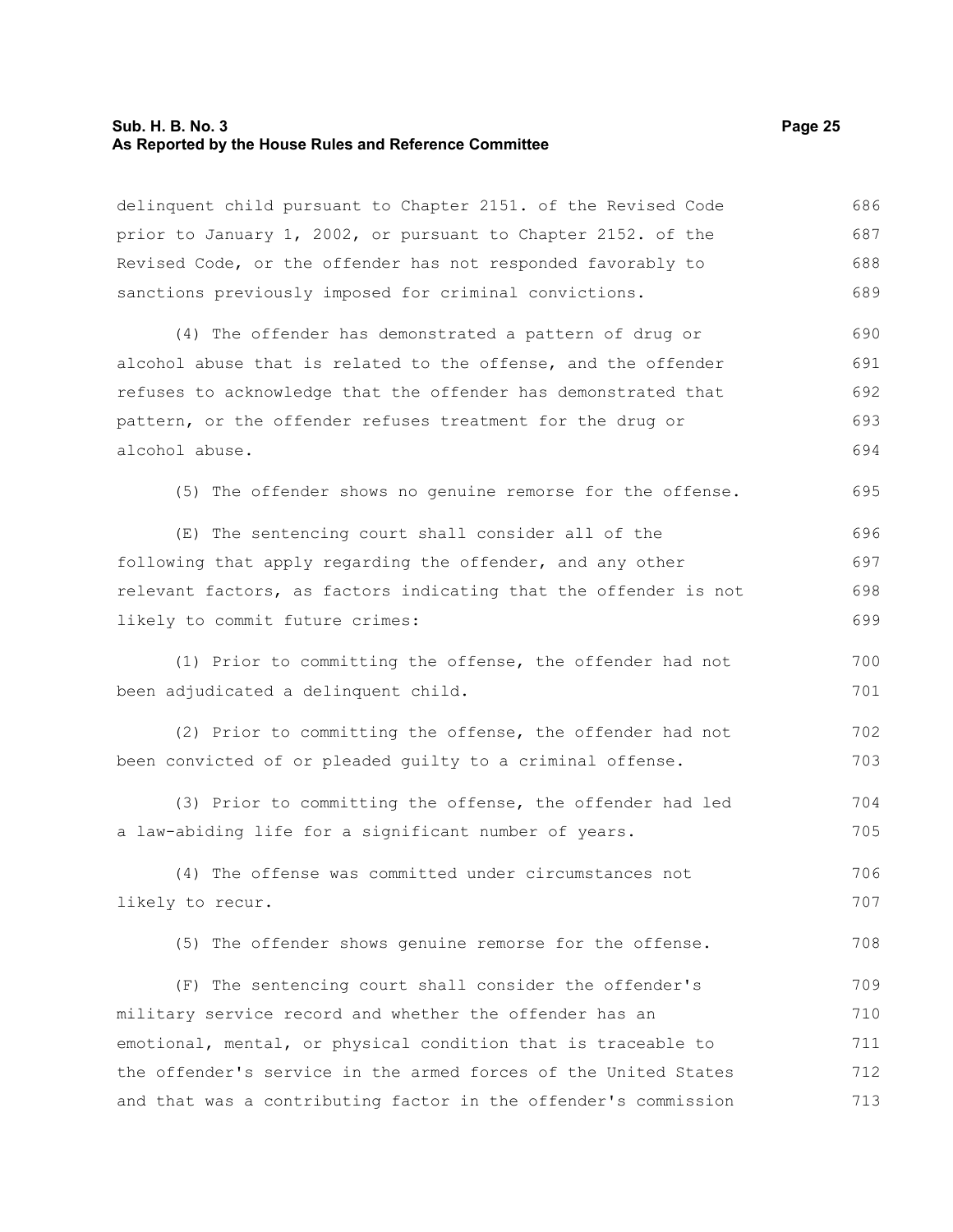of the offense or offenses.

(G) The sentencing court shall consider the results of any screening conducted in the case under division (A)(2)(e) of section 2935.032 of the Revised Code, if any such results are available. 715 716 717 718

**Sec. 2929.13.** (A) Except as provided in division (E), (F), or (G) of this section and unless a specific sanction is required to be imposed or is precluded from being imposed pursuant to law, a court that imposes a sentence upon an offender for a felony may impose any sanction or combination of sanctions on the offender that are provided in sections 2929.14 to 2929.18 of the Revised Code. 719 720 721 722 723 724 725

If the offender is eligible to be sentenced to community control sanctions, the court shall consider the appropriateness of imposing a financial sanction pursuant to section 2929.18 of the Revised Code or a sanction of community service pursuant to section 2929.17 of the Revised Code as the sole sanction for the offense. Except as otherwise provided in this division, if the court is required to impose a mandatory prison term for the offense for which sentence is being imposed, the court also shall impose any financial sanction pursuant to section 2929.18 of the Revised Code that is required for the offense and may impose any other financial sanction pursuant to that section but may not impose any additional sanction or combination of sanctions under section 2929.16 or 2929.17 of the Revised Code. 726 727 728 729 730 731 732 733 734 735 736 737 738

If the offender is being sentenced for a fourth degree felony OVI offense or for a third degree felony OVI offense, in addition to the mandatory term of local incarceration or the mandatory prison term required for the offense by division (G) (1) or (2) of this section, the court shall impose upon the 739 740 741 742 743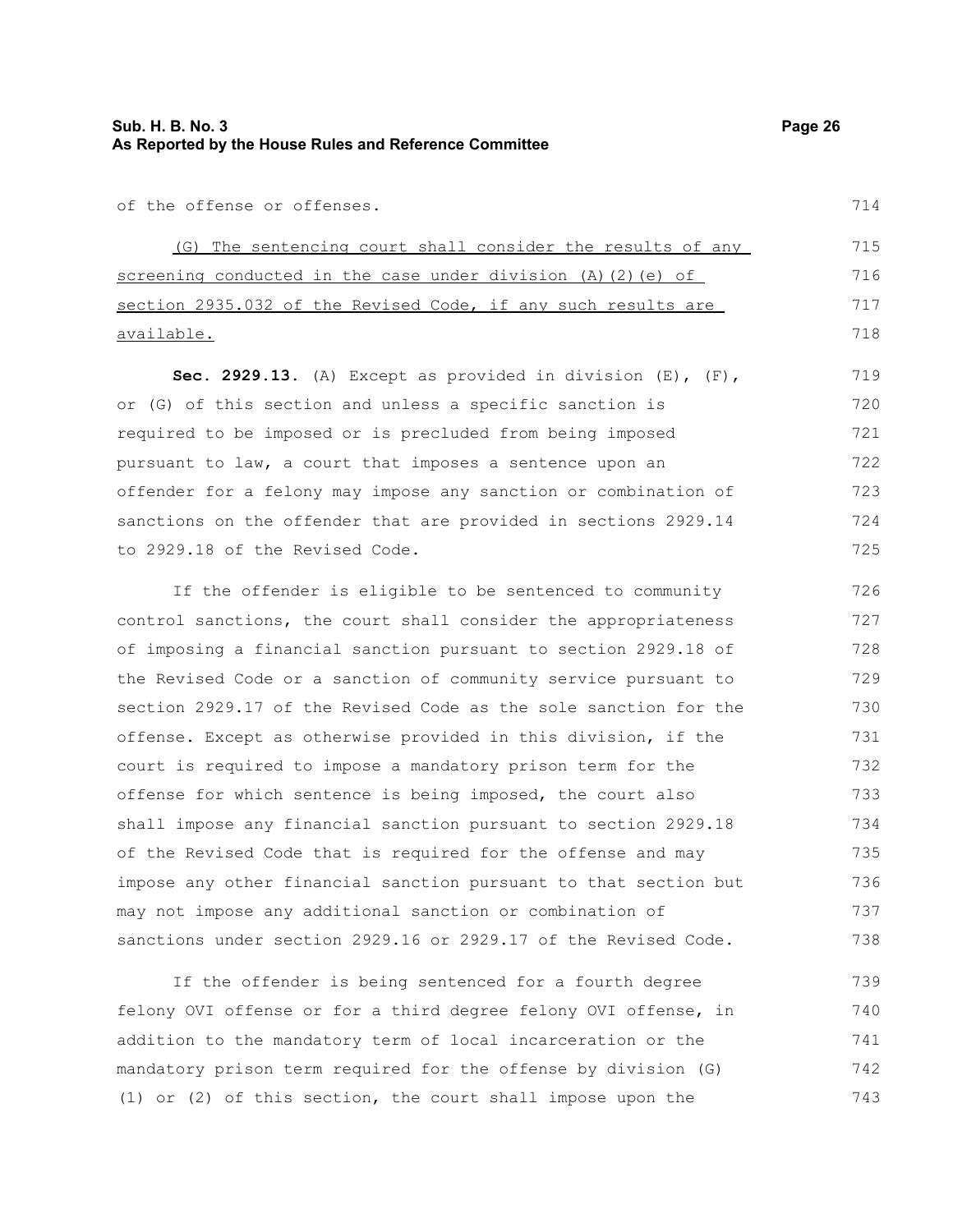#### **Sub. H. B. No. 3 Page 27 As Reported by the House Rules and Reference Committee**

offender a mandatory fine in accordance with division (B)(3) of section 2929.18 of the Revised Code and may impose whichever of the following is applicable: 744 745 746

(1) For a fourth degree felony OVI offense for which sentence is imposed under division (G)(1) of this section, an additional community control sanction or combination of community control sanctions under section 2929.16 or 2929.17 of the Revised Code. If the court imposes upon the offender a community control sanction and the offender violates any condition of the community control sanction, the court may take any action prescribed in division (B) of section 2929.15 of the Revised Code relative to the offender, including imposing a prison term on the offender pursuant to that division. 747 748 749 750 751 752 753 754 755 756

(2) For a third or fourth degree felony OVI offense for which sentence is imposed under division (G)(2) of this section, an additional prison term as described in division (B)(4) of section 2929.14 of the Revised Code or a community control sanction as described in division (G)(2) of this section. 757 758 759 760 761

(B)(1)(a) Except as provided in division (B)(1)(b) of this section, if an offender is convicted of or pleads guilty to a felony of the fourth or fifth degree that is not an offense of violence or that is a qualifying assault offense, the court shall sentence the offender to a community control sanction or combination of community control sanctions if all of the following apply: 762 763 764 765 766 767 768

(i) The offender previously has not been convicted of or pleaded guilty to a felony offense.

(ii) The most serious charge against the offender at the time of sentencing is a felony of the fourth or fifth degree. 771 772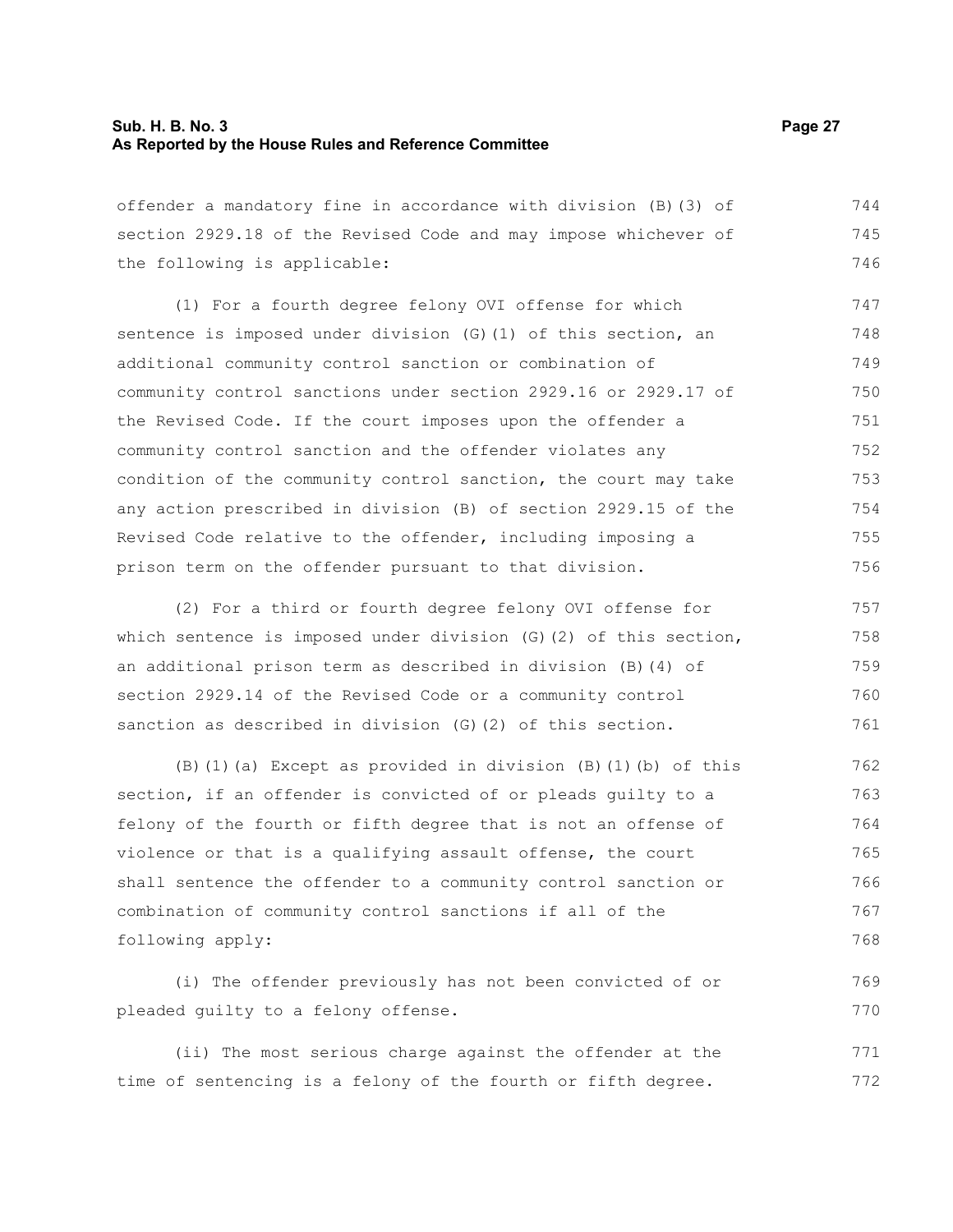#### **Sub. H. B. No. 3 Page 28 As Reported by the House Rules and Reference Committee**

(iii) The offender previously has not been convicted of or pleaded guilty to a misdemeanor offense of violence that the offender committed within two years prior to the offense for which sentence is being imposed. 773 774 775 776

(b) The court has discretion to impose a prison term upon an offender who is convicted of or pleads guilty to a felony of the fourth or fifth degree that is not an offense of violence or that is a qualifying assault offense if any of the following apply: 777 778 779 780 781

(i) The offender committed the offense while having a firearm on or about the offender's person or under the offender's control. 782 783 784

(ii) If the offense is a qualifying assault offense, the offender caused serious physical harm to another person while committing the offense, and, if the offense is not a qualifying assault offense, the offender caused physical harm to another person while committing the offense. 785 786 787 788 789

(iii) The offender violated a term of the conditions of bond as set by the court. 790 791

(iv) The offense is a sex offense that is a fourth or fifth degree felony violation of any provision of Chapter 2907. of the Revised Code. 792 793 794

(v) In committing the offense, the offender attempted to cause or made an actual threat of physical harm to a person with a deadly weapon. 795 796 797

(vi) In committing the offense, the offender attempted to cause or made an actual threat of physical harm to a person, and the offender previously was convicted of an offense that caused physical harm to a person. 798 799 800 801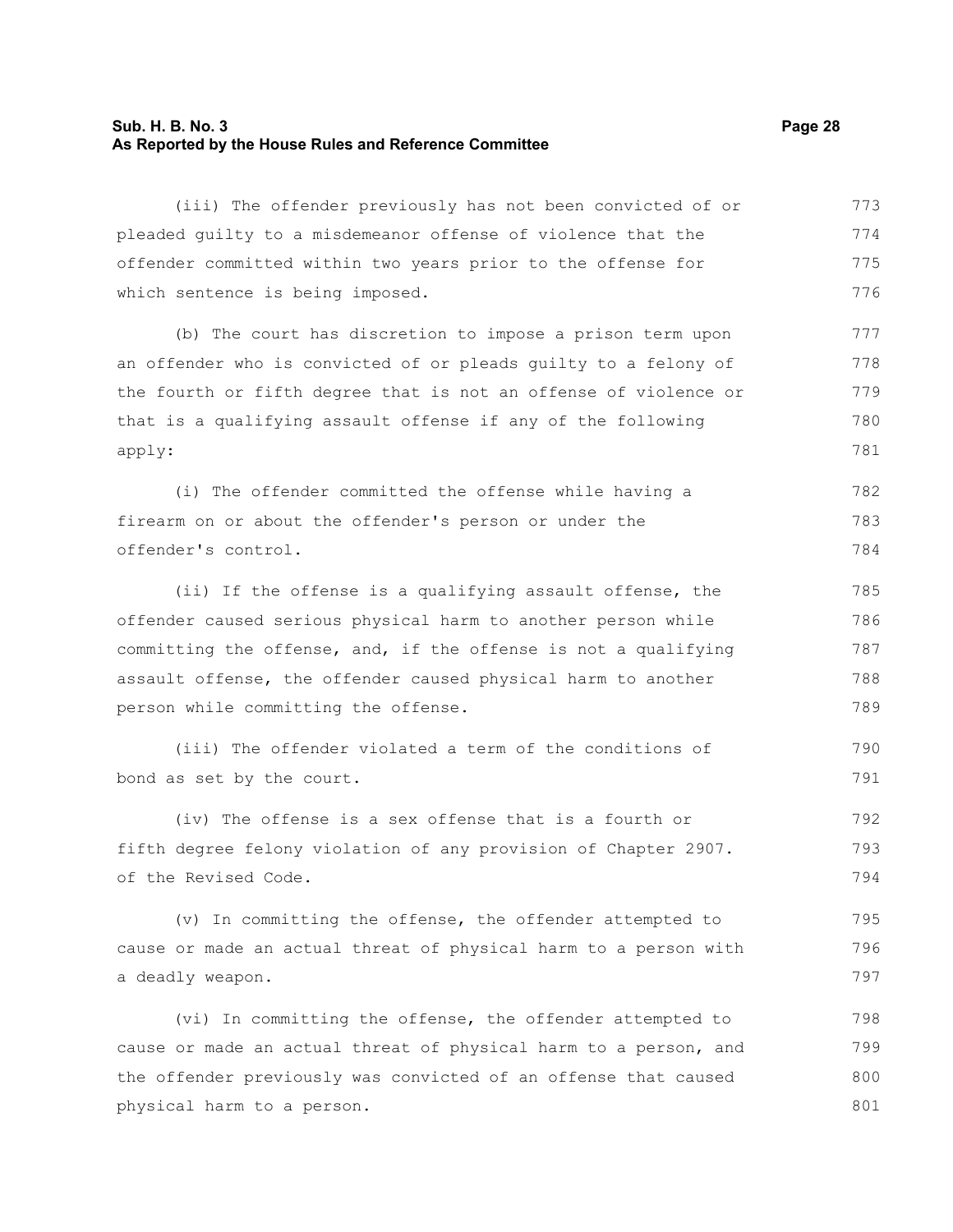#### **Sub. H. B. No. 3 Page 29 As Reported by the House Rules and Reference Committee**

(vii) The offender held a public office or position of trust, and the offense related to that office or position; the offender's position obliged the offender to prevent the offense or to bring those committing it to justice; or the offender's professional reputation or position facilitated the offense or was likely to influence the future conduct of others. 802 803 804 805 806 807

(viii) The offender committed the offense for hire or as part of an organized criminal activity. 808 809

(ix) The offender at the time of the offense was serving, or the offender previously had served, a prison term. 810 811

(x) The offender committed the offense while under a community control sanction, while on probation, or while released from custody on a bond or personal recognizance. 812 813 814

(c) A sentencing court may impose an additional penalty under division (B) of section 2929.15 of the Revised Code upon an offender sentenced to a community control sanction under division (B)(1)(a) of this section if the offender violates the conditions of the community control sanction, violates a law, or leaves the state without the permission of the court or the offender's probation officer. 815 816 817 818 819 820 821

(2) If division (B)(1) of this section does not apply, except as provided in division  $(E)$ ,  $(F)$ , or  $(G)$  of this section, in determining whether to impose a prison term as a sanction for a felony of the fourth or fifth degree, the sentencing court shall comply with the purposes and principles of sentencing under section 2929.11 of the Revised Code and with section 2929.12 of the Revised Code. 822 823 824 825 826 827 828

(C) Except as provided in division (D), (E), (F), or (G) of this section, in determining whether to impose a prison term 829 830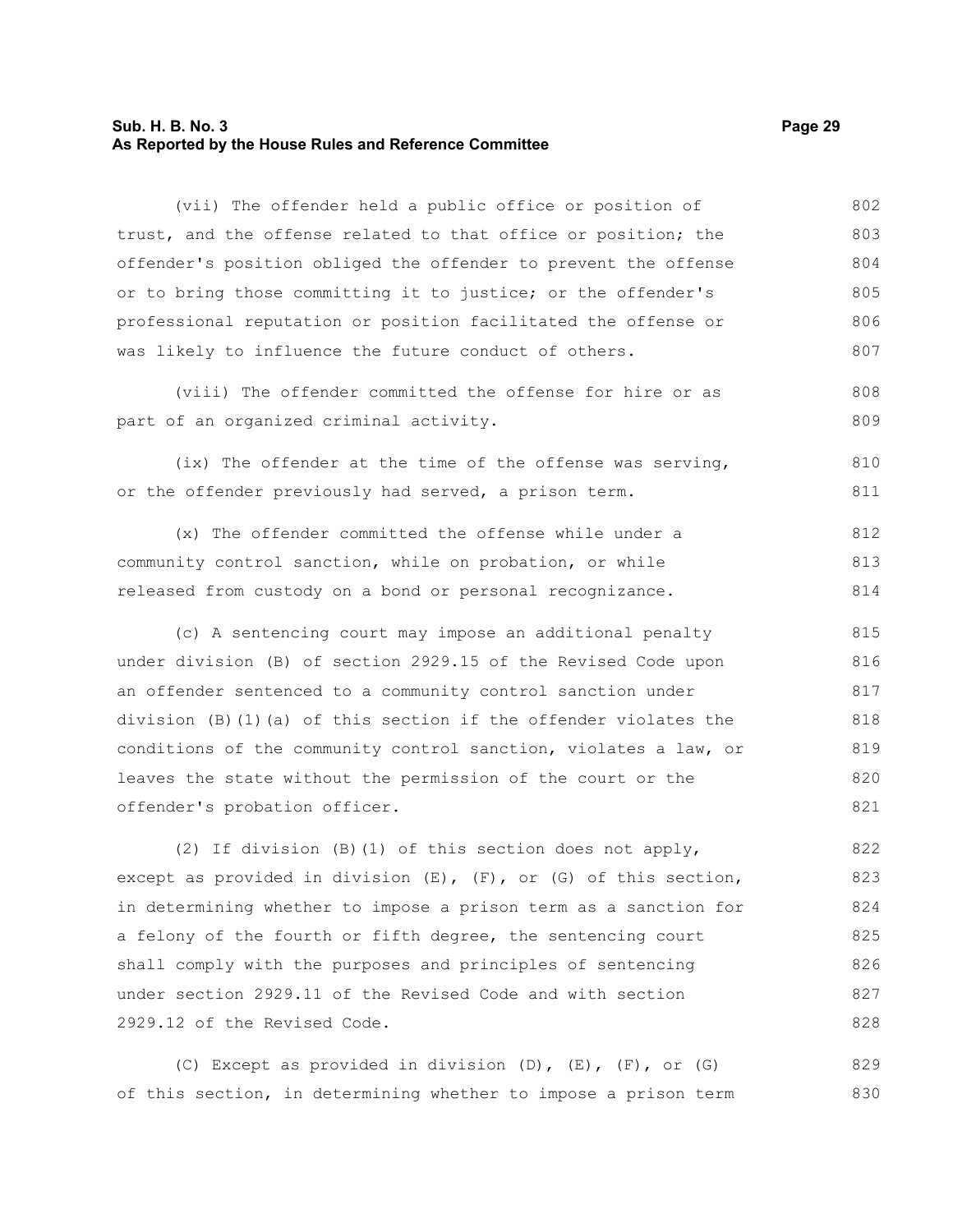#### **Sub. H. B. No. 3 Page 30 As Reported by the House Rules and Reference Committee**

as a sanction for a felony of the third degree or a felony drug offense that is a violation of a provision of Chapter 2925. of the Revised Code and that is specified as being subject to this division for purposes of sentencing, the sentencing court shall comply with the purposes and principles of sentencing under section 2929.11 of the Revised Code and with section 2929.12 of the Revised Code. 831 832 833 834 835 836 837

(D)(1) Except as provided in division (E) or (F) of this section, for a felony of the first or second degree, for a felony drug offense that is a violation of any provision of Chapter 2925., 3719., or 4729. of the Revised Code for which a presumption in favor of a prison term is specified as being applicable, and for a violation of division (A)(4) or (B) of section 2907.05 of the Revised Code for which a presumption in favor of a prison term is specified as being applicable, it is presumed that a prison term is necessary in order to comply with the purposes and principles of sentencing under section 2929.11 of the Revised Code. Division (D)(2) of this section does not apply to a presumption established under this division for a violation of division (A)(4) of section 2907.05 of the Revised Code. 838 839 840 841 842 843 844 845 846 847 848 849 850 851

(2) Notwithstanding the presumption established under division (D)(1) of this section for the offenses listed in that division other than a violation of division (A)(4) or (B) of section 2907.05 of the Revised Code, the sentencing court may impose a community control sanction or a combination of community control sanctions instead of a prison term on an offender for a felony of the first or second degree or for a felony drug offense that is a violation of any provision of Chapter 2925., 3719., or 4729. of the Revised Code for which a presumption in favor of a prison term is specified as being 852 853 854 855 856 857 858 859 860 861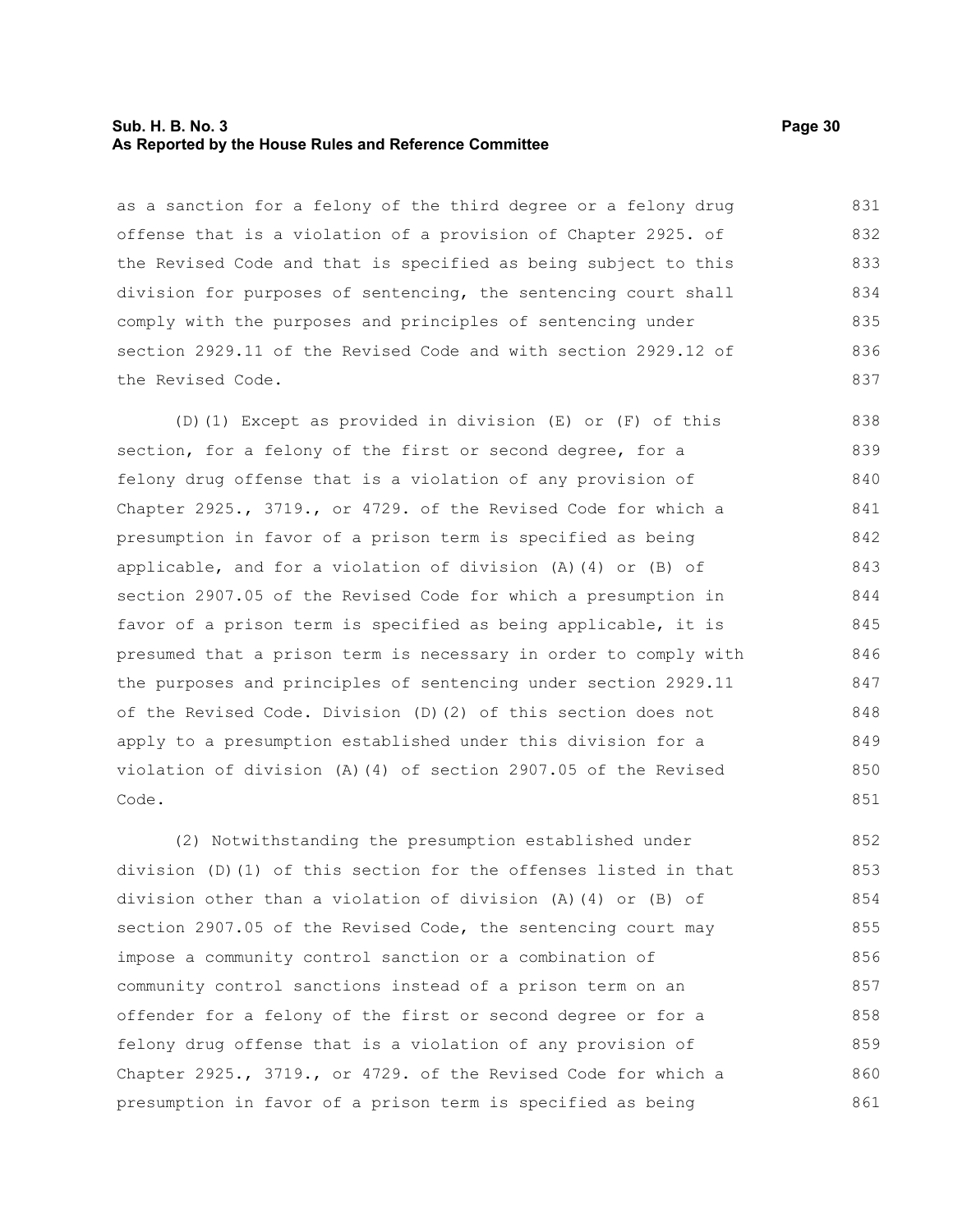862

applicable if it makes both of the following findings:

(a) A community control sanction or a combination of community control sanctions would adequately punish the offender and protect the public from future crime, because the applicable factors under section 2929.12 of the Revised Code indicating a lesser likelihood of recidivism outweigh the applicable factors under that section indicating a greater likelihood of recidivism. 863 864 865 866 867 868 869

(b) A community control sanction or a combination of community control sanctions would not demean the seriousness of the offense, because one or more factors under section 2929.12 of the Revised Code that indicate that the offender's conduct was less serious than conduct normally constituting the offense are applicable, and they outweigh the applicable factors under that section that indicate that the offender's conduct was more serious than conduct normally constituting the offense. 870 871 872 873 874 875 876 877

(E)(1) Except as provided in division (F) of this section, for any drug offense that is a violation of any provision of Chapter 2925. of the Revised Code and that is a felony of the third, fourth, or fifth degree, the applicability of a presumption under division (D) of this section in favor of a prison term or of division (B) or (C) of this section in determining whether to impose a prison term for the offense shall be determined as specified in section 2925.02, 2925.03, 2925.04, 2925.05, 2925.06, 2925.11, 2925.13, 2925.22, 2925.23, 2925.36, or 2925.37 of the Revised Code, whichever is applicable regarding the violation. 878 879 880 881 882 883 884 885 886 887 888

(2) If an offender who was convicted of or pleaded guilty to a felony violates the conditions of a community control sanction imposed for the offense solely by reason of producing 889 890 891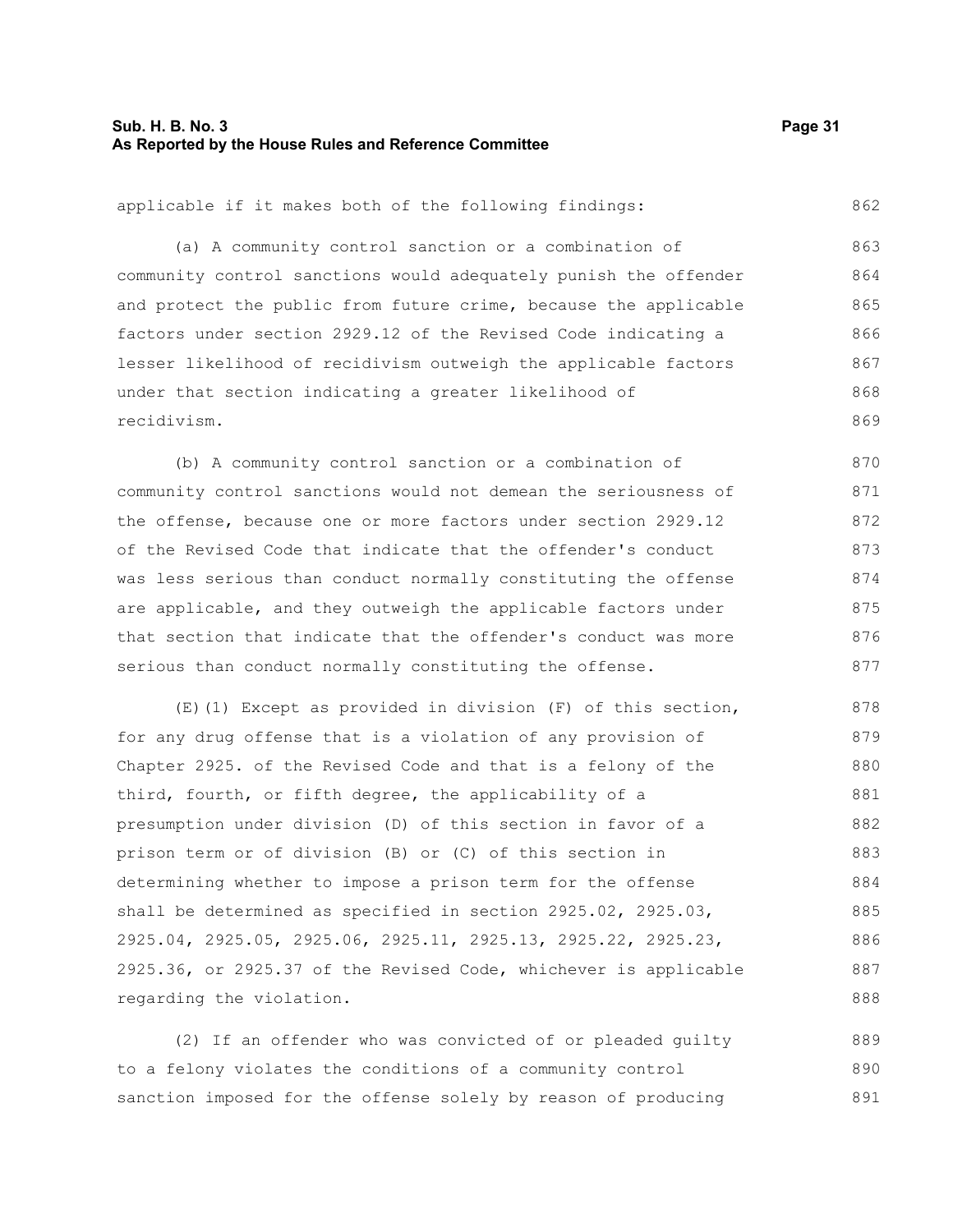#### **Sub. H. B. No. 3 Page 32 As Reported by the House Rules and Reference Committee**

positive results on a drug test or by acting pursuant to division (B)(2)(b) of section 2925.11 of the Revised Code with respect to a minor drug possession offense, the court, as punishment for the violation of the sanction, shall not order that the offender be imprisoned unless the court determines on the record either of the following: 892 893 894 895 896 897

(a) The offender had been ordered as a sanction for the felony to participate in a drug treatment program, in a drug education program, or in narcotics anonymous or a similar program, and the offender continued to use illegal drugs after a reasonable period of participation in the program. 898 899 900 901 902

(b) The imprisonment of the offender for the violation is consistent with the purposes and principles of sentencing set forth in section 2929.11 of the Revised Code. 903 904 905

(3) A court that sentences an offender for a drug abuse offense that is a felony of the third, fourth, or fifth degree may require that the offender be assessed by a properly credentialed professional within a specified period of time. The court shall require the professional to file a written assessment of the offender with the court. If the offender is eligible for a community control sanction and after considering the written assessment, the court may impose a community control sanction that includes addiction services and recovery supports included in a community-based continuum of care established under section 340.032 of the Revised Code. If the court imposes addiction services and recovery supports as a community control sanction, the court shall direct the level and type of addiction services and recovery supports after considering the assessment and recommendation of community addiction services providers. 906 907 908 909 910 911 912 913 914 915 916 917 918 919 920

(F) Notwithstanding divisions (A) to (E) of this section, 921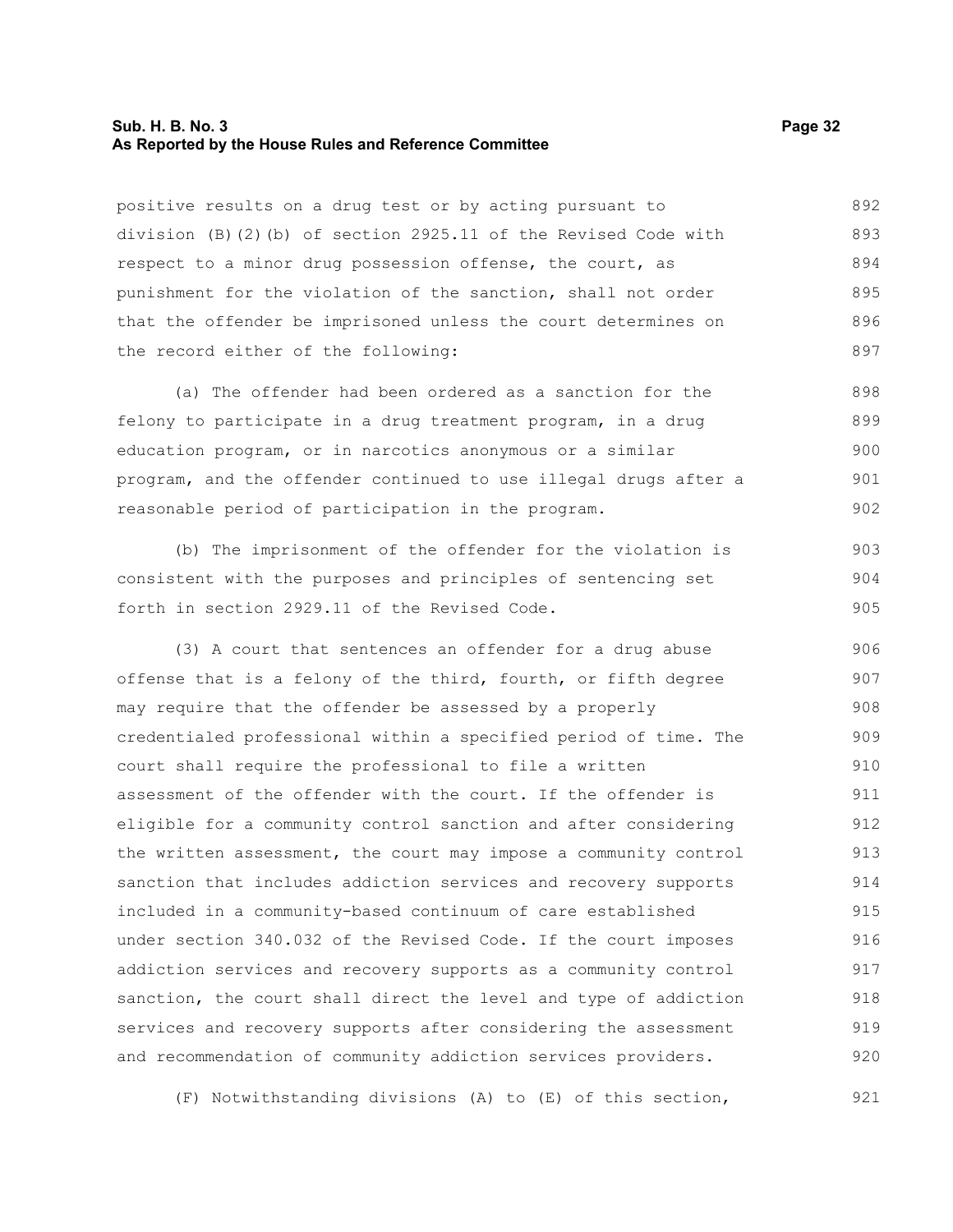#### **Sub. H. B. No. 3 Page 33 As Reported by the House Rules and Reference Committee**

the court shall impose a prison term or terms under sections 2929.02 to 2929.06, section 2929.14, section 2929.142, or section 2971.03 of the Revised Code and except as specifically provided in section 2929.20, divisions (C) to (I) of section 2967.19, or section 2967.191 of the Revised Code or when parole is authorized for the offense under section 2967.13 of the Revised Code shall not reduce the term or terms pursuant to section 2929.20, section 2967.19, section 2967.193, or any other provision of Chapter 2967. or Chapter 5120. of the Revised Code for any of the following offenses: 922 923 924 925 926 927 928 929 930 931

(1) Aggravated murder when death is not imposed or murder;

(2) Any rape, regardless of whether force was involved and regardless of the age of the victim, or an attempt to commit rape if, had the offender completed the rape that was attempted, the offender would have been guilty of a violation of division (A)(1)(b) of section 2907.02 of the Revised Code and would be sentenced under section 2971.03 of the Revised Code; 933 934 935 936 937 938

(3) Gross sexual imposition or sexual battery, if the victim is less than thirteen years of age and if any of the following applies: 939 940 941

(a) Regarding gross sexual imposition, the offender previously was convicted of or pleaded guilty to rape, the former offense of felonious sexual penetration, gross sexual imposition, or sexual battery, and the victim of the previous offense was less than thirteen years of age; 942 943 944 945 946

(b) Regarding gross sexual imposition, the offense was committed on or after August 3, 2006, and evidence other than the testimony of the victim was admitted in the case corroborating the violation. 947 948 949 950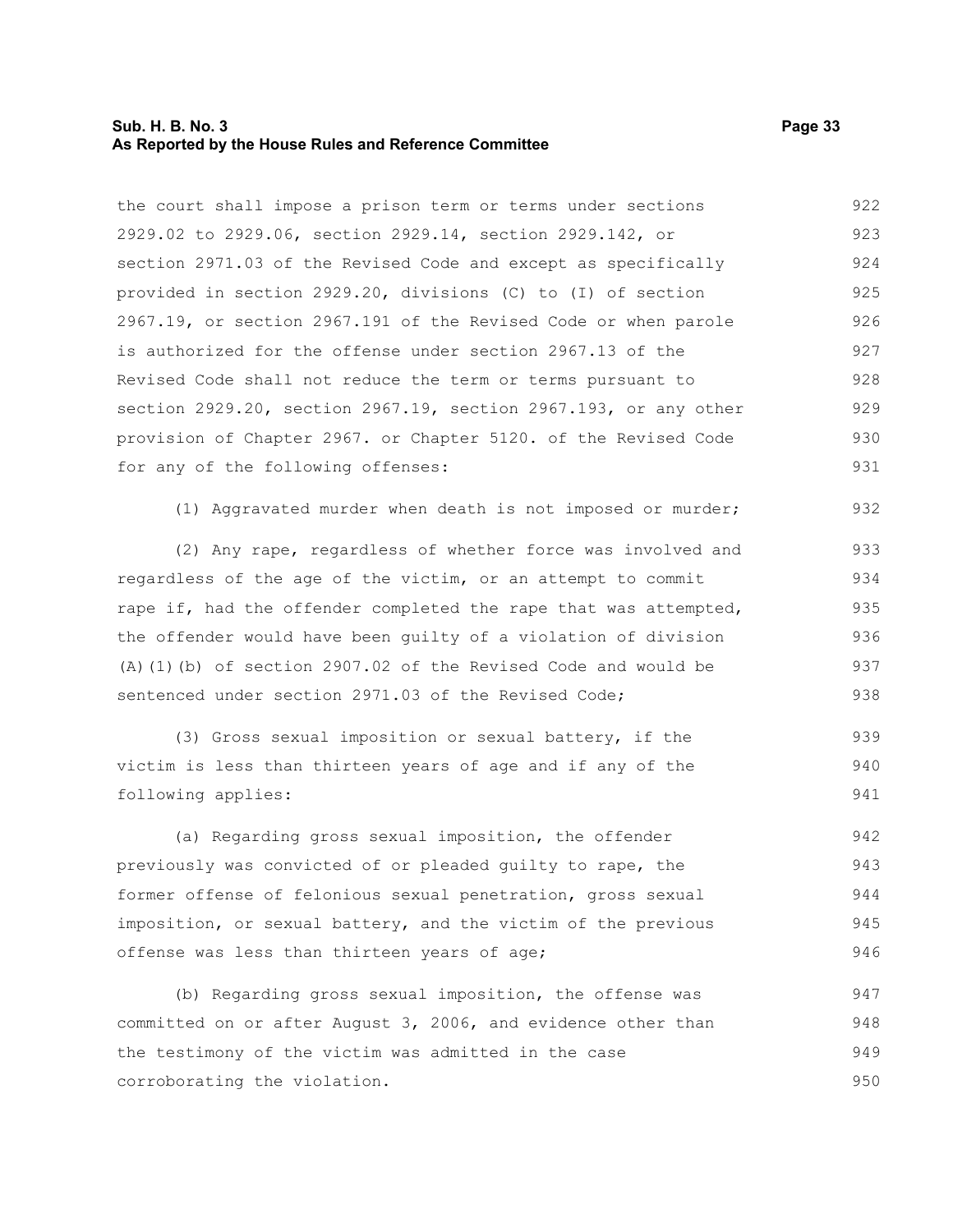(c) Regarding sexual battery, either of the following applies: (i) The offense was committed prior to August 3, 2006, the offender previously was convicted of or pleaded guilty to rape, the former offense of felonious sexual penetration, or sexual battery, and the victim of the previous offense was less than thirteen years of age. (ii) The offense was committed on or after August 3, 2006. (4) A felony violation of section 2903.04, 2903.06, 2903.08, 2903.11, 2903.12, 2903.13, 2905.32, 2907.07, 2921.321, or 2923.132 of the Revised Code if the section requires the imposition of a prison term; (5) A first, second, or third degree felony drug offense for which section 2925.02, 2925.03, 2925.04, 2925.05, 2925.06, 2925.11, 2925.13, 2925.22, 2925.23, 2925.36, 2925.37, 3719.99, or 4729.99 of the Revised Code, whichever is applicable regarding the violation, requires the imposition of a mandatory prison term; (6) Any offense that is a first or second degree felony and that is not set forth in division  $(F)$   $(1)$ ,  $(2)$ ,  $(3)$ , or  $(4)$ of this section, if the offender previously was convicted of or pleaded guilty to aggravated murder, murder, any first or second degree felony, or an offense under an existing or former law of 951 952 953 954 955 956 957 958 959 960 961 962 963 964 965 966 967 968 969 970 971 972 973

this state, another state, or the United States that is or was substantially equivalent to one of those offenses; 974 975

(7) Any offense that is a third degree felony and either is a violation of section 2903.04 of the Revised Code or an attempt to commit a felony of the second degree that is an offense of violence and involved an attempt to cause serious 976 977 978 979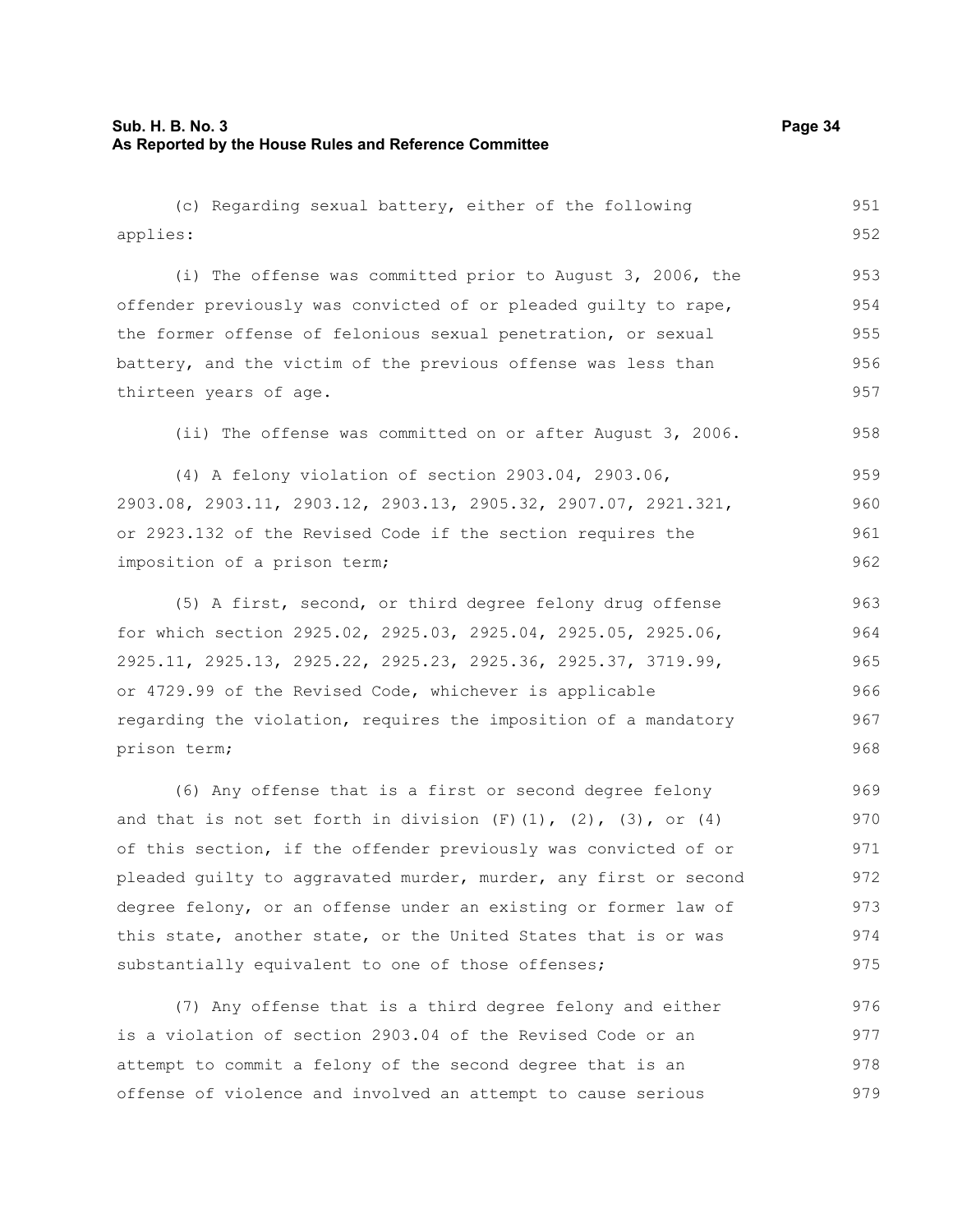#### **Sub. H. B. No. 3 Page 35 As Reported by the House Rules and Reference Committee**

physical harm to a person or that resulted in serious physical harm to a person if the offender previously was convicted of or pleaded guilty to any of the following offenses: 980 981 982

(a) Aggravated murder, murder, involuntary manslaughter, rape, felonious sexual penetration as it existed under section 2907.12 of the Revised Code prior to September 3, 1996, a felony of the first or second degree that resulted in the death of a person or in physical harm to a person, or complicity in or an attempt to commit any of those offenses; 983 984 985 986 987 988

(b) An offense under an existing or former law of this state, another state, or the United States that is or was substantially equivalent to an offense listed in division  $(F)$  (7) (a) of this section that resulted in the death of a person or in physical harm to a person. 989 990 991 992 993

(8) Any offense, other than a violation of section 2923.12 of the Revised Code, that is a felony, if the offender had a firearm on or about the offender's person or under the offender's control while committing the felony, with respect to a portion of the sentence imposed pursuant to division (B)(1)(a) of section 2929.14 of the Revised Code for having the firearm; 994 995 996 997 998 999

(9) Any offense of violence that is a felony, if the offender wore or carried body armor while committing the felony offense of violence, with respect to the portion of the sentence imposed pursuant to division (B)(1)(d) of section 2929.14 of the Revised Code for wearing or carrying the body armor; 1000 1001 1002 1003 1004

(10) Corrupt activity in violation of section 2923.32 of the Revised Code when the most serious offense in the pattern of corrupt activity that is the basis of the offense is a felony of the first degree; 1005 1006 1007 1008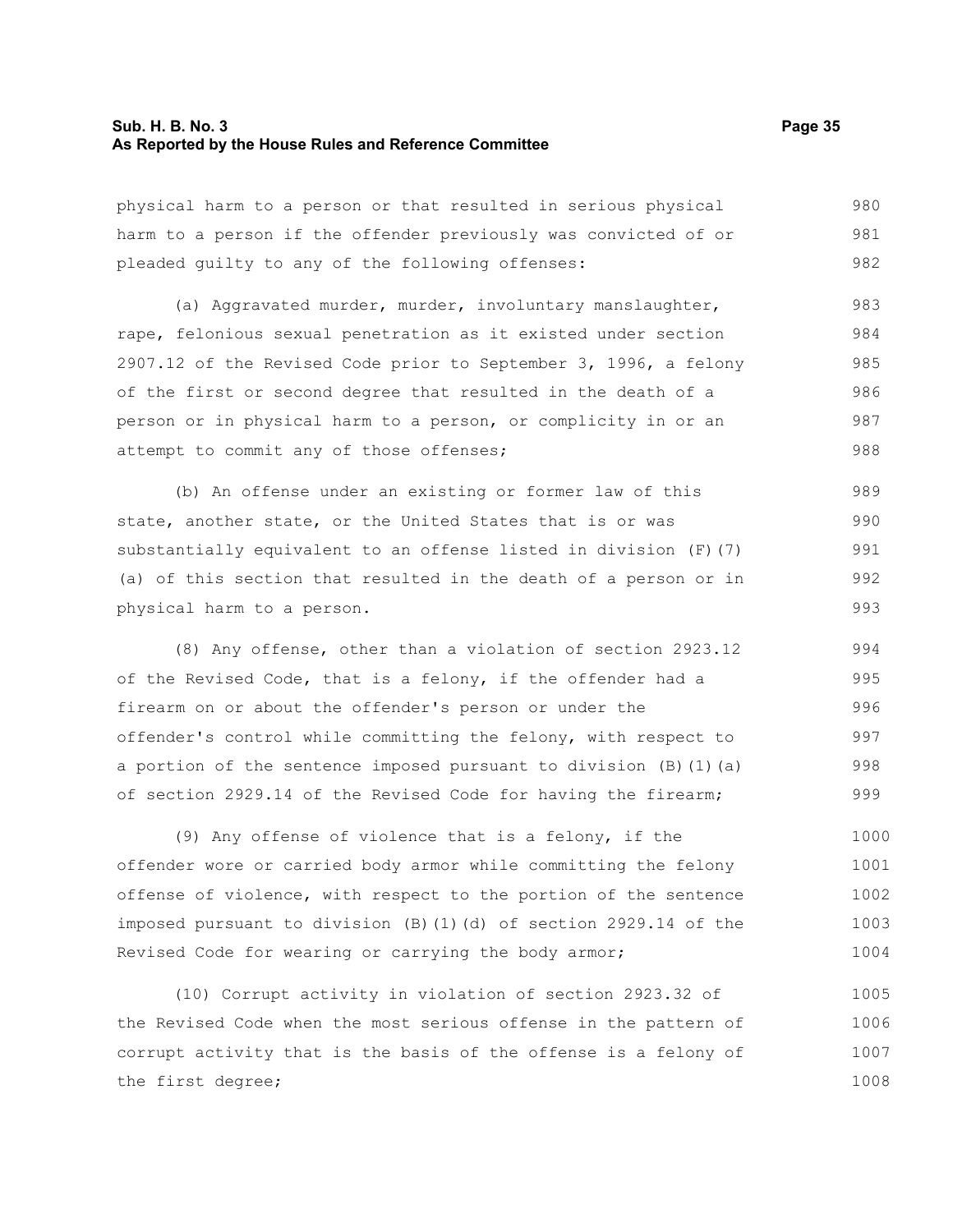#### **Sub. H. B. No. 3 Page 36 As Reported by the House Rules and Reference Committee**

(11) Any violent sex offense or designated homicide, assault, or kidnapping offense if, in relation to that offense, the offender is adjudicated a sexually violent predator; 1009 1010 1011

(12) A violation of division (A)(1) or (2) of section 2921.36 of the Revised Code, or a violation of division (C) of that section involving an item listed in division (A)(1) or (2) of that section, if the offender is an officer or employee of the department of rehabilitation and correction; 1012 1013 1014 1015 1016

(13) A violation of division (A)(1) or (2) of section 2903.06 of the Revised Code if the victim of the offense is a peace officer, as defined in section 2935.01 of the Revised Code, or an investigator of the bureau of criminal identification and investigation, as defined in section 2903.11 of the Revised Code, with respect to the portion of the sentence imposed pursuant to division (B)(5) of section 2929.14 of the Revised Code; 1017 1018 1019 1020 1021 1022 1023 1024

(14) A violation of division (A)(1) or (2) of section 2903.06 of the Revised Code if the offender has been convicted of or pleaded guilty to three or more violations of division (A) or (B) of section 4511.19 of the Revised Code or an equivalent offense, as defined in section 2941.1415 of the Revised Code, or three or more violations of any combination of those divisions and offenses, with respect to the portion of the sentence imposed pursuant to division (B)(6) of section 2929.14 of the Revised Code; 1025 1026 1027 1028 1029 1030 1031 1032 1033

(15) Kidnapping, in the circumstances specified in section 2971.03 of the Revised Code and when no other provision of division (F) of this section applies; 1034 1035 1036

(16) Kidnapping, abduction, compelling prostitution, 1037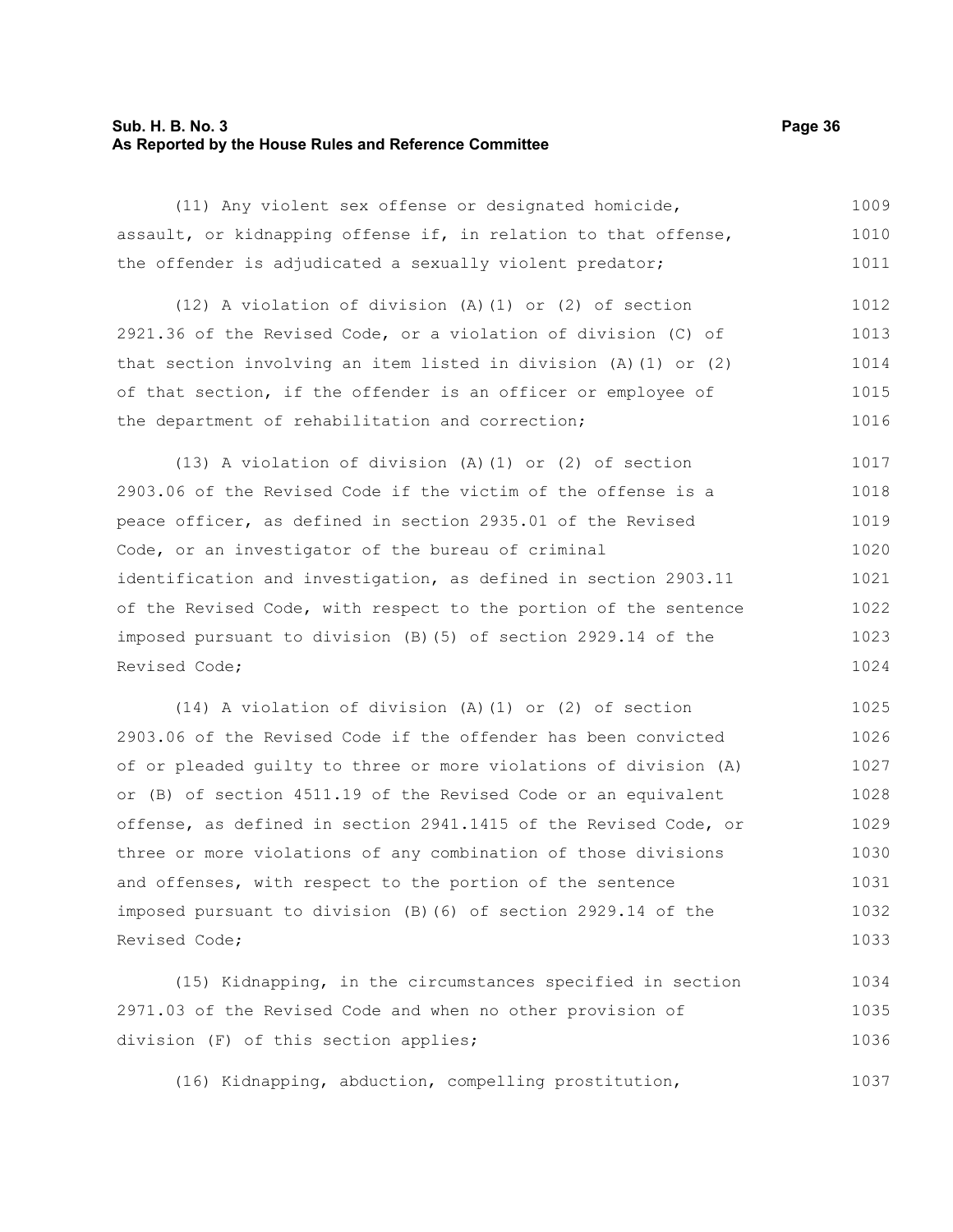## **Sub. H. B. No. 3 Page 37 As Reported by the House Rules and Reference Committee**

promoting prostitution, engaging in a pattern of corrupt activity, a violation of division (A)(1) or (2) of section 2907.323 of the Revised Code that involves a minor, or endangering children in violation of division  $(B)(1)$ ,  $(2)$ ,  $(3)$ , (4), or (5) of section 2919.22 of the Revised Code, if the offender is convicted of or pleads guilty to a specification as described in section 2941.1422 of the Revised Code that was included in the indictment, count in the indictment, or information charging the offense; (17) A felony violation of division (A) or (B) of section 2919.25 of the Revised Code if division  $(D)$   $(3)$ ,  $(4)$ , or (5) of that section, and division  $(D)$   $(6)$   $(E)$   $(8)$  of that section, require the imposition of a prison term; (18) A felony violation of section 2903.11, 2903.12, or 2903.13 of the Revised Code, if the victim of the offense was a woman that the offender knew was pregnant at the time of the violation, with respect to a portion of the sentence imposed pursuant to division (B)(8) of section 2929.14 of the Revised Code; (19)(a) Any violent felony offense if the offender is a violent career criminal and had a firearm on or about the offender's person or under the offender's control during the commission of the violent felony offense and displayed or brandished the firearm, indicated that the offender possessed a firearm, or used the firearm to facilitate the offense, with respect to the portion of the sentence imposed under division (K) of section 2929.14 of the Revised Code. (b) As used in division (F)(19)(a) of this section, 1038 1039 1040 1041 1042 1043 1044 1045 1046 1047 1048 1049 1050 1051 1052 1053 1054 1055 1056 1057 1058 1059 1060 1061 1062 1063 1064 1065

"violent career criminal" and "violent felony offense" have the same meanings as in section 2923.132 of the Revised Code+. 1066 1067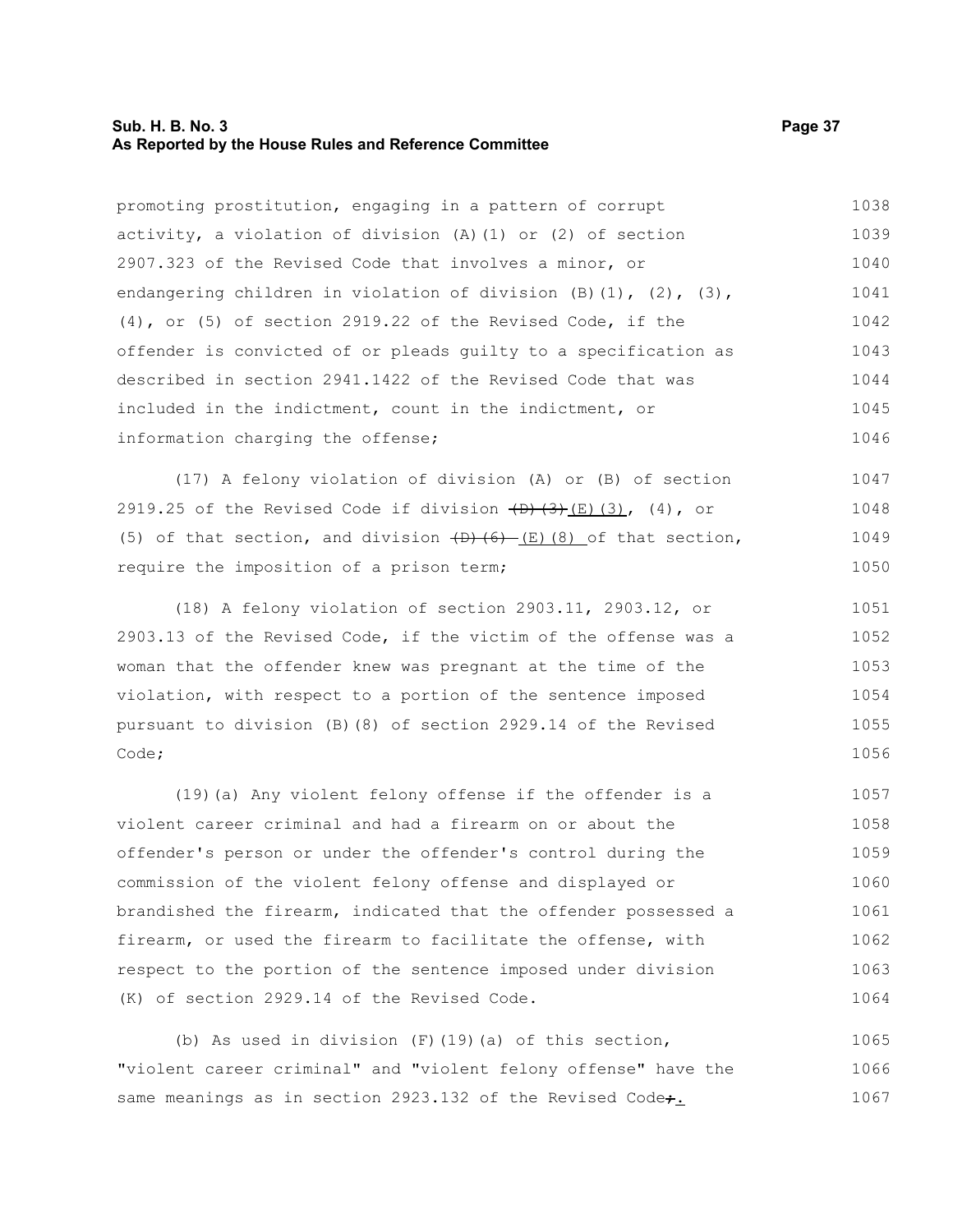# **Sub. H. B. No. 3 Page 38 As Reported by the House Rules and Reference Committee**

(20) Any violation of division (A)(1) of section 2903.11 of the Revised Code if the offender used an accelerant in committing the violation and the serious physical harm to another or another's unborn caused by the violation resulted in a permanent, serious disfigurement or permanent, substantial incapacity or any violation of division (A)(2) of that section if the offender used an accelerant in committing the violation, the violation caused physical harm to another or another's unborn, and the physical harm resulted in a permanent, serious disfigurement or permanent, substantial incapacity, with respect to a portion of the sentence imposed pursuant to division (B)(9) of section 2929.14 of the Revised Code. The provisions of this division and of division (D)(2) of section 2903.11, divisions (B)(9) and (C)(6) of section 2929.14, and section 2941.1425 of the Revised Code shall be known as "Judy's Law." 1068 1069 1070 1071 1072 1073 1074 1075 1076 1077 1078 1079 1080 1081 1082

(21) Any violation of division (A) of section 2903.11 of the Revised Code if the victim of the offense suffered permanent disabling harm as a result of the offense and the victim was under ten years of age at the time of the offense, with respect to a portion of the sentence imposed pursuant to division (B) (10) of section 2929.14 of the Revised Code. 1083 1084 1085 1086 1087 1088

(22) A felony violation of section 2925.03, 2925.05, or 2925.11 of the Revised Code, if the drug involved in the violation is a fentanyl-related compound or a compound, mixture, preparation, or substance containing a fentanyl-related compound and the offender is convicted of or pleads guilty to a specification of the type described in division (B) of section 2941.1410 of the Revised Code that was included in the indictment, count in the indictment, or information charging the offense, with respect to the portion of the sentence imposed under division (B)(11) of section 2929.14 of the Revised Code. 1089 1090 1091 1092 1093 1094 1095 1096 1097 1098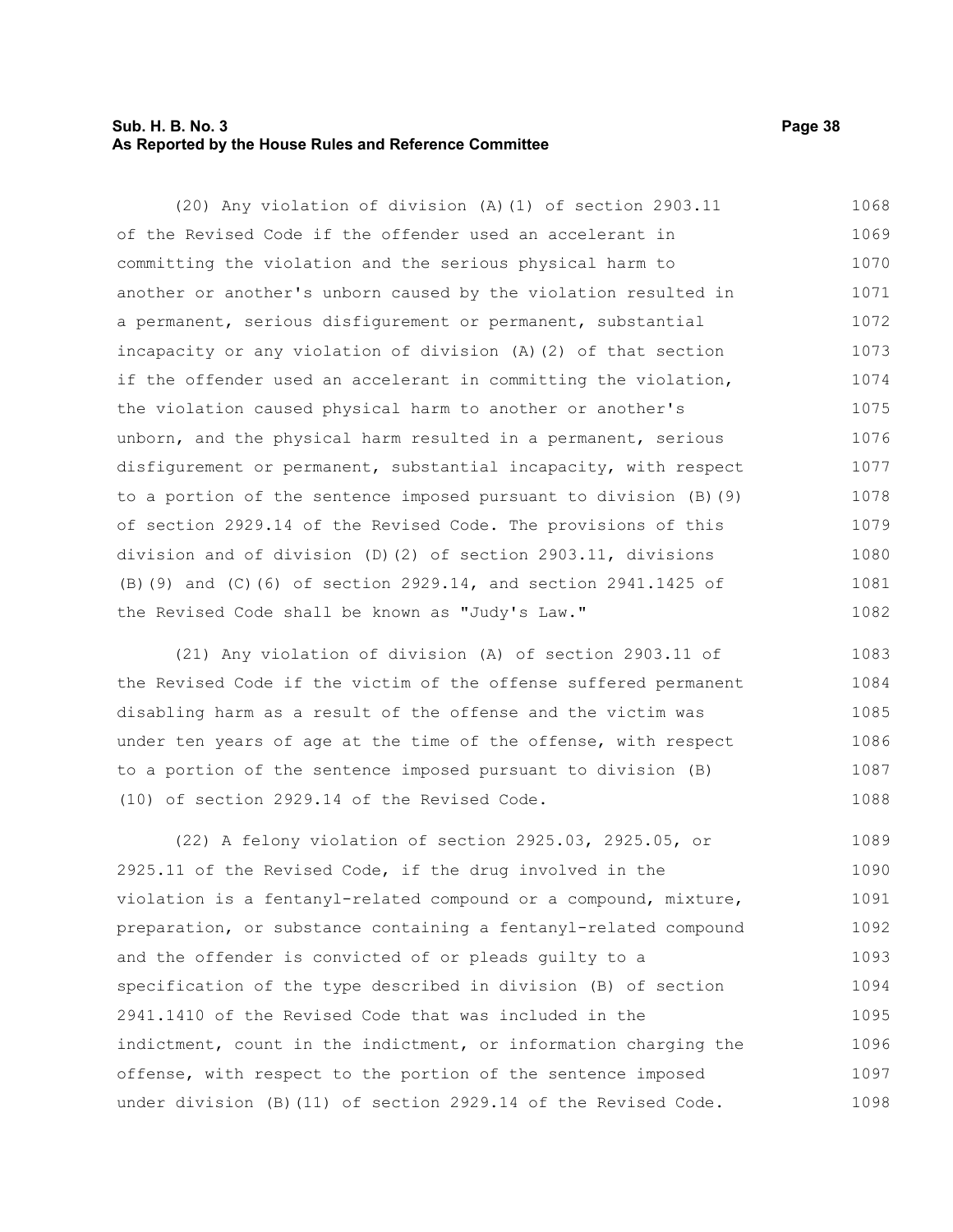## **Sub. H. B. No. 3 Page 39 As Reported by the House Rules and Reference Committee**

(G) Notwithstanding divisions (A) to (E) of this section, if an offender is being sentenced for a fourth degree felony OVI offense or for a third degree felony OVI offense, the court shall impose upon the offender a mandatory term of local incarceration or a mandatory prison term in accordance with the following: 1099 1100 1101 1102 1103 1104

(1) If the offender is being sentenced for a fourth degree felony OVI offense and if the offender has not been convicted of and has not pleaded guilty to a specification of the type described in section 2941.1413 of the Revised Code, the court may impose upon the offender a mandatory term of local incarceration of sixty days or one hundred twenty days as specified in division (G)(1)(d) of section 4511.19 of the Revised Code. The court shall not reduce the term pursuant to section 2929.20, 2967.193, or any other provision of the Revised Code. The court that imposes a mandatory term of local incarceration under this division shall specify whether the term is to be served in a jail, a community-based correctional facility, a halfway house, or an alternative residential facility, and the offender shall serve the term in the type of facility specified by the court. A mandatory term of local incarceration imposed under division (G)(1) of this section is not subject to any other Revised Code provision that pertains to a prison term except as provided in division (A)(1) of this section. 1105 1106 1107 1108 1109 1110 1111 1112 1113 1114 1115 1116 1117 1118 1119 1120 1121 1122 1123

(2) If the offender is being sentenced for a third degree felony OVI offense, or if the offender is being sentenced for a fourth degree felony OVI offense and the court does not impose a mandatory term of local incarceration under division (G)(1) of this section, the court shall impose upon the offender a mandatory prison term of one, two, three, four, or five years if 1124 1125 1126 1127 1128 1129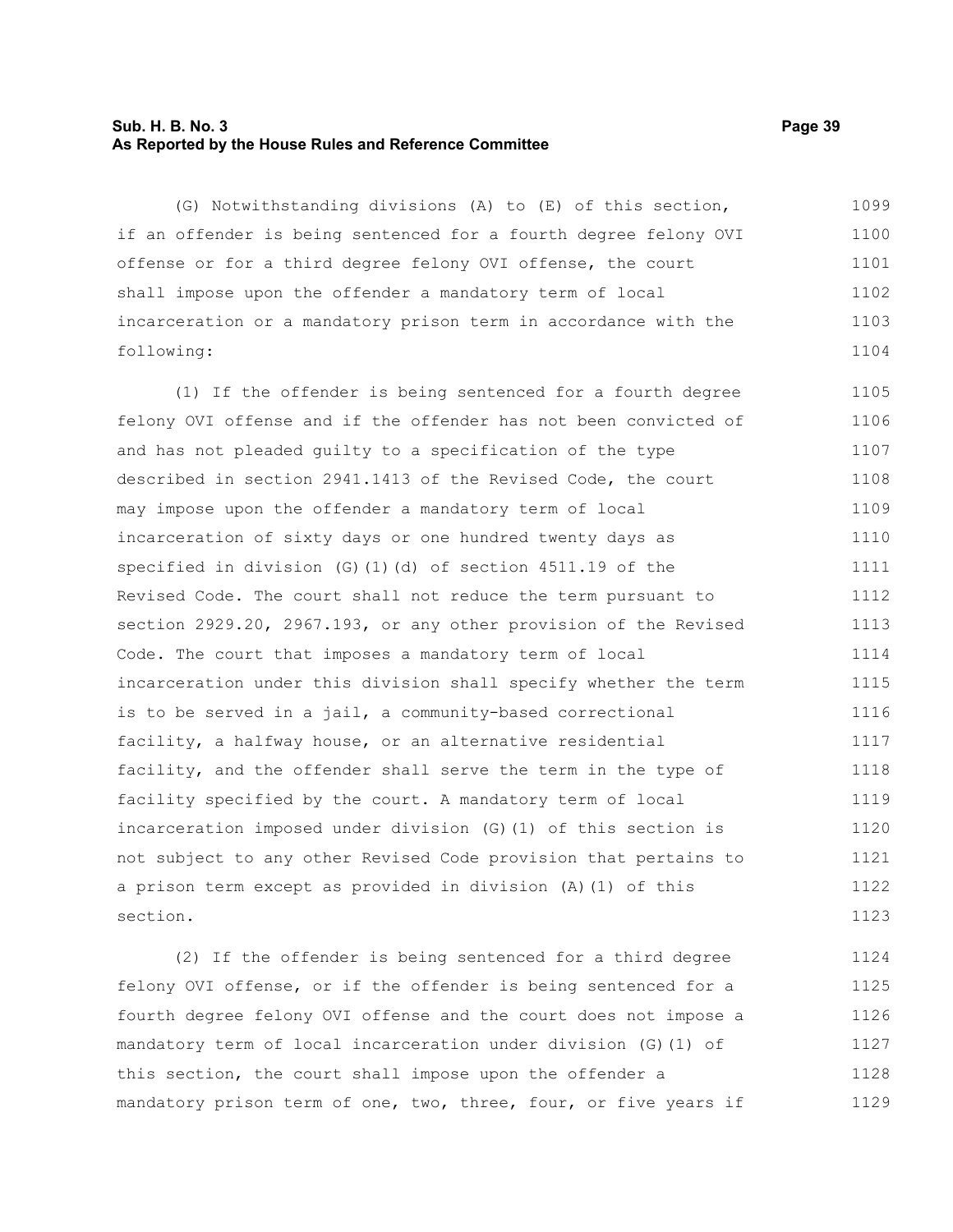## **Sub. H. B. No. 3 Page 40 As Reported by the House Rules and Reference Committee**

the offender also is convicted of or also pleads guilty to a specification of the type described in section 2941.1413 of the Revised Code or shall impose upon the offender a mandatory prison term of sixty days or one hundred twenty days as specified in division (G)(1)(d) or (e) of section  $4511.19$  of the Revised Code if the offender has not been convicted of and has not pleaded guilty to a specification of that type. Subject to divisions (C) to (I) of section 2967.19 of the Revised Code, the court shall not reduce the term pursuant to section 2929.20, 2967.19, 2967.193, or any other provision of the Revised Code. The offender shall serve the one-, two-, three-, four-, or fiveyear mandatory prison term consecutively to and prior to the prison term imposed for the underlying offense and consecutively to any other mandatory prison term imposed in relation to the offense. In no case shall an offender who once has been sentenced to a mandatory term of local incarceration pursuant to division (G)(1) of this section for a fourth degree felony OVI offense be sentenced to another mandatory term of local incarceration under that division for any violation of division (A) of section 4511.19 of the Revised Code. In addition to the mandatory prison term described in division (G)(2) of this section, the court may sentence the offender to a community control sanction under section 2929.16 or 2929.17 of the Revised Code, but the offender shall serve the prison term prior to serving the community control sanction. The department of rehabilitation and correction may place an offender sentenced to a mandatory prison term under this division in an intensive program prison established pursuant to section 5120.033 of the Revised Code if the department gave the sentencing judge prior notice of its intent to place the offender in an intensive program prison established under that section and if the judge did not notify the department that the judge disapproved the 1130 1131 1132 1133 1134 1135 1136 1137 1138 1139 1140 1141 1142 1143 1144 1145 1146 1147 1148 1149 1150 1151 1152 1153 1154 1155 1156 1157 1158 1159 1160 1161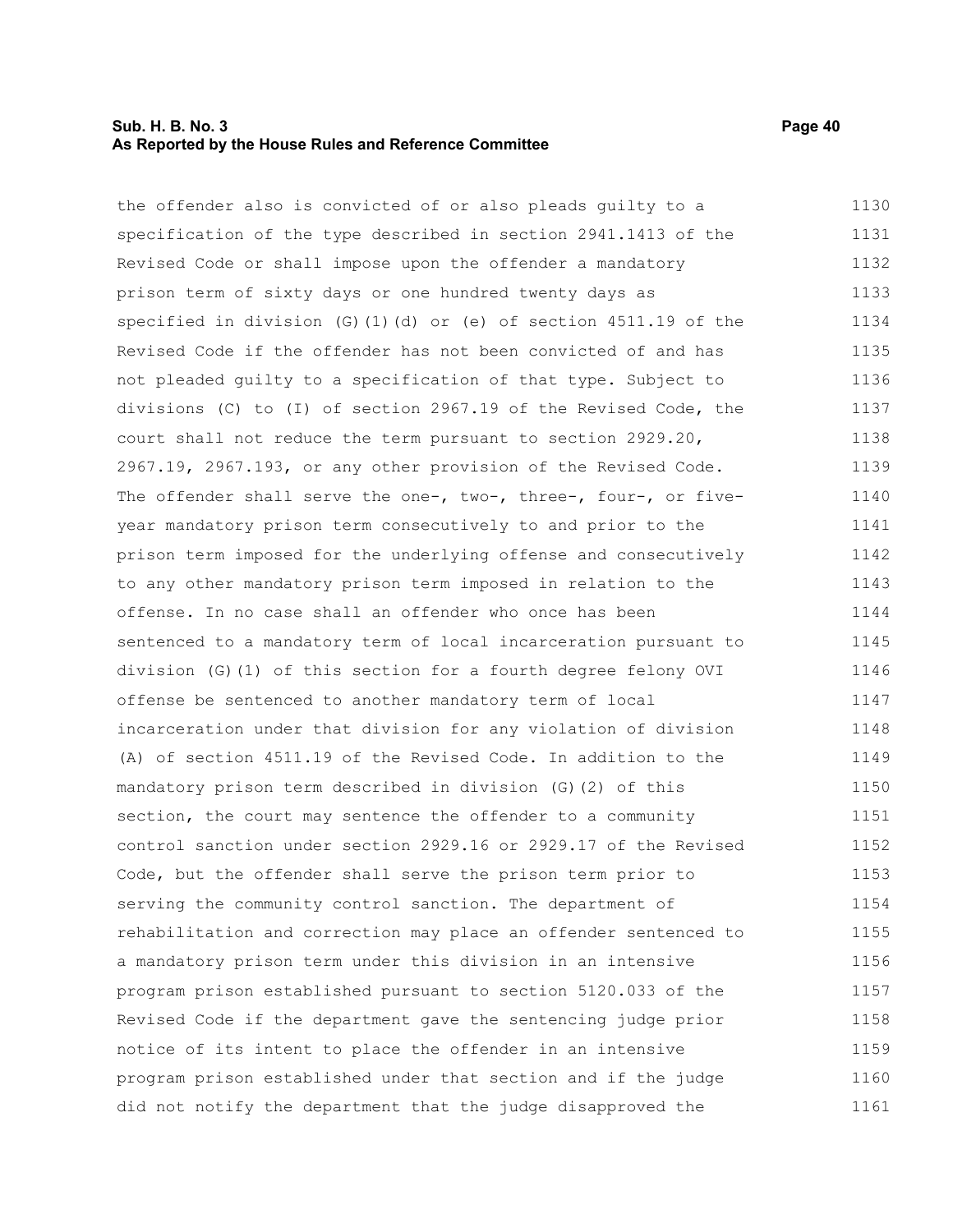## **Sub. H. B. No. 3 Page 41 As Reported by the House Rules and Reference Committee**

placement. Upon the establishment of the initial intensive program prison pursuant to section 5120.033 of the Revised Code that is privately operated and managed by a contractor pursuant to a contract entered into under section 9.06 of the Revised Code, both of the following apply: 1162 1163 1164 1165 1166

(a) The department of rehabilitation and correction shall make a reasonable effort to ensure that a sufficient number of offenders sentenced to a mandatory prison term under this division are placed in the privately operated and managed prison so that the privately operated and managed prison has full occupancy. 1167 1168 1169 1170 1171 1172

(b) Unless the privately operated and managed prison has full occupancy, the department of rehabilitation and correction shall not place any offender sentenced to a mandatory prison term under this division in any intensive program prison established pursuant to section 5120.033 of the Revised Code other than the privately operated and managed prison. 1173 1174 1175 1176 1177 1178

(H) If an offender is being sentenced for a sexually oriented offense or child-victim oriented offense that is a felony committed on or after January 1, 1997, the judge shall require the offender to submit to a DNA specimen collection procedure pursuant to section 2901.07 of the Revised Code. 1179 1180 1181 1182 1183

(I) If an offender is being sentenced for a sexually oriented offense or a child-victim oriented offense committed on or after January 1, 1997, the judge shall include in the sentence a summary of the offender's duties imposed under sections 2950.04, 2950.041, 2950.05, and 2950.06 of the Revised Code and the duration of the duties. The judge shall inform the offender, at the time of sentencing, of those duties and of their duration. If required under division (A)(2) of section 1184 1185 1186 1187 1188 1189 1190 1191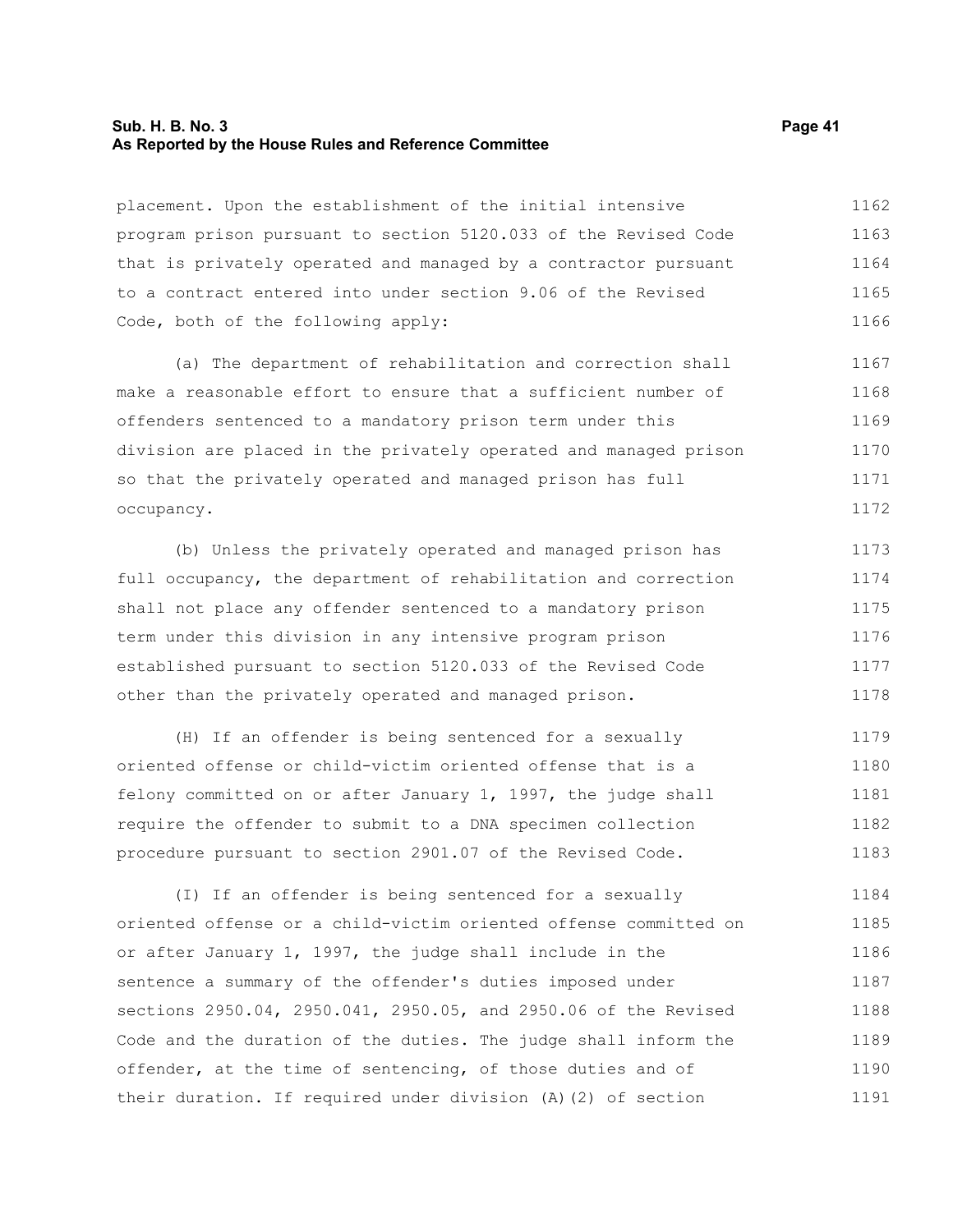## **Sub. H. B. No. 3 Page 42 As Reported by the House Rules and Reference Committee**

2950.03 of the Revised Code, the judge shall perform the duties specified in that section, or, if required under division  $(A)$  (6) of section 2950.03 of the Revised Code, the judge shall perform the duties specified in that division. 1192 1193 1194 1195

(J)(1) Except as provided in division (J)(2) of this section, when considering sentencing factors under this section in relation to an offender who is convicted of or pleads guilty to an attempt to commit an offense in violation of section 2923.02 of the Revised Code, the sentencing court shall consider the factors applicable to the felony category of the violation of section 2923.02 of the Revised Code instead of the factors applicable to the felony category of the offense attempted. 1196 1197 1198 1199 1200 1201 1202 1203

(2) When considering sentencing factors under this section in relation to an offender who is convicted of or pleads guilty to an attempt to commit a drug abuse offense for which the penalty is determined by the amount or number of unit doses of the controlled substance involved in the drug abuse offense, the sentencing court shall consider the factors applicable to the felony category that the drug abuse offense attempted would be if that drug abuse offense had been committed and had involved an amount or number of unit doses of the controlled substance that is within the next lower range of controlled substance amounts than was involved in the attempt. 1204 1205 1206 1207 1208 1209 1210 1211 1212 1213 1214

(K) As used in this section:

(1) "Community addiction services provider" has the same meaning as in section 5119.01 of the Revised Code. 1216 1217

(2) "Drug abuse offense" has the same meaning as in section 2925.01 of the Revised Code. 1218 1219

(3) "Minor drug possession offense" has the same meaning 1220

1215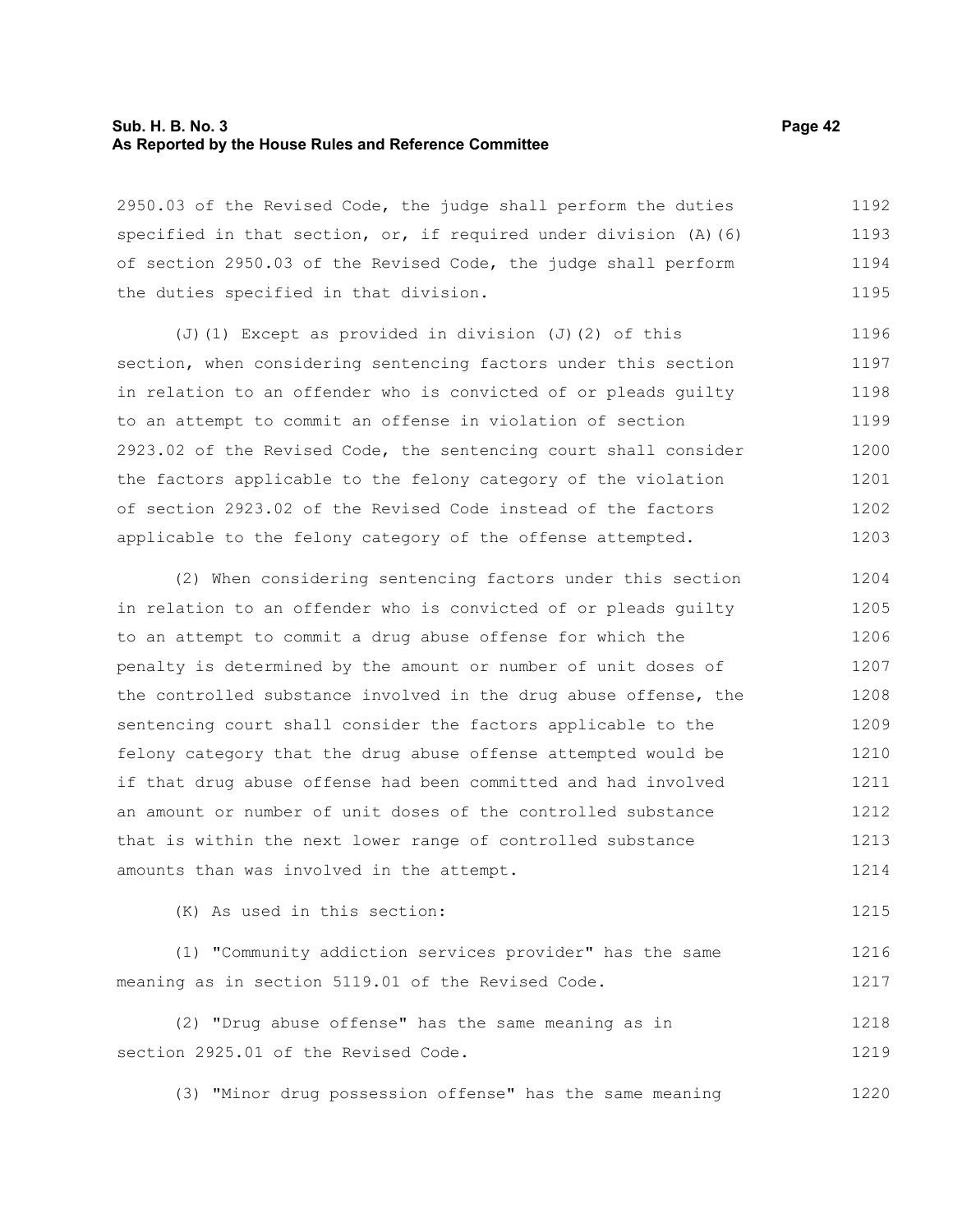## **Sub. H. B. No. 3 Page 43 As Reported by the House Rules and Reference Committee**

as in section 2925.11 of the Revised Code.

(4) "Qualifying assault offense" means a violation of section 2903.13 of the Revised Code for which the penalty provision in division (C)(8)(b) or (C)(9)(b) of that section applies. 1222 1223 1224 1225

(L) At the time of sentencing an offender for any sexually oriented offense, if the offender is a tier III sex offender/child-victim offender relative to that offense and the offender does not serve a prison term or jail term, the court may require that the offender be monitored by means of a global positioning device. If the court requires such monitoring, the cost of monitoring shall be borne by the offender. If the offender is indigent, the cost of compliance shall be paid by the crime victims reparations fund. 1226 1227 1228 1229 1230 1231 1232 1233 1234

**Sec. 2929.14.** (A) Except as provided in division (B)(1), (B)(2), (B)(3), (B)(4), (B)(5), (B)(6), (B)(7), (B)(8), (B)(9), (B)(10), (B)(11), (E), (G), (H), (J), or (K) of this section or in division  $(D)$   $(6)$   $(E)$   $(8)$  of section 2919.25 of the Revised Code and except in relation to an offense for which a sentence of death or life imprisonment is to be imposed, if the court imposing a sentence upon an offender for a felony elects or is required to impose a prison term on the offender pursuant to this chapter, the court shall impose a prison term that shall be one of the following: 1235 1236 1237 1238 1239 1240 1241 1242 1243 1244

(1)(a) For a felony of the first degree committed on or after the effective date of this amendment, the prison term shall be an indefinite prison term with a stated minimum term selected by the court of three, four, five, six, seven, eight, nine, ten, or eleven years and a maximum term that is determined pursuant to section 2929.144 of the Revised Code, except that if 1245 1246 1247 1248 1249 1250

1221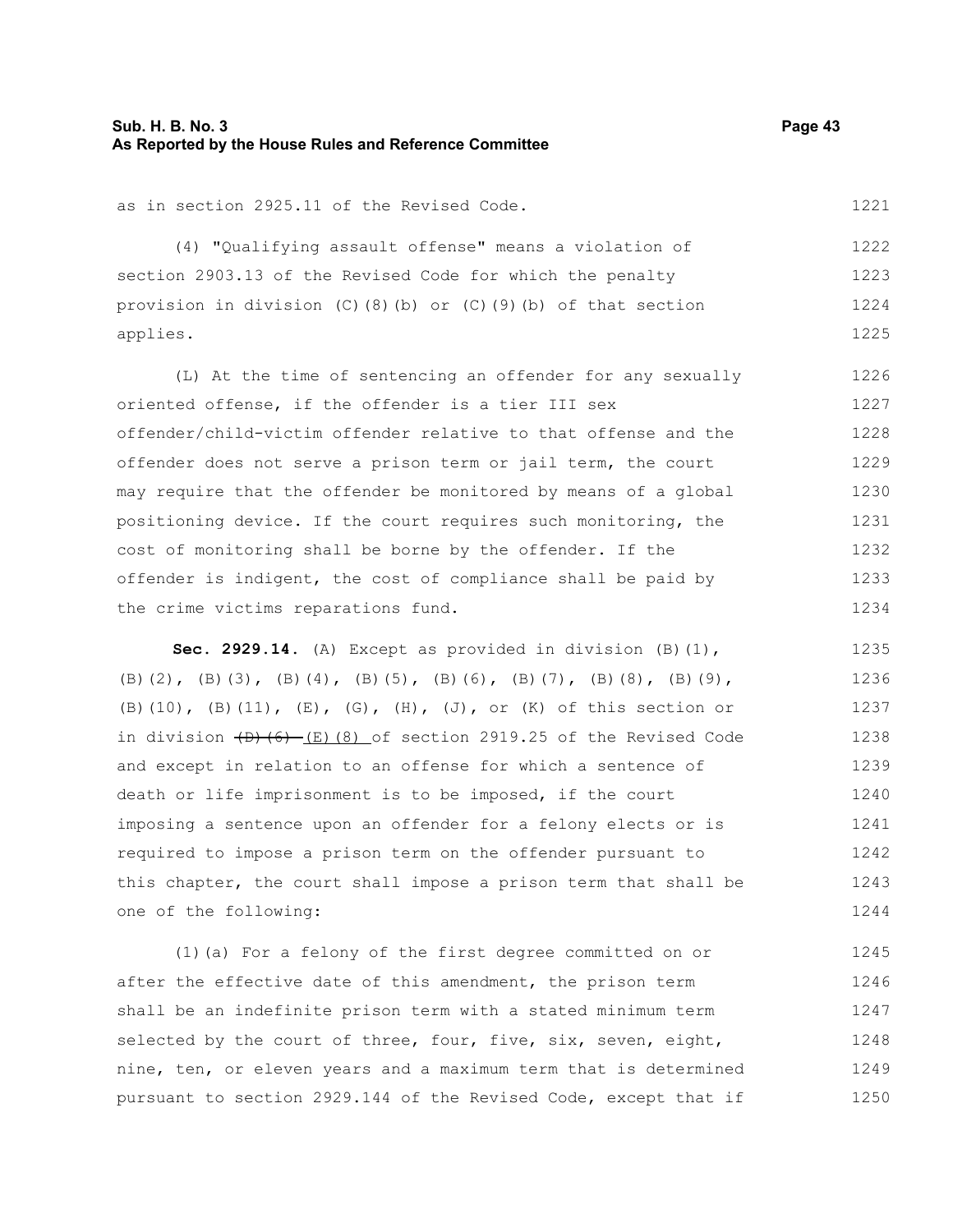## **Sub. H. B. No. 3 Page 44 As Reported by the House Rules and Reference Committee**

the section that criminalizes the conduct constituting the felony specifies a different minimum term or penalty for the offense, the specific language of that section shall control in determining the minimum term or otherwise sentencing the offender but the minimum term or sentence imposed under that specific language shall be considered for purposes of the Revised Code as if it had been imposed under this division. 1251 1252 1253 1254 1255 1256 1257

(b) For a felony of the first degree committed prior to the effective date of this amendment, the prison term shall be a definite prison term of three, four, five, six, seven, eight, nine, ten, or eleven years. 1258 1259 1260 1261

(2)(a) For a felony of the second degree committed on or after the effective date of this amendment, the prison term shall be an indefinite prison term with a stated minimum term selected by the court of two, three, four, five, six, seven, or eight years and a maximum term that is determined pursuant to section 2929.144 of the Revised Code, except that if the section that criminalizes the conduct constituting the felony specifies a different minimum term or penalty for the offense, the specific language of that section shall control in determining the minimum term or otherwise sentencing the offender but the minimum term or sentence imposed under that specific language shall be considered for purposes of the Revised Code as if it had been imposed under this division. 1262 1263 1264 1265 1266 1267 1268 1269 1270 1271 1272 1273 1274

(b) For a felony of the second degree committed prior to the effective date of this amendment, the prison term shall be a definite term of two, three, four, five, six, seven, or eight years. 1275 1276 1277 1278

(3)(a) For a felony of the third degree that is a violation of section 2903.06, 2903.08, 2907.03, 2907.04, 1279 1280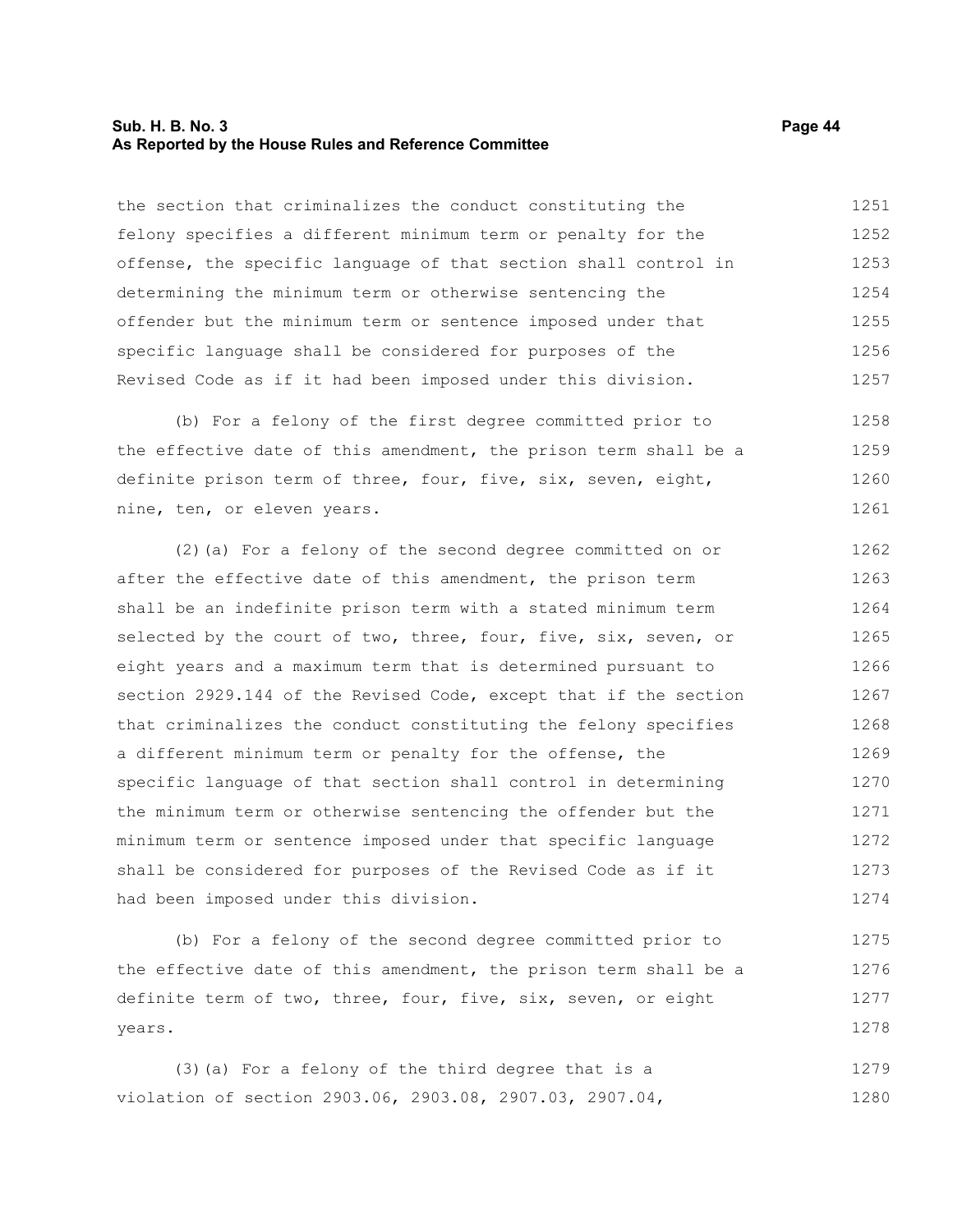## **Sub. H. B. No. 3 Page 45 As Reported by the House Rules and Reference Committee**

2907.05, 2907.321, 2907.322, 2907.323, or 3795.04 of the Revised Code or that is a violation of section 2911.02 or 2911.12 of the Revised Code if the offender previously has been convicted of or pleaded guilty in two or more separate proceedings to two or more violations of section 2911.01, 2911.02, 2911.11, or 2911.12 of the Revised Code, the prison term shall be a definite term of twelve, eighteen, twenty-four, thirty, thirty-six, forty-two, forty-eight, fifty-four, or sixty months. 1281 1282 1283 1284 1285 1286 1287 1288

(b) For a felony of the third degree that is not an offense for which division (A)(3)(a) of this section applies, the prison term shall be a definite term of nine, twelve, eighteen, twenty-four, thirty, or thirty-six months. 1289 1290 1291 1292

(4) For a felony of the fourth degree, the prison term shall be a definite term of six, seven, eight, nine, ten, eleven, twelve, thirteen, fourteen, fifteen, sixteen, seventeen, or eighteen months. 1293 1294 1295 1296

(5) For a felony of the fifth degree, the prison term shall be a definite term of six, seven, eight, nine, ten, eleven, or twelve months. 1297 1298 1299

(B)(1)(a) Except as provided in division (B)(1)(e) of this section, if an offender who is convicted of or pleads guilty to a felony also is convicted of or pleads guilty to a specification of the type described in section 2941.141, 2941.144, or 2941.145 of the Revised Code, the court shall impose on the offender one of the following prison terms: 1300 1301 1302 1303 1304 1305

(i) A prison term of six years if the specification is of the type described in division (A) of section 2941.144 of the Revised Code that charges the offender with having a firearm that is an automatic firearm or that was equipped with a firearm 1306 1307 1308 1309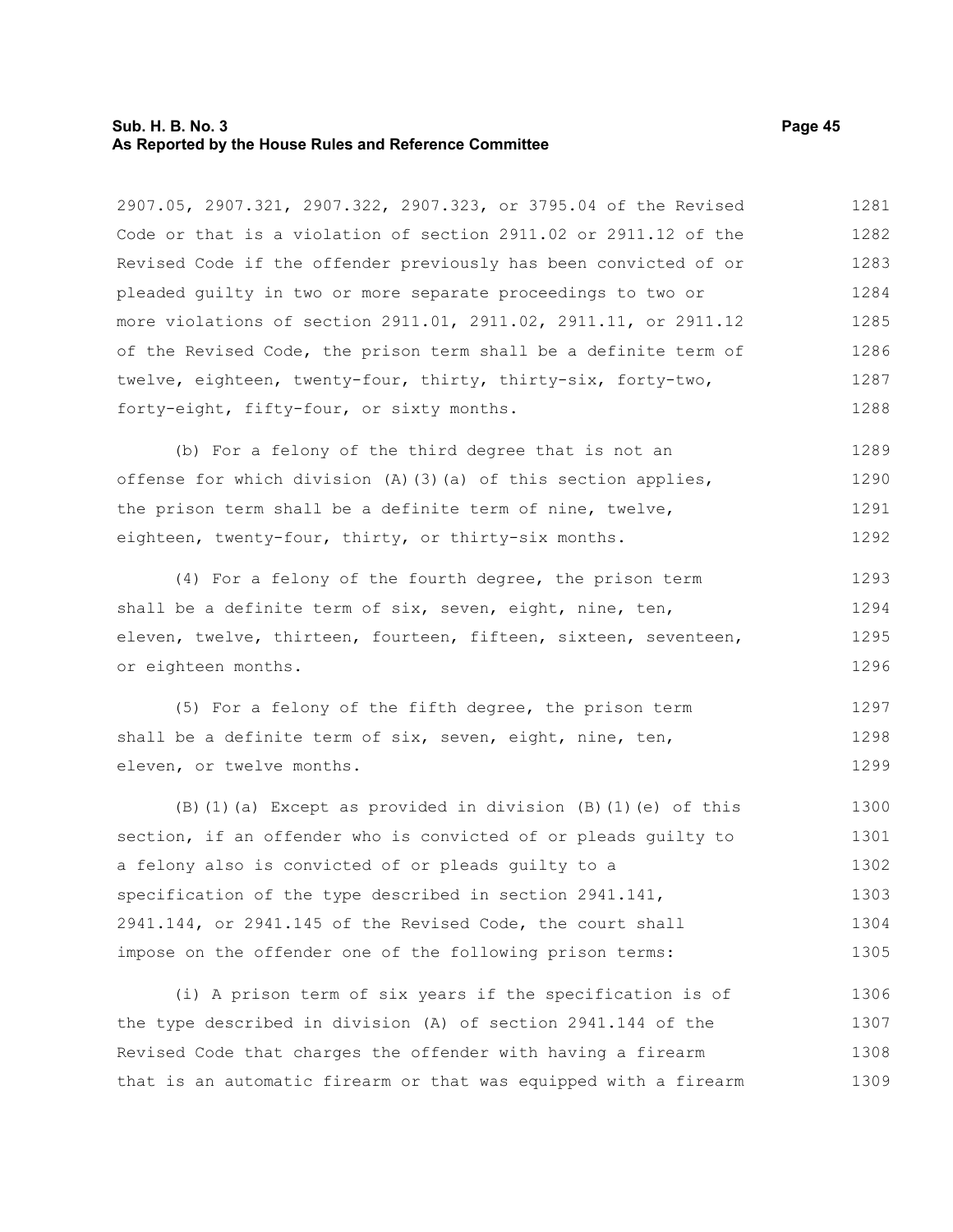## **Sub. H. B. No. 3 Page 46 As Reported by the House Rules and Reference Committee**

muffler or suppressor on or about the offender's person or under the offender's control while committing the offense; 1310 1311

(ii) A prison term of three years if the specification is of the type described in division (A) of section 2941.145 of the Revised Code that charges the offender with having a firearm on or about the offender's person or under the offender's control while committing the offense and displaying the firearm, brandishing the firearm, indicating that the offender possessed the firearm, or using it to facilitate the offense; 1312 1313 1314 1315 1316 1317 1318

(iii) A prison term of one year if the specification is of the type described in division (A) of section 2941.141 of the Revised Code that charges the offender with having a firearm on or about the offender's person or under the offender's control while committing the offense; 1319 1320 1321 1322 1323

(iv) A prison term of nine years if the specification is of the type described in division (D) of section 2941.144 of the Revised Code that charges the offender with having a firearm that is an automatic firearm or that was equipped with a firearm muffler or suppressor on or about the offender's person or under the offender's control while committing the offense and specifies that the offender previously has been convicted of or pleaded guilty to a specification of the type described in section 2941.141, 2941.144, 2941.145, 2941.146, or 2941.1412 of the Revised Code; 1324 1325 1326 1327 1328 1329 1330 1331 1332 1333

(v) A prison term of fifty-four months if the specification is of the type described in division (D) of section 2941.145 of the Revised Code that charges the offender with having a firearm on or about the offender's person or under the offender's control while committing the offense and displaying the firearm, brandishing the firearm, indicating that 1334 1335 1336 1337 1338 1339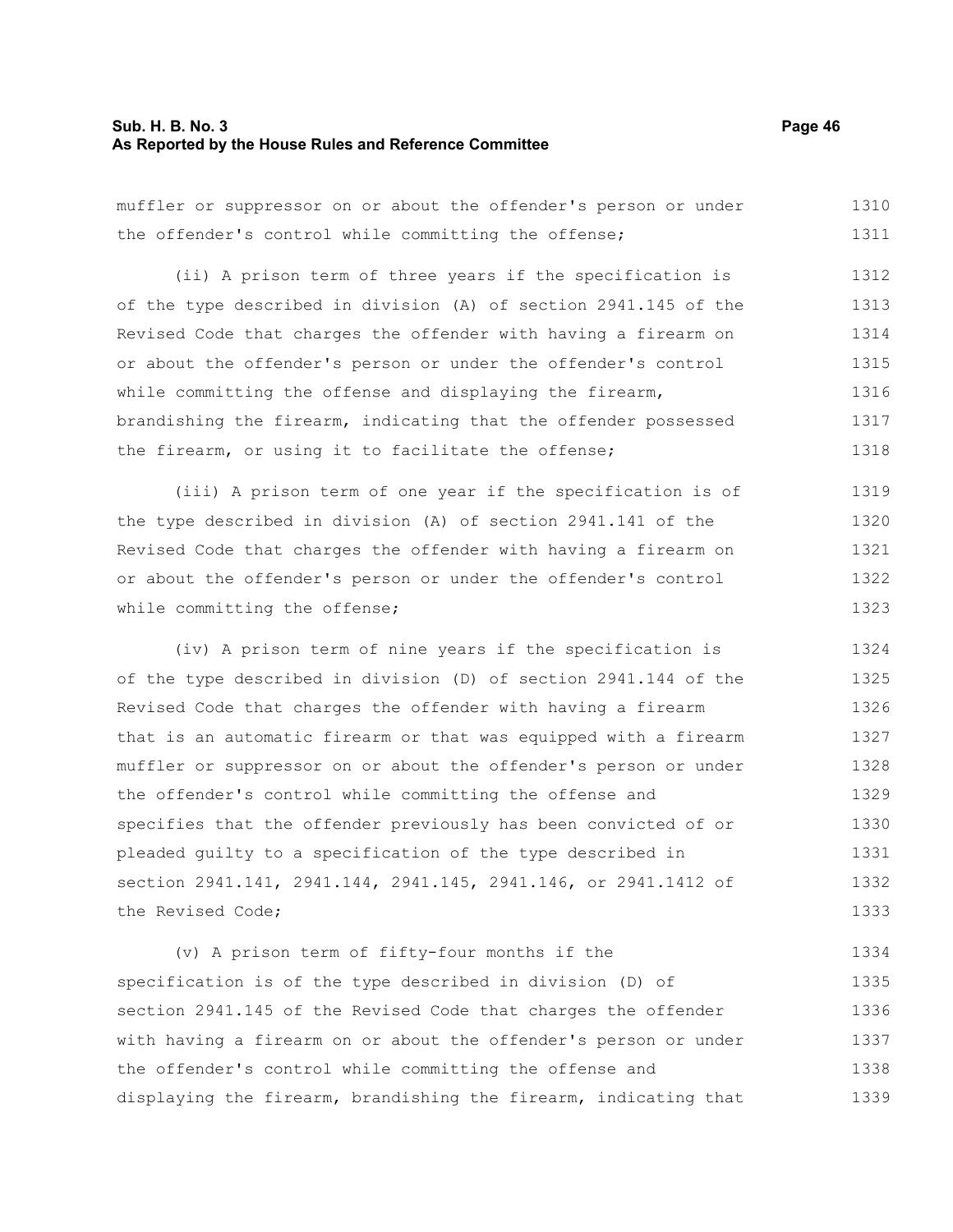#### **Sub. H. B. No. 3 Page 47 As Reported by the House Rules and Reference Committee**

the offender possessed the firearm, or using the firearm to facilitate the offense and that the offender previously has been convicted of or pleaded guilty to a specification of the type described in section 2941.141, 2941.144, 2941.145, 2941.146, or 2941.1412 of the Revised Code; 1340 1341 1342 1343 1344

(vi) A prison term of eighteen months if the specification is of the type described in division (D) of section 2941.141 of the Revised Code that charges the offender with having a firearm on or about the offender's person or under the offender's control while committing the offense and that the offender previously has been convicted of or pleaded guilty to a specification of the type described in section 2941.141, 2941.144, 2941.145, 2941.146, or 2941.1412 of the Revised Code. 1345 1346 1347 1348 1349 1350 1351 1352

(b) If a court imposes a prison term on an offender under division  $(B)$  (1)(a) of this section, the prison term shall not be reduced pursuant to section 2967.19, section 2929.20, section 2967.193, or any other provision of Chapter 2967. or Chapter 5120. of the Revised Code. Except as provided in division (B)(1) (g) of this section, a court shall not impose more than one prison term on an offender under division (B)(1)(a) of this section for felonies committed as part of the same act or transaction. 1353 1354 1355 1356 1357 1358 1359 1360 1361

(c)(i) Except as provided in division (B)(1)(e) of this section, if an offender who is convicted of or pleads guilty to a violation of section 2923.161 of the Revised Code or to a felony that includes, as an essential element, purposely or knowingly causing or attempting to cause the death of or physical harm to another, also is convicted of or pleads guilty to a specification of the type described in division (A) of section 2941.146 of the Revised Code that charges the offender 1362 1363 1364 1365 1366 1367 1368 1369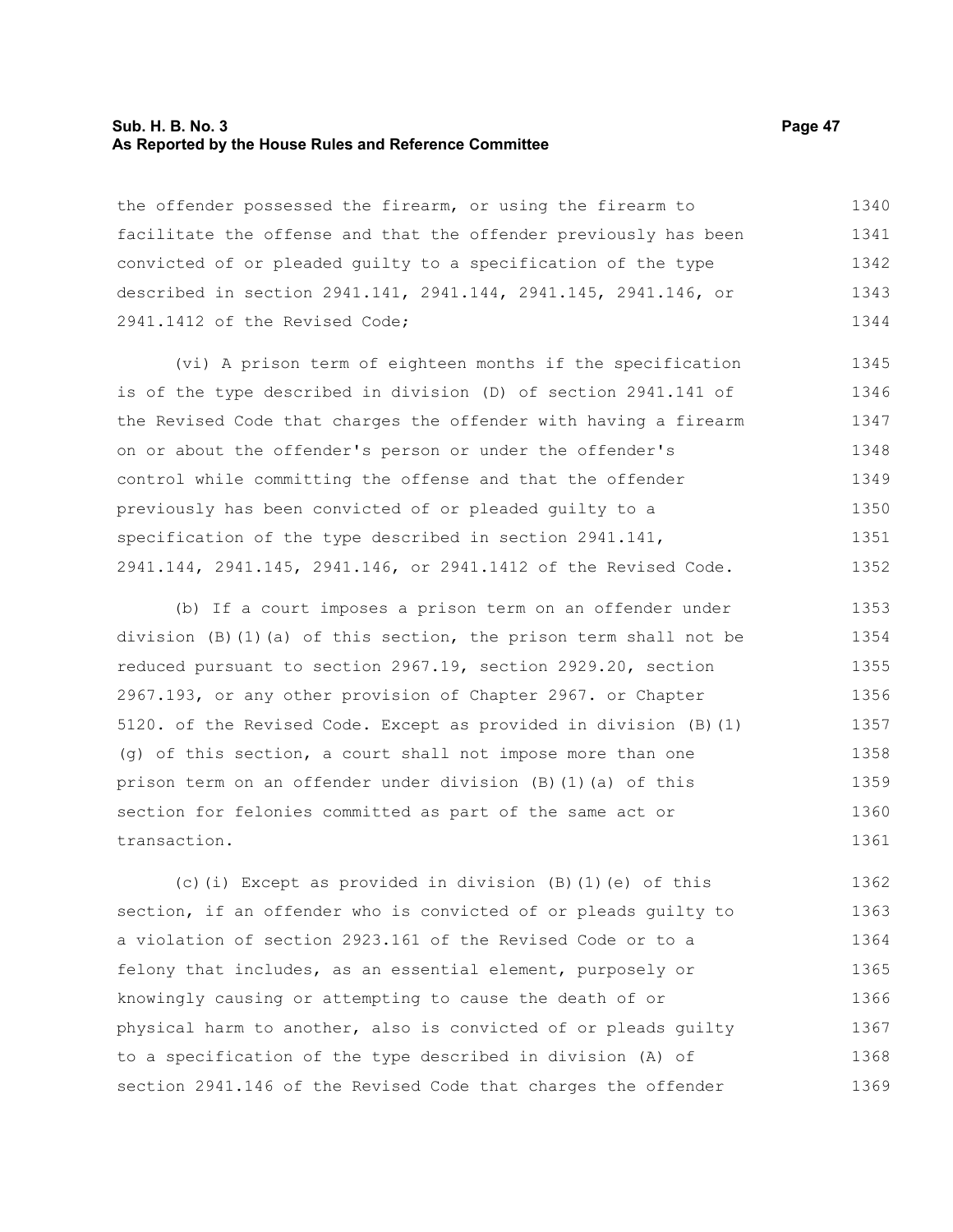## **Sub. H. B. No. 3 Page 48 As Reported by the House Rules and Reference Committee**

with committing the offense by discharging a firearm from a motor vehicle other than a manufactured home, the court, after imposing a prison term on the offender for the violation of section 2923.161 of the Revised Code or for the other felony offense under division  $(A)$ ,  $(B)$   $(2)$ , or  $(B)$   $(3)$  of this section, shall impose an additional prison term of five years upon the offender that shall not be reduced pursuant to section 2929.20, section 2967.19, section 2967.193, or any other provision of Chapter 2967. or Chapter 5120. of the Revised Code. 1370 1371 1372 1373 1374 1375 1376 1377 1378

(ii) Except as provided in division (B)(1)(e) of this section, if an offender who is convicted of or pleads guilty to a violation of section 2923.161 of the Revised Code or to a felony that includes, as an essential element, purposely or knowingly causing or attempting to cause the death of or physical harm to another, also is convicted of or pleads guilty to a specification of the type described in division (C) of section 2941.146 of the Revised Code that charges the offender with committing the offense by discharging a firearm from a motor vehicle other than a manufactured home and that the offender previously has been convicted of or pleaded guilty to a specification of the type described in section 2941.141, 2941.144, 2941.145, 2941.146, or 2941.1412 of the Revised Code, the court, after imposing a prison term on the offender for the violation of section 2923.161 of the Revised Code or for the other felony offense under division  $(A)$ ,  $(B)$   $(2)$ , or  $(3)$  of this section, shall impose an additional prison term of ninety months upon the offender that shall not be reduced pursuant to section 2929.20, 2967.19, 2967.193, or any other provision of Chapter 2967. or Chapter 5120. of the Revised Code. 1379 1380 1381 1382 1383 1384 1385 1386 1387 1388 1389 1390 1391 1392 1393 1394 1395 1396 1397 1398

(iii) A court shall not impose more than one additional prison term on an offender under division (B)(1)(c) of this 1399 1400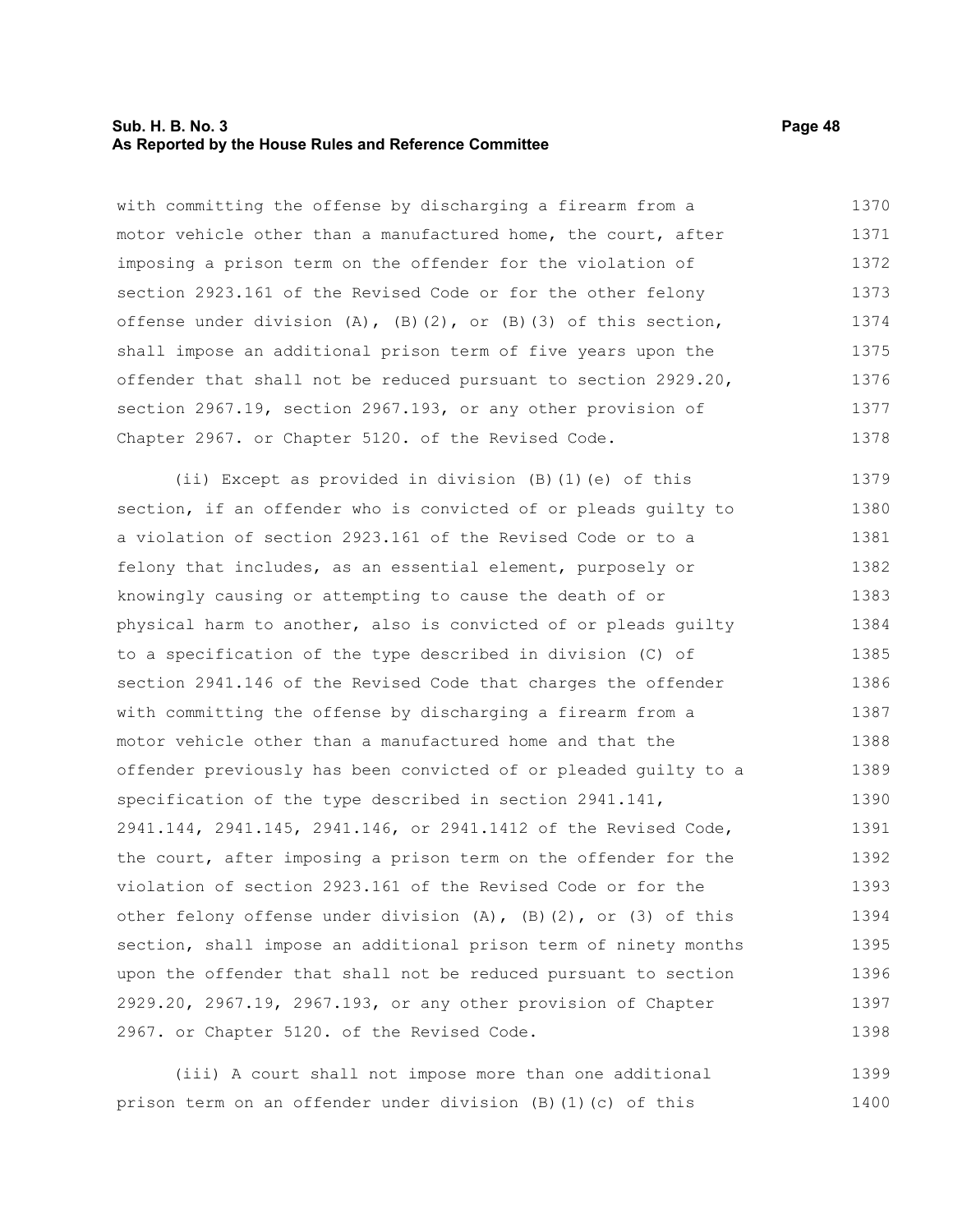## **Sub. H. B. No. 3 Page 49 As Reported by the House Rules and Reference Committee**

section for felonies committed as part of the same act or transaction. If a court imposes an additional prison term on an offender under division (B)(1)(c) of this section relative to an offense, the court also shall impose a prison term under division (B)(1)(a) of this section relative to the same offense, provided the criteria specified in that division for imposing an additional prison term are satisfied relative to the offender and the offense. 1401 1402 1403 1404 1405 1406 1407 1408

(d) If an offender who is convicted of or pleads guilty to an offense of violence that is a felony also is convicted of or pleads guilty to a specification of the type described in section 2941.1411 of the Revised Code that charges the offender with wearing or carrying body armor while committing the felony offense of violence, the court shall impose on the offender an additional prison term of two years. The prison term so imposed, subject to divisions (C) to (I) of section 2967.19 of the Revised Code, shall not be reduced pursuant to section 2929.20, section 2967.19, section 2967.193, or any other provision of Chapter 2967. or Chapter 5120. of the Revised Code. A court shall not impose more than one prison term on an offender under division (B)(1)(d) of this section for felonies committed as part of the same act or transaction. If a court imposes an additional prison term under division (B)(1)(a) or (c) of this section, the court is not precluded from imposing an additional prison term under division (B)(1)(d) of this section. 1409 1410 1411 1412 1413 1414 1415 1416 1417 1418 1419 1420 1421 1422 1423 1424 1425

(e) The court shall not impose any of the prison terms described in division (B)(1)(a) of this section or any of the additional prison terms described in division (B)(1)(c) of this section upon an offender for a violation of section 2923.12 or 2923.123 of the Revised Code. The court shall not impose any of the prison terms described in division (B)(1)(a) or (b) of this 1426 1427 1428 1429 1430 1431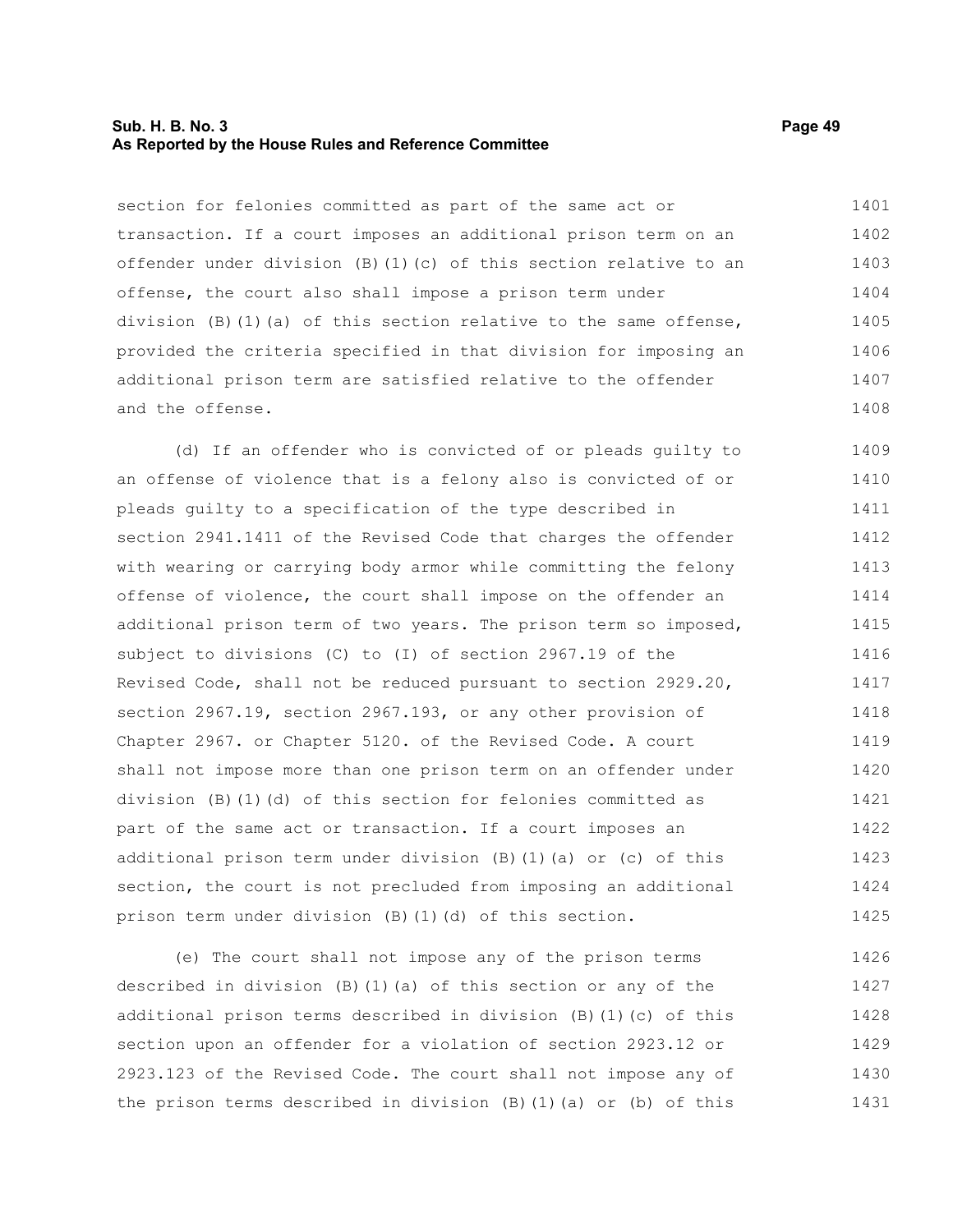## **Sub. H. B. No. 3 Page 50 As Reported by the House Rules and Reference Committee**

section upon an offender for a violation of section 2923.122 that involves a deadly weapon that is a firearm other than a dangerous ordnance, section 2923.16, or section 2923.121 of the Revised Code. The court shall not impose any of the prison terms described in division  $(B)$  (1)(a) of this section or any of the additional prison terms described in division (B)(1)(c) of this section upon an offender for a violation of section 2923.13 of the Revised Code unless all of the following apply: 1432 1433 1434 1435 1436 1437 1438 1439

(i) The offender previously has been convicted of aggravated murder, murder, or any felony of the first or second degree. 1440 1441 1442

(ii) Less than five years have passed since the offender was released from prison or post-release control, whichever is later, for the prior offense. 1443 1444 1445

(f)(i) If an offender is convicted of or pleads guilty to a felony that includes, as an essential element, causing or attempting to cause the death of or physical harm to another and also is convicted of or pleads guilty to a specification of the type described in division (A) of section 2941.1412 of the Revised Code that charges the offender with committing the offense by discharging a firearm at a peace officer as defined in section 2935.01 of the Revised Code or a corrections officer, as defined in section 2941.1412 of the Revised Code, the court, after imposing a prison term on the offender for the felony offense under division  $(A)$ ,  $(B)$ (2), or  $(B)$ (3) of this section, shall impose an additional prison term of seven years upon the offender that shall not be reduced pursuant to section 2929.20, section 2967.19, section 2967.193, or any other provision of Chapter 2967. or Chapter 5120. of the Revised Code. 1446 1447 1448 1449 1450 1451 1452 1453 1454 1455 1456 1457 1458 1459 1460

(ii) If an offender is convicted of or pleads guilty to a 1461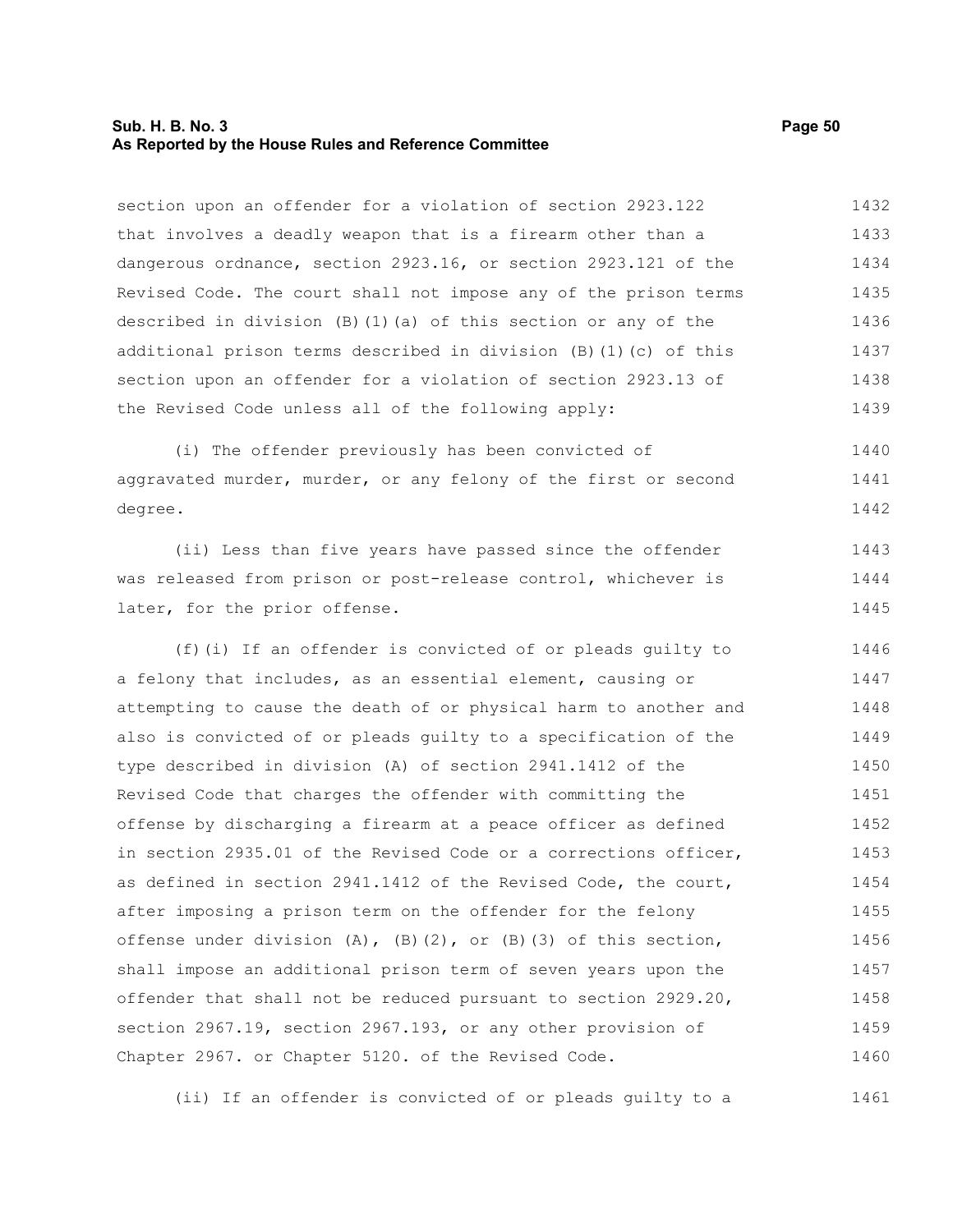## **Sub. H. B. No. 3 Page 51 As Reported by the House Rules and Reference Committee**

felony that includes, as an essential element, causing or attempting to cause the death of or physical harm to another and also is convicted of or pleads guilty to a specification of the type described in division (B) of section 2941.1412 of the

Revised Code that charges the offender with committing the offense by discharging a firearm at a peace officer, as defined in section 2935.01 of the Revised Code, or a corrections officer, as defined in section 2941.1412 of the Revised Code, and that the offender previously has been convicted of or pleaded guilty to a specification of the type described in section 2941.141, 2941.144, 2941.145, 2941.146, or 2941.1412 of the Revised Code, the court, after imposing a prison term on the offender for the felony offense under division  $(A)$ ,  $(B)$   $(2)$ , or (3) of this section, shall impose an additional prison term of one hundred twenty-six months upon the offender that shall not be reduced pursuant to section 2929.20, 2967.19, 2967.193, or any other provision of Chapter 2967. or 5120. of the Revised Code. 1466 1467 1468 1469 1470 1471 1472 1473 1474 1475 1476 1477 1478 1479

(iii) If an offender is convicted of or pleads guilty to two or more felonies that include, as an essential element, causing or attempting to cause the death or physical harm to another and also is convicted of or pleads guilty to a specification of the type described under division  $(B)$  (1)(f) of this section in connection with two or more of the felonies of which the offender is convicted or to which the offender pleads guilty, the sentencing court shall impose on the offender the prison term specified under division (B)(1)(f) of this section for each of two of the specifications of which the offender is convicted or to which the offender pleads guilty and, in its discretion, also may impose on the offender the prison term specified under that division for any or all of the remaining 1480 1481 1482 1483 1484 1485 1486 1487 1488 1489 1490 1491 1492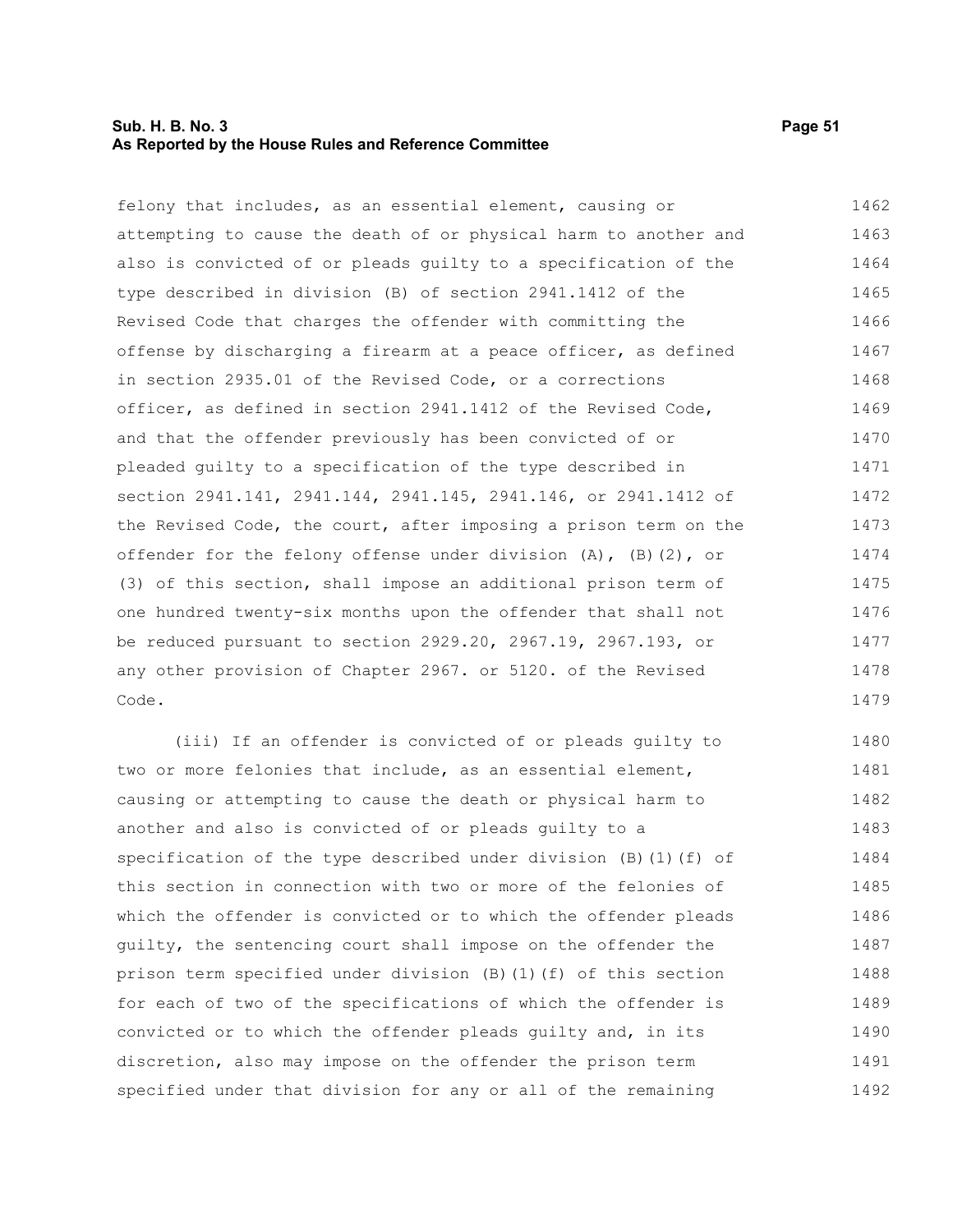## **Sub. H. B. No. 3 Page 52 As Reported by the House Rules and Reference Committee**

specifications. If a court imposes an additional prison term on an offender under division (B)(1)(f) of this section relative to an offense, the court shall not impose a prison term under division (B)(1)(a) or (c) of this section relative to the same offense. 1493 1494 1495 1496 1497

(g) If an offender is convicted of or pleads guilty to two or more felonies, if one or more of those felonies are aggravated murder, murder, attempted aggravated murder, attempted murder, aggravated robbery, felonious assault, or rape, and if the offender is convicted of or pleads guilty to a specification of the type described under division  $(B)$  (1)(a) of this section in connection with two or more of the felonies, the sentencing court shall impose on the offender the prison term specified under division (B)(1)(a) of this section for each of the two most serious specifications of which the offender is convicted or to which the offender pleads guilty and, in its discretion, also may impose on the offender the prison term specified under that division for any or all of the remaining specifications. 1498 1499 1500 1501 1502 1503 1504 1505 1506 1507 1508 1509 1510 1511

(2)(a) If division (B)(2)(b) of this section does not apply, the court may impose on an offender, in addition to the longest prison term authorized or required for the offense or, for offenses for which division  $(A)$   $(1)$   $(a)$  or  $(2)$   $(a)$  of this section applies, in addition to the longest minimum prison term authorized or required for the offense, an additional definite prison term of one, two, three, four, five, six, seven, eight, nine, or ten years if all of the following criteria are met: 1512 1513 1514 1515 1516 1517 1518 1519

(i) The offender is convicted of or pleads guilty to a specification of the type described in section 2941.149 of the Revised Code that the offender is a repeat violent offender. 1520 1521 1522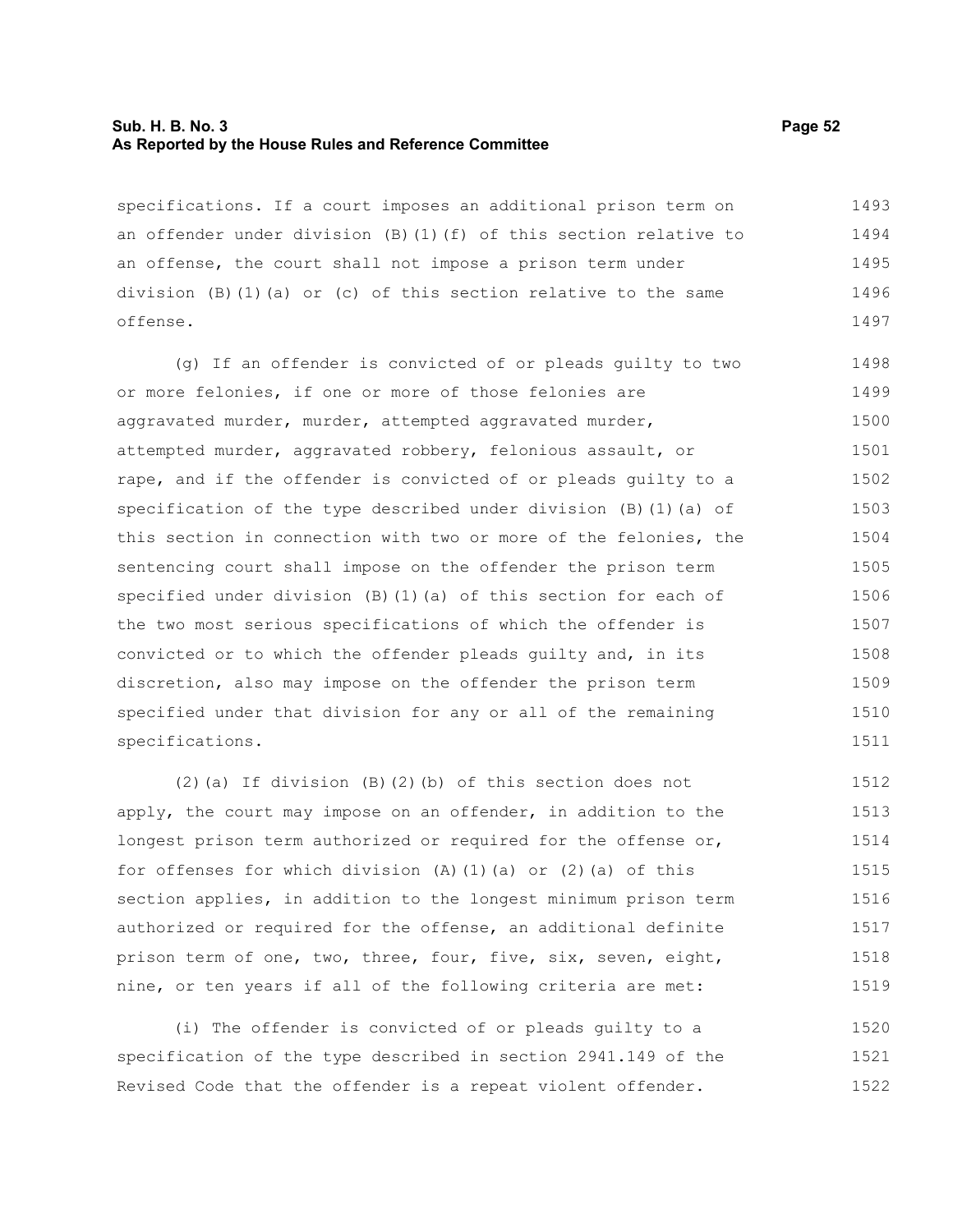## **Sub. H. B. No. 3 Page 53 As Reported by the House Rules and Reference Committee**

(ii) The offense of which the offender currently is convicted or to which the offender currently pleads guilty is aggravated murder and the court does not impose a sentence of death or life imprisonment without parole, murder, terrorism and the court does not impose a sentence of life imprisonment without parole, any felony of the first degree that is an offense of violence and the court does not impose a sentence of life imprisonment without parole, or any felony of the second degree that is an offense of violence and the trier of fact finds that the offense involved an attempt to cause or a threat to cause serious physical harm to a person or resulted in serious physical harm to a person. 1523 1524 1525 1526 1527 1528 1529 1530 1531 1532 1533 1534

(iii) The court imposes the longest prison term for the offense or the longest minimum prison term for the offense, whichever is applicable, that is not life imprisonment without parole. 1535 1536 1537 1538

(iv) The court finds that the prison terms imposed pursuant to division  $(B)$   $(2)$   $(a)$   $(iii)$  of this section and, if applicable, division (B)(1) or (3) of this section are inadequate to punish the offender and protect the public from future crime, because the applicable factors under section 2929.12 of the Revised Code indicating a greater likelihood of recidivism outweigh the applicable factors under that section indicating a lesser likelihood of recidivism. 1539 1540 1541 1542 1543 1544 1545 1546

(v) The court finds that the prison terms imposed pursuant to division (B)(2)(a)(iii) of this section and, if applicable, division (B)(1) or (3) of this section are demeaning to the seriousness of the offense, because one or more of the factors under section 2929.12 of the Revised Code indicating that the offender's conduct is more serious than conduct normally 1547 1548 1549 1550 1551 1552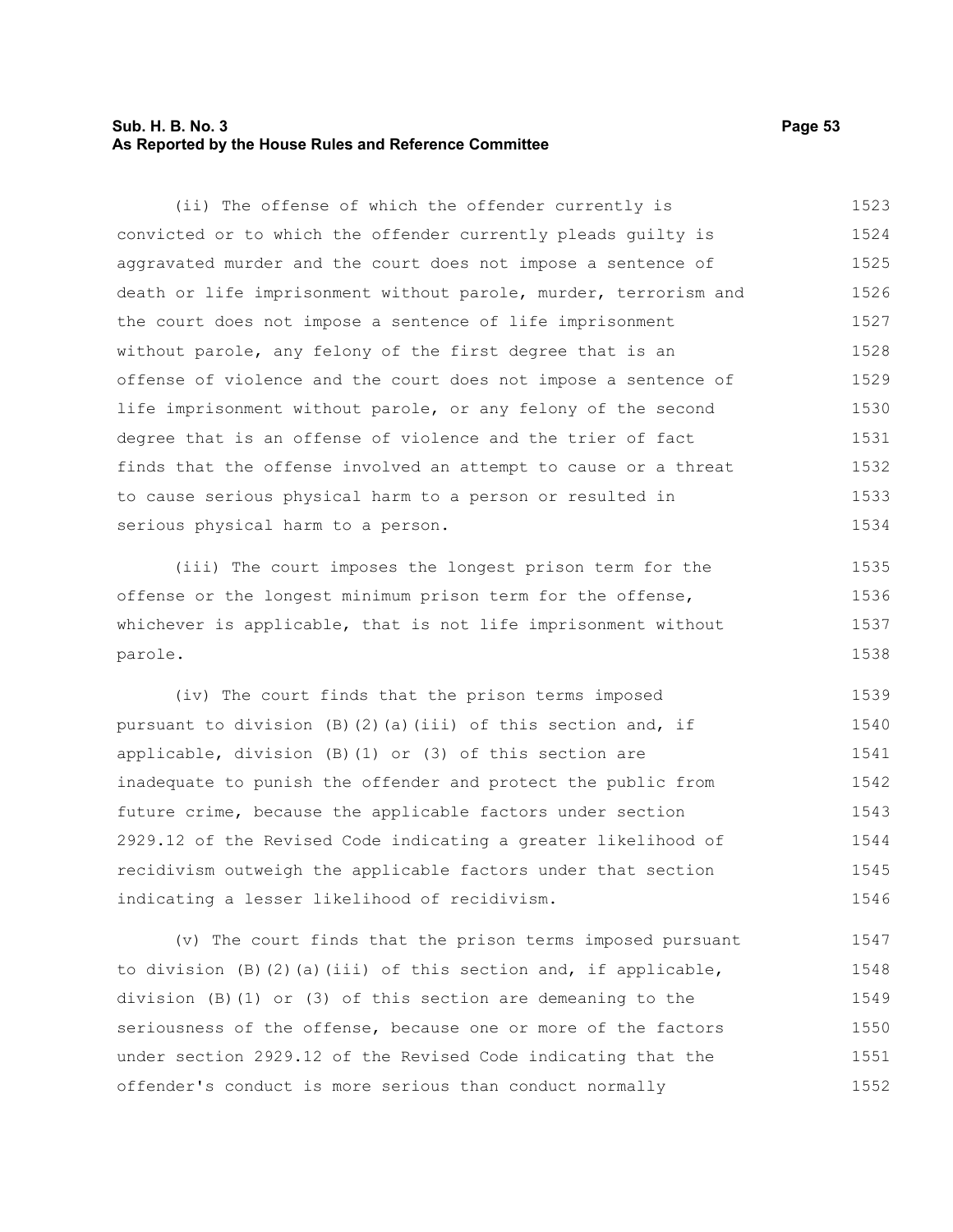## **Sub. H. B. No. 3 Page 54 As Reported by the House Rules and Reference Committee**

constituting the offense are present, and they outweigh the applicable factors under that section indicating that the offender's conduct is less serious than conduct normally constituting the offense. 1553 1554 1555 1556

(b) The court shall impose on an offender the longest prison term authorized or required for the offense or, for offenses for which division (A)(1)(a) or (2)(a) of this section applies, the longest minimum prison term authorized or required for the offense, and shall impose on the offender an additional definite prison term of one, two, three, four, five, six, seven, eight, nine, or ten years if all of the following criteria are met:

(i) The offender is convicted of or pleads guilty to a specification of the type described in section 2941.149 of the Revised Code that the offender is a repeat violent offender. 1565 1566 1567

(ii) The offender within the preceding twenty years has been convicted of or pleaded guilty to three or more offenses described in division (CC)(1) of section 2929.01 of the Revised Code, including all offenses described in that division of which the offender is convicted or to which the offender pleads guilty in the current prosecution and all offenses described in that division of which the offender previously has been convicted or to which the offender previously pleaded guilty, whether prosecuted together or separately. 1568 1569 1570 1571 1572 1573 1574 1575 1576

(iii) The offense or offenses of which the offender currently is convicted or to which the offender currently pleads guilty is aggravated murder and the court does not impose a sentence of death or life imprisonment without parole, murder, terrorism and the court does not impose a sentence of life imprisonment without parole, any felony of the first degree that 1577 1578 1579 1580 1581 1582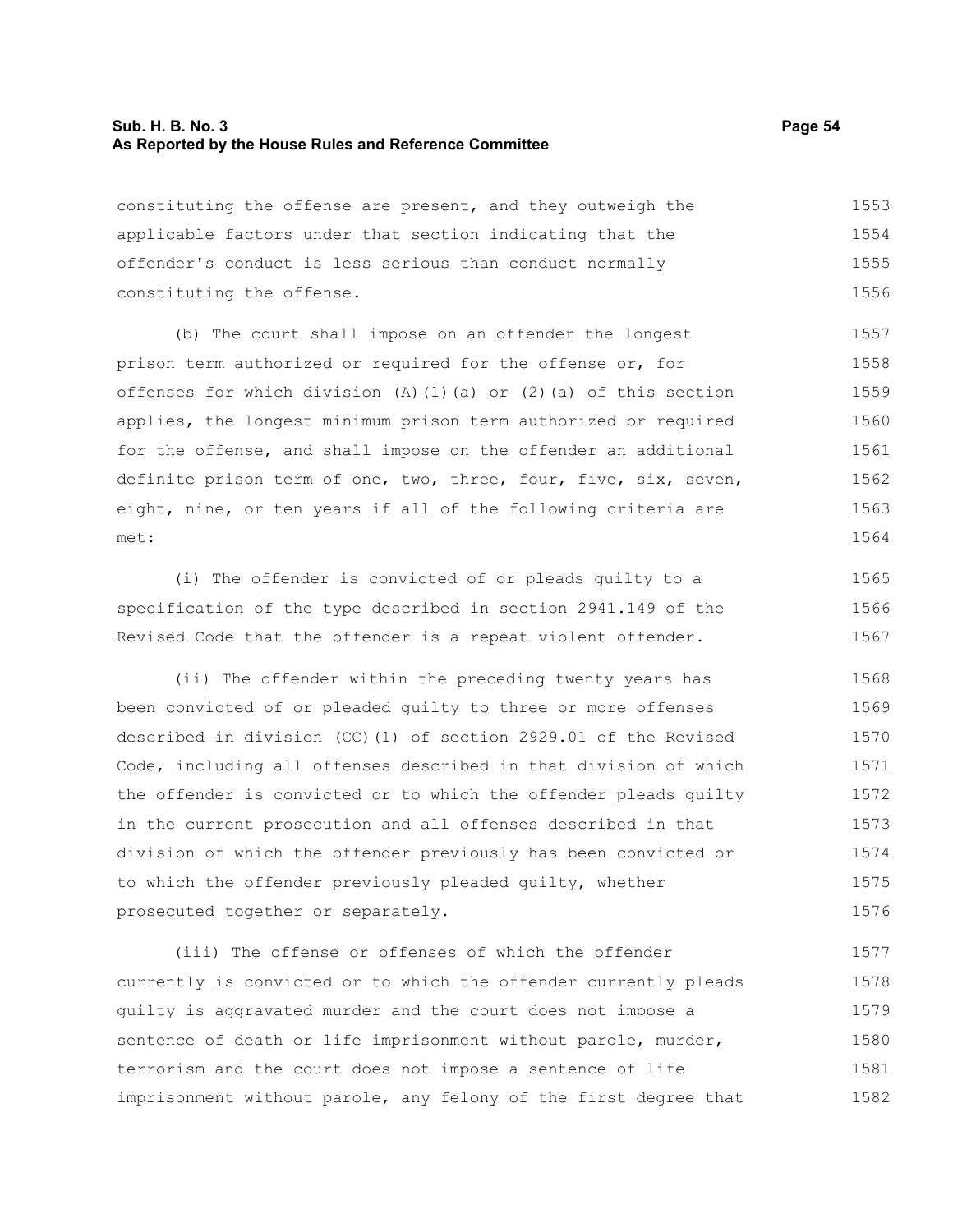### **Sub. H. B. No. 3 Page 55 As Reported by the House Rules and Reference Committee**

is an offense of violence and the court does not impose a sentence of life imprisonment without parole, or any felony of the second degree that is an offense of violence and the trier of fact finds that the offense involved an attempt to cause or a threat to cause serious physical harm to a person or resulted in serious physical harm to a person. 1583 1584 1585 1586 1587 1588

(c) For purposes of division (B)(2)(b) of this section, two or more offenses committed at the same time or as part of the same act or event shall be considered one offense, and that one offense shall be the offense with the greatest penalty. 1589 1590 1591 1592

(d) A sentence imposed under division (B)(2)(a) or (b) of this section shall not be reduced pursuant to section 2929.20, section 2967.19, or section 2967.193, or any other provision of Chapter 2967. or Chapter 5120. of the Revised Code. The offender shall serve an additional prison term imposed under division (B) (2)(a) or (b) of this section consecutively to and prior to the prison term imposed for the underlying offense. 1593 1594 1595 1596 1597 1598 1599

(e) When imposing a sentence pursuant to division (B)(2) (a) or (b) of this section, the court shall state its findings explaining the imposed sentence.

(3) Except when an offender commits a violation of section 2903.01 or 2907.02 of the Revised Code and the penalty imposed for the violation is life imprisonment or commits a violation of section 2903.02 of the Revised Code, if the offender commits a violation of section 2925.03 or 2925.11 of the Revised Code and that section classifies the offender as a major drug offender, if the offender commits a violation of section 2925.05 of the Revised Code and division  $(E)(1)$  of that section classifies the offender as a major drug offender, if the offender commits a felony violation of section 2925.02, 2925.04, 2925.05, 2925.36, 1603 1604 1605 1606 1607 1608 1609 1610 1611 1612

1600 1601 1602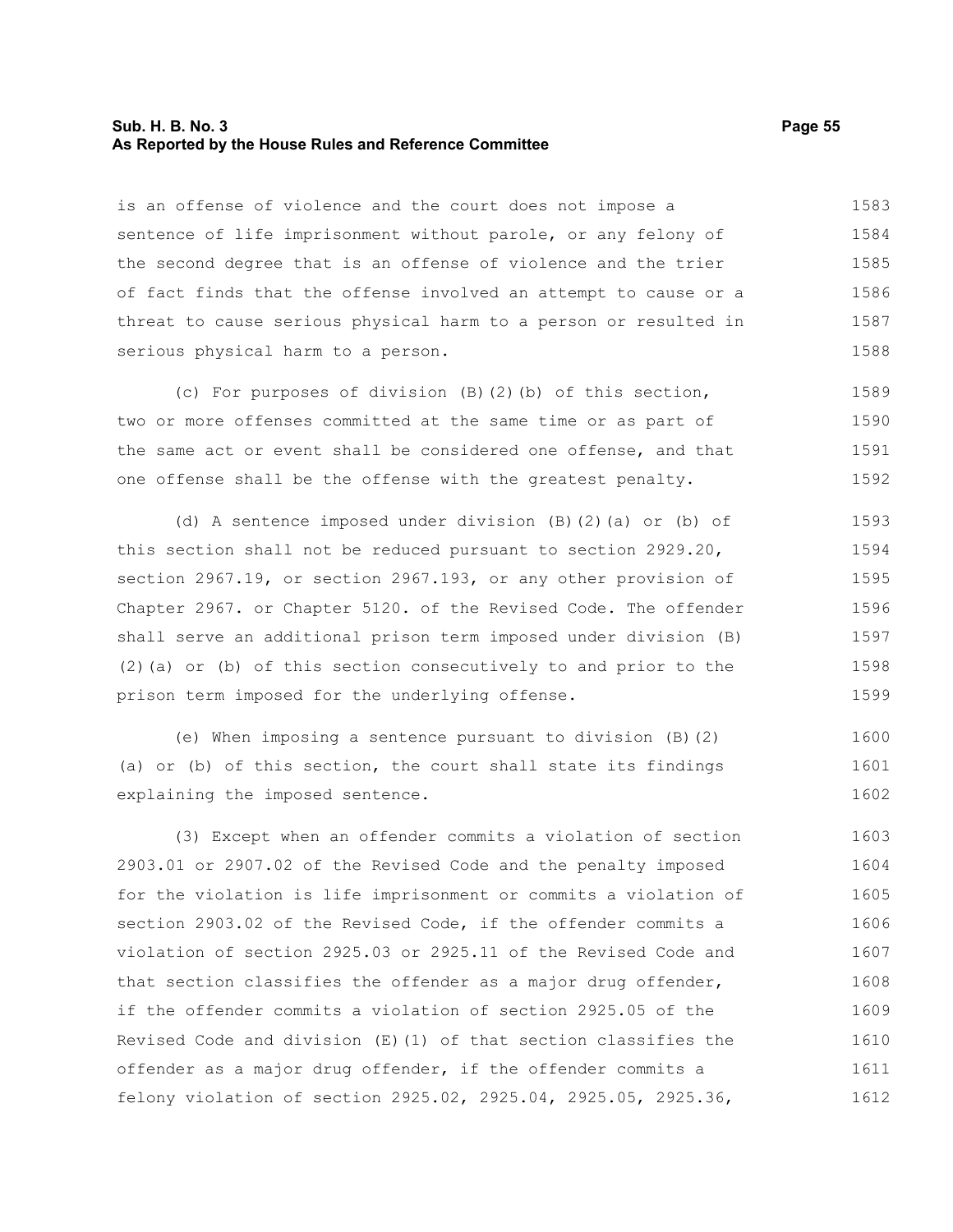## **Sub. H. B. No. 3 Page 56 As Reported by the House Rules and Reference Committee**

3719.07, 3719.08, 3719.16, 3719.161, 4729.37, or 4729.61, division (C) or (D) of section 3719.172, division (E) of section 4729.51, or division (J) of section 4729.54 of the Revised Code that includes the sale, offer to sell, or possession of a schedule I or II controlled substance, with the exception of marihuana, and the court imposing sentence upon the offender finds that the offender is guilty of a specification of the type described in division (A) of section 2941.1410 of the Revised Code charging that the offender is a major drug offender, if the court imposing sentence upon an offender for a felony finds that the offender is guilty of corrupt activity with the most serious offense in the pattern of corrupt activity being a felony of the first degree, or if the offender is guilty of an attempted violation of section 2907.02 of the Revised Code and, had the offender completed the violation of section 2907.02 of the Revised Code that was attempted, the offender would have been subject to a sentence of life imprisonment or life imprisonment without parole for the violation of section 2907.02 of the Revised Code, the court shall impose upon the offender for the felony violation a mandatory prison term determined as described in this division that, subject to divisions (C) to (I) of section 2967.19 of the Revised Code, cannot be reduced pursuant to section 2929.20, section 2967.19, or any other provision of Chapter 2967. or 5120. of the Revised Code. The mandatory prison term shall be the maximum definite prison term prescribed in division (A)(1)(b) of this section for a felony of the first degree, except that for offenses for which division  $(A)$   $(1)$   $(a)$  of this section applies, the mandatory prison term shall be the longest minimum prison term prescribed in that division for the offense. 1613 1614 1615 1616 1617 1618 1619 1620 1621 1622 1623 1624 1625 1626 1627 1628 1629 1630 1631 1632 1633 1634 1635 1636 1637 1638 1639 1640 1641 1642

(4) If the offender is being sentenced for a third or 1643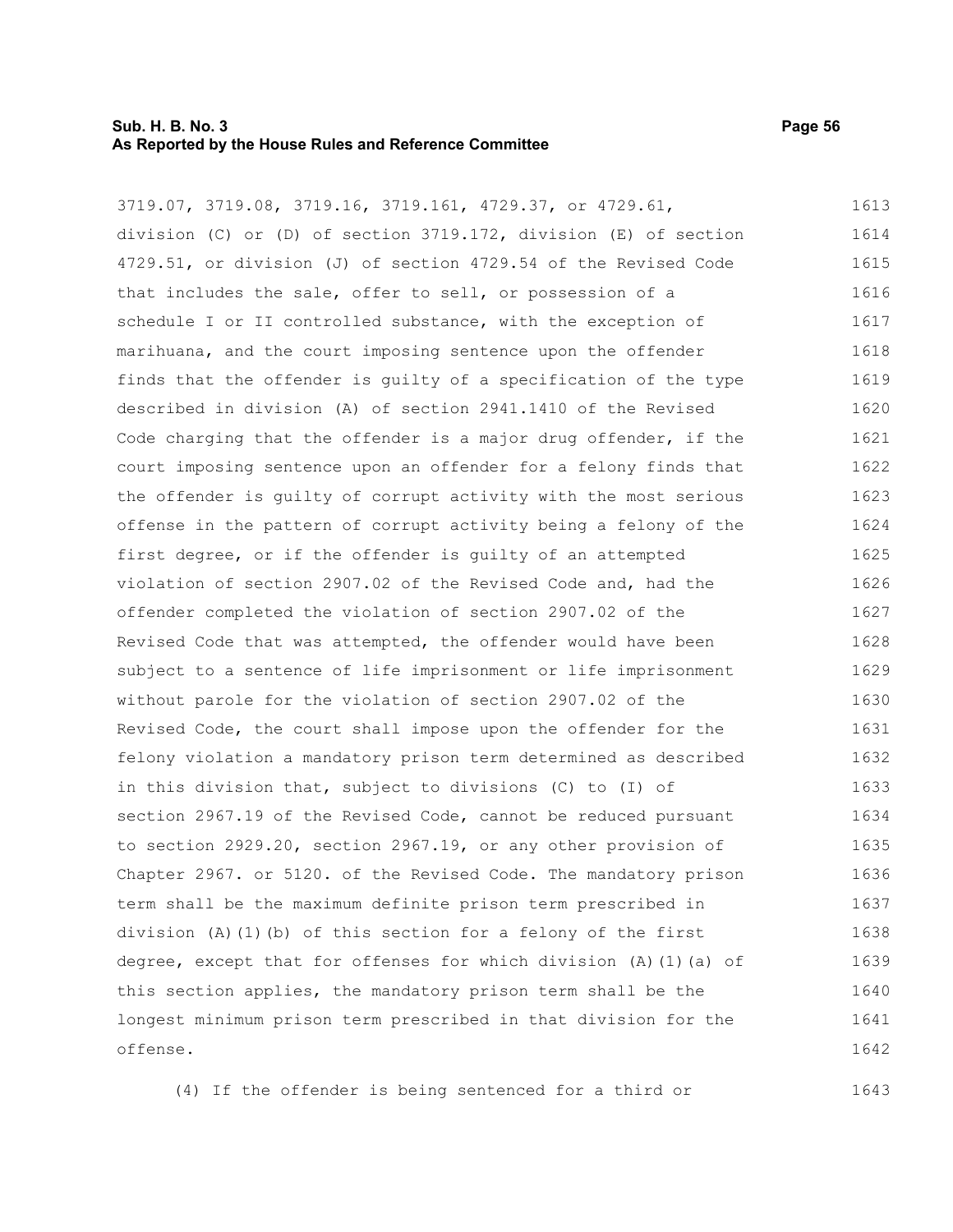## **Sub. H. B. No. 3 Page 57 As Reported by the House Rules and Reference Committee**

fourth degree felony OVI offense under division (G)(2) of section 2929.13 of the Revised Code, the sentencing court shall impose upon the offender a mandatory prison term in accordance with that division. In addition to the mandatory prison term, if the offender is being sentenced for a fourth degree felony OVI offense, the court, notwithstanding division (A)(4) of this section, may sentence the offender to a definite prison term of not less than six months and not more than thirty months, and if the offender is being sentenced for a third degree felony OVI offense, the sentencing court may sentence the offender to an additional prison term of any duration specified in division (A) (3) of this section. In either case, the additional prison term imposed shall be reduced by the sixty or one hundred twenty days imposed upon the offender as the mandatory prison term. The total of the additional prison term imposed under division (B) (4) of this section plus the sixty or one hundred twenty days imposed as the mandatory prison term shall equal a definite term in the range of six months to thirty months for a fourth degree felony OVI offense and shall equal one of the authorized prison terms specified in division (A)(3) of this section for a third degree felony OVI offense. If the court imposes an additional prison term under division (B)(4) of this section, the offender shall serve the additional prison term after the offender has served the mandatory prison term required for the offense. In addition to the mandatory prison term or mandatory and additional prison term imposed as described in division (B)(4) of this section, the court also may sentence the offender to a community control sanction under section 2929.16 or 2929.17 of the Revised Code, but the offender shall serve all of the prison terms so imposed prior to serving the community control sanction. 1644 1645 1646 1647 1648 1649 1650 1651 1652 1653 1654 1655 1656 1657 1658 1659 1660 1661 1662 1663 1664 1665 1666 1667 1668 1669 1670 1671 1672 1673 1674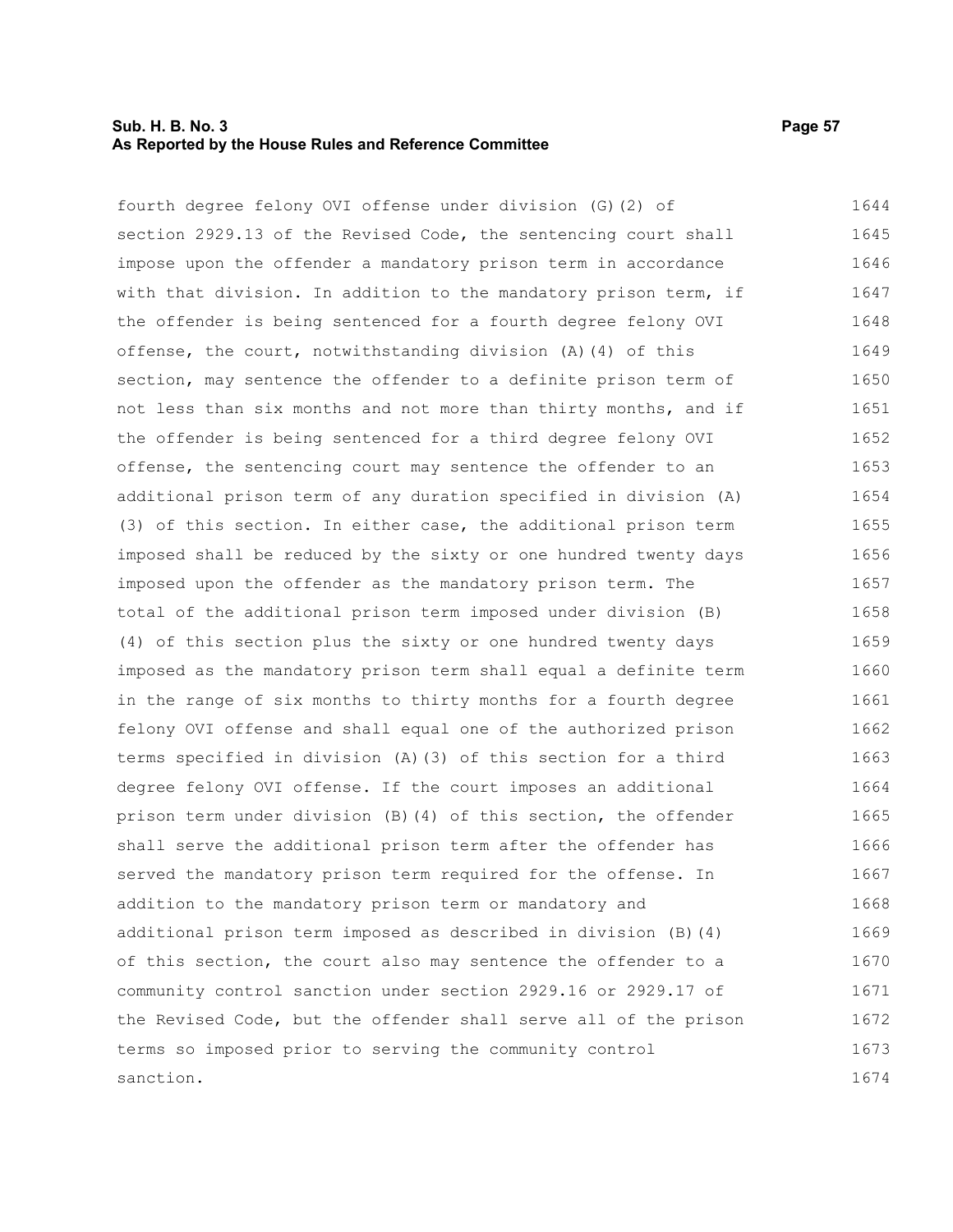## **Sub. H. B. No. 3 Page 58 As Reported by the House Rules and Reference Committee**

If the offender is being sentenced for a fourth degree felony OVI offense under division (G)(1) of section 2929.13 of the Revised Code and the court imposes a mandatory term of local incarceration, the court may impose a prison term as described in division (A)(1) of that section. 1675 1676 1677 1678 1679

(5) If an offender is convicted of or pleads guilty to a violation of division (A)(1) or (2) of section 2903.06 of the Revised Code and also is convicted of or pleads guilty to a specification of the type described in section 2941.1414 of the Revised Code that charges that the victim of the offense is a peace officer, as defined in section 2935.01 of the Revised Code, or an investigator of the bureau of criminal identification and investigation, as defined in section 2903.11 of the Revised Code, the court shall impose on the offender a prison term of five years. If a court imposes a prison term on an offender under division (B)(5) of this section, the prison term, subject to divisions (C) to (I) of section 2967.19 of the Revised Code, shall not be reduced pursuant to section 2929.20, section 2967.19, section 2967.193, or any other provision of Chapter 2967. or Chapter 5120. of the Revised Code. A court shall not impose more than one prison term on an offender under division (B)(5) of this section for felonies committed as part of the same act. 1680 1681 1682 1683 1684 1685 1686 1687 1688 1689 1690 1691 1692 1693 1694 1695 1696 1697

(6) If an offender is convicted of or pleads guilty to a violation of division (A)(1) or (2) of section 2903.06 of the Revised Code and also is convicted of or pleads guilty to a specification of the type described in section 2941.1415 of the Revised Code that charges that the offender previously has been convicted of or pleaded guilty to three or more violations of division (A) or (B) of section 4511.19 of the Revised Code or an equivalent offense, as defined in section 2941.1415 of the 1698 1699 1700 1701 1702 1703 1704 1705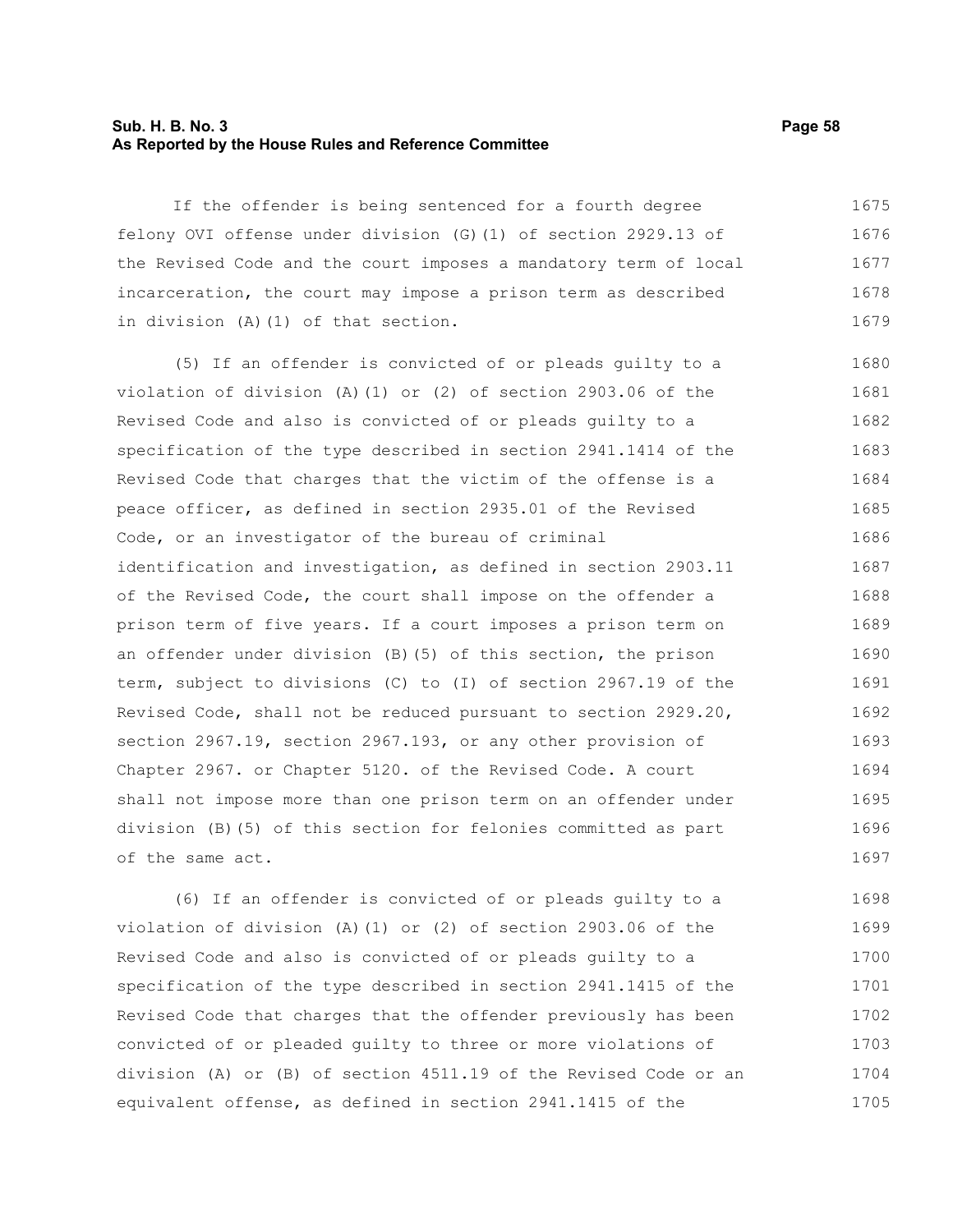## **Sub. H. B. No. 3 Page 59 As Reported by the House Rules and Reference Committee**

Revised Code, or three or more violations of any combination of those divisions and offenses, the court shall impose on the offender a prison term of three years. If a court imposes a prison term on an offender under division (B)(6) of this section, the prison term, subject to divisions (C) to (I) of section 2967.19 of the Revised Code, shall not be reduced pursuant to section 2929.20, section 2967.19, section 2967.193, or any other provision of Chapter 2967. or Chapter 5120. of the Revised Code. A court shall not impose more than one prison term on an offender under division (B)(6) of this section for felonies committed as part of the same act. 1706 1707 1708 1709 1710 1711 1712 1713 1714 1715 1716

(7)(a) If an offender is convicted of or pleads guilty to a felony violation of section 2905.01, 2905.02, 2907.21, 2907.22, or 2923.32, division (A)(1) or (2) of section 2907.323 involving a minor, or division  $(B)$   $(1)$ ,  $(2)$ ,  $(3)$ ,  $(4)$ , or  $(5)$  of section 2919.22 of the Revised Code and also is convicted of or pleads guilty to a specification of the type described in section 2941.1422 of the Revised Code that charges that the offender knowingly committed the offense in furtherance of human trafficking, the court shall impose on the offender a mandatory prison term that is one of the following: 1717 1718 1719 1720 1721 1722 1723 1724 1725 1726

(i) If the offense is a felony of the first degree, a definite prison term of not less than five years and not greater than eleven years, except that if the offense is a felony of the first degree committed on or after the effective date of this amendment, the court shall impose as the minimum prison term a mandatory term of not less than five years and not greater than eleven years; 1727 1728 1729 1730 1731 1732 1733

(ii) If the offense is a felony of the second or third degree, a definite prison term of not less than three years and 1734 1735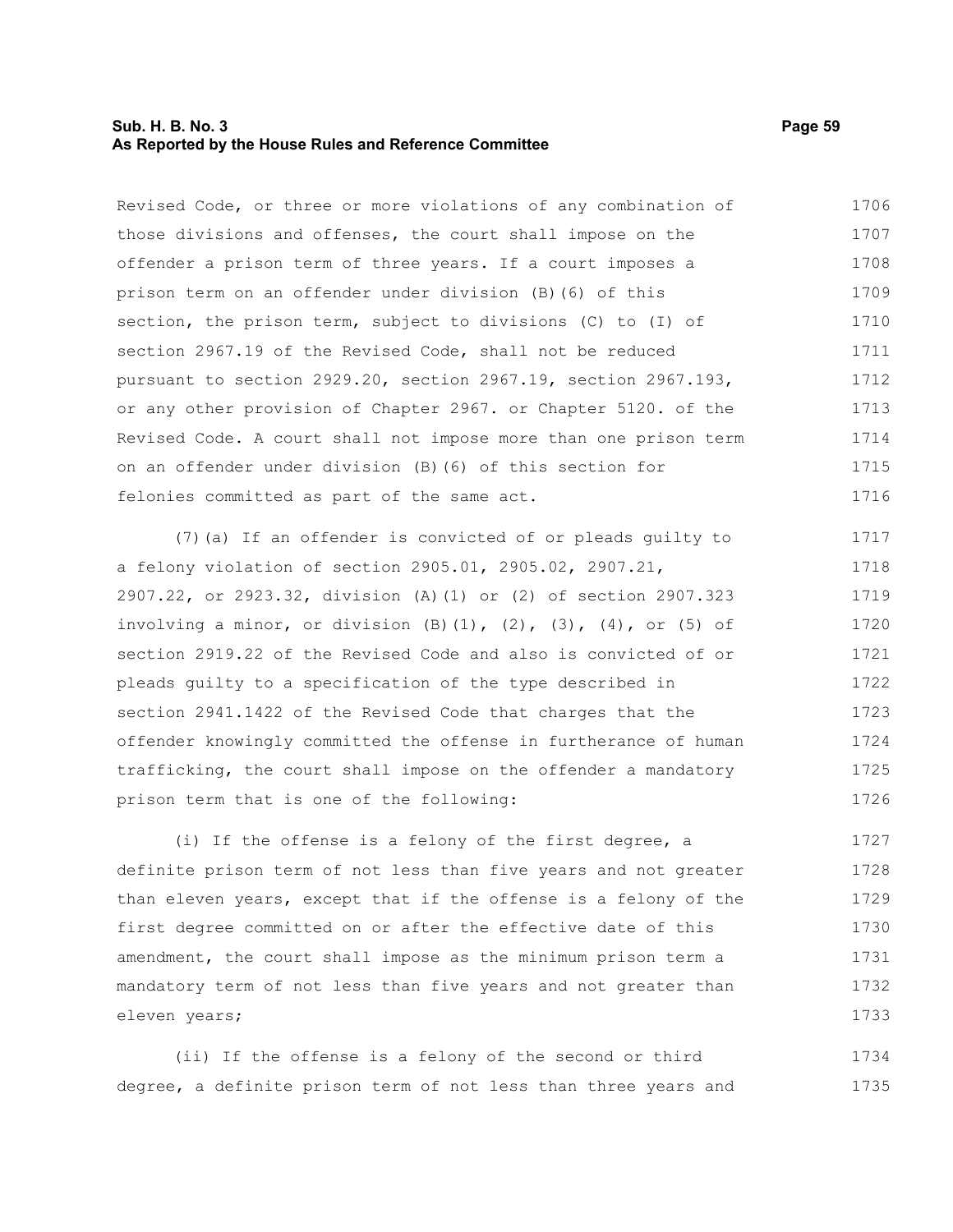## **Sub. H. B. No. 3 Page 60 As Reported by the House Rules and Reference Committee**

not greater than the maximum prison term allowed for the offense by division  $(A)$   $(2)$   $(b)$  or  $(3)$  of this section, except that if the offense is a felony of the second degree committed on or after the effective date of this amendment, the court shall impose as the minimum prison term a mandatory term of not less than three years and not greater than eight years; 1736 1737 1738 1739 1740 1741

(iii) If the offense is a felony of the fourth or fifth degree, a definite prison term that is the maximum prison term allowed for the offense by division (A) of section 2929.14 of the Revised Code. 1742 1743 1744 1745

(b) Subject to divisions (C) to (I) of section 2967.19 of the Revised Code, the prison term imposed under division (B)(7) (a) of this section shall not be reduced pursuant to section 2929.20, section 2967.19, section 2967.193, or any other provision of Chapter 2967. of the Revised Code. A court shall not impose more than one prison term on an offender under division (B)(7)(a) of this section for felonies committed as part of the same act, scheme, or plan. 1746 1747 1748 1749 1750 1751 1752 1753

(8) If an offender is convicted of or pleads guilty to a felony violation of section 2903.11, 2903.12, or 2903.13 of the Revised Code and also is convicted of or pleads guilty to a specification of the type described in section 2941.1423 of the Revised Code that charges that the victim of the violation was a woman whom the offender knew was pregnant at the time of the violation, notwithstanding the range prescribed in division (A) of this section as the definite prison term or minimum prison term for felonies of the same degree as the violation, the court shall impose on the offender a mandatory prison term that is either a definite prison term of six months or one of the prison terms prescribed in division (A) of this section for felonies of 1754 1755 1756 1757 1758 1759 1760 1761 1762 1763 1764 1765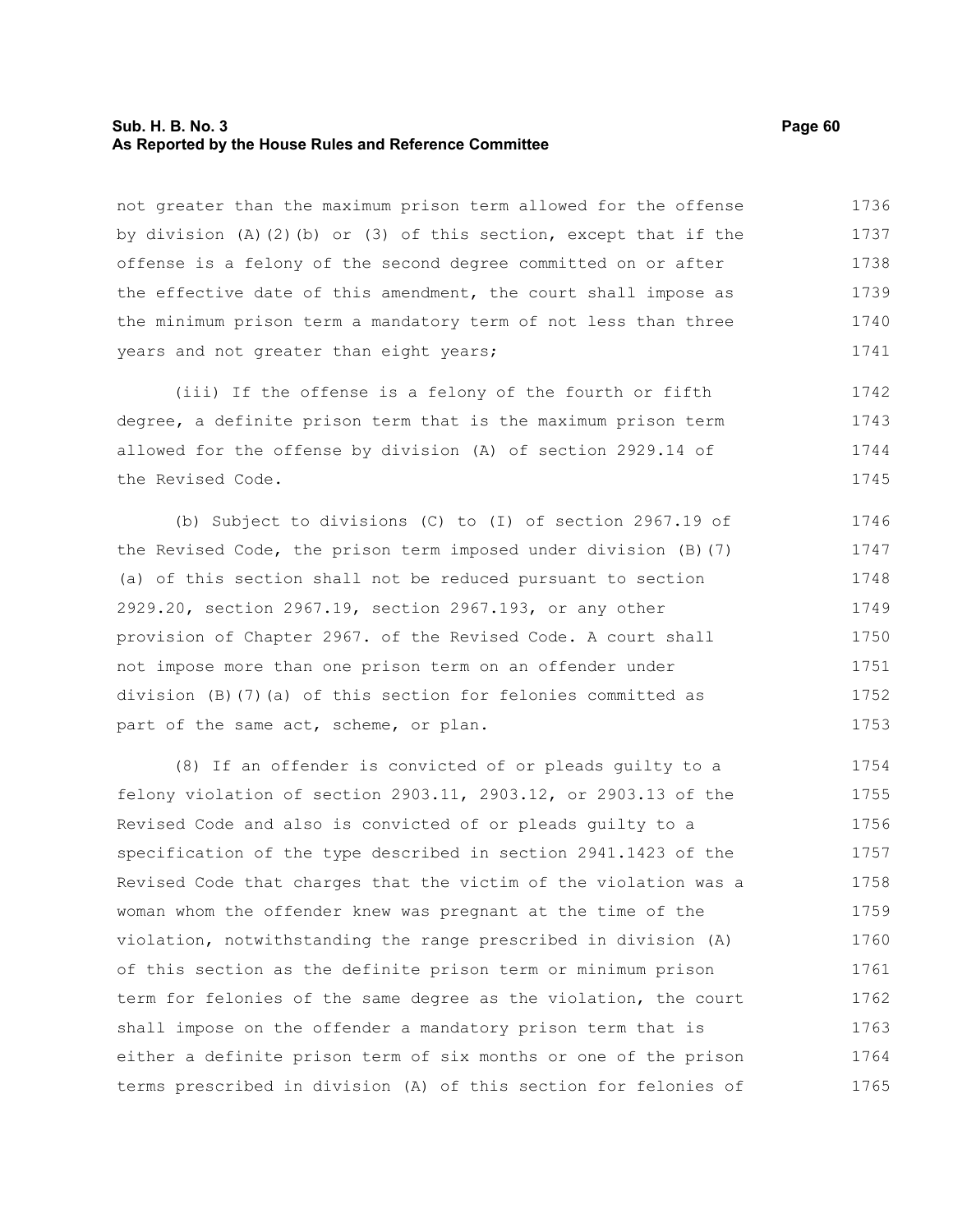## **Sub. H. B. No. 3 Page 61 As Reported by the House Rules and Reference Committee**

the same degree as the violation, except that if the violation is a felony of the first or second degree committed on or after the effective date of this amendment, the court shall impose as the minimum prison term under division  $(A)$   $(1)$   $(a)$  or  $(2)$   $(a)$  of this section a mandatory term that is one of the terms prescribed in that division, whichever is applicable, for the offense. 1766 1767 1768 1769 1770 1771 1772

(9)(a) If an offender is convicted of or pleads guilty to a violation of division (A)(1) or (2) of section 2903.11 of the Revised Code and also is convicted of or pleads guilty to a specification of the type described in section 2941.1425 of the Revised Code, the court shall impose on the offender a mandatory prison term of six years if either of the following applies: 1773 1774 1775 1776 1777 1778

(i) The violation is a violation of division (A)(1) of section 2903.11 of the Revised Code and the specification charges that the offender used an accelerant in committing the violation and the serious physical harm to another or to another's unborn caused by the violation resulted in a permanent, serious disfigurement or permanent, substantial incapacity; 1779 1780 1781 1782 1783 1784 1785

(ii) The violation is a violation of division (A)(2) of section 2903.11 of the Revised Code and the specification charges that the offender used an accelerant in committing the violation, that the violation caused physical harm to another or to another's unborn, and that the physical harm resulted in a permanent, serious disfigurement or permanent, substantial incapacity. 1786 1787 1788 1789 1790 1791 1792

(b) If a court imposes a prison term on an offender under division (B)(9)(a) of this section, the prison term shall not be reduced pursuant to section 2929.20, section 2967.19, section 1793 1794 1795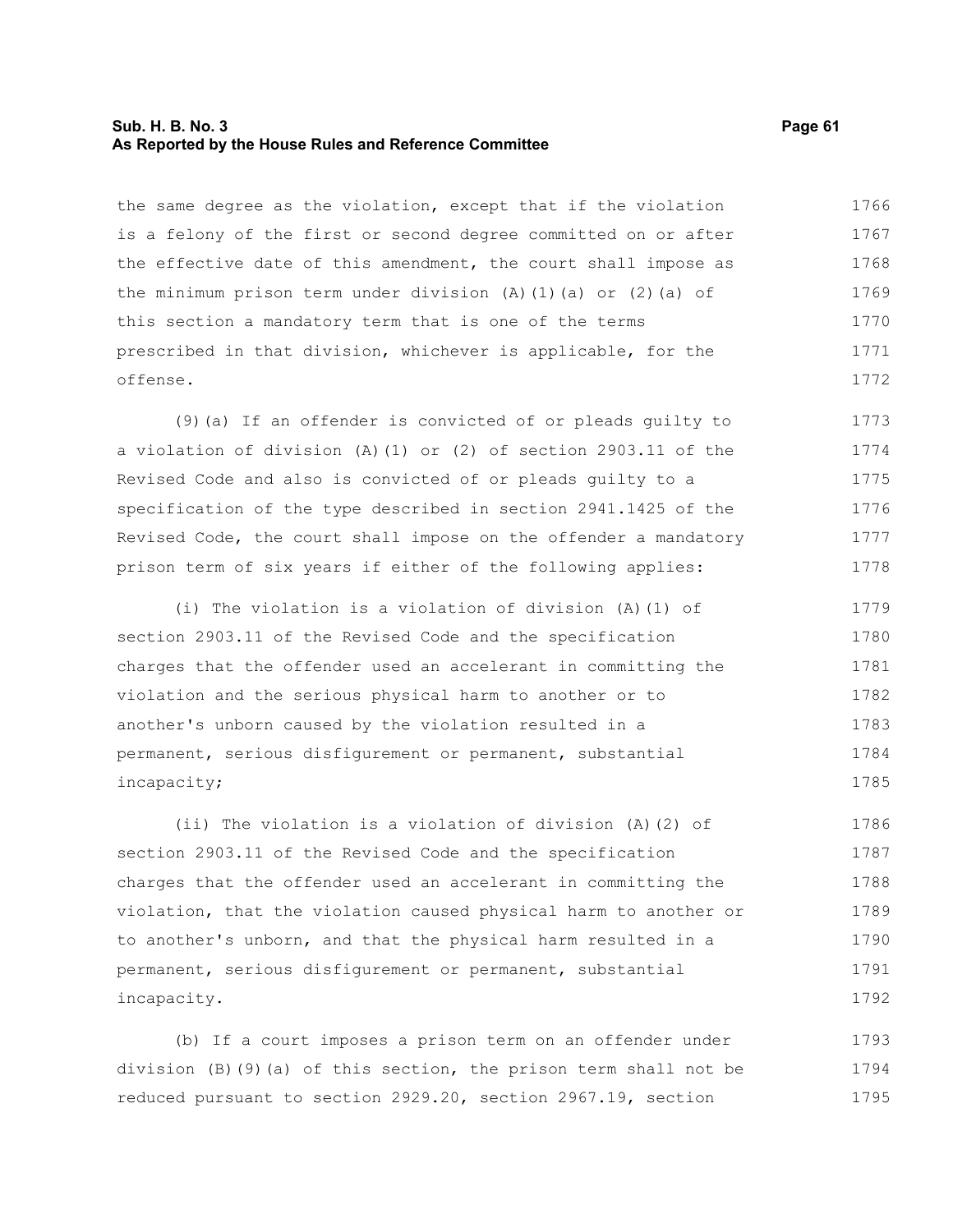## **Sub. H. B. No. 3 Page 62 As Reported by the House Rules and Reference Committee**

2967.193, or any other provision of Chapter 2967. or Chapter 5120. of the Revised Code. A court shall not impose more than one prison term on an offender under division (B)(9) of this section for felonies committed as part of the same act. 1796 1797 1798 1799

(c) The provisions of divisions (B)(9) and (C)(6) of this section and of division (D)(2) of section 2903.11, division (F) (20) of section 2929.13, and section 2941.1425 of the Revised Code shall be known as "Judy's Law." 1800 1801 1802 1803

(10) If an offender is convicted of or pleads guilty to a violation of division (A) of section 2903.11 of the Revised Code and also is convicted of or pleads guilty to a specification of the type described in section 2941.1426 of the Revised Code that charges that the victim of the offense suffered permanent disabling harm as a result of the offense and that the victim was under ten years of age at the time of the offense, regardless of whether the offender knew the age of the victim, the court shall impose upon the offender an additional definite prison term of six years. A prison term imposed on an offender under division (B)(10) of this section shall not be reduced pursuant to section 2929.20, section 2967.193, or any other provision of Chapter 2967. or Chapter 5120. of the Revised Code. If a court imposes an additional prison term on an offender under this division relative to a violation of division (A) of section 2903.11 of the Revised Code, the court shall not impose any other additional prison term on the offender relative to the same offense. 1804 1805 1806 1807 1808 1809 1810 1811 1812 1813 1814 1815 1816 1817 1818 1819 1820 1821

(11) If an offender is convicted of or pleads guilty to a felony violation of section 2925.03 or 2925.05 of the Revised Code or a felony violation of section 2925.11 of the Revised Code for which division (C)(11) of that section applies in 1822 1823 1824 1825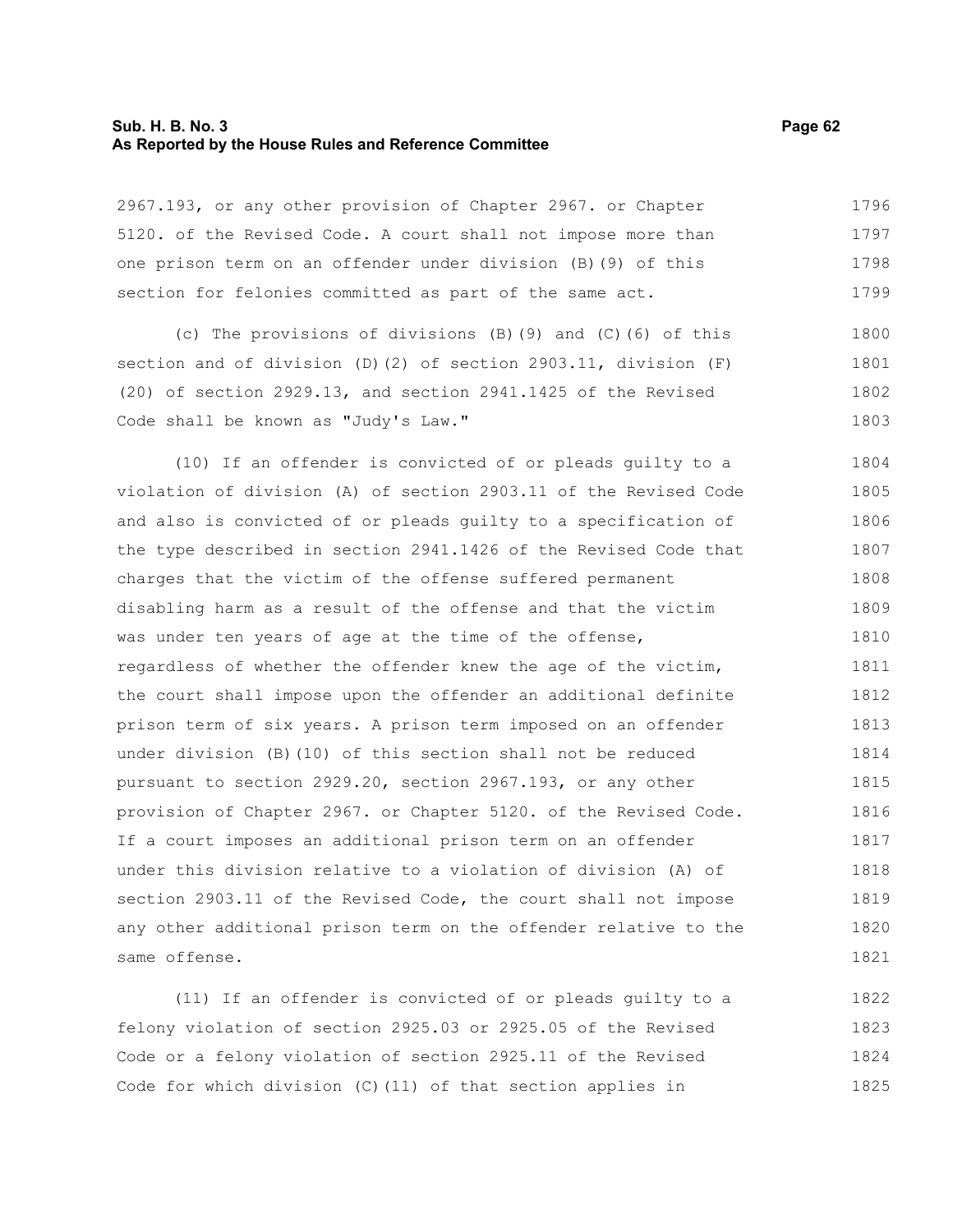## **Sub. H. B. No. 3 Page 63 As Reported by the House Rules and Reference Committee**

determining the sentence for the violation, if the drug involved in the violation is a fentanyl-related compound or a compound, mixture, preparation, or substance containing a fentanyl-related compound, and if the offender also is convicted of or pleads guilty to a specification of the type described in division (B) of section 2941.1410 of the Revised Code that charges that the offender is a major drug offender, in addition to any other penalty imposed for the violation, the court shall impose on the offender a mandatory prison term of three, four, five, six, seven, or eight years. If a court imposes a prison term on an offender under division (B)(11) of this section, the prison term, subject to divisions (C) to (I) of section 2967.19 of the Revised Code, shall not be reduced pursuant to section 2929.20, 2967.19, or 2967.193, or any other provision of Chapter 2967. or 5120. of the Revised Code. A court shall not impose more than one prison term on an offender under division (B)(11) of this section for felonies committed as part of the same act. 1826 1827 1828 1829 1830 1831 1832 1833 1834 1835 1836 1837 1838 1839 1840 1841 1842

(C)(1)(a) Subject to division (C)(1)(b) of this section, if a mandatory prison term is imposed upon an offender pursuant to division (B)(1)(a) of this section for having a firearm on or about the offender's person or under the offender's control while committing a felony, if a mandatory prison term is imposed upon an offender pursuant to division (B)(1)(c) of this section for committing a felony specified in that division by discharging a firearm from a motor vehicle, or if both types of mandatory prison terms are imposed, the offender shall serve any mandatory prison term imposed under either division consecutively to any other mandatory prison term imposed under either division or under division (B)(1)(d) of this section, consecutively to and prior to any prison term imposed for the underlying felony pursuant to division  $(A)$ ,  $(B)$   $(2)$ , or  $(B)$   $(3)$  of 1843 1844 1845 1846 1847 1848 1849 1850 1851 1852 1853 1854 1855 1856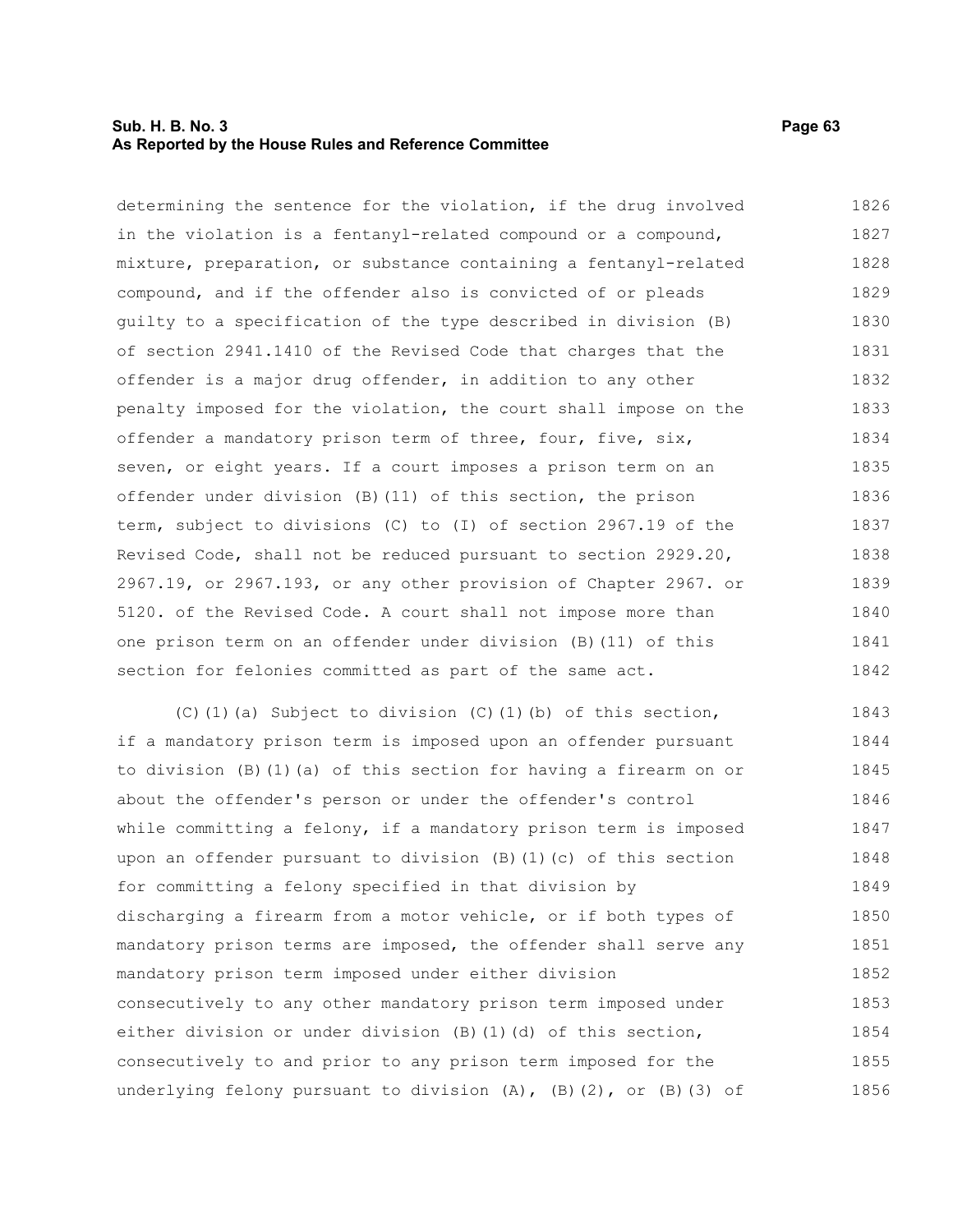## **Sub. H. B. No. 3 Page 64 As Reported by the House Rules and Reference Committee**

this section or any other section of the Revised Code, and consecutively to any other prison term or mandatory prison term previously or subsequently imposed upon the offender. 1857 1858 1859

(b) If a mandatory prison term is imposed upon an offender pursuant to division (B)(1)(d) of this section for wearing or carrying body armor while committing an offense of violence that is a felony, the offender shall serve the mandatory term so imposed consecutively to any other mandatory prison term imposed under that division or under division (B)(1)(a) or (c) of this section, consecutively to and prior to any prison term imposed for the underlying felony under division  $(A)$ ,  $(B)$   $(2)$ , or  $(B)$   $(3)$ of this section or any other section of the Revised Code, and consecutively to any other prison term or mandatory prison term previously or subsequently imposed upon the offender. 1860 1861 1862 1863 1864 1865 1866 1867 1868 1869 1870

(c) If a mandatory prison term is imposed upon an offender pursuant to division  $(B)(1)(f)$  of this section, the offender shall serve the mandatory prison term so imposed consecutively to and prior to any prison term imposed for the underlying felony under division  $(A)$ ,  $(B)$   $(2)$ , or  $(B)$   $(3)$  of this section or any other section of the Revised Code, and consecutively to any other prison term or mandatory prison term previously or subsequently imposed upon the offender. 1871 1872 1873 1874 1875 1876 1877 1878

(d) If a mandatory prison term is imposed upon an offender pursuant to division (B)(7) or (8) of this section, the offender shall serve the mandatory prison term so imposed consecutively to any other mandatory prison term imposed under that division or under any other provision of law and consecutively to any other prison term or mandatory prison term previously or subsequently imposed upon the offender. 1879 1880 1881 1882 1883 1884 1885

(e) If a mandatory prison term is imposed upon an offender 1886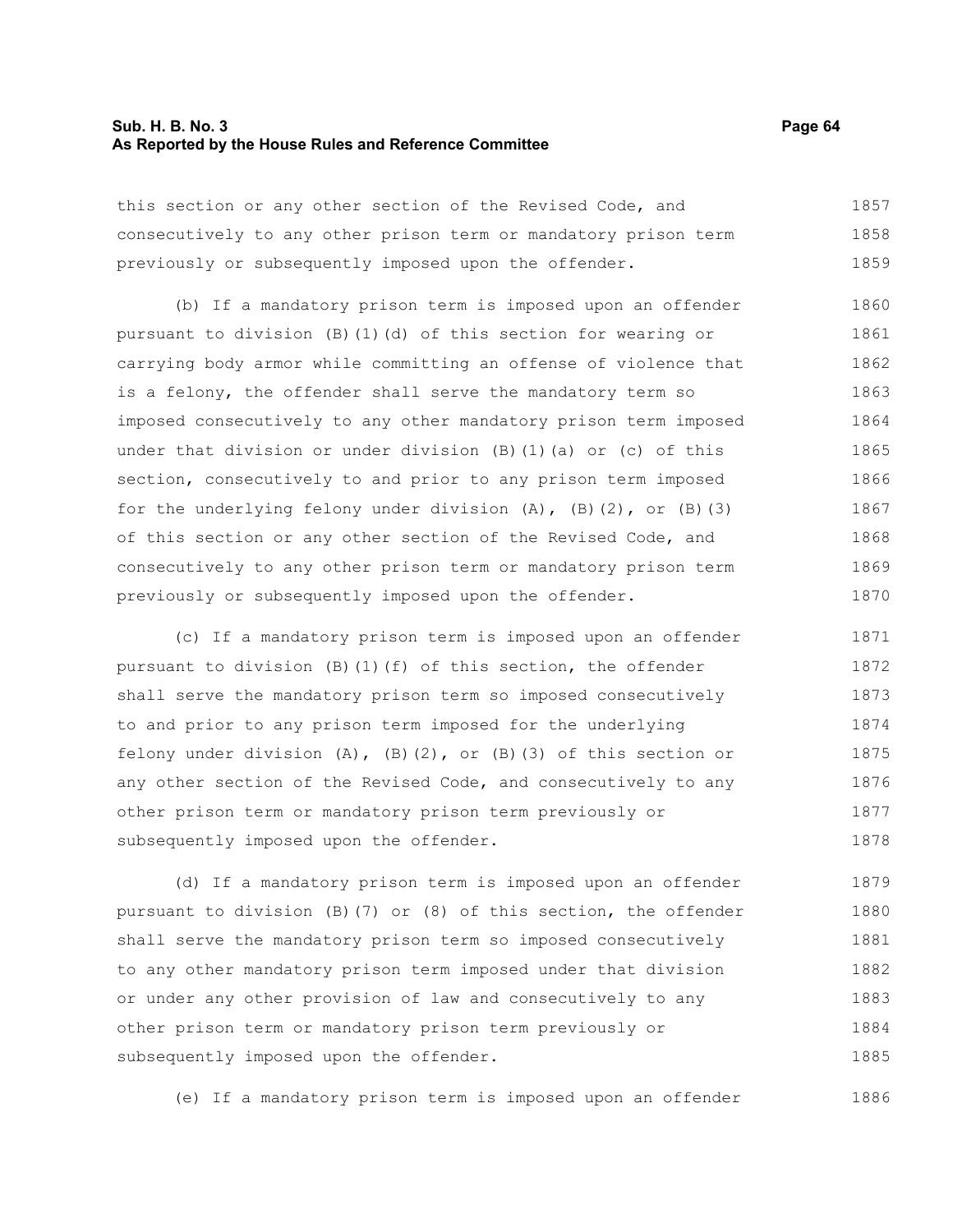## **Sub. H. B. No. 3 Page 65 As Reported by the House Rules and Reference Committee**

pursuant to division (B)(11) of this section, the offender shall serve the mandatory prison term consecutively to any other mandatory prison term imposed under that division, consecutively to and prior to any prison term imposed for the underlying felony, and consecutively to any other prison term or mandatory prison term previously or subsequently imposed upon the offender. 1887 1888 1889 1890 1891 1892 1893

(2) If an offender who is an inmate in a jail, prison, or other residential detention facility violates section 2917.02, 2917.03, or 2921.35 of the Revised Code or division (A)(1) or (2) of section 2921.34 of the Revised Code, if an offender who is under detention at a detention facility commits a felony violation of section 2923.131 of the Revised Code, or if an offender who is an inmate in a jail, prison, or other residential detention facility or is under detention at a detention facility commits another felony while the offender is an escapee in violation of division (A)(1) or (2) of section 2921.34 of the Revised Code, any prison term imposed upon the offender for one of those violations shall be served by the offender consecutively to the prison term or term of imprisonment the offender was serving when the offender committed that offense and to any other prison term previously or subsequently imposed upon the offender. 1894 1895 1896 1897 1898 1899 1900 1901 1902 1903 1904 1905 1906 1907 1908 1909

(3) If a prison term is imposed for a violation of division (B) of section 2911.01 of the Revised Code, a violation of division (A) of section 2913.02 of the Revised Code in which the stolen property is a firearm or dangerous ordnance, or a felony violation of division (B) of section 2921.331 of the Revised Code, the offender shall serve that prison term consecutively to any other prison term or mandatory prison term previously or subsequently imposed upon the offender. 1910 1911 1912 1913 1914 1915 1916 1917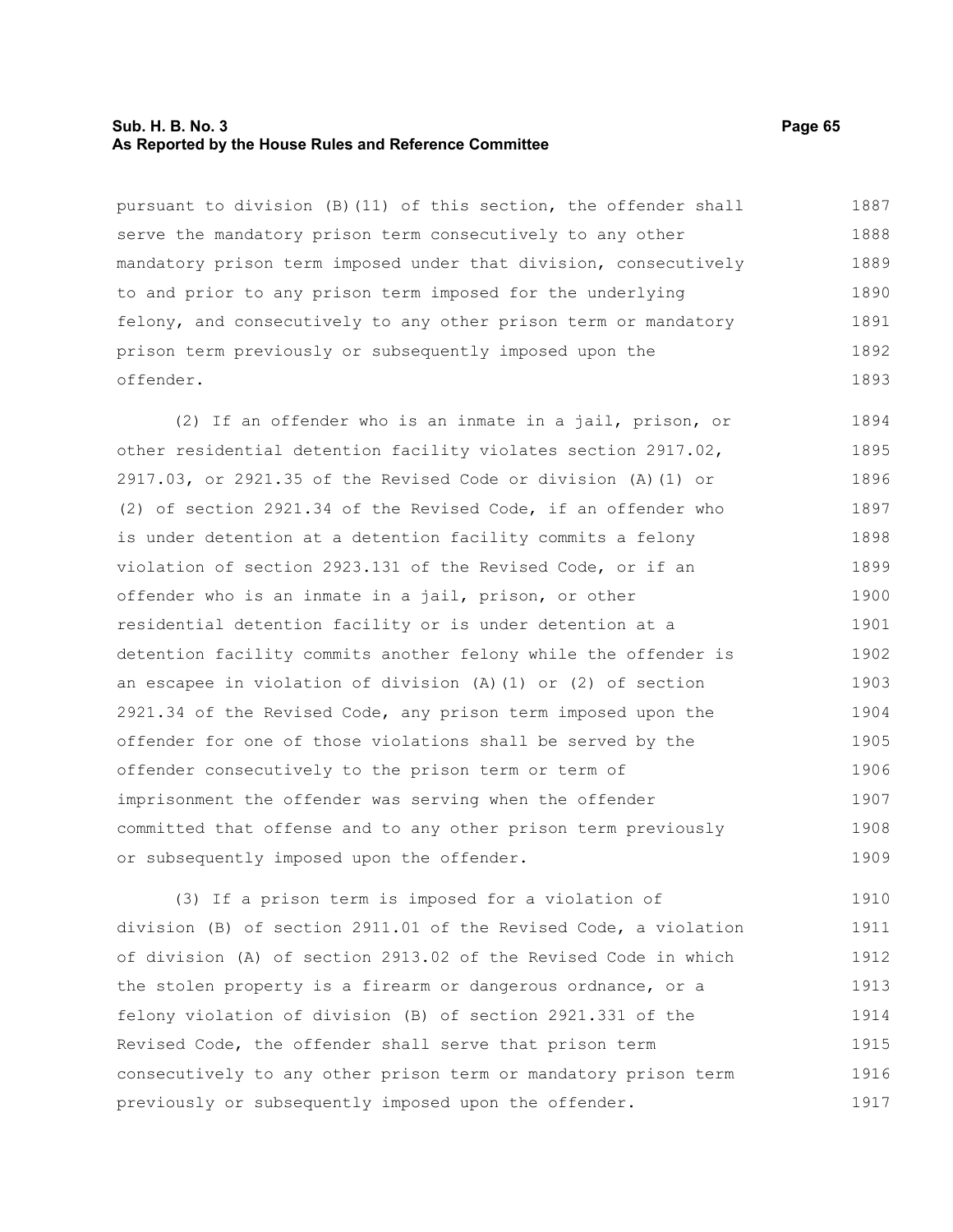## **Sub. H. B. No. 3 Page 66 As Reported by the House Rules and Reference Committee**

(4) If multiple prison terms are imposed on an offender for convictions of multiple offenses, the court may require the offender to serve the prison terms consecutively if the court finds that the consecutive service is necessary to protect the public from future crime or to punish the offender and that consecutive sentences are not disproportionate to the seriousness of the offender's conduct and to the danger the offender poses to the public, and if the court also finds any of the following: 1918 1919 1920 1921 1922 1923 1924 1925 1926

(a) The offender committed one or more of the multiple offenses while the offender was awaiting trial or sentencing, was under a sanction imposed pursuant to section 2929.16, 2929.17, or 2929.18 of the Revised Code, or was under postrelease control for a prior offense. 1927 1928 1929 1930 1931

(b) At least two of the multiple offenses were committed as part of one or more courses of conduct, and the harm caused by two or more of the multiple offenses so committed was so great or unusual that no single prison term for any of the offenses committed as part of any of the courses of conduct adequately reflects the seriousness of the offender's conduct. 1932 1933 1934 1935 1936 1937

(c) The offender's history of criminal conduct demonstrates that consecutive sentences are necessary to protect the public from future crime by the offender. 1938 1939 1940

(5) If a mandatory prison term is imposed upon an offender pursuant to division (B)(5) or (6) of this section, the offender shall serve the mandatory prison term consecutively to and prior to any prison term imposed for the underlying violation of division (A)(1) or (2) of section 2903.06 of the Revised Code pursuant to division (A) of this section or section 2929.142 of the Revised Code. If a mandatory prison term is imposed upon an 1941 1942 1943 1944 1945 1946 1947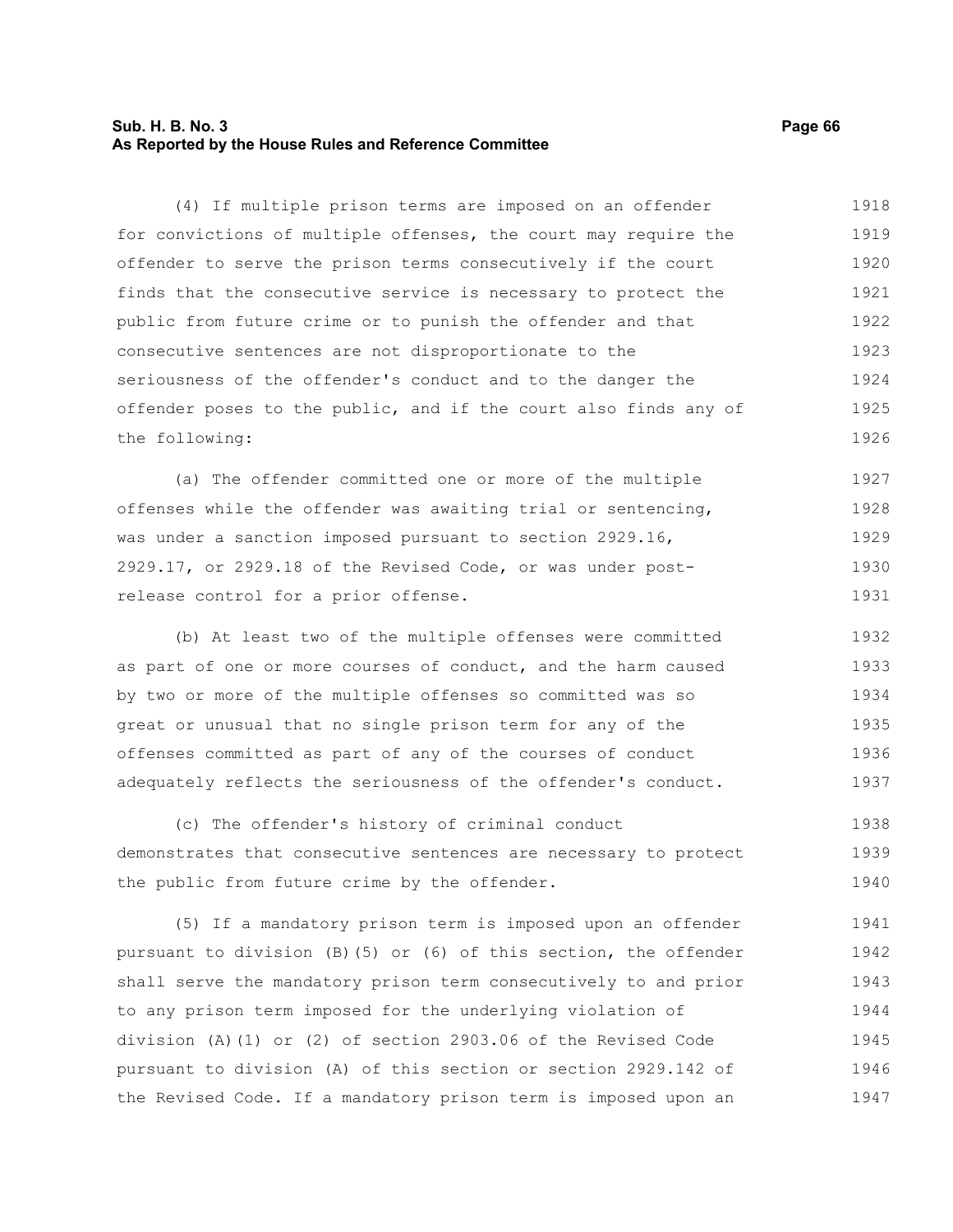## **Sub. H. B. No. 3 Page 67 As Reported by the House Rules and Reference Committee**

offender pursuant to division (B)(5) of this section, and if a mandatory prison term also is imposed upon the offender pursuant to division (B)(6) of this section in relation to the same violation, the offender shall serve the mandatory prison term imposed pursuant to division (B)(5) of this section consecutively to and prior to the mandatory prison term imposed pursuant to division (B)(6) of this section and consecutively to and prior to any prison term imposed for the underlying violation of division (A)(1) or (2) of section 2903.06 of the Revised Code pursuant to division (A) of this section or section 2929.142 of the Revised Code. 1948 1949 1950 1951 1952 1953 1954 1955 1956 1957 1958

(6) If a mandatory prison term is imposed on an offender pursuant to division (B)(9) of this section, the offender shall serve the mandatory prison term consecutively to and prior to any prison term imposed for the underlying violation of division (A)(1) or (2) of section 2903.11 of the Revised Code and consecutively to and prior to any other prison term or mandatory prison term previously or subsequently imposed on the offender. 1959 1960 1961 1962 1963 1964 1965

(7) If a mandatory prison term is imposed on an offender pursuant to division (B)(10) of this section, the offender shall serve that mandatory prison term consecutively to and prior to any prison term imposed for the underlying felonious assault. Except as otherwise provided in division (C) of this section, any other prison term or mandatory prison term previously or subsequently imposed upon the offender may be served concurrently with, or consecutively to, the prison term imposed pursuant to division (B)(10) of this section. 1966 1967 1968 1969 1970 1971 1972 1973 1974

(8) Any prison term imposed for a violation of section 2903.04 of the Revised Code that is based on a violation of section 2925.03 or 2925.11 of the Revised Code or on a violation 1975 1976 1977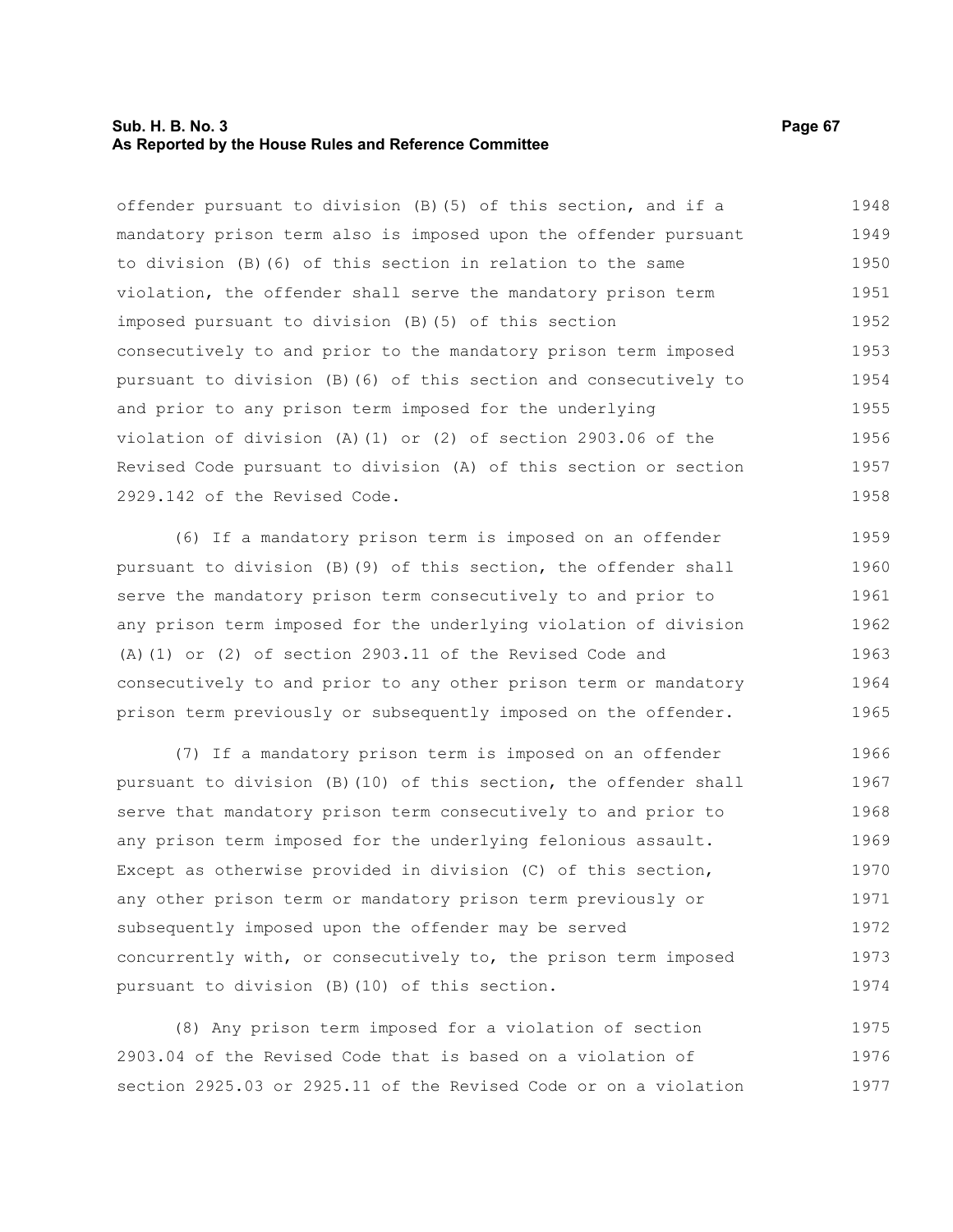#### **Sub. H. B. No. 3 Page 68 As Reported by the House Rules and Reference Committee**

of section 2925.05 of the Revised Code that is not funding of marihuana trafficking shall run consecutively to any prison term imposed for the violation of section 2925.03 or 2925.11 of the Revised Code or for the violation of section 2925.05 of the Revised Code that is not funding of marihuana trafficking. 1978 1979 1980 1981 1982

(9) When consecutive prison terms are imposed pursuant to division (C)(1), (2), (3), (4), (5), (6), (7), or (8) or division (H)(1) or (2) of this section, subject to division (C) (10) of this section, the term to be served is the aggregate of all of the terms so imposed. 1983 1984 1985 1986 1987

(10) When a court sentences an offender to a non-life felony indefinite prison term, any definite prison term or mandatory definite prison term previously or subsequently imposed on the offender in addition to that indefinite sentence that is required to be served consecutively to that indefinite sentence shall be served prior to the indefinite sentence. 1988 1989 1990 1991 1992 1993

(11) If a court is sentencing an offender for a felony of the first or second degree, if division  $(A)$   $(1)$   $(a)$  or  $(2)$   $(a)$  of this section applies with respect to the sentencing for the offense, and if the court is required under the Revised Code section that sets forth the offense or any other Revised Code provision to impose a mandatory prison term for the offense, the court shall impose the required mandatory prison term as the minimum term imposed under division  $(A)$   $(1)$   $(a)$  or  $(2)$   $(a)$  of this section, whichever is applicable. 1994 1995 1996 1997 1998 1999 2000 2001 2002

(D)(1) If a court imposes a prison term, other than a term of life imprisonment, for a felony of the first degree, for a felony of the second degree, for a felony sex offense, or for a felony of the third degree that is an offense of violence and that is not a felony sex offense, it shall include in the 2003 2004 2005 2006 2007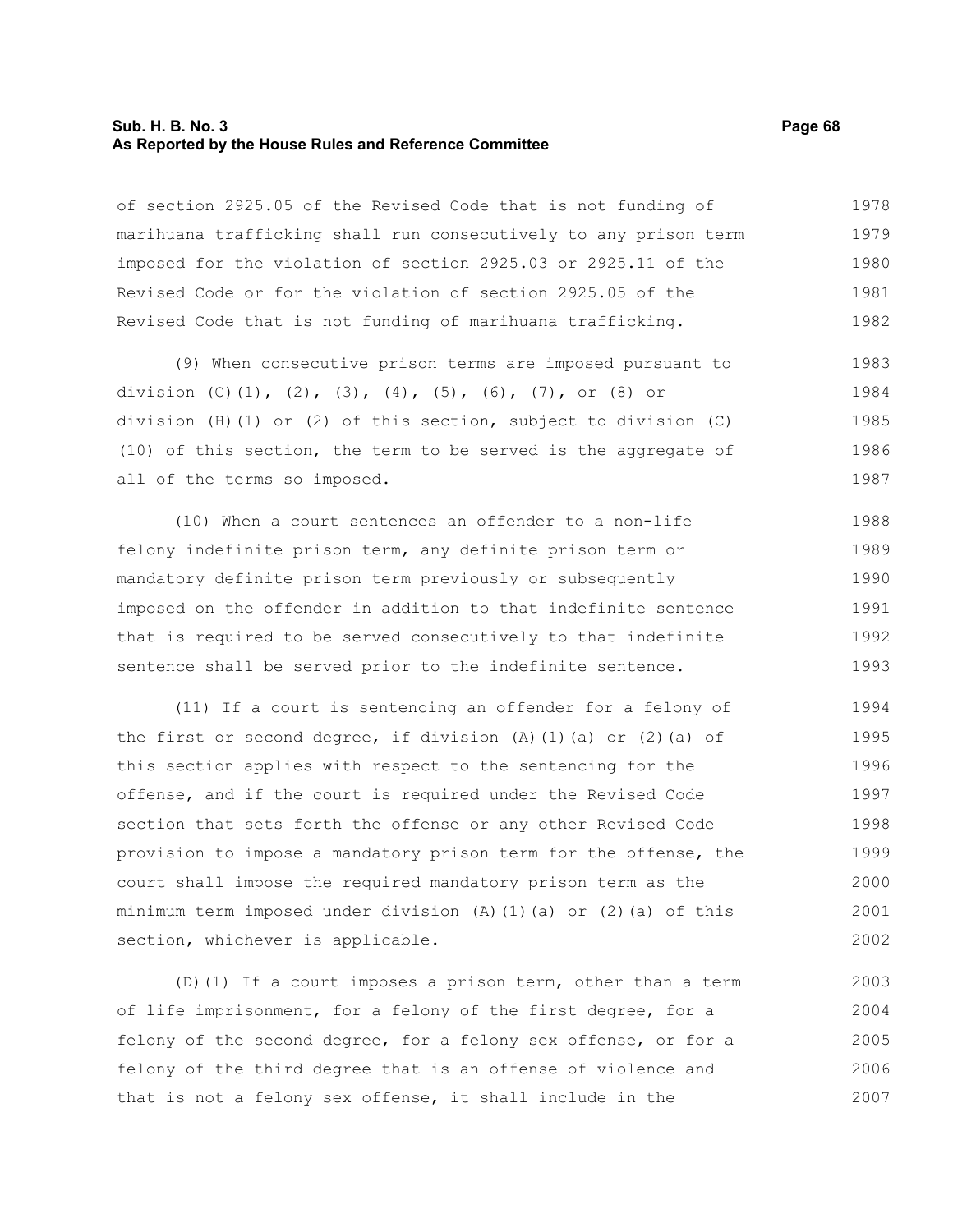## **Sub. H. B. No. 3 Page 69 As Reported by the House Rules and Reference Committee**

sentence a requirement that the offender be subject to a period of post-release control after the offender's release from imprisonment, in accordance with section 2967.28 of the Revised Code. If a court imposes a sentence including a prison term of a type described in this division on or after July 11, 2006, the failure of a court to include a post-release control requirement in the sentence pursuant to this division does not negate, limit, or otherwise affect the mandatory period of post-release control that is required for the offender under division (B) of section 2967.28 of the Revised Code. Section 2929.191 of the Revised Code applies if, prior to July 11, 2006, a court imposed a sentence including a prison term of a type described in this division and failed to include in the sentence pursuant to this division a statement regarding post-release control. 2008 2009 2010 2011 2012 2013 2014 2015 2016 2017 2018 2019 2020 2021

(2) If a court imposes a prison term for a felony of the third, fourth, or fifth degree that is not subject to division (D)(1) of this section, it shall include in the sentence a requirement that the offender be subject to a period of postrelease control after the offender's release from imprisonment, in accordance with that division, if the parole board determines that a period of post-release control is necessary. Section 2929.191 of the Revised Code applies if, prior to July 11, 2006, a court imposed a sentence including a prison term of a type described in this division and failed to include in the sentence pursuant to this division a statement regarding post-release control. 2022 2023 2024 2025 2026 2027 2028 2029 2030 2031 2032 2033

(E) The court shall impose sentence upon the offender in accordance with section 2971.03 of the Revised Code, and Chapter 2971. of the Revised Code applies regarding the prison term or term of life imprisonment without parole imposed upon the offender and the service of that term of imprisonment if any of 2034 2035 2036 2037 2038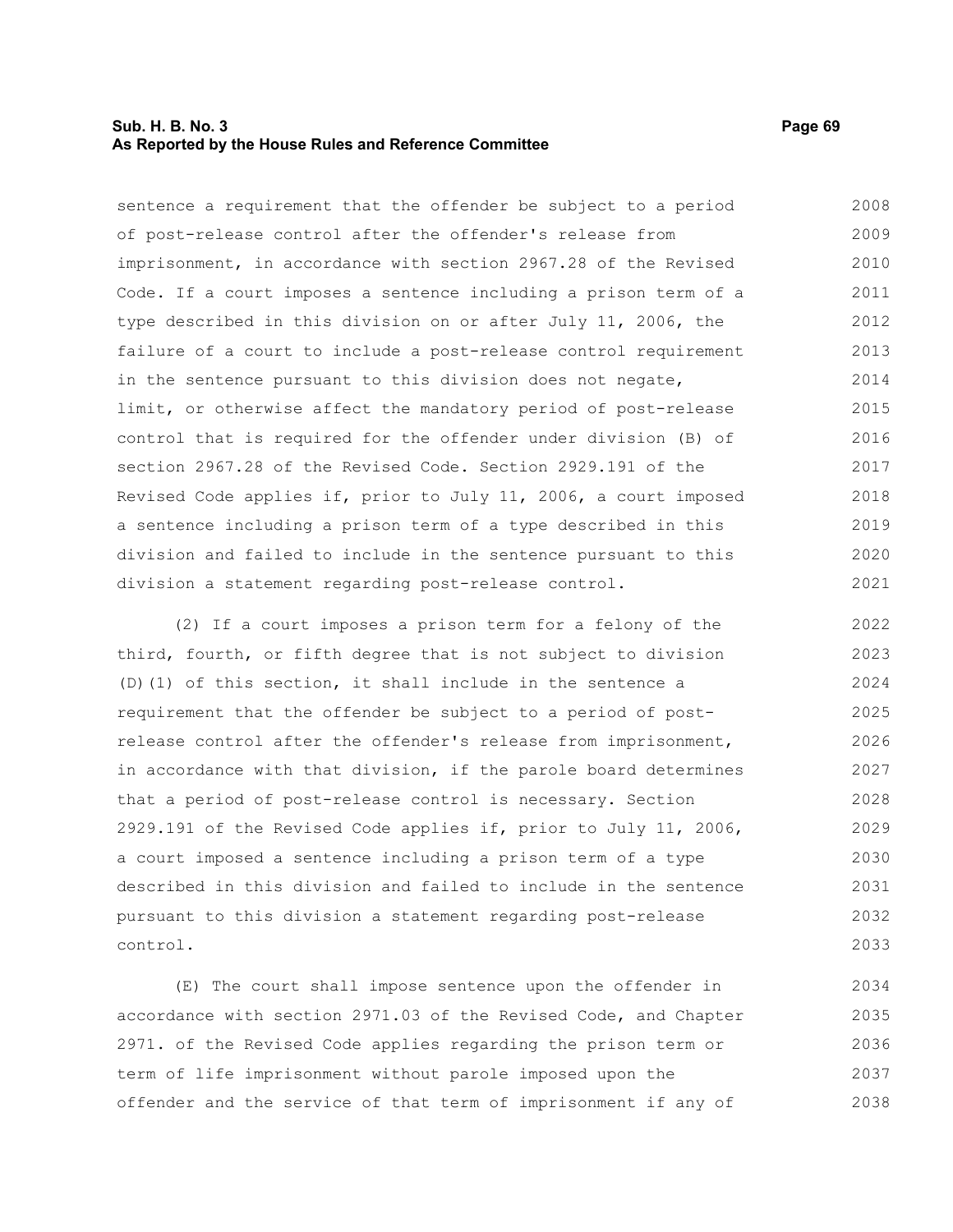# **Sub. H. B. No. 3 Page 70 As Reported by the House Rules and Reference Committee**

the following apply:

(1) A person is convicted of or pleads guilty to a violent sex offense or a designated homicide, assault, or kidnapping offense, and, in relation to that offense, the offender is adjudicated a sexually violent predator. 2040 2041 2042 2043

(2) A person is convicted of or pleads guilty to a violation of division (A)(1)(b) of section 2907.02 of the Revised Code committed on or after January 2, 2007, and either the court does not impose a sentence of life without parole when authorized pursuant to division (B) of section 2907.02 of the Revised Code, or division (B) of section 2907.02 of the Revised Code provides that the court shall not sentence the offender pursuant to section 2971.03 of the Revised Code. 2044 2045 2046 2047 2048 2049 2050 2051

(3) A person is convicted of or pleads guilty to attempted rape committed on or after January 2, 2007, and a specification of the type described in section 2941.1418, 2941.1419, or 2941.1420 of the Revised Code. 2052 2053 2054 2055

(4) A person is convicted of or pleads guilty to a violation of section 2905.01 of the Revised Code committed on or after January 1, 2008, and that section requires the court to sentence the offender pursuant to section 2971.03 of the Revised Code. 2056 2057 2058 2059 2060

(5) A person is convicted of or pleads guilty to aggravated murder committed on or after January 1, 2008, and division (A)(2)(b)(ii) of section 2929.022, division (A)(1)(e), (C)(1)(a)(v), (C)(2)(a)(ii), (D)(2)(b), (D)(3)(a)(iv), or (E)(1) (d) of section 2929.03, or division (A) or (B) of section 2929.06 of the Revised Code requires the court to sentence the offender pursuant to division (B)(3) of section 2971.03 of the 2061 2062 2063 2064 2065 2066 2067

2039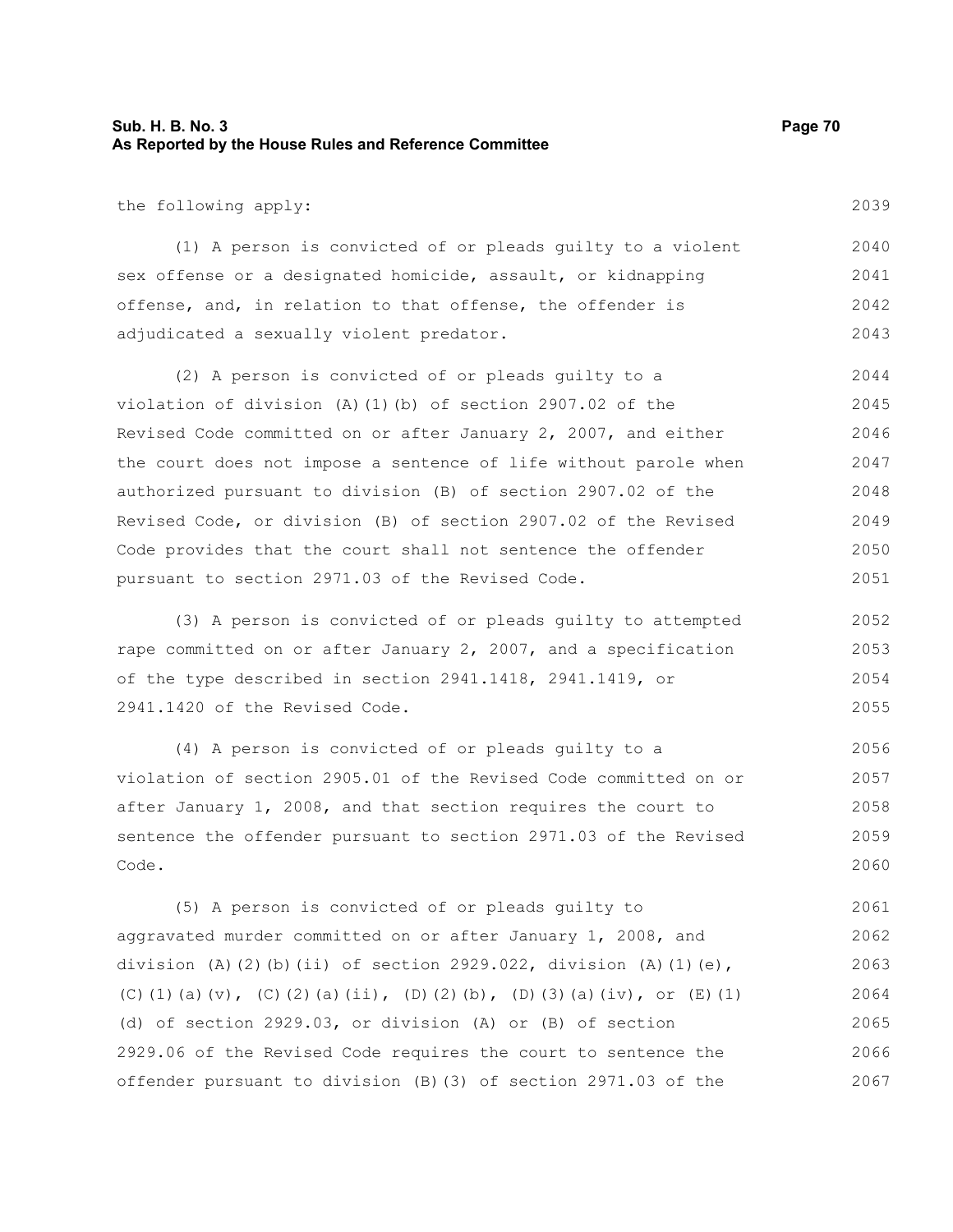# **Sub. H. B. No. 3 Page 71 As Reported by the House Rules and Reference Committee**

2068

Revised Code.

(6) A person is convicted of or pleads guilty to murder committed on or after January 1, 2008, and division (B)(2) of section 2929.02 of the Revised Code requires the court to sentence the offender pursuant to section 2971.03 of the Revised Code. 2069 2070 2071 2072 2073

(F) If a person who has been convicted of or pleaded guilty to a felony is sentenced to a prison term or term of imprisonment under this section, sections 2929.02 to 2929.06 of the Revised Code, section 2929.142 of the Revised Code, section 2971.03 of the Revised Code, or any other provision of law, section 5120.163 of the Revised Code applies regarding the person while the person is confined in a state correctional institution. 2074 2075 2076 2077 2078 2079 2080 2081

(G) If an offender who is convicted of or pleads guilty to a felony that is an offense of violence also is convicted of or pleads guilty to a specification of the type described in section 2941.142 of the Revised Code that charges the offender with having committed the felony while participating in a criminal gang, the court shall impose upon the offender an additional prison term of one, two, or three years. 2082 2083 2084 2085 2086 2087 2088

(H)(1) If an offender who is convicted of or pleads guilty to aggravated murder, murder, or a felony of the first, second, or third degree that is an offense of violence also is convicted of or pleads guilty to a specification of the type described in section 2941.143 of the Revised Code that charges the offender with having committed the offense in a school safety zone or towards a person in a school safety zone, the court shall impose upon the offender an additional prison term of two years. The offender shall serve the additional two years consecutively to 2089 2090 2091 2092 2093 2094 2095 2096 2097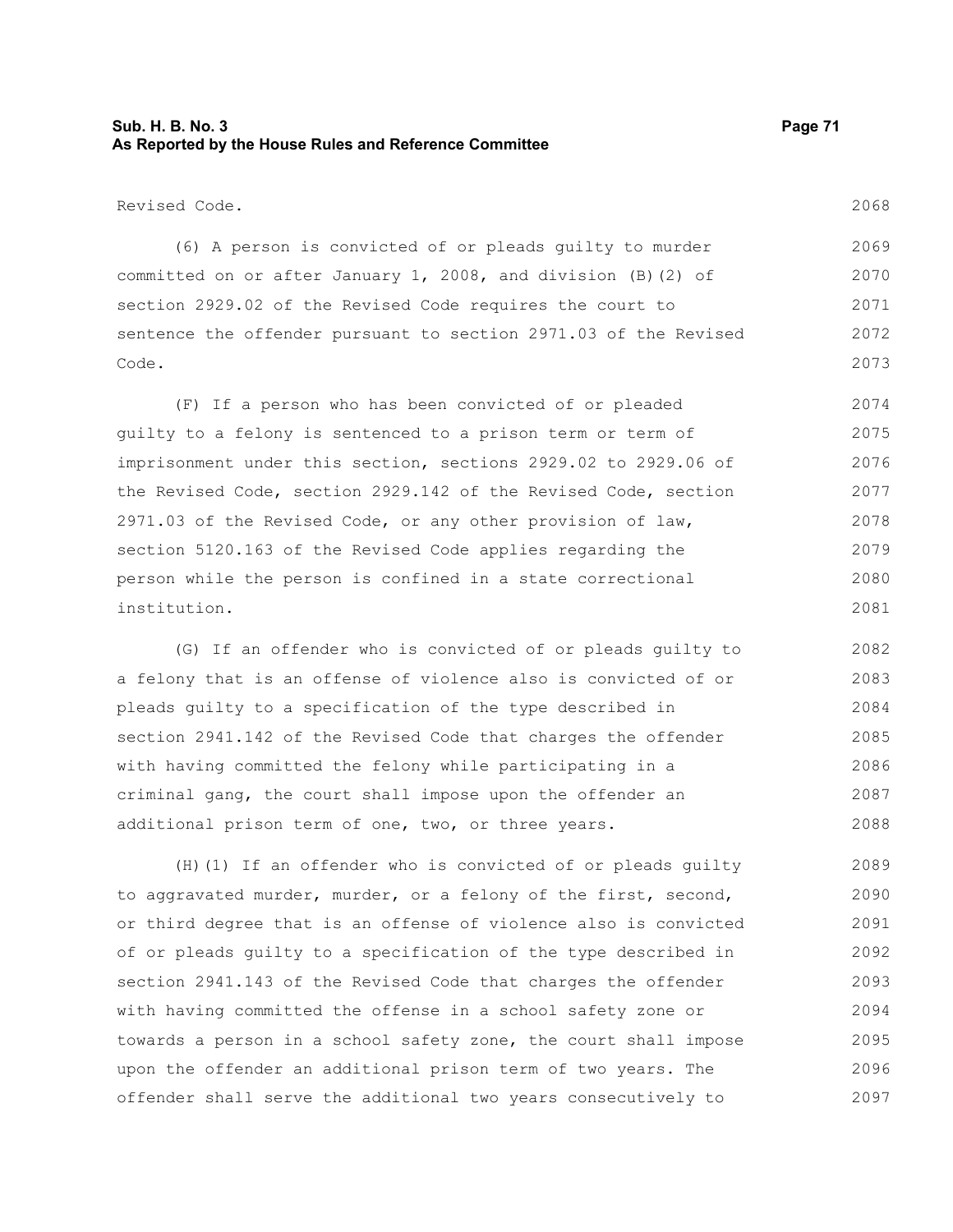## **Sub. H. B. No. 3 Page 72 As Reported by the House Rules and Reference Committee**

| and prior to the prison term imposed for the underlying offense. | 2098 |
|------------------------------------------------------------------|------|
| (2) (a) If an offender is convicted of or pleads quilty to       | 2099 |
| a felony violation of section 2907.22, 2907.24, 2907.241, or     | 2100 |
| 2907.25 of the Revised Code and to a specification of the type   | 2101 |
| described in section 2941.1421 of the Revised Code and if the    | 2102 |
| court imposes a prison term on the offender for the felony       | 2103 |
| violation, the court may impose upon the offender an additional  | 2104 |
| prison term as follows:                                          | 2105 |
|                                                                  |      |

(i) Subject to division (H)(2)(a)(ii) of this section, an additional prison term of one, two, three, four, five, or six months; 2106 2107 2108

(ii) If the offender previously has been convicted of or pleaded guilty to one or more felony or misdemeanor violations of section 2907.22, 2907.23, 2907.24, 2907.241, or 2907.25 of the Revised Code and also was convicted of or pleaded guilty to a specification of the type described in section 2941.1421 of the Revised Code regarding one or more of those violations, an additional prison term of one, two, three, four, five, six, seven, eight, nine, ten, eleven, or twelve months.

(b) In lieu of imposing an additional prison term under division (H)(2)(a) of this section, the court may directly impose on the offender a sanction that requires the offender to wear a real-time processing, continual tracking electronic monitoring device during the period of time specified by the court. The period of time specified by the court shall equal the duration of an additional prison term that the court could have imposed upon the offender under division (H)(2)(a) of this section. A sanction imposed under this division shall commence on the date specified by the court, provided that the sanction shall not commence until after the offender has served the 2117 2118 2119 2120 2121 2122 2123 2124 2125 2126 2127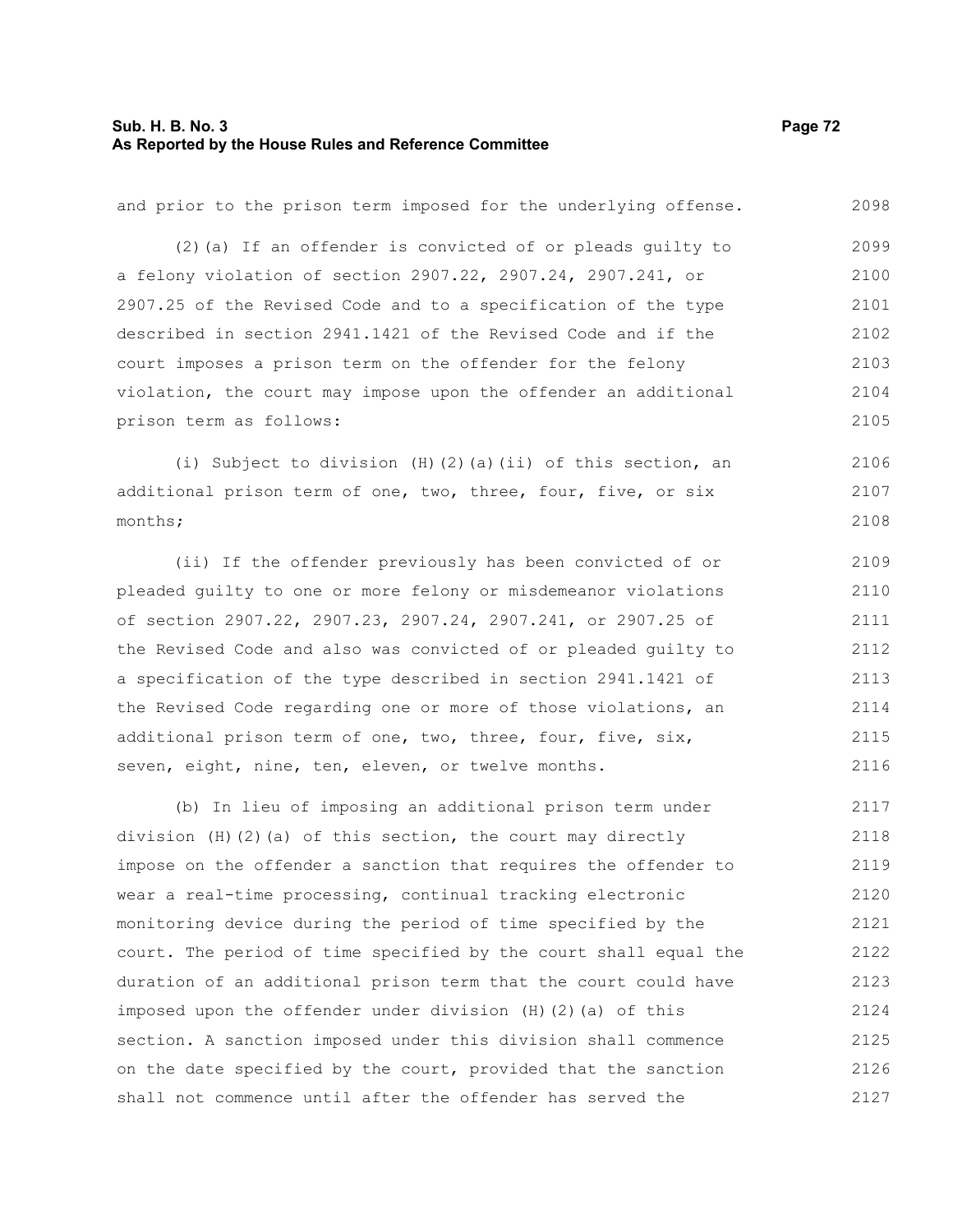#### **Sub. H. B. No. 3 Page 73 As Reported by the House Rules and Reference Committee**

prison term imposed for the felony violation of section 2907.22, 2907.24, 2907.241, or 2907.25 of the Revised Code and any residential sanction imposed for the violation under section 2929.16 of the Revised Code. A sanction imposed under this division shall be considered to be a community control sanction for purposes of section 2929.15 of the Revised Code, and all provisions of the Revised Code that pertain to community control sanctions shall apply to a sanction imposed under this division, except to the extent that they would by their nature be clearly inapplicable. The offender shall pay all costs associated with a sanction imposed under this division, including the cost of the use of the monitoring device. 2128 2129 2130 2131 2132 2133 2134 2135 2136 2137 2138 2139

(I) At the time of sentencing, the court may recommend the offender for placement in a program of shock incarceration under section 5120.031 of the Revised Code or for placement in an intensive program prison under section 5120.032 of the Revised Code, disapprove placement of the offender in a program of shock incarceration or an intensive program prison of that nature, or make no recommendation on placement of the offender. In no case shall the department of rehabilitation and correction place the offender in a program or prison of that nature unless the department determines as specified in section 5120.031 or 5120.032 of the Revised Code, whichever is applicable, that the offender is eligible for the placement. 2140 2141 2142 2143 2144 2145 2146 2147 2148 2149 2150 2151

If the court disapproves placement of the offender in a program or prison of that nature, the department of rehabilitation and correction shall not place the offender in any program of shock incarceration or intensive program prison. 2152 2153 2154 2155

If the court recommends placement of the offender in a program of shock incarceration or in an intensive program 2156 2157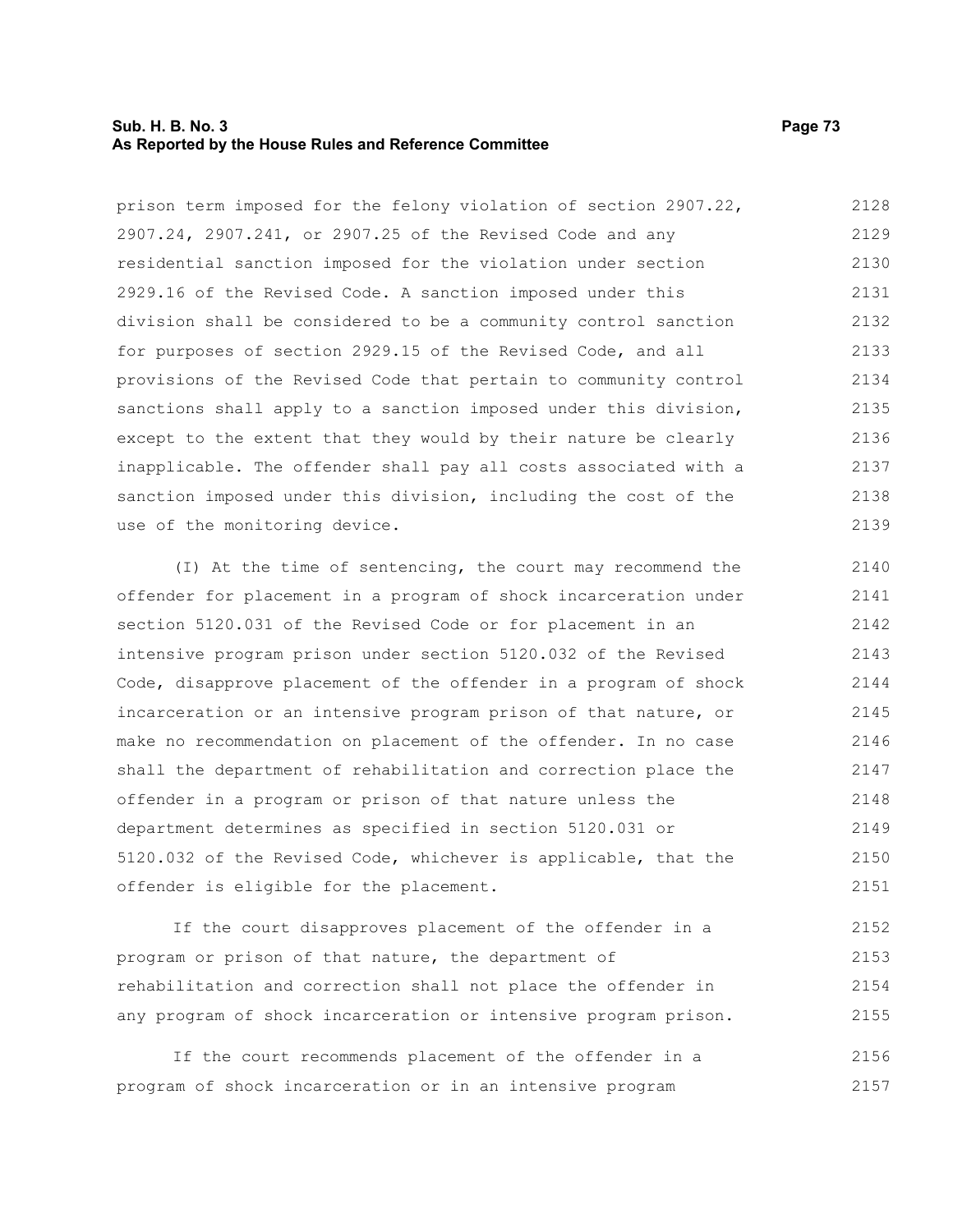#### **Sub. H. B. No. 3 Page 74 As Reported by the House Rules and Reference Committee**

prison, and if the offender is subsequently placed in the recommended program or prison, the department shall notify the court of the placement and shall include with the notice a brief description of the placement. 2158 2159 2160 2161

If the court recommends placement of the offender in a program of shock incarceration or in an intensive program prison and the department does not subsequently place the offender in the recommended program or prison, the department shall send a notice to the court indicating why the offender was not placed in the recommended program or prison.

If the court does not make a recommendation under this division with respect to an offender and if the department determines as specified in section 5120.031 or 5120.032 of the Revised Code, whichever is applicable, that the offender is eligible for placement in a program or prison of that nature, the department shall screen the offender and determine if there is an available program of shock incarceration or an intensive program prison for which the offender is suited. If there is an available program of shock incarceration or an intensive program prison for which the offender is suited, the department shall notify the court of the proposed placement of the offender as specified in section 5120.031 or 5120.032 of the Revised Code and shall include with the notice a brief description of the placement. The court shall have ten days from receipt of the notice to disapprove the placement. 2168 2169 2170 2171 2172 2173 2174 2175 2176 2177 2178 2179 2180 2181 2182

(J) If a person is convicted of or pleads guilty to aggravated vehicular homicide in violation of division (A)(1) of section 2903.06 of the Revised Code and division (B)(2)(c) of that section applies, the person shall be sentenced pursuant to section 2929.142 of the Revised Code. 2183 2184 2185 2186 2187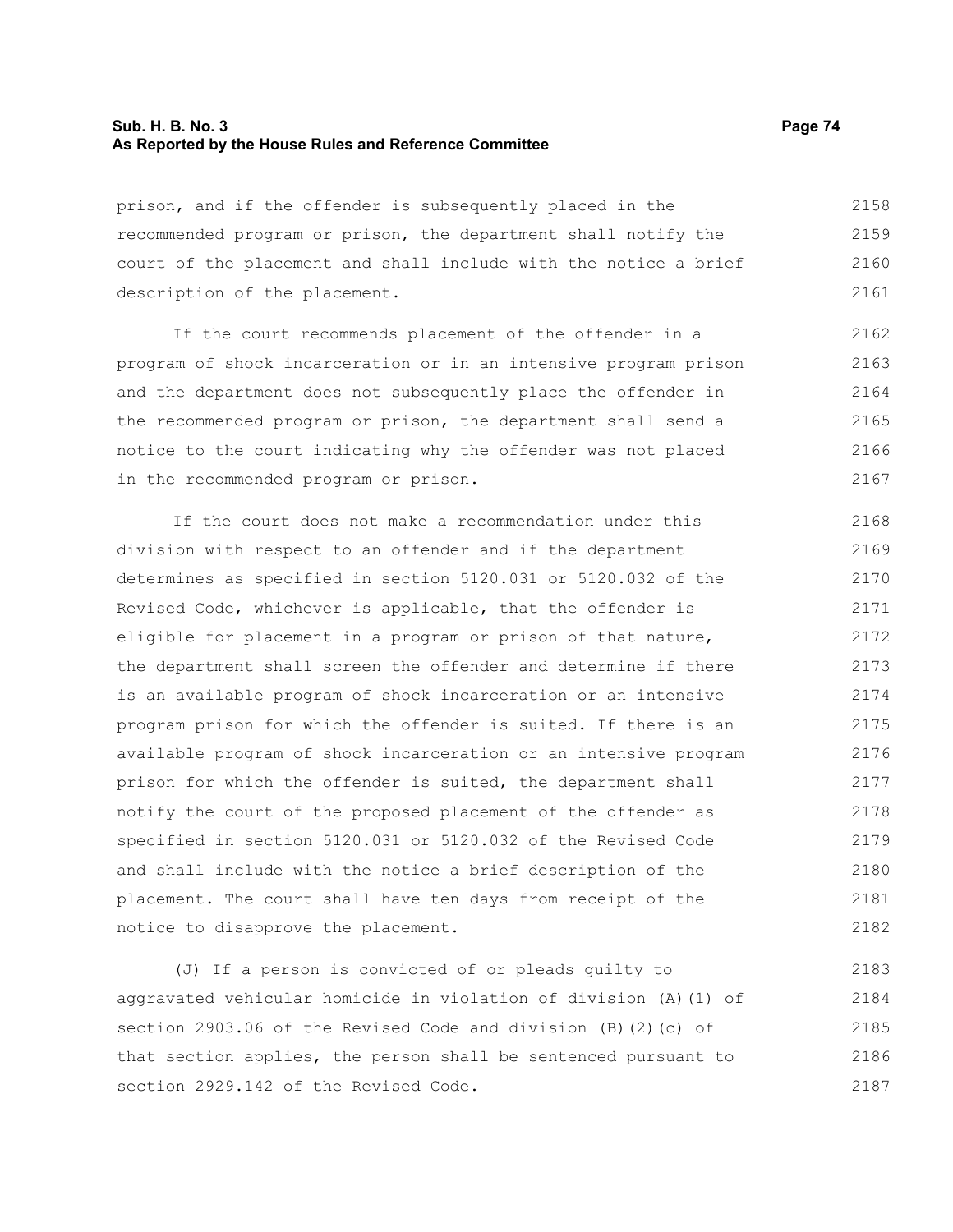# **Sub. H. B. No. 3 Page 75 As Reported by the House Rules and Reference Committee**

committed as part of the same act or transaction.

(K)(1) The court shall impose an additional mandatory prison term of two, three, four, five, six, seven, eight, nine, ten, or eleven years on an offender who is convicted of or pleads guilty to a violent felony offense if the offender also is convicted of or pleads guilty to a specification of the type described in section 2941.1424 of the Revised Code that charges that the offender is a violent career criminal and had a firearm on or about the offender's person or under the offender's control while committing the presently charged violent felony offense and displayed or brandished the firearm, indicated that the offender possessed a firearm, or used the firearm to facilitate the offense. The offender shall serve the prison term imposed under this division consecutively to and prior to the prison term imposed for the underlying offense. The prison term shall not be reduced pursuant to section 2929.20 or 2967.19 or any other provision of Chapter 2967. or 5120. of the Revised Code. A court may not impose more than one sentence under division (B)(2)(a) of this section and this division for acts 2188 2189 2190 2191 2192 2193 2194 2195 2196 2197 2198 2199 2200 2201 2202 2203 2204 2205

(2) As used in division (K)(1) of this section, "violent career criminal" and "violent felony offense" have the same meanings as in section 2923.132 of the Revised Code. 2207 2208 2209

**Sec. 2929.22.** (A) Unless a mandatory jail term is required to be imposed by division (G) of section 1547.99, division (B) of section 4510.14, division (G) of section 4511.19 of the Revised Code, or any other provision of the Revised Code a court that imposes a sentence under this chapter upon an offender for a misdemeanor or minor misdemeanor has discretion to determine the most effective way to achieve the purposes and principles of sentencing set forth in section 2929.21 of the Revised Code. 2210 2211 2212 2213 2214 2215 2216 2217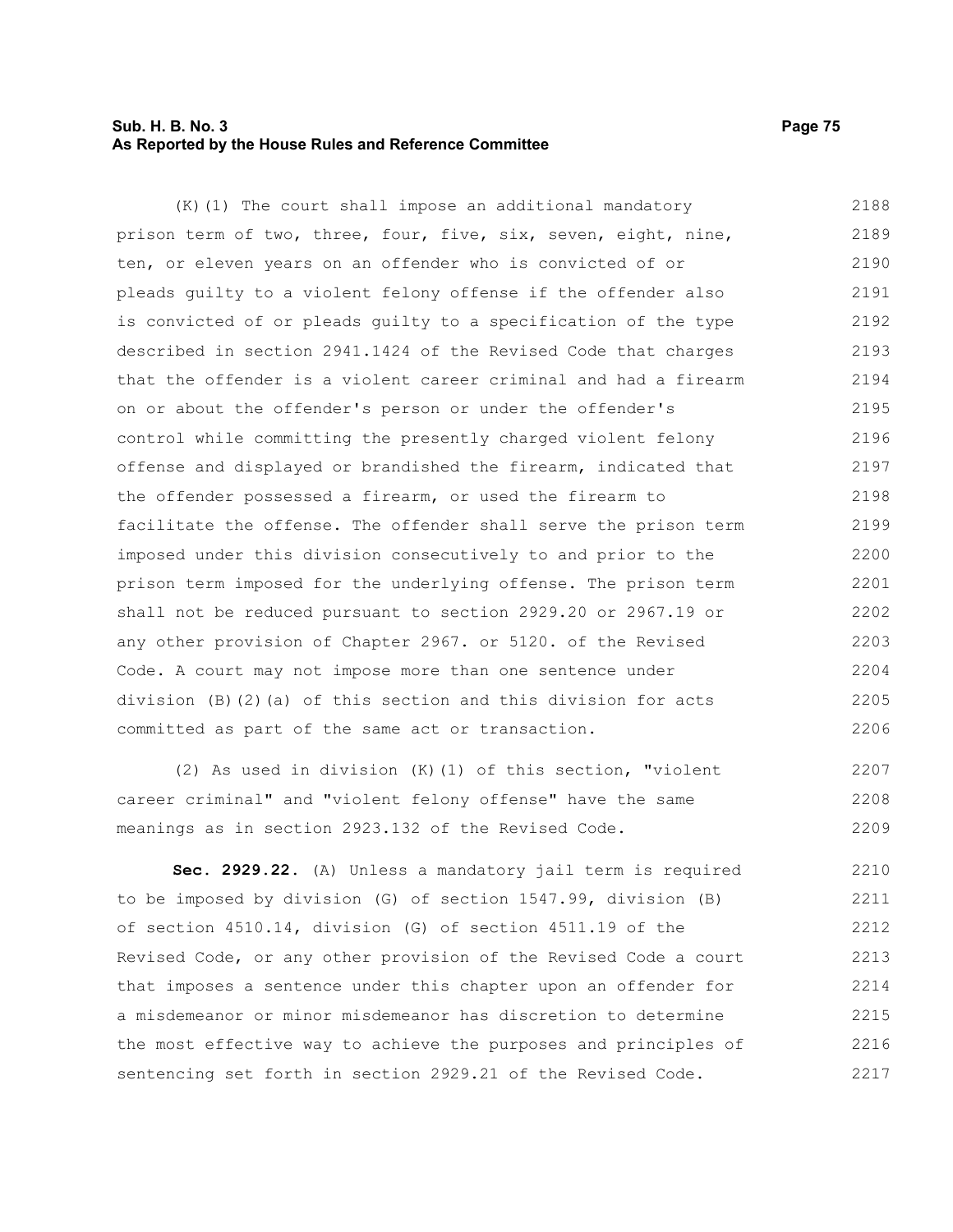### **Sub. H. B. No. 3 Page 76 As Reported by the House Rules and Reference Committee**

Unless a specific sanction is required to be imposed or is precluded from being imposed by the section setting forth an offense or the penalty for an offense or by any provision of sections 2929.23 to 2929.28 of the Revised Code, a court that imposes a sentence upon an offender for a misdemeanor may impose on the offender any sanction or combination of sanctions under sections 2929.24 to 2929.28 of the Revised Code. The court shall not impose a sentence that imposes an unnecessary burden on local government resources. 2218 2219 2220 2221 2222 2223 2224 2225 2226

(B)(1) In determining the appropriate sentence for a misdemeanor, the court shall consider all of the following factors: 2227 2228 2229

(a) The nature and circumstances of the offense or offenses; 2230 2231

(b) Whether the circumstances regarding the offender and the offense or offenses indicate that the offender has a history of persistent criminal activity and that the offender's character and condition reveal a substantial risk that the offender will commit another offense; 2232 2233 2234 2235 2236

(c) Whether the circumstances regarding the offender and the offense or offenses indicate that the offender's history, character, and condition reveal a substantial risk that the offender will be a danger to others and that the offender's conduct has been characterized by a pattern of repetitive, compulsive, or aggressive behavior with heedless indifference to the consequences; 2237 2238 2239 2240 2241 2242 2243

(d) Whether the victim's youth, age, disability, or other factor made the victim particularly vulnerable to the offense or made the impact of the offense more serious; 2244 2245 2246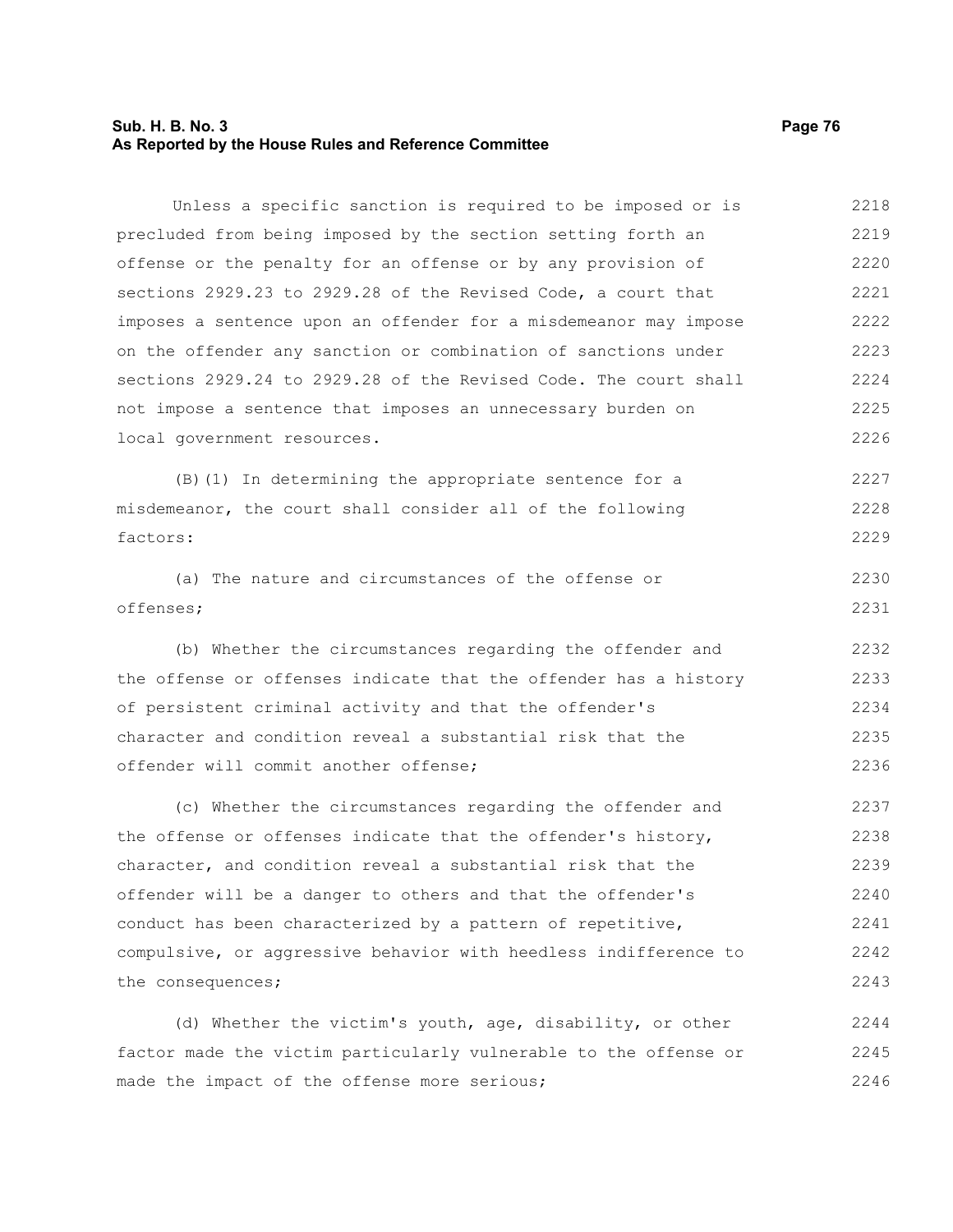### **Sub. H. B. No. 3 Page 77 As Reported by the House Rules and Reference Committee**

(e) Whether the offender is likely to commit future crimes in general, in addition to the circumstances described in divisions (B)(1)(b) and (c) of this section; 2247 2248 2249

(f) Whether the offender has an emotional, mental, or physical condition that is traceable to the offender's service in the armed forces of the United States and that was a contributing factor in the offender's commission of the offense or offenses; 2250 2251 2252 2253 2254

(g) The offender's military service record;

(h) The results of any screening conducted in the case under division (A)(2)(e) of section 2935.032 of the Revised Code, if any such results are available. 2256 2257 2258

(2) In determining the appropriate sentence for a misdemeanor, in addition to complying with division (B)(1) of this section, the court may consider any other factors that are relevant to achieving the purposes and principles of sentencing set forth in section 2929.21 of the Revised Code. 2259 2260 2261 2262 2263

(C) Before imposing a jail term as a sentence for a misdemeanor, a court shall consider the appropriateness of imposing a community control sanction or a combination of community control sanctions under sections 2929.25, 2929.26, 2929.27, and 2929.28 of the Revised Code. A court may impose the longest jail term authorized under section 2929.24 of the Revised Code only upon offenders who commit the worst forms of the offense or upon offenders whose conduct and response to prior sanctions for prior offenses demonstrate that the imposition of the longest jail term is necessary to deter the offender from committing a future crime. 2264 2265 2266 2267 2268 2269 2270 2271 2272 2273 2274

(D)(1) A sentencing court shall consider any relevant oral 2275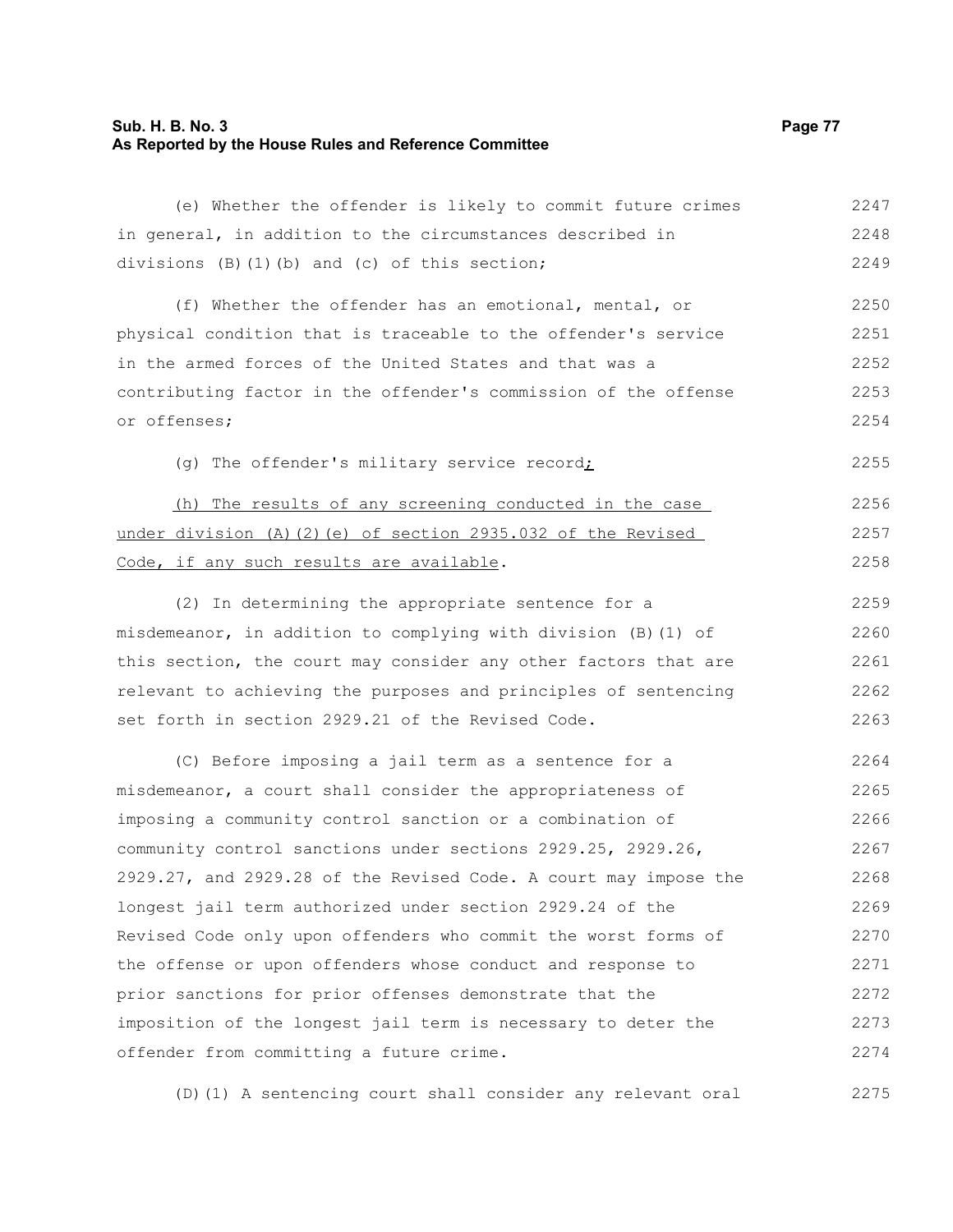#### **Sub. H. B. No. 3 Page 78 As Reported by the House Rules and Reference Committee**

or written statement made by the victim, the defendant, the defense attorney, or the prosecuting authority regarding sentencing for a misdemeanor. This division does not create any rights to notice other than those rights authorized by Chapter 2930. of the Revised Code. 2276 2277 2278 2279 2280

(2) At the time of sentencing for a misdemeanor or as soon as possible after sentencing, the court shall notify the victim of the offense of the victim's right to file an application for an award of reparations pursuant to sections 2743.51 to 2743.72 of the Revised Code.

**Sec. 2935.03.** (A)(1) A sheriff, deputy sheriff, marshal, deputy marshal, municipal police officer, township constable, police officer of a township or joint police district, member of a police force employed by a metropolitan housing authority under division (D) of section 3735.31 of the Revised Code, member of a police force employed by a regional transit authority under division (Y) of section 306.35 of the Revised Code, state university law enforcement officer appointed under section 3345.04 of the Revised Code, veterans' home police officer appointed under section 5907.02 of the Revised Code, special police officer employed by a port authority under section 4582.04 or 4582.28 of the Revised Code, or a special police officer employed by a municipal corporation at a municipal airport, or other municipal air navigation facility, that has scheduled operations, as defined in section 119.3 of Title 14 of the Code of Federal Regulations, 14 C.F.R. 119.3, as amended, and that is required to be under a security program and is governed by aviation security rules of the transportation security administration of the United States department of transportation as provided in Parts 1542. and 1544. of Title 49 of the Code of Federal Regulations, as amended, shall arrest and 2286 2287 2288 2289 2290 2291 2292 2293 2294 2295 2296 2297 2298 2299 2300 2301 2302 2303 2304 2305 2306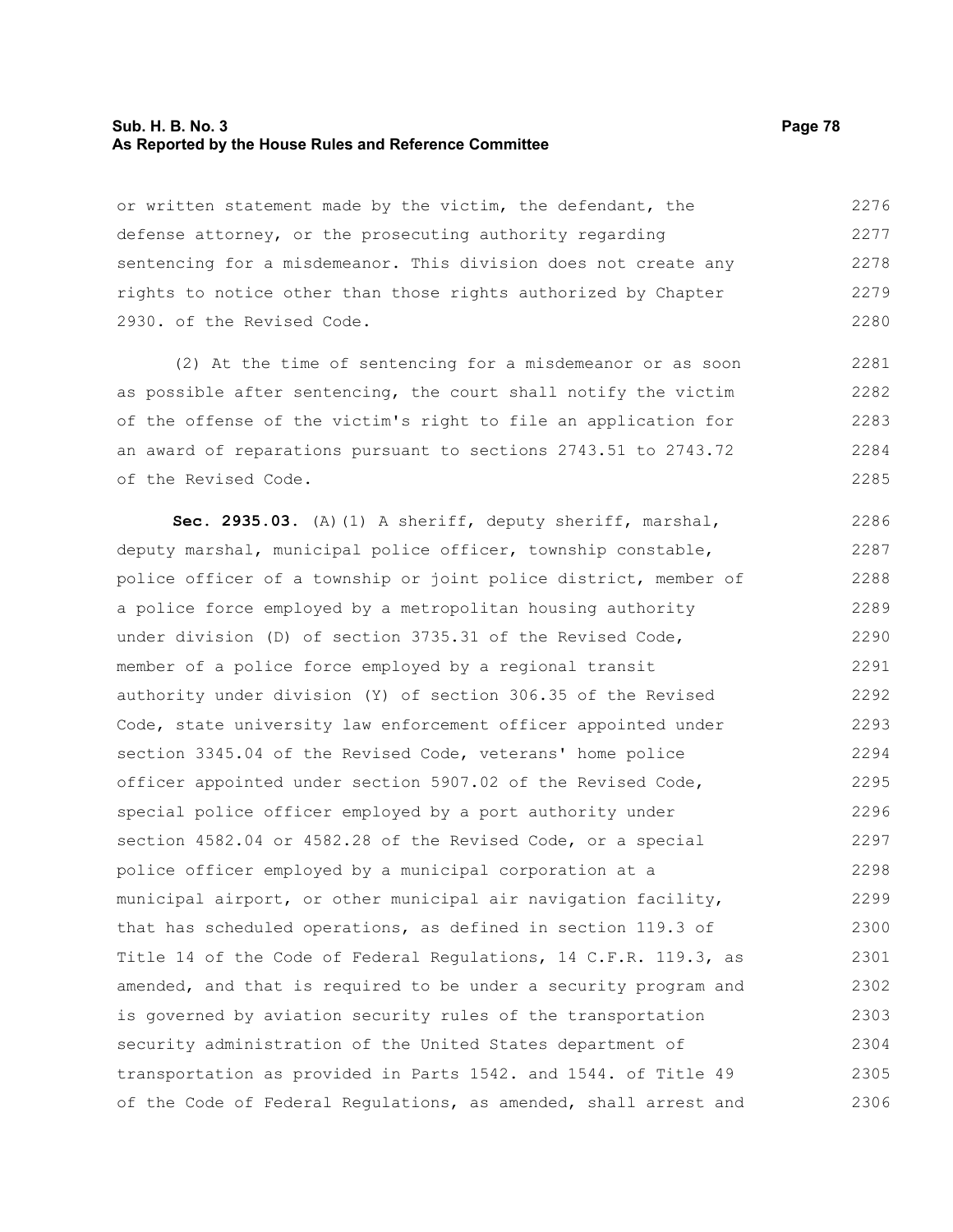#### **Sub. H. B. No. 3 Page 79 As Reported by the House Rules and Reference Committee**

detain, until a warrant can be obtained, a person found violating, within the limits of the political subdivision, metropolitan housing authority housing project, regional transit authority facilities or areas of a municipal corporation that have been agreed to by a regional transit authority and a municipal corporation located within its territorial jurisdiction, college, university, veterans' home operated under Chapter 5907. of the Revised Code, port authority, or municipal airport or other municipal air navigation facility, in which the peace officer is appointed, employed, or elected, a law of this state, an ordinance of a municipal corporation, or a resolution of a township. 2307 2308 2309 2310 2311 2312 2313 2314 2315 2316 2317 2318

(2) A peace officer of the department of natural resources, a state fire marshal law enforcement officer described in division (A)(23) of section 109.71 of the Revised Code, or an individual designated to perform law enforcement duties under section 511.232, 1545.13, or 6101.75 of the Revised Code shall arrest and detain, until a warrant can be obtained, a person found violating, within the limits of the peace officer's, state fire marshal law enforcement officer's, or individual's territorial jurisdiction, a law of this state. 2319 2320 2321 2322 2323 2324 2325 2326 2327

(3) The house sergeant at arms, if the house sergeant at arms has arrest authority pursuant to division (E)(1) of section 101.311 of the Revised Code, and an assistant house sergeant at arms shall arrest and detain, until a warrant can be obtained, a person found violating, within the limits of the sergeant at arms's or assistant sergeant at arms's territorial jurisdiction specified in division (D)(1)(a) of section 101.311 of the Revised Code or while providing security pursuant to division (D)(1)(f) of section 101.311 of the Revised Code, a law of this state, an ordinance of a municipal corporation, or a resolution 2328 2329 2330 2331 2332 2333 2334 2335 2336 2337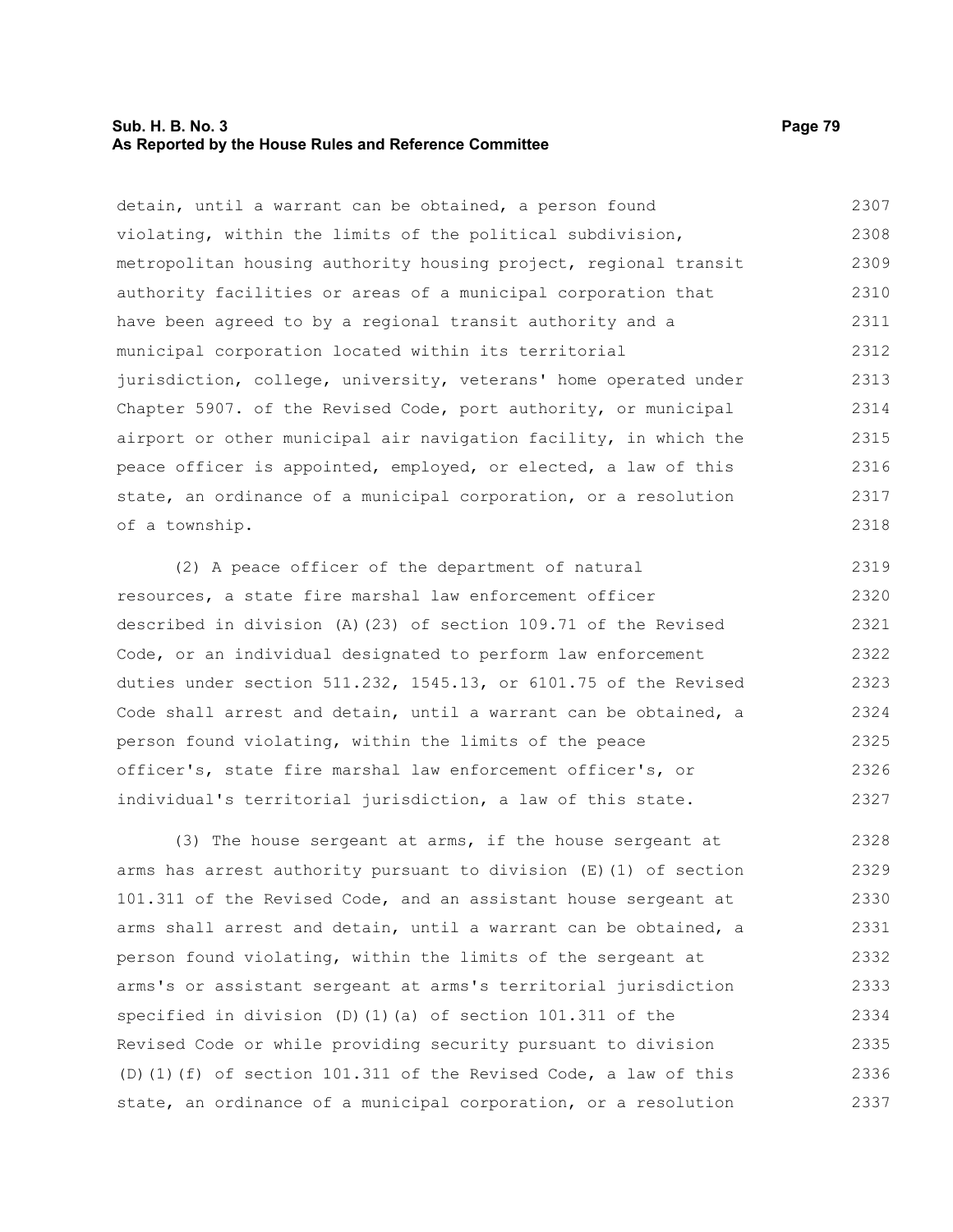# **Sub. H. B. No. 3 Page 80 As Reported by the House Rules and Reference Committee**

of a township.

2338

(4) The senate sergeant at arms and an assistant senate sergeant at arms shall arrest and detain, until a warrant can be obtained, a person found violating, within the limits of the sergeant at arms's or assistant sergeant at arms's territorial jurisdiction specified in division (B) of section 101.312 of the Revised Code, a law of this state, an ordinance of a municipal corporation, or a resolution of a township. 2339 2340 2341 2342 2343 2344 2345

(5) The superintendent and troopers of the state highway patrol shall arrest and detain, until a warrant can be obtained, a person found violating, within the limits of the superintendent's or trooper's territorial jurisdiction as specified in Chapter 5503. of the Revised Code and any other applicable section of the Revised Code, a law of this state. 2346 2347 2348 2349 2350 2351

(B)(1) When there is reasonable ground to believe that an offense of violence, the offense of criminal child enticement as defined in section 2905.05 of the Revised Code, the offense of public indecency as defined in section 2907.09 of the Revised Code, the offense of domestic violence as defined in section 2919.25 of the Revised Code, the offense of violating a protection order as defined in section 2919.27 of the Revised Code, the offense of menacing by stalking as defined in section 2903.211 of the Revised Code, the offense of aggravated trespass as defined in section 2911.211 of the Revised Code, a theft offense as defined in section 2913.01 of the Revised Code, or a felony drug abuse offense as defined in section 2925.01 of the Revised Code, has been committed within the limits of the political subdivision, metropolitan housing authority housing project, regional transit authority facilities or those areas of a municipal corporation that have been agreed to by a regional 2352 2353 2354 2355 2356 2357 2358 2359 2360 2361 2362 2363 2364 2365 2366 2367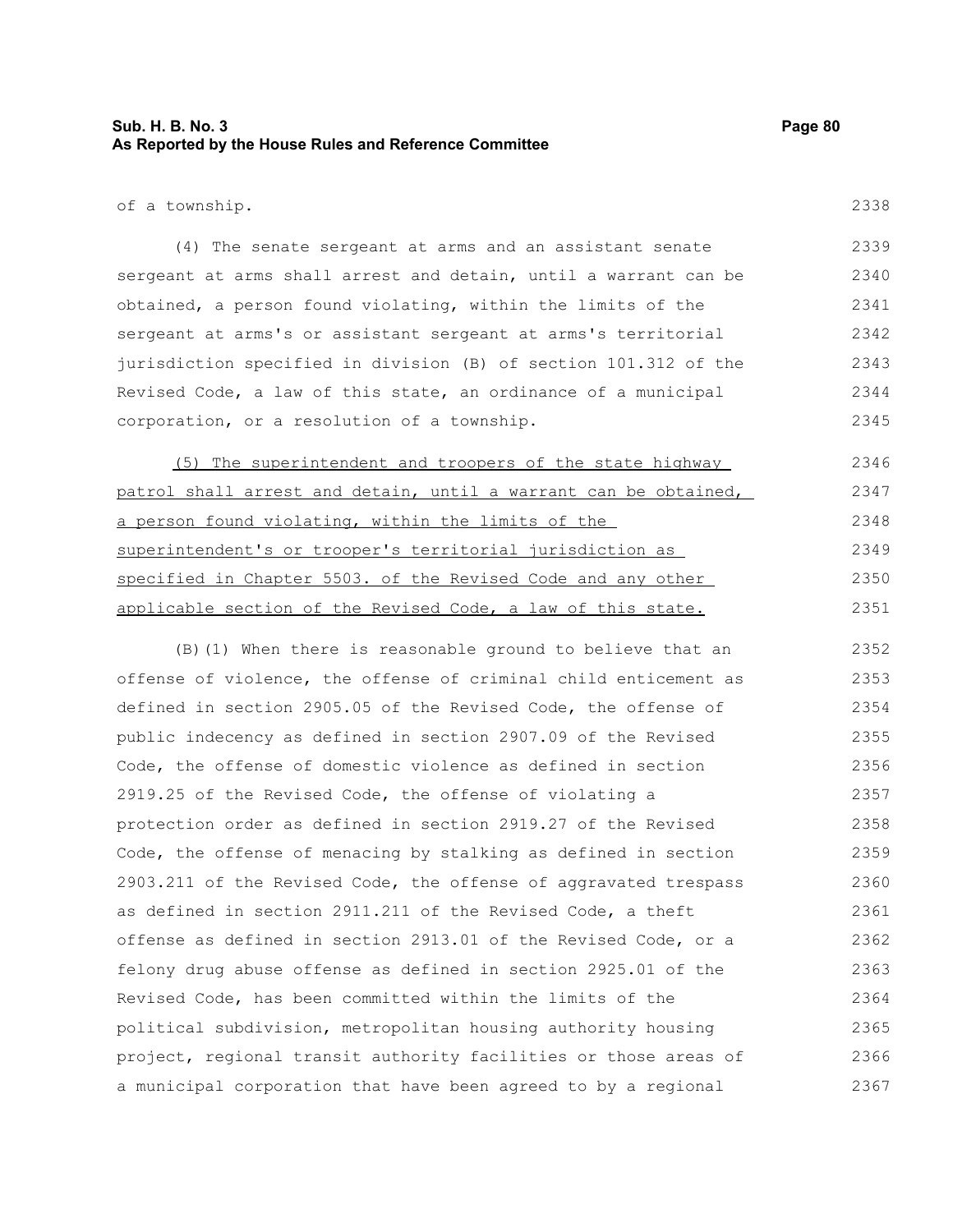#### **Sub. H. B. No. 3 Page 81 As Reported by the House Rules and Reference Committee**

transit authority and a municipal corporation located within its territorial jurisdiction, college, university, veterans' home operated under Chapter 5907. of the Revised Code, port authority, or municipal airport or other municipal air navigation facility, in which the peace officer is appointed, employed, or elected or within the limits of the territorial jurisdiction of the peace officer, a peace officer described in division (A) of this section may arrest and detain until a warrant can be obtained any person who the peace officer has reasonable cause to believe is guilty of the violation. 2368 2369 2370 2371 2372 2373 2374 2375 2376 2377

(2) For purposes of division (B)(1) of this section, the execution of any of the following constitutes reasonable ground to believe that the offense alleged in the statement was committed and reasonable cause to believe that the person alleged in the statement to have committed the offense is guilty of the violation: 2378 2379 2380 2381 2382 2383

(a) A written statement by a person alleging that an alleged offender has committed the offense of menacing by stalking or aggravated trespass; 2384 2385 2386

(b) A written statement by the administrator of the interstate compact on mental health appointed under section 5119.71 of the Revised Code alleging that a person who had been hospitalized, institutionalized, or confined in any facility under an order made pursuant to or under authority of section 2945.37, 2945.371, 2945.38, 2945.39, 2945.40, 2945.401, or 2945.402 of the Revised Code has escaped from the facility, from confinement in a vehicle for transportation to or from the facility, or from supervision by an employee of the facility that is incidental to hospitalization, institutionalization, or confinement in the facility and that occurs outside of the 2387 2388 2389 2390 2391 2392 2393 2394 2395 2396 2397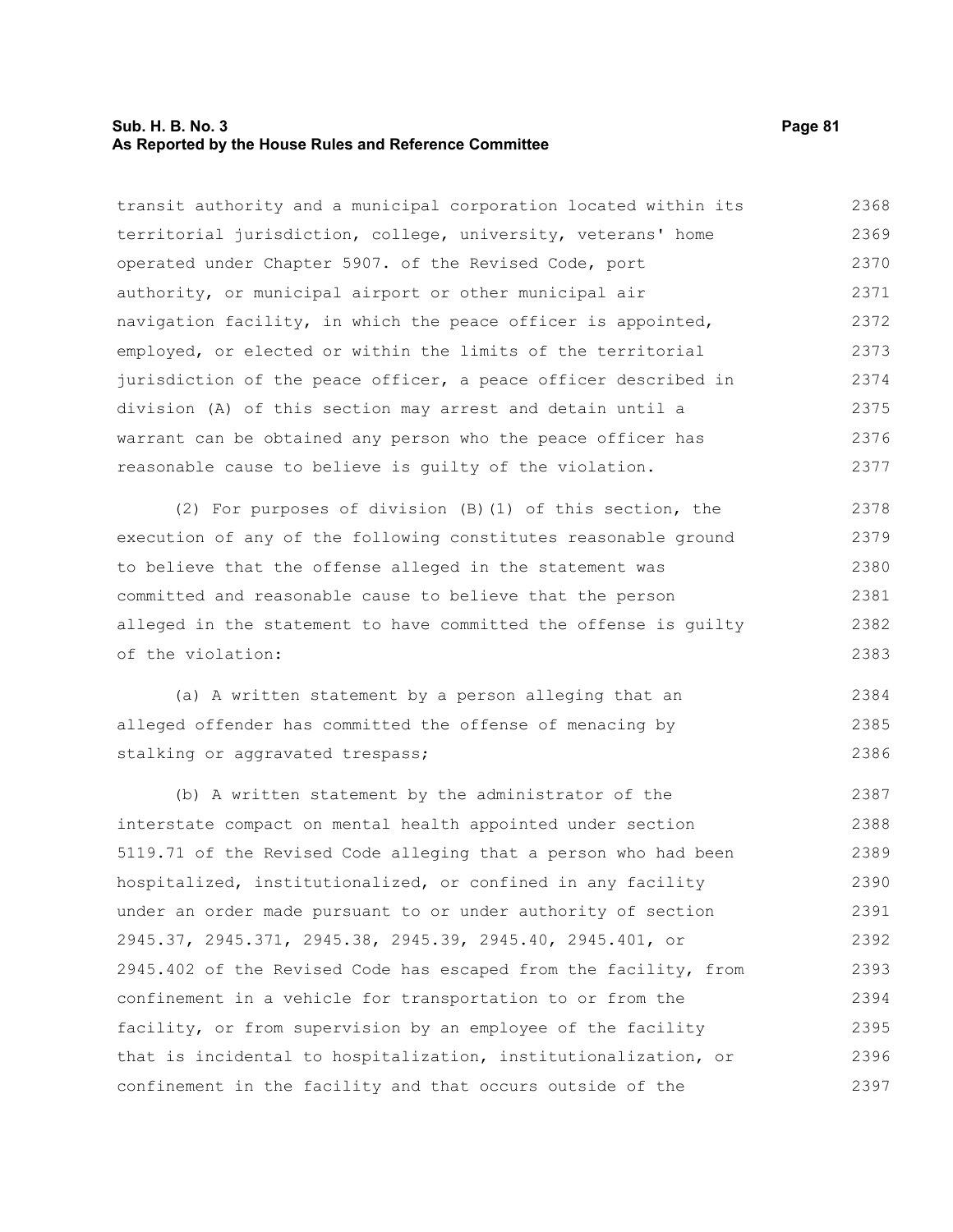| facility, in violation of section 2921.34 of the Revised Code;   | 2398   |
|------------------------------------------------------------------|--------|
| (c) A written statement by the administrator of any              | 2399   |
| facility in which a person has been hospitalized,                | 2400   |
| institutionalized, or confined under an order made pursuant to   | 2401   |
| or under authority of section 2945.37, 2945.371, 2945.38,        | 2402   |
| 2945.39, 2945.40, 2945.401, or 2945.402 of the Revised Code      | 2403   |
| alleging that the person has escaped from the facility, from     | 2404   |
| confinement in a vehicle for transportation to or from the       | 2405   |
| facility, or from supervision by an employee of the facility     | 2406   |
| that is incidental to hospitalization, institutionalization, or  | 2407   |
| confinement in the facility and that occurs outside of the       | 2408   |
| facility, in violation of section 2921.34 of the Revised Code.   | 2409   |
| (3) (a) For purposes of division (B) (1) of this section, a      | 2410   |
| peace officer described in division (A) of this section has      | 2411   |
| reasonable grounds to believe that the offense of domestic       | 2412   |
| violence or the offense of violating a protection order has been | 2413   |
| committed and reasonable cause to believe that a particular      | 2414   |
| person is guilty of committing the offense if any of the         | 2415   |
| following occurs:                                                | 2416   |
| $(1)$ a monographical construction of $(1)$                      | $2117$ |

(i) A person executes a written statement alleging that the person in question has committed the offense of domestic violence or the offense of violating a protection order against the person who executes the statement or against a child of the person who executes the statement. 2417 2418 2419 2420 2421

(ii) No written statement of the type described in division (B)(3)(a)(i) of this section is executed, but the peace officer, based upon the peace officer's own knowledge and observation of the facts and circumstances of the alleged incident of the offense of domestic violence or the alleged incident of the offense of violating a protection order or based 2422 2423 2424 2425 2426 2427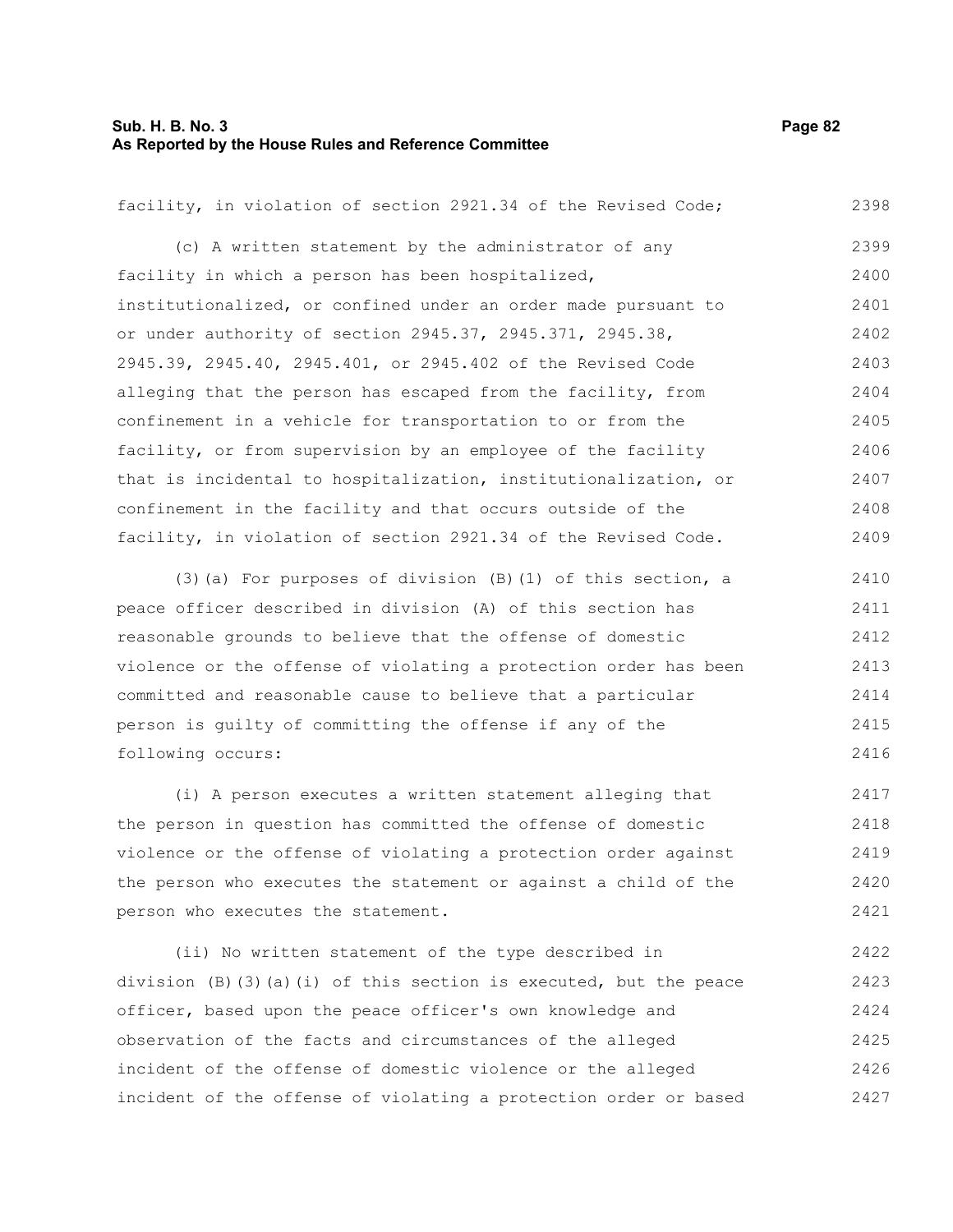#### **Sub. H. B. No. 3 Page 83 As Reported by the House Rules and Reference Committee**

upon any other information, including, but not limited to, any reasonably trustworthy information given to the peace officer by the alleged victim of the alleged incident of the offense or any witness of the alleged incident of the offense, concludes that there are reasonable grounds to believe that the offense of domestic violence or the offense of violating a protection order has been committed and reasonable cause to believe that the person in question is guilty of committing the offense. 2428 2429 2430 2431 2432 2433 2434 2435

(iii) No written statement of the type described in division (B)(3)(a)(i) of this section is executed, but the peace officer witnessed the person in question commit the offense of domestic violence or the offense of violating a protection order. 2436 2437 2438 2439 2440

(b) If pursuant to division (B)(3)(a) of this section a peace officer has reasonable grounds to believe that the offense of domestic violence or the offense of violating a protection order has been committed and reasonable cause to believe that a particular person is guilty of committing the offense, it is the preferred course of action in this state that the officer arrest and detain that person pursuant to division (B)(1) of this section until a warrant can be obtained. 2441 2442 2443 2444 2445 2446 2447 2448

If pursuant to division (B)(3)(a) of this section a peace officer has reasonable grounds to believe that the offense of domestic violence or the offense of violating a protection order has been committed and reasonable cause to believe that family or household members have committed the offense against each other, it is the preferred course of action in this state that the officer, pursuant to division (B)(1) of this section, arrest and detain until a warrant can be obtained the family or household member who committed the offense and whom the officer 2449 2450 2451 2452 2453 2454 2455 2456 2457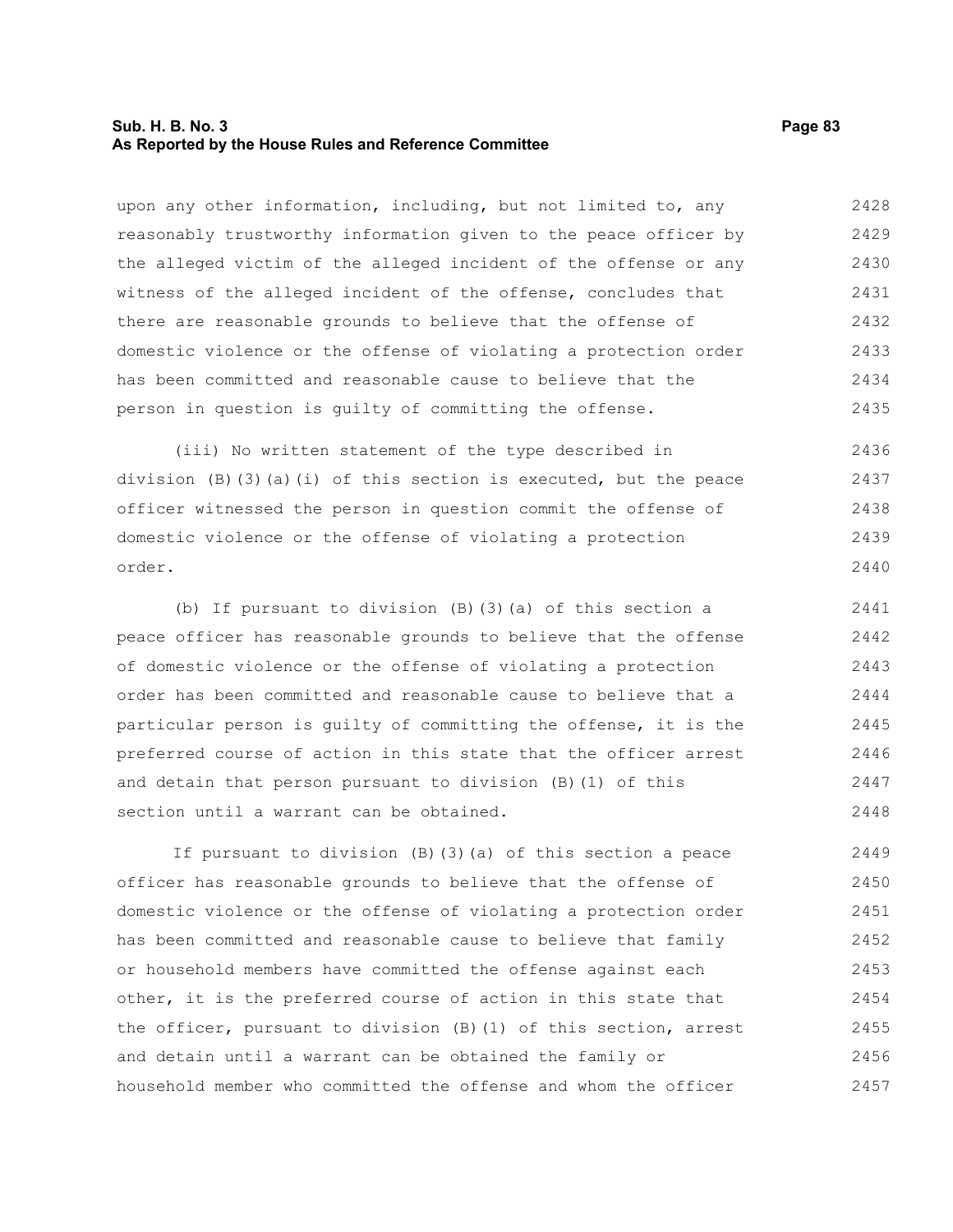#### **Sub. H. B. No. 3 Page 84 As Reported by the House Rules and Reference Committee**

physical aggressor.

does not have reasonable cause to believe is the primary

has reasonable cause to believe is the primary physical aggressor. There is no preferred course of action in this state regarding any other family or household member who committed the offense and whom the officer does not have reasonable cause to believe is the primary physical aggressor, but, pursuant to division (B)(1) of this section, the peace officer may arrest and detain until a warrant can be obtained any other family or household member who committed the offense and whom the officer 2458 2459 2460 2461 2462 2463 2464 2465

(c) If a peace officer described in division (A) of this section does not arrest and detain a person whom the officer has reasonable cause to believe committed the offense of domestic violence or the offense of violating a protection order when it is the preferred course of action in this state pursuant to division (B)(3)(b) of this section that the officer arrest that person, the officer shall articulate in the written report of the incident required by section 2935.032 of the Revised Code a clear statement of the officer's reasons for not arresting and detaining that person until a warrant can be obtained. 2468 2469 2470 2471 2472 2473 2474 2475 2476 2477

(d) In determining for purposes of division (B)(3)(b) of this section which family or household member is the primary physical aggressor in a situation in which family or household members have committed the offense of domestic violence or the offense of violating a protection order against each other, a peace officer described in division (A) of this section, in addition to any other relevant circumstances, should consider all of the following: 2478 2479 2480 2481 2482 2483 2484 2485

(i) Any history of domestic violence or of any other violent acts by either person involved in the alleged offense 2486 2487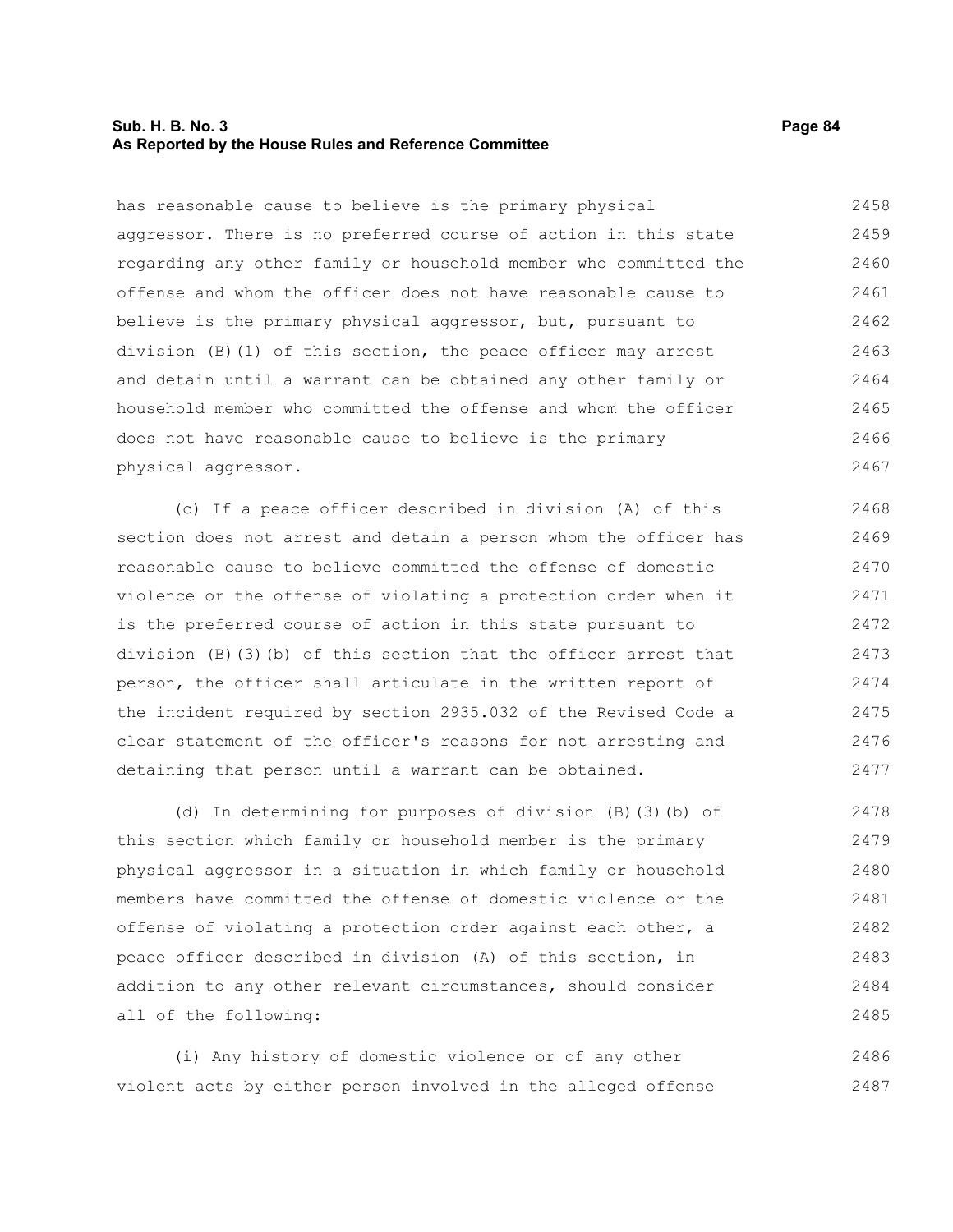# **Sub. H. B. No. 3 Page 85 As Reported by the House Rules and Reference Committee**

| that the officer reasonably can ascertain;                       | 2488 |
|------------------------------------------------------------------|------|
| (ii) If violence is alleged, whether the alleged violence        | 2489 |
| was caused by a person acting in self-defense;                   | 2490 |
| (iii) Each person's fear of physical harm, if any,               | 2491 |
| resulting from the other person's threatened use of force        | 2492 |
| against any person or resulting from the other person's use or   | 2493 |
| history of the use of force against any person, and the          | 2494 |
| reasonableness of that fear;                                     | 2495 |
| (iv) The comparative severity of any injuries suffered by        | 2496 |
| the persons involved in the alleged offense.                     | 2497 |
| (e)(i) A peace officer described in division (A) of this         | 2498 |
| section shall not require, as a prerequisite to arresting or     | 2499 |
| charging a person who has committed the offense of domestic      | 2500 |
| violence or the offense of violating a protection order, that    | 2501 |
| the victim of the offense specifically consent to the filing of  | 2502 |
| charges against the person who has committed the offense or sign | 2503 |
| a complaint against the person who has committed the offense.    | 2504 |
| (ii) If a person is arrested for or charged with                 | 2505 |
| committing the offense of domestic violence or the offense of    | 2506 |
| violating a protection order and if the victim of the offense    | 2507 |
| does not cooperate with the involved law enforcement or          | 2508 |
| prosecuting authorities in the prosecution of the offense or,    | 2509 |
| subsequent to the arrest or the filing of the charges, informs   | 2510 |
| the involved law enforcement or prosecuting authorities that the | 2511 |
| victim does not wish the prosecution of the offense to continue  | 2512 |
| or wishes to drop charges against the alleged offender relative  | 2513 |
| to the offense, the involved prosecuting authorities, in         | 2514 |
| determining whether to continue with the prosecution of the      | 2515 |
| offense or whether to dismiss charges against the alleged        | 2516 |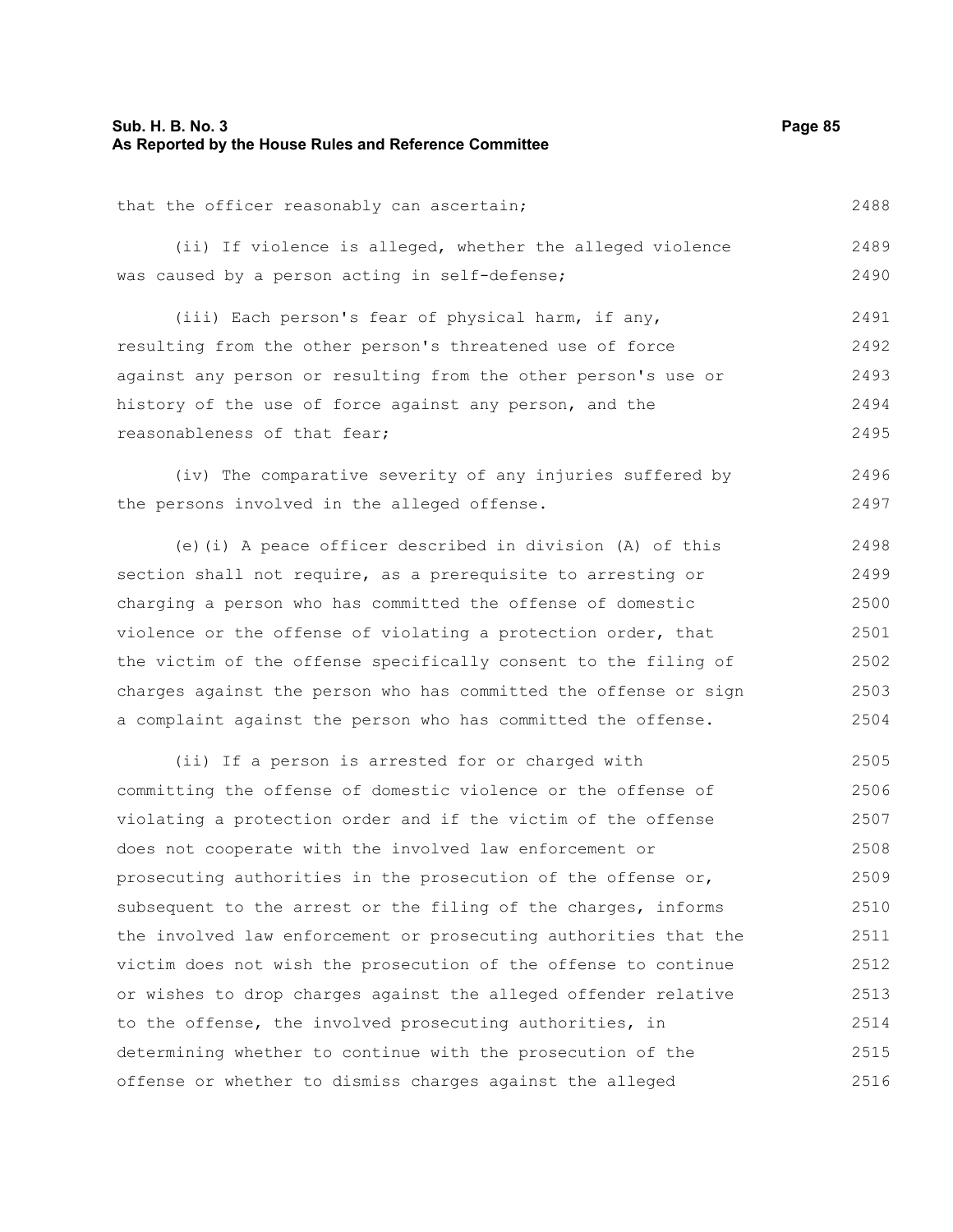#### **Sub. H. B. No. 3 Page 86 As Reported by the House Rules and Reference Committee**

offender relative to the offense and notwithstanding the victim's failure to cooperate or the victim's wishes, shall consider all facts and circumstances that are relevant to the offense, including, but not limited to, the statements and observations of the peace officers who responded to the incident that resulted in the arrest or filing of the charges and of all witnesses to that incident. 2517 2518 2519 2520 2521 2522 2523

(f) In determining pursuant to divisions (B)(3)(a) to (g) of this section whether to arrest a person pursuant to division (B)(1) of this section, a peace officer described in division (A) of this section shall not consider as a factor any possible shortage of cell space at the detention facility to which the person will be taken subsequent to the person's arrest or any possibility that the person's arrest might cause, contribute to, or exacerbate overcrowding at that detention facility or at any other detention facility. 2524 2525 2526 2527 2528 2529 2530 2531 2532

(g) If a peace officer described in division (A) of this section intends pursuant to divisions (B)(3)(a) to (g) of this section to arrest a person pursuant to division (B)(1) of this section and if the officer is unable to do so because the person is not present, the officer promptly shall seek a warrant for the arrest of the person. 2533 2534 2535 2536 2537 2538

(h) If a peace officer described in division (A) of this section responds to a report of an alleged incident of the offense of domestic violence or an alleged incident of the offense of violating a protection order and if the circumstances of the incident involved the use or threatened use of a deadly weapon or any person involved in the incident brandished a deadly weapon during or in relation to the incident, the deadly weapon that was used, threatened to be used, or brandished 2539 2540 2541 2542 2543 2544 2545 2546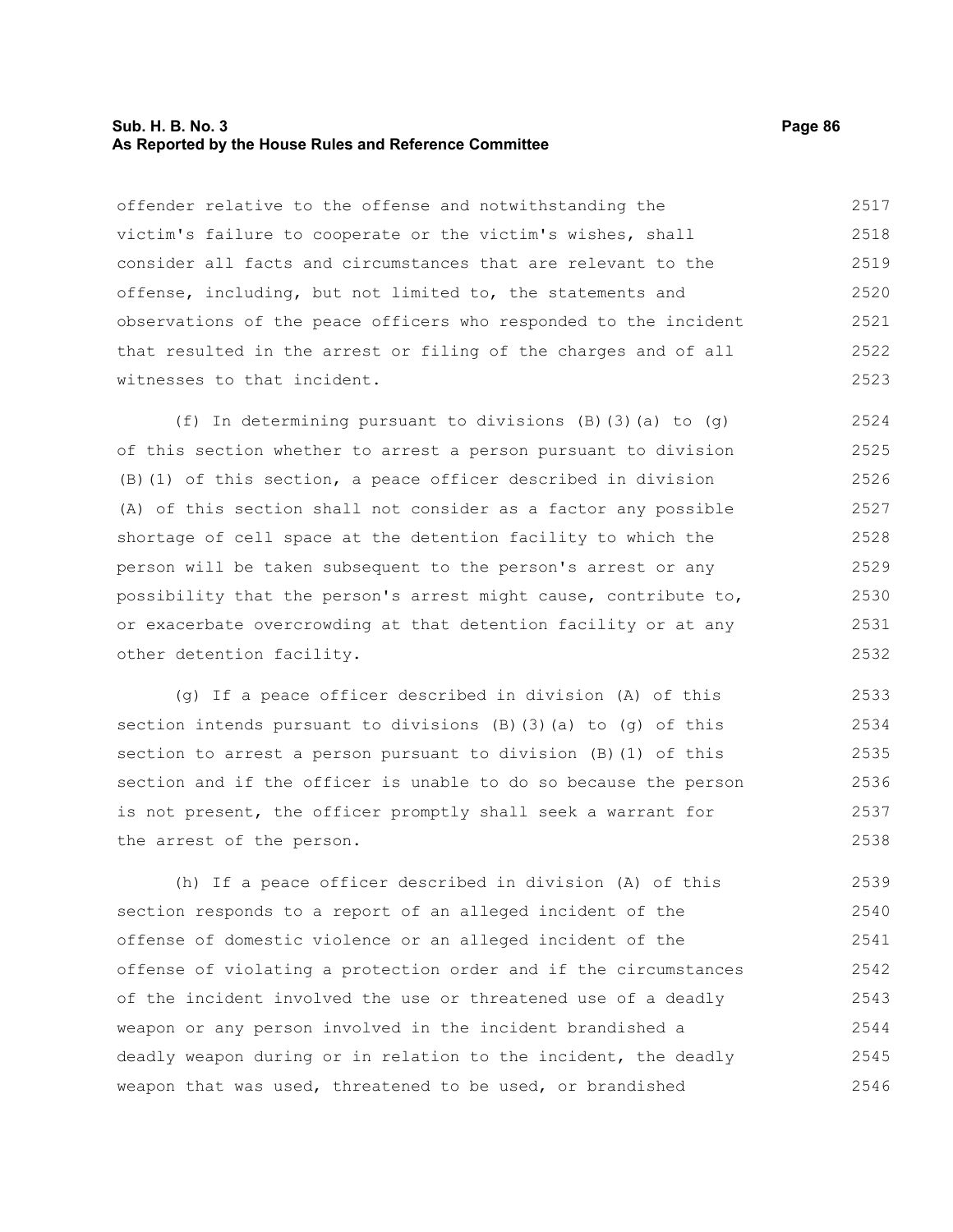#### **Sub. H. B. No. 3 Page 87 As Reported by the House Rules and Reference Committee**

constitutes contraband, and, to the extent possible, the officer shall seize the deadly weapon as contraband pursuant to Chapter 2981. of the Revised Code. Upon the seizure of a deadly weapon pursuant to division (B)(3)(h) of this section, section 2981.12 of the Revised Code shall apply regarding the treatment and disposition of the deadly weapon. For purposes of that section, the "underlying criminal offense" that was the basis of the seizure of a deadly weapon under division (B)(3)(h) of this section and to which the deadly weapon had a relationship is any of the following that is applicable: 2547 2548 2549 2550 2551 2552 2553 2554 2555 2556

(i) The alleged incident of the offense of domestic violence or the alleged incident of the offense of violating a protection order to which the officer who seized the deadly weapon responded; 2557 2558 2559 2560

(ii) Any offense that arose out of the same facts and circumstances as the report of the alleged incident of the offense of domestic violence or the alleged incident of the offense of violating a protection order to which the officer who seized the deadly weapon responded. 2561 2562 2563 2564 2565

(4) If, in the circumstances described in divisions (B)(3) (a) to (g) of this section, a peace officer described in division (A) of this section arrests and detains a person pursuant to division (B)(1) of this section, or if, pursuant to division (B)(3)(h) of this section, a peace officer described in division (A) of this section seizes a deadly weapon, the officer, to the extent described in and in accordance with section  $9.86$ ,  $2743.02$ , or  $2744.03$  of the Revised Code, is immune in any civil action for damages for injury, death, or loss to person or property that arises from or is related to the arrest and detention or the seizure. 2566 2567 2568 2569 2570 2571 2572 2573 2574 2575 2576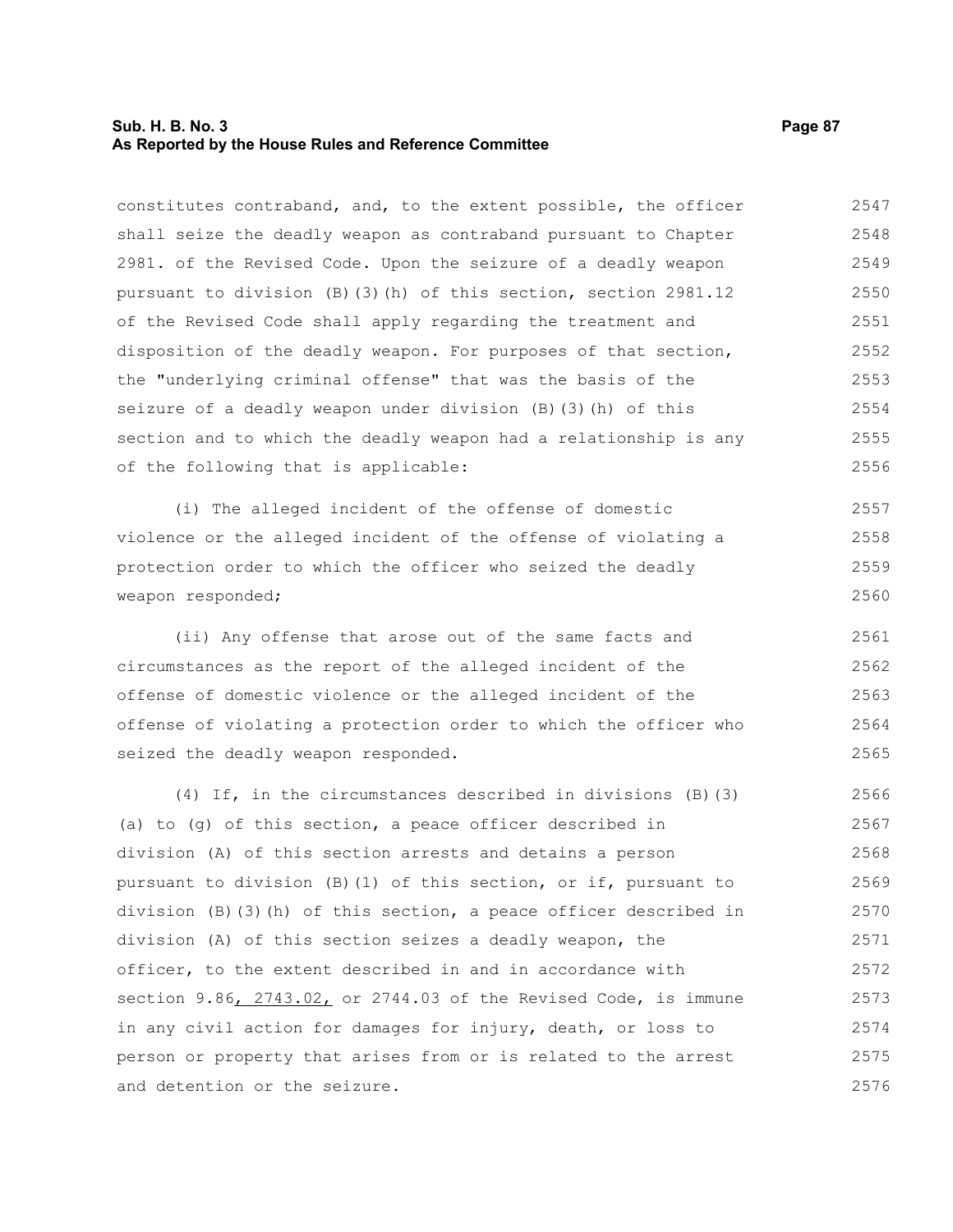# **Sub. H. B. No. 3 Page 88 As Reported by the House Rules and Reference Committee**

(C) When there is reasonable ground to believe that a violation of division  $(A)$   $(1)$ ,  $(2)$ ,  $(3)$ ,  $(4)$ , or  $(5)$  of section 4506.15 or a violation of section 4511.19 of the Revised Code has been committed by a person operating a motor vehicle subject to regulation by the public utilities commission of Ohio under Title XLIX of the Revised Code, a peace officer with authority to enforce that provision of law may stop or detain the person whom the officer has reasonable cause to believe was operating the motor vehicle in violation of the division or section and, after investigating the circumstances surrounding the operation of the vehicle, may arrest and detain the person. 2577 2578 2579 2580 2581 2582 2583 2584 2585 2586 2587

(D) If a sheriff, deputy sheriff, marshal, deputy marshal, municipal police officer, member of a police force employed by a metropolitan housing authority under division (D) of section 3735.31 of the Revised Code, member of a police force employed by a regional transit authority under division (Y) of section 306.35 of the Revised Code, special police officer employed by a port authority under section 4582.04 or 4582.28 of the Revised Code, special police officer employed by a municipal corporation at a municipal airport or other municipal air navigation facility described in division (A) of this section, township constable, police officer of a township or joint police district, state university law enforcement officer appointed under section 3345.04 of the Revised Code, peace officer of the department of natural resources, individual designated to perform law enforcement duties under section 511.232, 1545.13, or 6101.75 of the Revised Code, the house sergeant at arms if the house sergeant at arms has arrest authority pursuant to division (E)(1) of section 101.311 of the Revised Code, or an assistant house sergeant at arms is authorized by division (A) or (B) of this section to arrest and detain, within the limits 2588 2589 2590 2591 2592 2593 2594 2595 2596 2597 2598 2599 2600 2601 2602 2603 2604 2605 2606 2607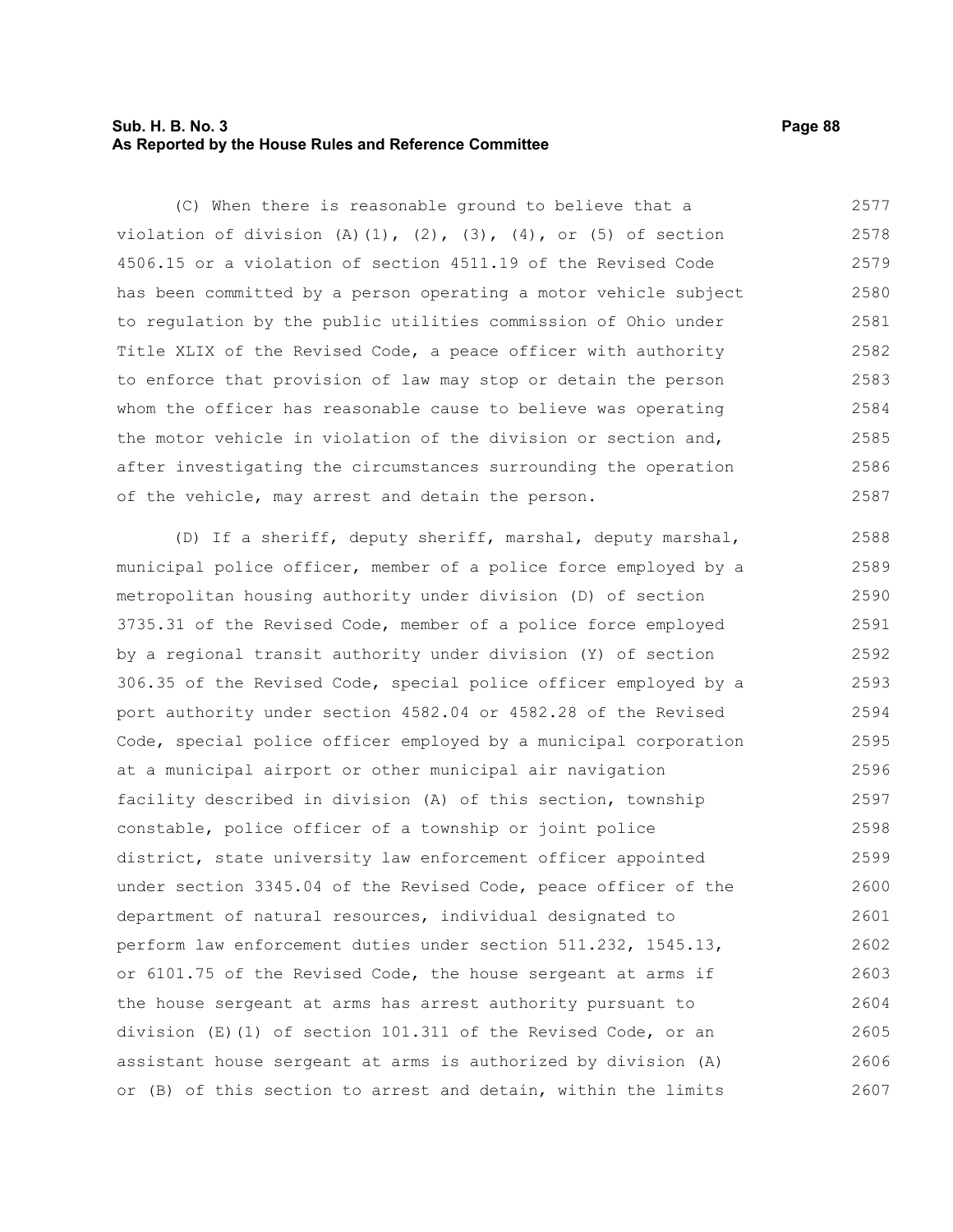#### **Sub. H. B. No. 3 Page 89 As Reported by the House Rules and Reference Committee**

of the political subdivision, metropolitan housing authority housing project, regional transit authority facilities or those areas of a municipal corporation that have been agreed to by a regional transit authority and a municipal corporation located within its territorial jurisdiction, port authority, municipal airport or other municipal air navigation facility, college, or university in which the officer is appointed, employed, or elected or within the limits of the territorial jurisdiction of the peace officer, a person until a warrant can be obtained, the peace officer, outside the limits of that territory, may pursue, arrest, and detain that person until a warrant can be obtained if all of the following apply: 2608 2609 2610 2611 2612 2613 2614 2615 2616 2617 2618 2619

(1) The pursuit takes place without unreasonable delay after the offense is committed;

(2) The pursuit is initiated within the limits of the political subdivision, metropolitan housing authority housing project, regional transit authority facilities or those areas of a municipal corporation that have been agreed to by a regional transit authority and a municipal corporation located within its territorial jurisdiction, port authority, municipal airport or other municipal air navigation facility, college, or university in which the peace officer is appointed, employed, or elected or within the limits of the territorial jurisdiction of the peace officer; 2622 2623 2624 2625 2626 2627 2628 2629 2630 2631

(3) The offense involved is a felony, a misdemeanor of the first degree or a substantially equivalent municipal ordinance, a misdemeanor of the second degree or a substantially equivalent municipal ordinance, or any offense for which points are chargeable pursuant to section 4510.036 of the Revised Code. 2632 2633 2634 2635 2636

(E) In addition to the authority granted under division 2637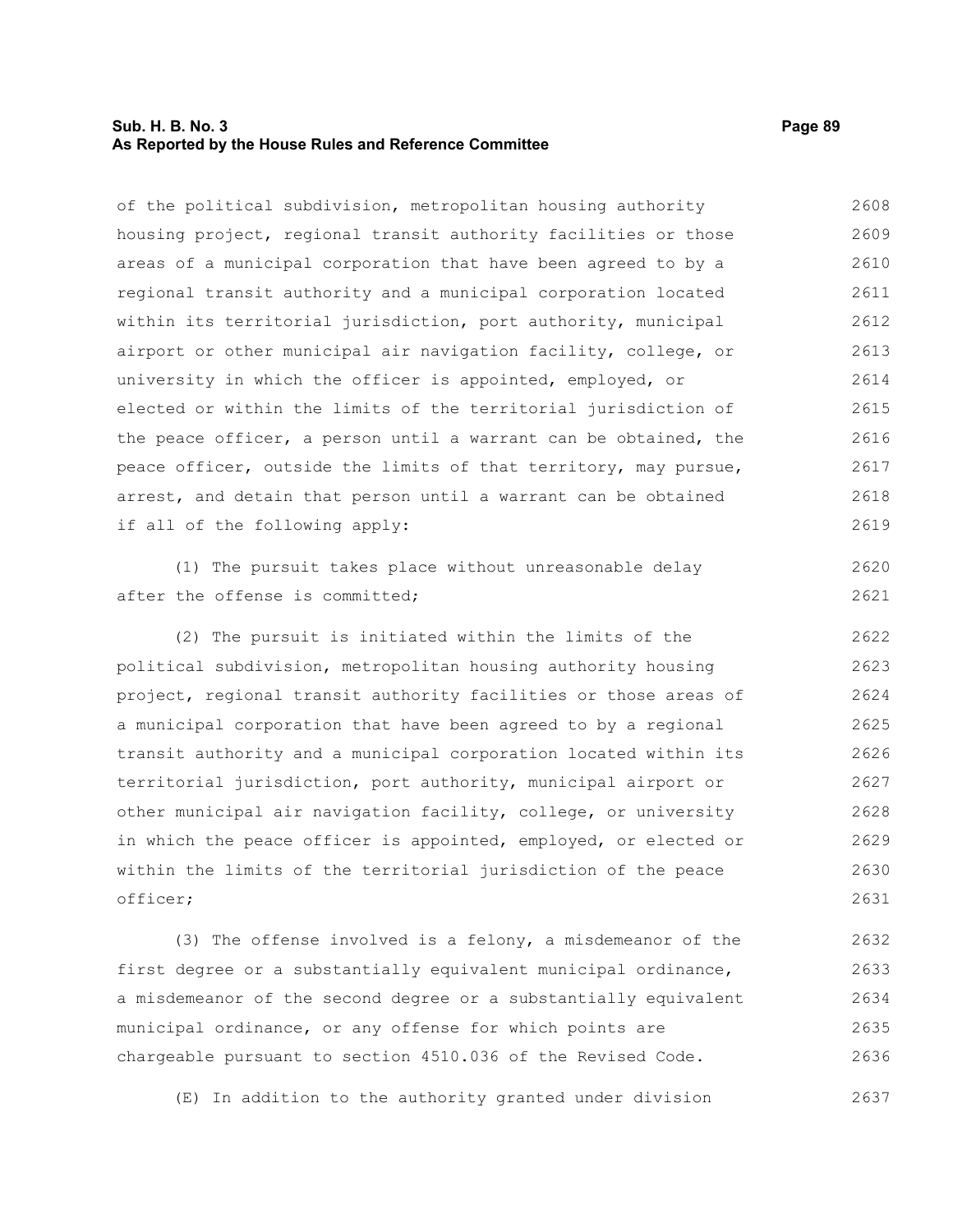(A) or (B) of this section:

(1) A sheriff or deputy sheriff may arrest and detain, until a warrant can be obtained, any person found violating section 4503.11, 4503.21, or 4549.01, sections 4549.08 to 4549.12, section 4549.62, or Chapter 4511. or 4513. of the Revised Code on the portion of any street or highway that is located immediately adjacent to the boundaries of the county in which the sheriff or deputy sheriff is elected or appointed. 2639 2640 2641 2642 2643 2644 2645

(2) A member of the police force of a township police district created under section 505.48 of the Revised Code, a member of the police force of a joint police district created under section 505.482 of the Revised Code, or a township constable appointed in accordance with section 509.01 of the Revised Code, who has received a certificate from the Ohio peace officer training commission under section 109.75 of the Revised Code, may arrest and detain, until a warrant can be obtained, any person found violating any section or chapter of the Revised Code listed in division (E)(1) of this section, other than sections 4513.33 and 4513.34 of the Revised Code, on the portion of any street or highway that is located immediately adjacent to the boundaries of the township police district or joint police district, in the case of a member of a township police district or joint police district police force, or the unincorporated territory of the township, in the case of a township constable. However, if the population of the township that created the township police district served by the member's police force, or the townships and municipal corporations that created the joint police district served by the member's police force, or the township that is served by the township constable, is sixty thousand or less, the member of the township police district or joint police district police force or the township constable may 2646 2647 2648 2649 2650 2651 2652 2653 2654 2655 2656 2657 2658 2659 2660 2661 2662 2663 2664 2665 2666 2667 2668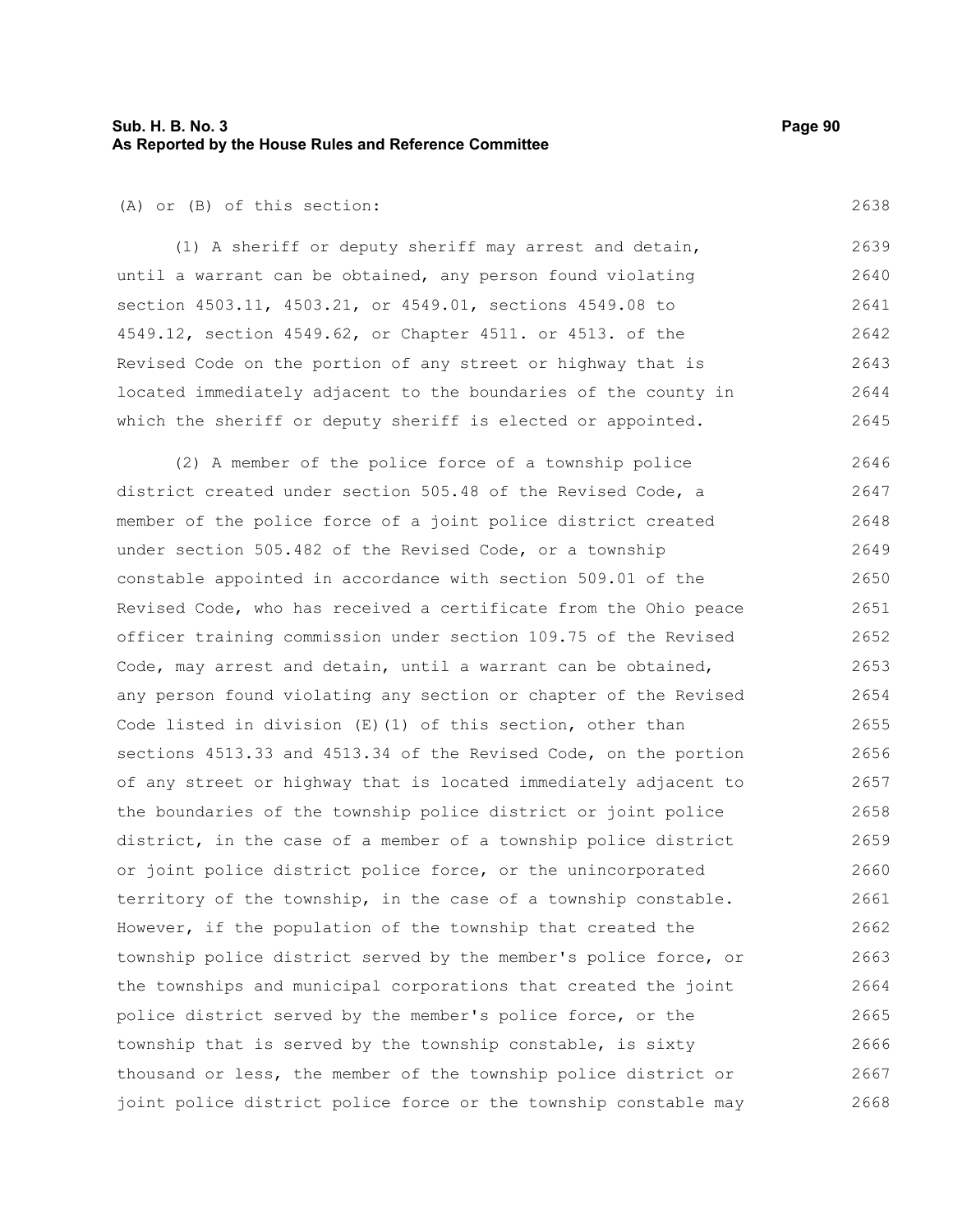#### **Sub. H. B. No. 3 Page 91 As Reported by the House Rules and Reference Committee**

not make an arrest under division (E)(2) of this section on a state highway that is included as part of the interstate system. 2669 2670

(3) A police officer or village marshal appointed, elected, or employed by a municipal corporation may arrest and detain, until a warrant can be obtained, any person found violating any section or chapter of the Revised Code listed in division (E)(1) of this section on the portion of any street or highway that is located immediately adjacent to the boundaries of the municipal corporation in which the police officer or village marshal is appointed, elected, or employed. 2671 2672 2673 2674 2675 2676 2677 2678

(4) A peace officer of the department of natural resources, a state fire marshal law enforcement officer described in division (A)(23) of section 109.71 of the Revised Code, or an individual designated to perform law enforcement duties under section 511.232, 1545.13, or 6101.75 of the Revised Code may arrest and detain, until a warrant can be obtained, any person found violating any section or chapter of the Revised Code listed in division (E)(1) of this section, other than sections 4513.33 and 4513.34 of the Revised Code, on the portion of any street or highway that is located immediately adjacent to the boundaries of the lands and waters that constitute the territorial jurisdiction of the peace officer or state fire marshal law enforcement officer. 2679 2680 2681 2682 2683 2684 2685 2686 2687 2688 2689 2690 2691

(F)(1) A department of mental health and addiction services special police officer or a department of developmental disabilities special police officer may arrest without a warrant and detain until a warrant can be obtained any person found committing on the premises of any institution under the jurisdiction of the particular department a misdemeanor under a law of the state. 2692 2693 2694 2695 2696 2697 2698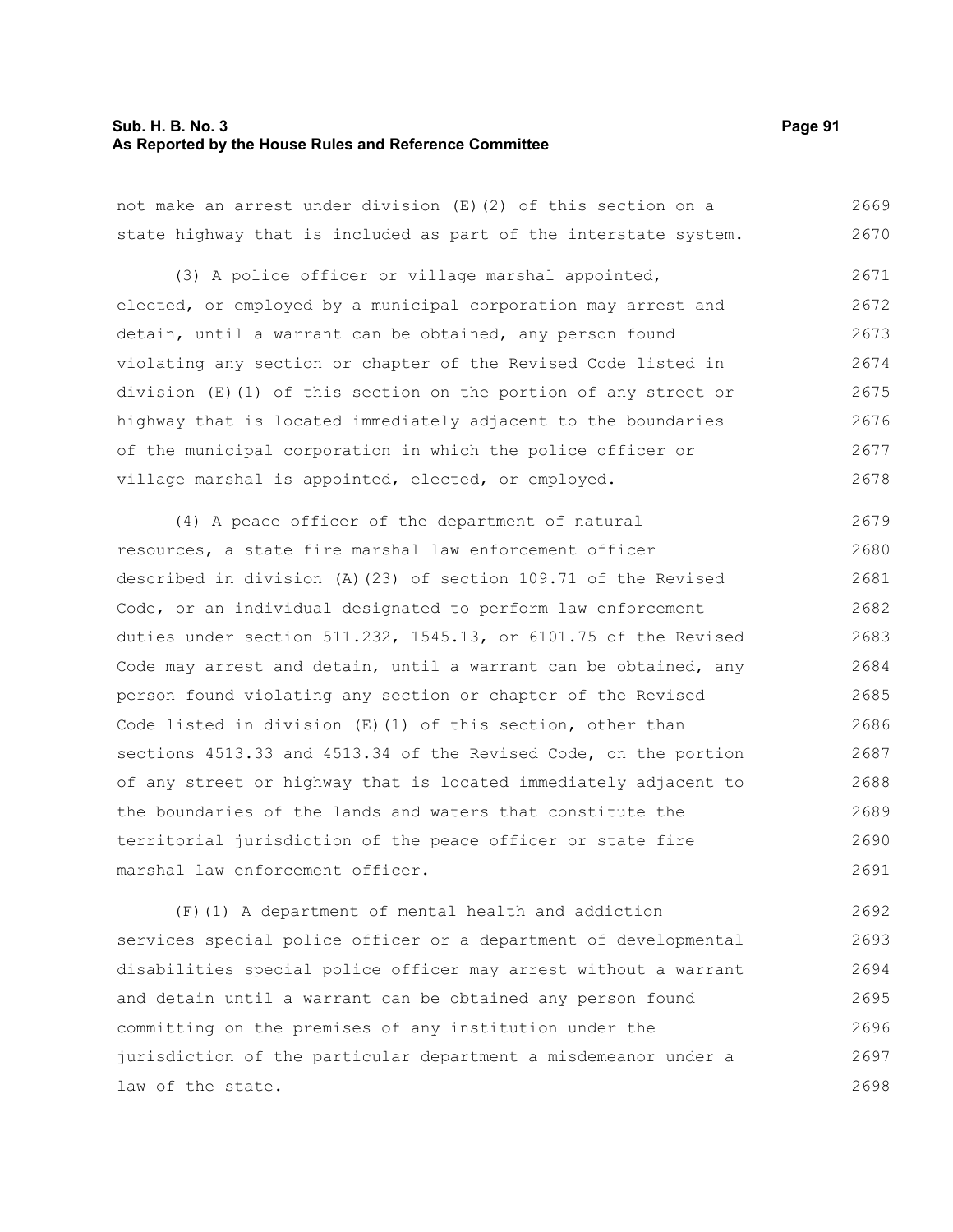# **Sub. H. B. No. 3 Page 92 As Reported by the House Rules and Reference Committee**

A department of mental health and addiction services special police officer or a department of developmental disabilities special police officer may arrest without a warrant and detain until a warrant can be obtained any person who has been hospitalized, institutionalized, or confined in an institution under the jurisdiction of the particular department pursuant to or under authority of section 2945.37, 2945.371, 2945.38, 2945.39, 2945.40, 2945.401, or 2945.402 of the Revised Code and who is found committing on the premises of any institution under the jurisdiction of the particular department a violation of section 2921.34 of the Revised Code that involves an escape from the premises of the institution. 2699 2700 2701 2702 2703 2704 2705 2706 2707 2708 2709 2710

(2)(a) If a department of mental health and addiction services special police officer or a department of developmental disabilities special police officer finds any person who has been hospitalized, institutionalized, or confined in an institution under the jurisdiction of the particular department pursuant to or under authority of section 2945.37, 2945.371, 2945.38, 2945.39, 2945.40, 2945.401, or 2945.402 of the Revised Code committing a violation of section 2921.34 of the Revised Code that involves an escape from the premises of the institution, or if there is reasonable ground to believe that a violation of section 2921.34 of the Revised Code has been committed that involves an escape from the premises of an institution under the jurisdiction of the department of mental health and addiction services or the department of developmental disabilities and if a department of mental health and addiction services special police officer or a department of developmental disabilities special police officer has reasonable cause to believe that a particular person who has been hospitalized, institutionalized, or confined in the institution pursuant to or 2711 2712 2713 2714 2715 2716 2717 2718 2719 2720 2721 2722 2723 2724 2725 2726 2727 2728 2729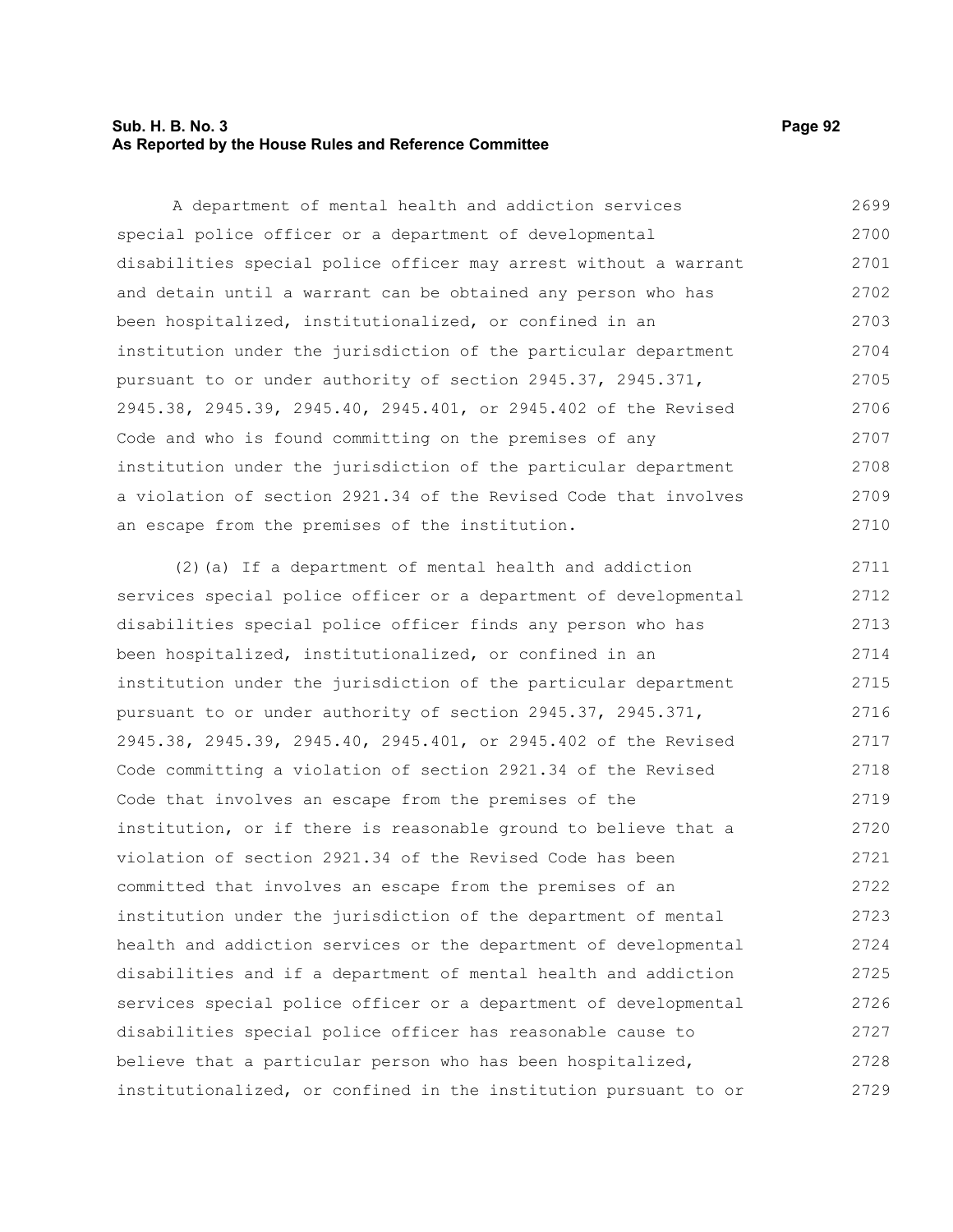#### **Sub. H. B. No. 3 Page 93 As Reported by the House Rules and Reference Committee**

under authority of section 2945.37, 2945.371, 2945.38, 2945.39, 2945.40, 2945.401, or 2945.402 of the Revised Code is guilty of the violation, the special police officer, outside of the premises of the institution, may pursue, arrest, and detain that person for that violation of section 2921.34 of the Revised Code, until a warrant can be obtained, if both of the following apply: 2730 2731 2732 2733 2734 2735 2736

(i) The pursuit takes place without unreasonable delay after the offense is committed; 2737 2738

(ii) The pursuit is initiated within the premises of the institution from which the violation of section 2921.34 of the Revised Code occurred. 2739 2740 2741

(b) For purposes of division (F)(2)(a) of this section, the execution of a written statement by the administrator of the institution in which a person had been hospitalized, institutionalized, or confined pursuant to or under authority of section 2945.37, 2945.371, 2945.38, 2945.39, 2945.40, 2945.401, or 2945.402 of the Revised Code alleging that the person has escaped from the premises of the institution in violation of section 2921.34 of the Revised Code constitutes reasonable ground to believe that the violation was committed and reasonable cause to believe that the person alleged in the statement to have committed the offense is guilty of the violation. 2742 2743 2744 2745 2746 2747 2748 2749 2750 2751 2752 2753

(G) As used in this section:

(1) A "department of mental health and addiction services special police officer" means a special police officer of the department of mental health and addiction services designated under section 5119.08 of the Revised Code who is certified by 2755 2756 2757 2758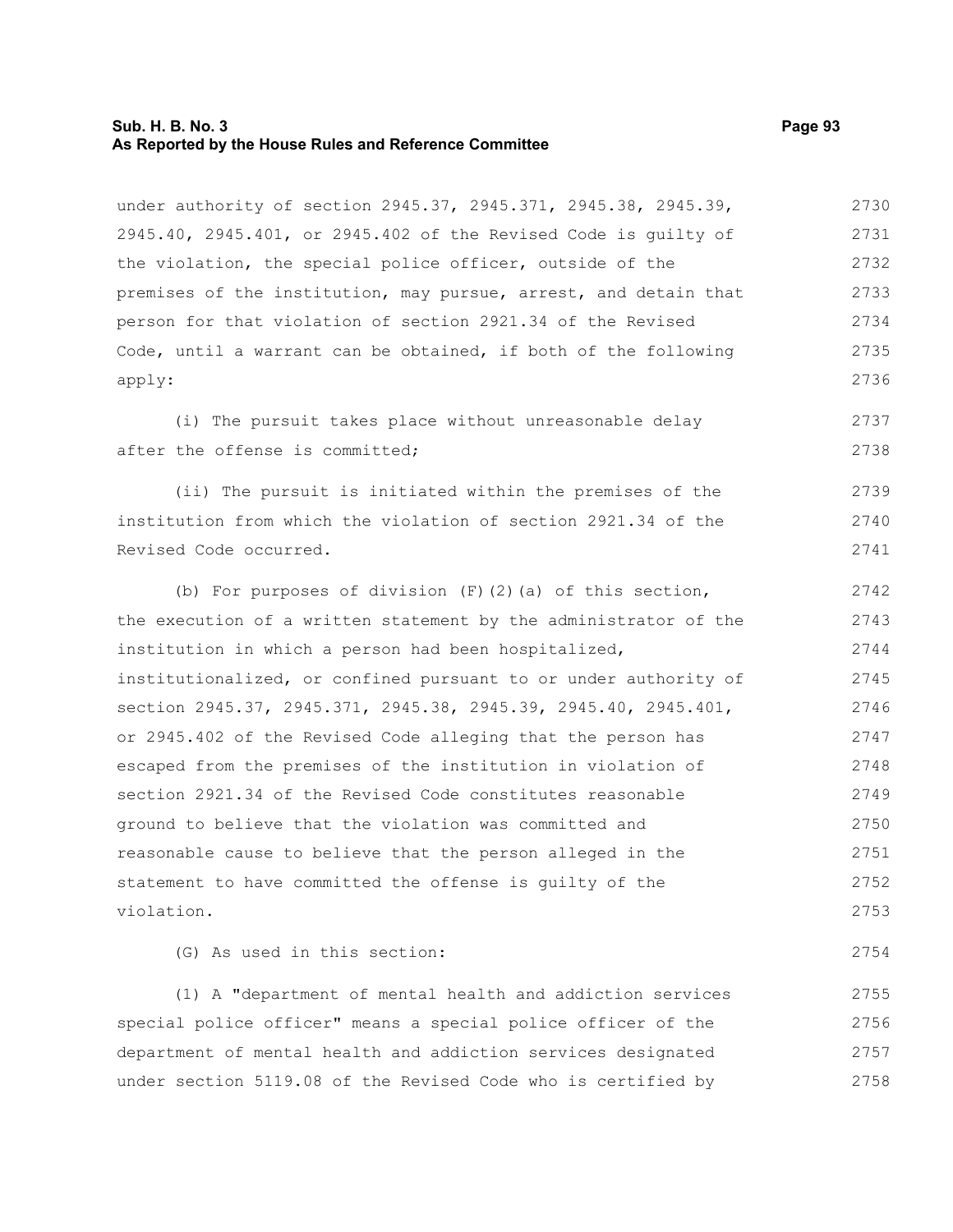#### **Sub. H. B. No. 3 Page 94 As Reported by the House Rules and Reference Committee**

the Ohio peace officer training commission under section 109.77 of the Revised Code as having successfully completed an approved peace officer basic training program. 2759 2760 2761

(2) A "department of developmental disabilities special police officer" means a special police officer of the department of developmental disabilities designated under section 5123.13 of the Revised Code who is certified by the Ohio peace officer training council under section 109.77 of the Revised Code as having successfully completed an approved peace officer basic training program. 2762 2763 2764 2765 2766 2767 2768

|                              |  |  |  |  |  | (3) "Deadly weapon" has the same meaning as in section | 2769 |
|------------------------------|--|--|--|--|--|--------------------------------------------------------|------|
| 2923.11 of the Revised Code. |  |  |  |  |  |                                                        | 2770 |

(4) "Family or household member" has the same meaning as in section 2919.25 of the Revised Code. 2771 2772

(5) "Street" or "highway" has the same meaning as in section 4511.01 of the Revised Code. 2773 2774

(6) "Interstate system" has the same meaning as in section 5516.01 of the Revised Code. 2775 2776

(7) "Peace officer of the department of natural resources" means an employee of the department of natural resources who is a natural resources law enforcement staff officer designated pursuant to section 1501.013 of the Revised Code, a forest-fire investigator appointed pursuant to section 1503.09 of the Revised Code, a natural resources officer appointed pursuant to section 1501.24 of the Revised Code, or a wildlife officer designated pursuant to section 1531.13 of the Revised Code. 2777 2778 2779 2780 2781 2782 2783 2784

(8) "Portion of any street or highway" means all lanes of the street or highway irrespective of direction of travel, including designated turn lanes, and any berm, median, or 2785 2786 2787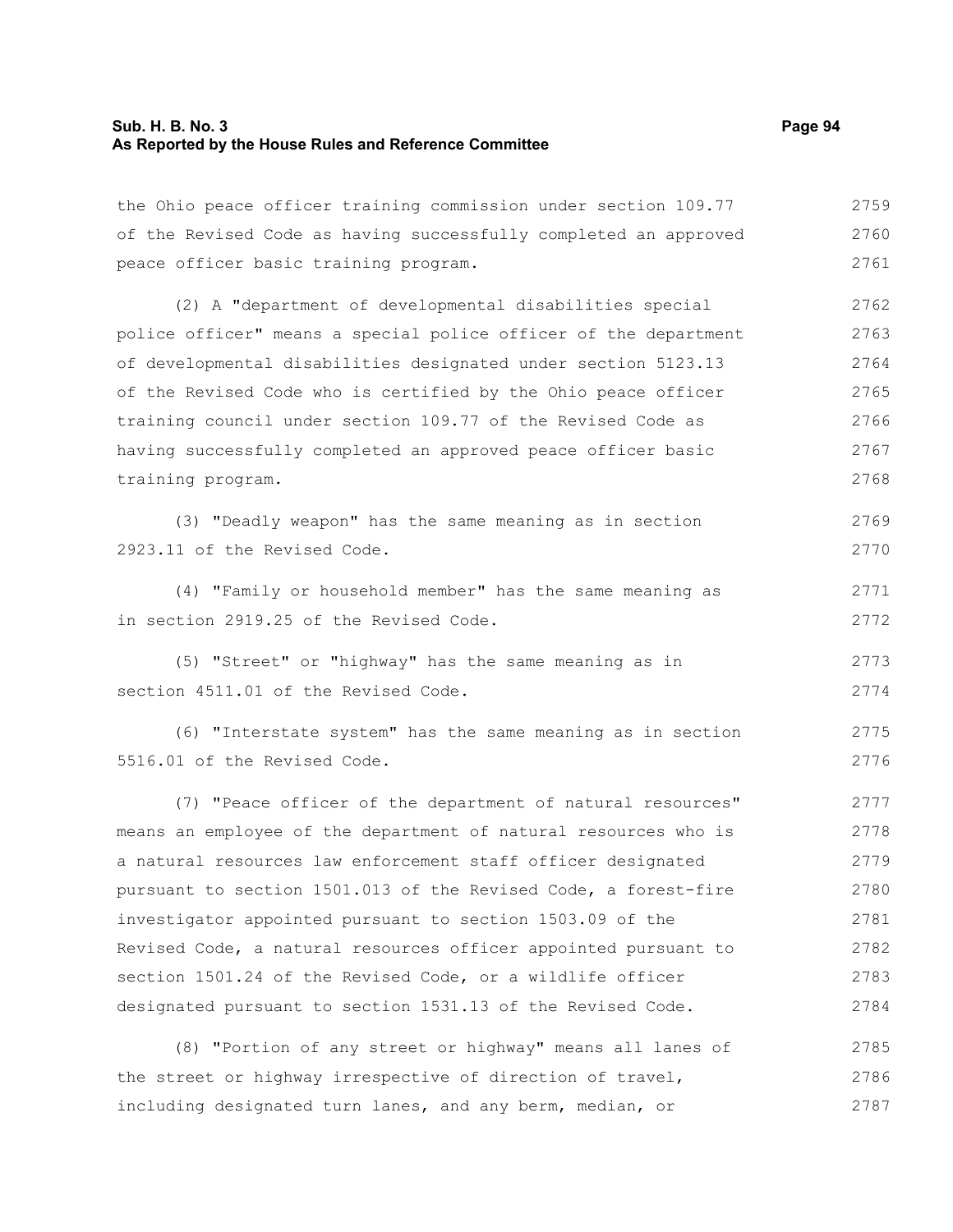# **Sub. H. B. No. 3 Page 95 As Reported by the House Rules and Reference Committee**

shoulder.

2788

Sec. 2935.032. (A) Not later than ninety days after-theeffective date of this amendment October 21, 1997, each agency, instrumentality, or political subdivision that is served by any peace officer described in division  $\left(\frac{B}{1}\right)$  (A) of section 2935.03 of the Revised Code shall adopt, in accordance with division (E) of this section, written policies, written procedures implementing the policies, and other written procedures for the peace officers who serve it to follow in implementing division (B)(3) of section 2935.03 of the Revised Code and for their appropriate response to each report of an alleged incident of the offense of domestic violence or an alleged incident of the offense of violating a protection order. The policies and procedures shall conform to and be consistent with the provisions of divisions (B)(1) and (B)(3) of section 2935.03 of the Revised Code and divisions (B) to (D) of this section. Each policy adopted under this division shall include, but not be limited to, all of the following: 2789 2790 2791 2792 2793 2794 2795 2796 2797 2798 2799 2800 2801 2802 2803 2804 2805

(1) Provisions specifying that, if a peace officer who serves the agency, instrumentality, or political subdivision responds to an alleged incident of the offense of domestic violence, an alleged incident of the offense of violating a protection order, or an alleged incident of any other offense, both of the following apply: 2806 2807 2808 2809 2810 2811

(a) If the officer determines that there are reasonable grounds to believe that a person knowingly caused serious physical harm to another or to another's unborn or knowingly caused or attempted to cause physical harm to another or to another's unborn by means of a deadly weapon or dangerous ordnance, then, regardless of whether the victim of the offense 2812 2813 2814 2815 2816 2817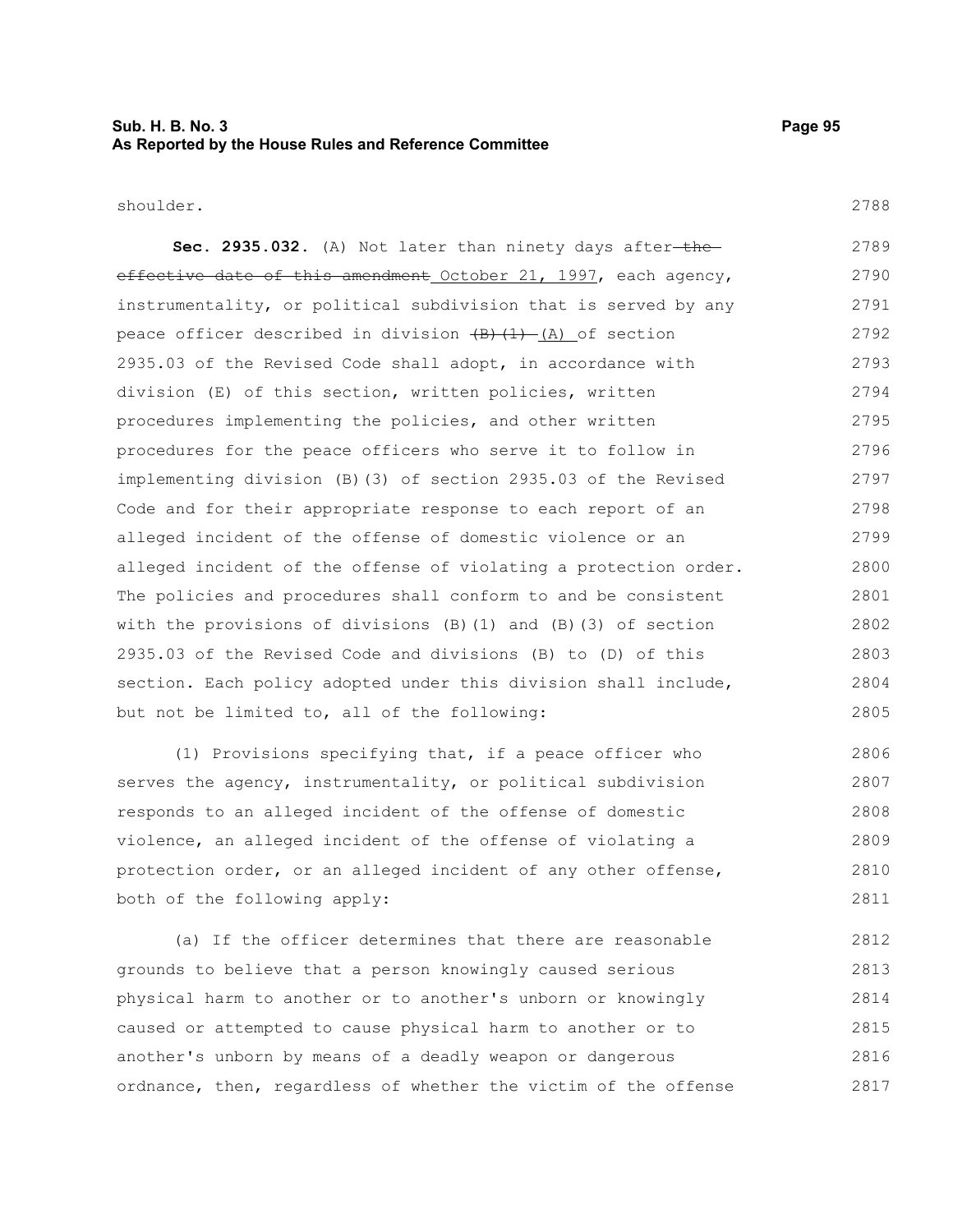#### **Sub. H. B. No. 3 Page 96 As Reported by the House Rules and Reference Committee**

was a family or household member of the offender, the officer shall treat the incident as felonious assault, shall consider the offender to have committed and the victim to have been the victim of felonious assault, shall consider the offense that was committed to have been felonious assault in determining the manner in which the offender should be treated, and shall comply with whichever of the following is applicable: 2818 2819 2820 2821 2822 2823 2824

(i) Unless the officer has reasonable cause to believe that, during the incident, the offender who committed the felonious assault and one or more other persons committed offenses against each other, the officer shall arrest the offender who committed the felonious assault pursuant to section 2935.03 of the Revised Code and shall detain that offender pursuant to that section until a warrant can be obtained, and the arrest shall be for felonious assault. 2825 2826 2827 2828 2829 2830 2831 2832

(ii) If the officer has reasonable cause to believe that, during the incident, the offender who committed the felonious assault and one or more other persons committed offenses against each other, the officer shall determine in accordance with division (B)(3)(d) of section 2935.03 of the Revised Code which of those persons is the primary physical aggressor. If the offender who committed the felonious assault is the primary physical aggressor, the officer shall arrest that offender for felonious assault pursuant to section 2935.03 of the Revised Code and shall detain that offender pursuant to that section until a warrant can be obtained, and the officer is not required to arrest but may arrest pursuant to section 2935.03 of the Revised Code any other person who committed an offense but who is not the primary physical aggressor. If the offender who committed the felonious assault is not the primary physical aggressor, the officer is not required to arrest that offender 2833 2834 2835 2836 2837 2838 2839 2840 2841 2842 2843 2844 2845 2846 2847 2848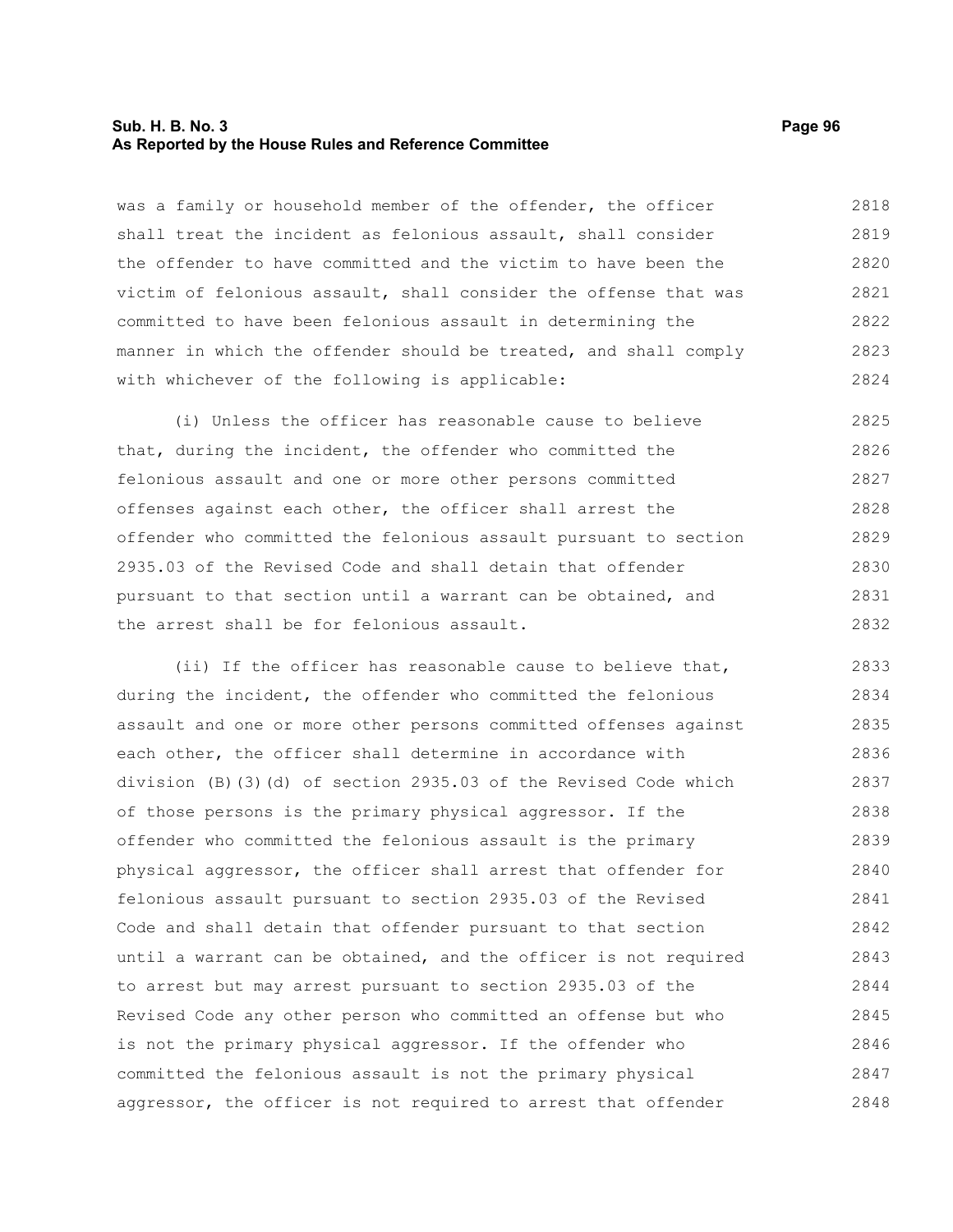#### **Sub. H. B. No. 3 Page 97 As Reported by the House Rules and Reference Committee**

or any other person who committed an offense during the incident but may arrest any of them pursuant to section 2935.03 of the Revised Code and detain them pursuant to that section until a warrant can be obtained. 2849 2850 2851 2852

(b) If the officer determines that there are reasonable grounds to believe that a person, while under the influence of sudden passion or in a sudden fit of rage, either of which is brought on by serious provocation occasioned by the victim that is reasonably sufficient to incite the person into using deadly force, knowingly caused serious physical harm to another or to another's unborn or knowingly caused or attempted to cause physical harm to another or to another's unborn by means of a deadly weapon or dangerous ordnance, then, regardless of whether the victim of the offense was a family or household member of the offender, the officer shall treat the incident as aggravated assault, shall consider the offender to have committed and the victim to have been the victim of aggravated assault, shall consider the offense that was committed to have been aggravated assault in determining the manner in which the offender should be treated, and shall comply with whichever of the following is applicable: 2853 2854 2855 2856 2857 2858 2859 2860 2861 2862 2863 2864 2865 2866 2867 2868 2869

(i) Unless the officer has reasonable cause to believe that, during the incident, the offender who committed the aggravated assault and one or more other persons committed offenses against each other, the officer shall arrest the offender who committed the aggravated assault pursuant to section 2935.03 of the Revised Code and shall detain that offender pursuant to that section until a warrant can be obtained, and the arrest shall be for aggravated assault. 2870 2871 2872 2873 2874 2875 2876 2877

(ii) If the officer has reasonable cause to believe that, 2878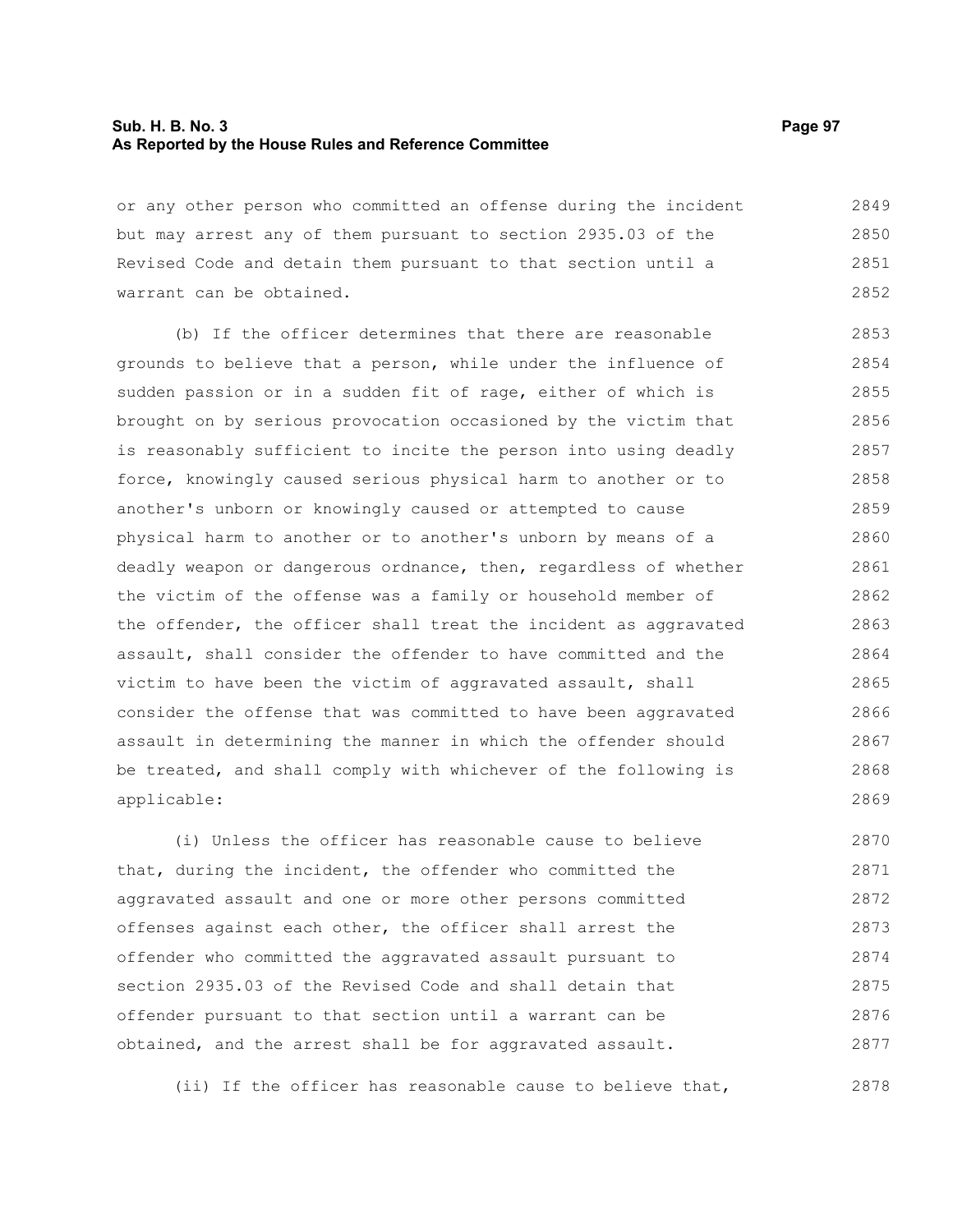### **Sub. H. B. No. 3 Page 98 As Reported by the House Rules and Reference Committee**

during the incident, the offender who committed the aggravated assault and one or more other persons committed offenses against each other, the officer shall determine in accordance with division (B)(3)(d) of section 2935.03 of the Revised Code which of those persons is the primary physical aggressor. If the offender who committed the aggravated assault is the primary physical aggressor, the officer shall arrest that offender for aggravated assault pursuant to section 2935.03 of the Revised Code and shall detain that offender pursuant to that section until a warrant can be obtained, and the officer is not required to arrest but may arrest pursuant to section 2935.03 of the Revised Code any other person who committed an offense but who is not the primary physical aggressor. If the offender who committed the aggravated assault is not the primary physical aggressor, the officer is not required to arrest that offender or any other person who committed an offense during the incident but may arrest any of them pursuant to section 2935.03 of the Revised Code and detain them pursuant to that section until a 2879 2880 2881 2882 2883 2884 2885 2886 2887 2888 2889 2890 2891 2892 2893 2894 2895 2896

warrant can be obtained.

(2) Provisions requiring the peace officers who serve the agency, instrumentality, or political subdivision to do all of the following: 2898 2899 2900

(a) Respond without undue delay to a report of an alleged incident of the offense of domestic violence or the offense of violating a protection order; 2901 2902 2903

(b) If the alleged offender has been granted pretrial release from custody on a prior charge of the offense of domestic violence or the offense of violating a protection order and has violated one or more conditions of that pretrial release, document the facts and circumstances of the violation 2904 2905 2906 2907 2908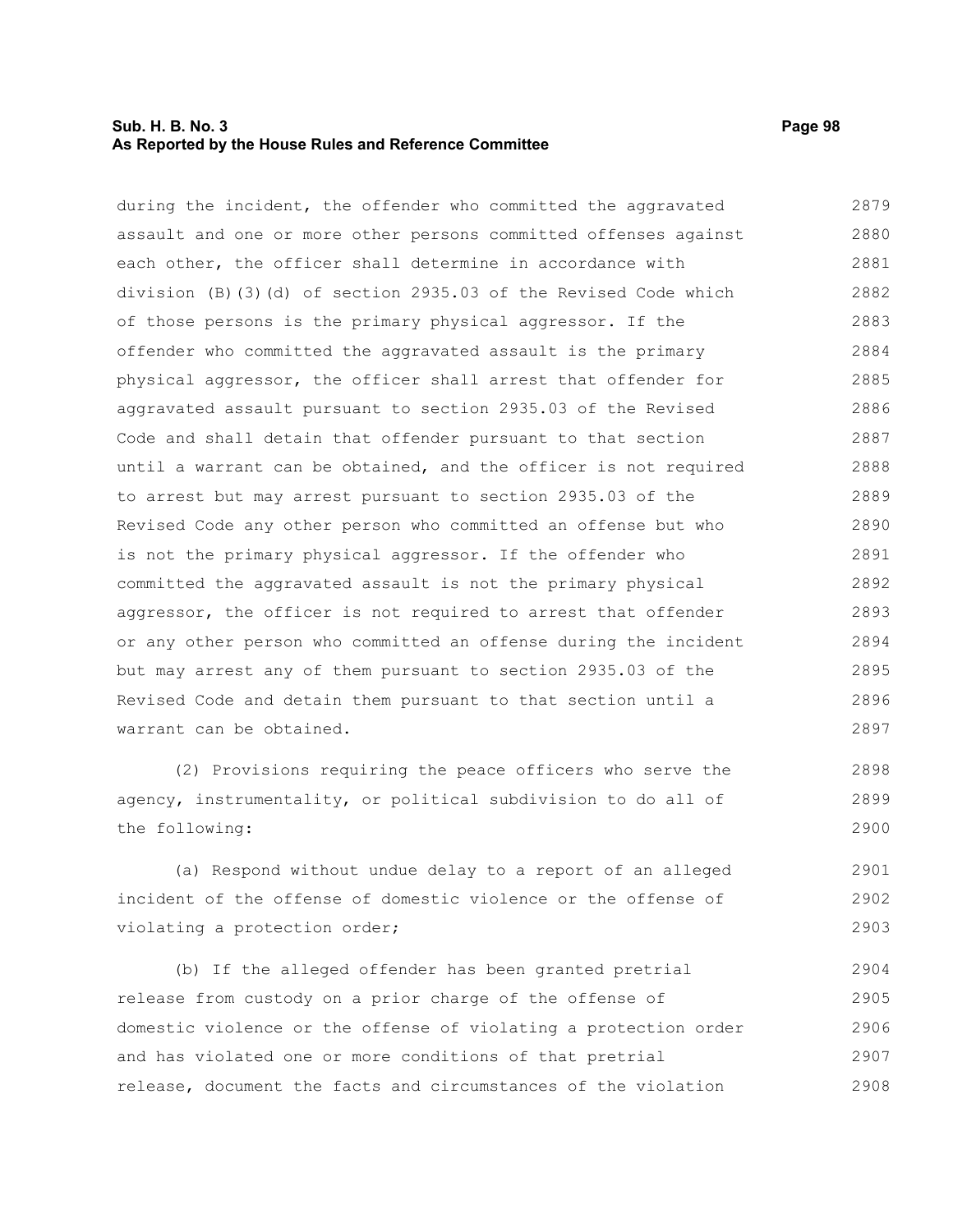# **Sub. H. B. No. 3 Page 99 As Reported by the House Rules and Reference Committee**

| in the report to the law enforcement agency that the peace               | 2909 |
|--------------------------------------------------------------------------|------|
| officer makes pursuant to division (D) of this section;                  | 2910 |
| (c) Separate the victim of the offense of domestic                       | 2911 |
| violence or the offense of violating a protection order and the          | 2912 |
| alleged offender, conduct separate interviews with the victim            | 2913 |
| and the alleged offender in separate locations, and take a               | 2914 |
| written statement from the victim that indicates the frequency           | 2915 |
| and severity of any prior incidents of physical abuse of the             | 2916 |
| victim by the alleged offender, the number of times the victim           | 2917 |
| has called peace officers for assistance, and the disposition of         | 2918 |
| those calls, if known;                                                   | 2919 |
|                                                                          |      |
| (d) Comply with divisions (B) (1) and (B) (3) of section                 | 2920 |
| 2935.03 of the Revised Code and with divisions $(B)$ , $(C)$ , and $(D)$ | 2921 |
| of this section;                                                         | 2922 |
| (e) Screen the victim of the offense of domestic violence                | 2923 |
| or the offense of violating a protection order using an                  | 2924 |
| evidence-based lethality assessment screening tool adopted under         | 2925 |
| section 2935.033 of the Revised Code to determine if the case            | 2926 |
| should be referred to local or regional domestic violence                | 2927 |
| advocacy services, as required under section 2935.033 of the             | 2928 |
| Revised Code;                                                            | 2929 |
| (f) Submit the results of a screening conducted under                    | 2930 |
| division (A) (2) (e) of this section to the court and prosecuting        | 2931 |
| attorney having jurisdiction over any criminal complaint filed           | 2932 |
| in connection with the offense when the investigative file,              | 2933 |
| police report, and other information in that case is sent to the         | 2934 |
|                                                                          | 2935 |
| court and the prosecutor.                                                |      |
| (3) Sanctions to be imposed upon a peace officer who                     | 2936 |

serves the agency, instrumentality, or political subdivision and 2937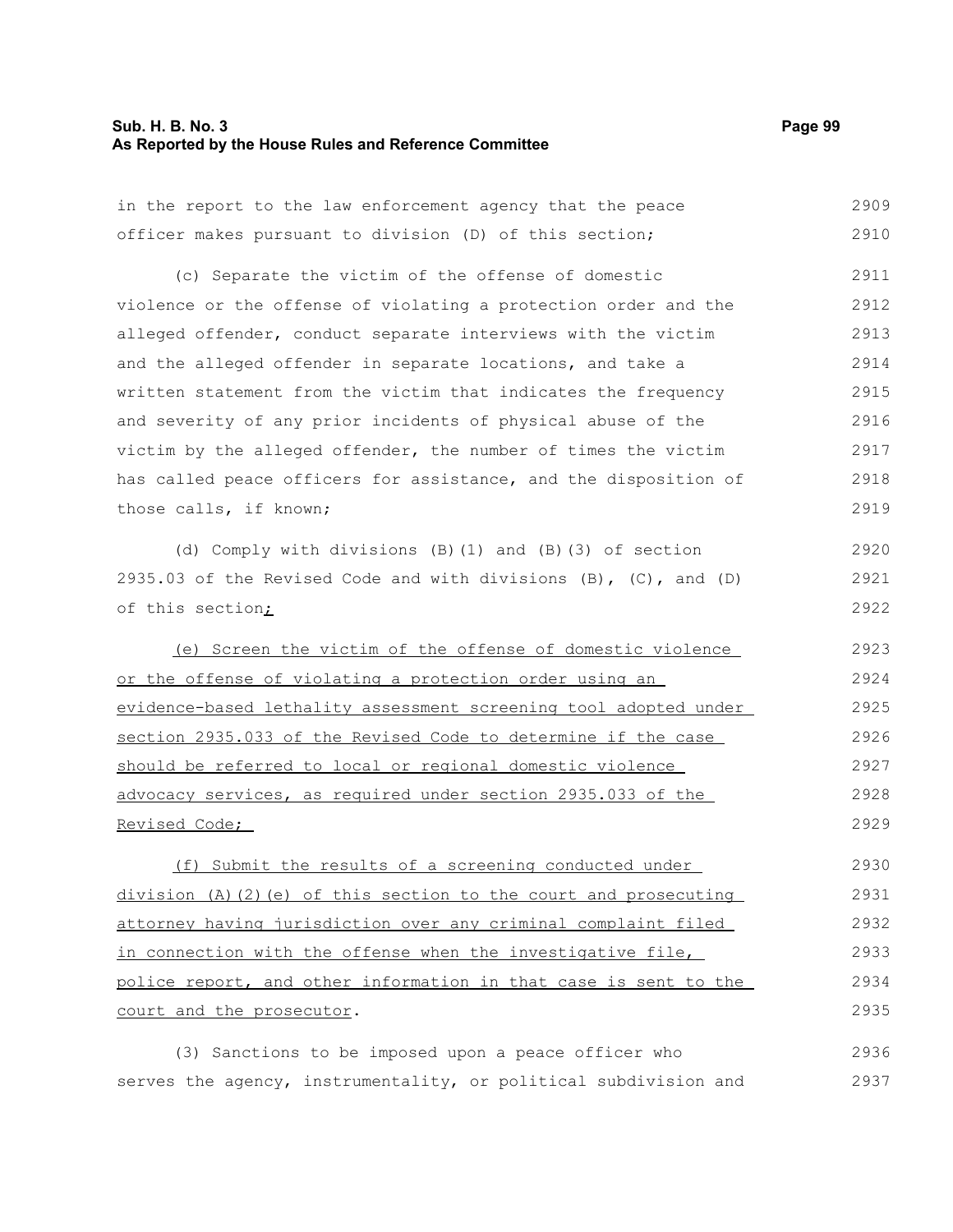#### **Sub. H. B. No. 3 Page 100 As Reported by the House Rules and Reference Committee**

who fails to comply with any provision in the policy or with division (B)(1) or (B)(3) of section 2935.03 of the Revised Code or division (B), (C), or (D) of this section. 2938 2939 2940

(4) Examples of reasons that a peace officer may consider for not arresting and detaining until a warrant can be obtained a person who allegedly committed the offense of domestic violence or the offense of violating a protection order when it is the preferred course of action in this state that the officer arrest the alleged offender, as described in division (B)(3)(b) of section 2935.03 of the Revised Code. 2941 2942 2943 2944 2945 2946 2947

(B)(1) Nothing in this section or in division (B)(1) or (B)(3) of section 2935.03 of the Revised Code precludes an agency, instrumentality, or political subdivision that is served by any peace officer described in division  $\overline{(B)(1)}$   $\overline{(A)}$  of section 2935.03 of the Revised Code from including in the policy it adopts under division (A) of this section either of the following types of provisions: 2948 2949 2950 2951 2952 2953 2954

(a) A provision that requires the peace officers who serve it, if they have reasonable grounds to believe that the offense of domestic violence or the offense of violating a protection order has been committed within the limits of the jurisdiction of the agency, instrumentality, or political subdivision and reasonable cause to believe that a particular person committed the offense, to arrest the alleged offender; 2955 2956 2957 2958 2959 2960 2961

(b) A provision that does not require the peace officers who serve it, if they have reasonable grounds to believe that the offense of domestic violence or the offense of violating a protection order has been committed within the limits of the jurisdiction of the agency, instrumentality, or political subdivision and reasonable cause to believe that a particular 2962 2963 2964 2965 2966 2967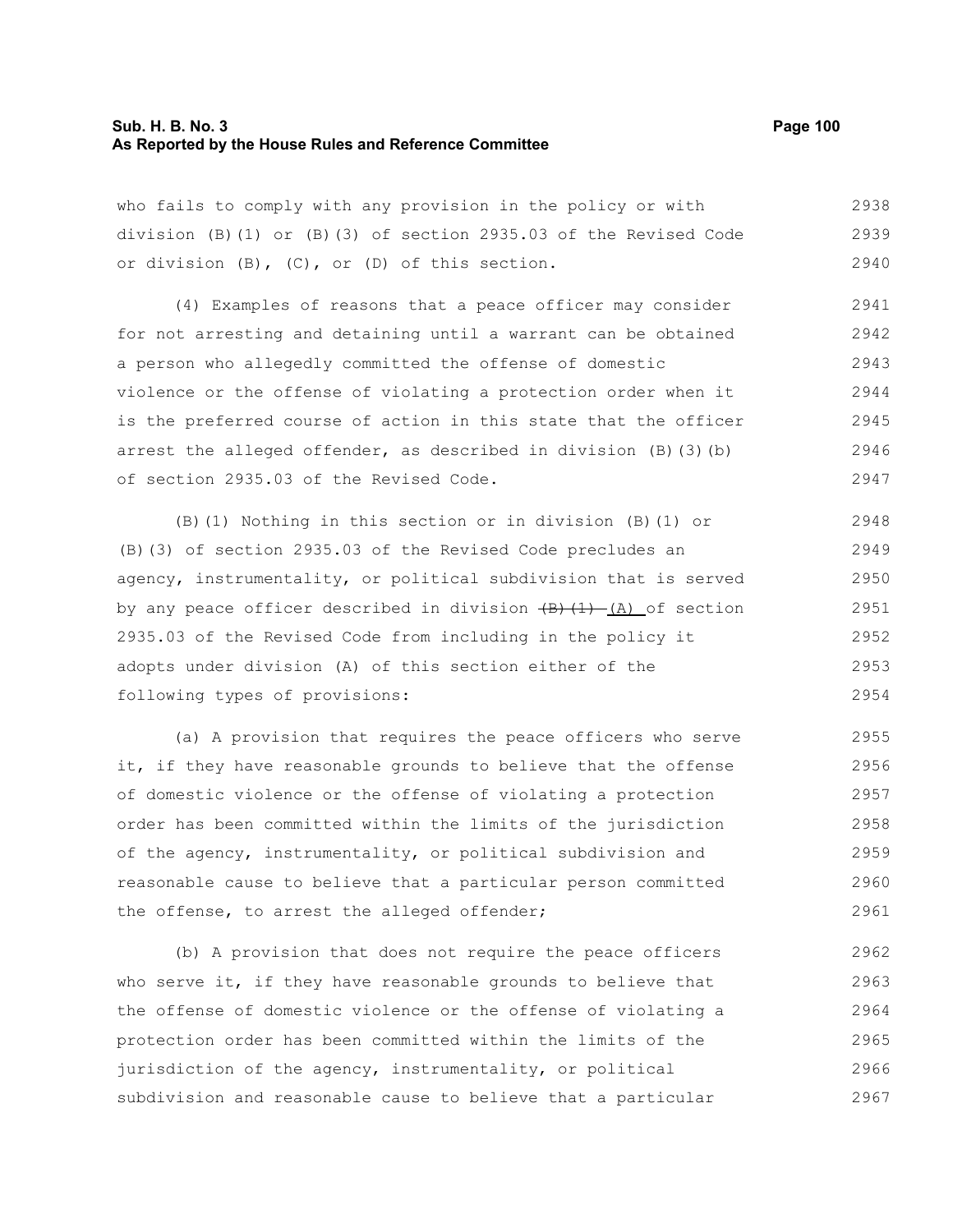#### **Sub. H. B. No. 3 Page 101 As Reported by the House Rules and Reference Committee**

person committed the offense, to arrest the alleged offender, but that grants the officers less discretion in those circumstances in deciding whether to arrest the alleged offender than peace officers are granted by divisions  $(B)$  (1) and  $(B)$  (3) of section 2935.03 of the Revised Code. 2968 2969 2970 2971 2972

(2) If an agency, instrumentality, or political subdivision that is served by any peace officer described in division  $\left(\frac{B}{1}\right)$  (A) of section 2935.03 of the Revised Code includes in the policy it adopts under division (A) of this section a provision of the type described in division (B)(1)(a) or (b) of this section, the peace officers who serve the agency, instrumentality, or political subdivision shall comply with the provision in making arrests authorized under division (B)(1) of section 2935.03 of the Revised Code. 2973 2974 2975 2976 2977 2978 2979 2980 2981

(C) When a peace officer described in division  $\{B\}(1)$  (A) of section 2935.03 of the Revised Code investigates a report of an alleged incident of the offense of domestic violence or an alleged incident of the offense of violating a protection order, the officer shall do all of the following: 2982 2983 2984 2985 2986

(1) Complete a domestic violence report in accordance with division (D) of this section; 2987 2988

(2) Advise the victim of the availability of a temporary protection order pursuant to section 2919.26 of the Revised Code, an emergency protection order pursuant to section 2919.261 of the Revised Code, or a protection order or consent agreement pursuant to section 3113.31 of the Revised Code; 2989 2990 2991 2992 2993

(3) Give the victim the officer's name, the officer's badge number if the officer has a badge and the badge has a number, the report number for the incident if a report number is 2994 2995 2996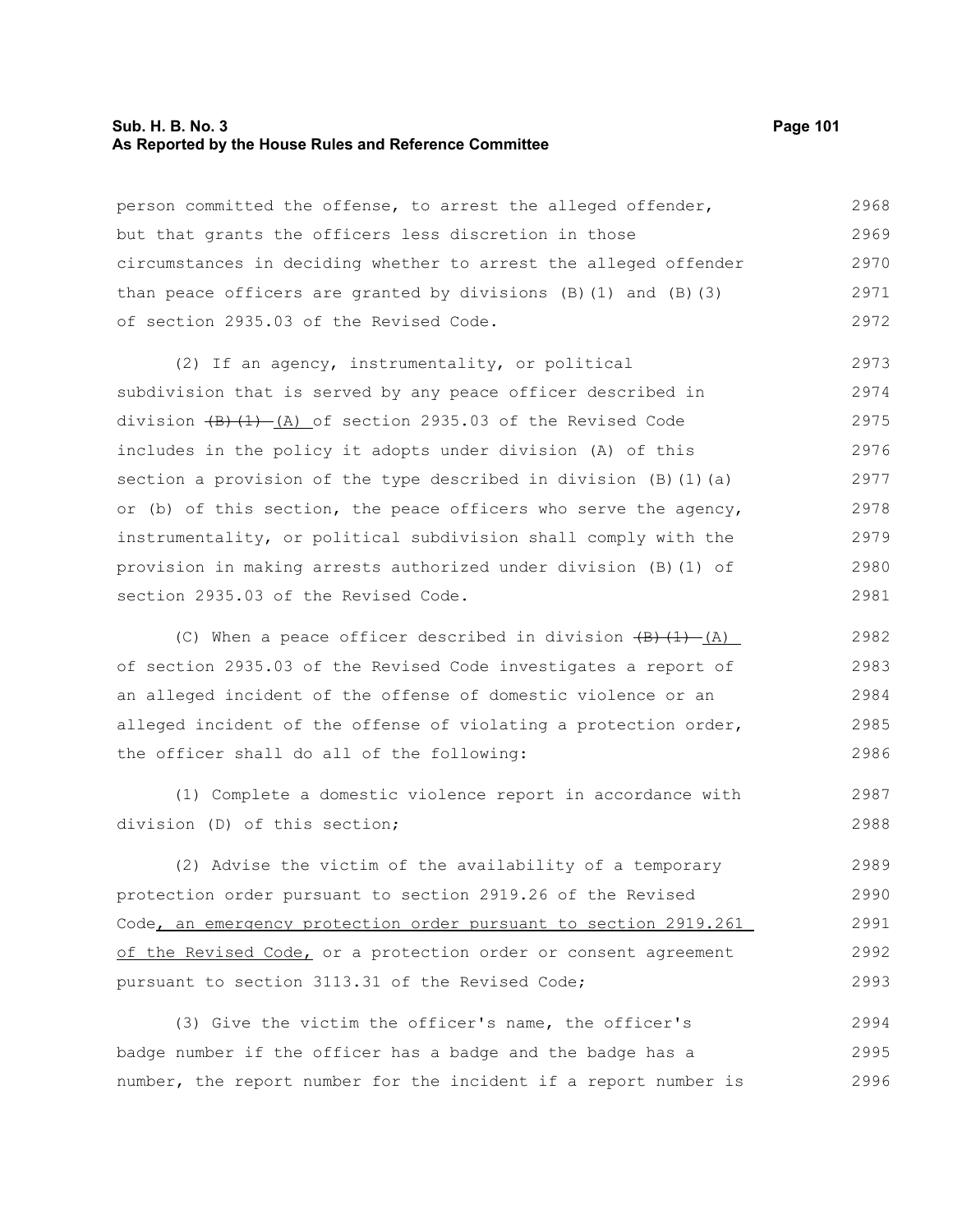#### **Sub. H. B. No. 3 Page 102 As Reported by the House Rules and Reference Committee**

available at the time of the officer's investigation, a telephone number that the victim can call for information about the case, the telephone number of a domestic violence shelter in the area, and information on any local victim advocate program. 2997 2998 2999 3000

(D) A peace officer who investigates a report of an alleged incident of the offense of domestic violence or an alleged incident of the offense of violating a protection order shall make a written report of the incident whether or not an arrest is made. The report shall document the officer's observations of the victim and the alleged offender, any visible injuries of the victim or alleged offender, any weapons at the scene, the actions of the alleged offender, any statements made by the victim or witnesses, and any other significant facts or circumstances. If the officer does not arrest and detain until a warrant can be obtained a person who allegedly committed the offense of domestic violence or the offense of violating a protection order when it is the preferred course of action in this state pursuant to division (B)(3)(b) of section 2935.03 of the Revised Code that the alleged offender be arrested, the officer must articulate in the report a clear statement of the officer's reasons for not arresting and detaining that alleged offender until a warrant can be obtained. The officer shall submit the written report to the law enforcement agency to which the officer has been appointed, employed, or elected. 3001 3002 3003 3004 3005 3006 3007 3008 3009 3010 3011 3012 3013 3014 3015 3016 3017 3018 3019 3020

(E) Each agency, instrumentality, or political subdivision that is required to adopt policies and procedures under division (A) of this section shall adopt those policies and procedures in conjunction and consultation with shelters in the community for victims of domestic violence and private organizations, law enforcement agencies, and other public agencies in the community that have expertise in the recognition and handling of domestic 3021 3022 3023 3024 3025 3026 3027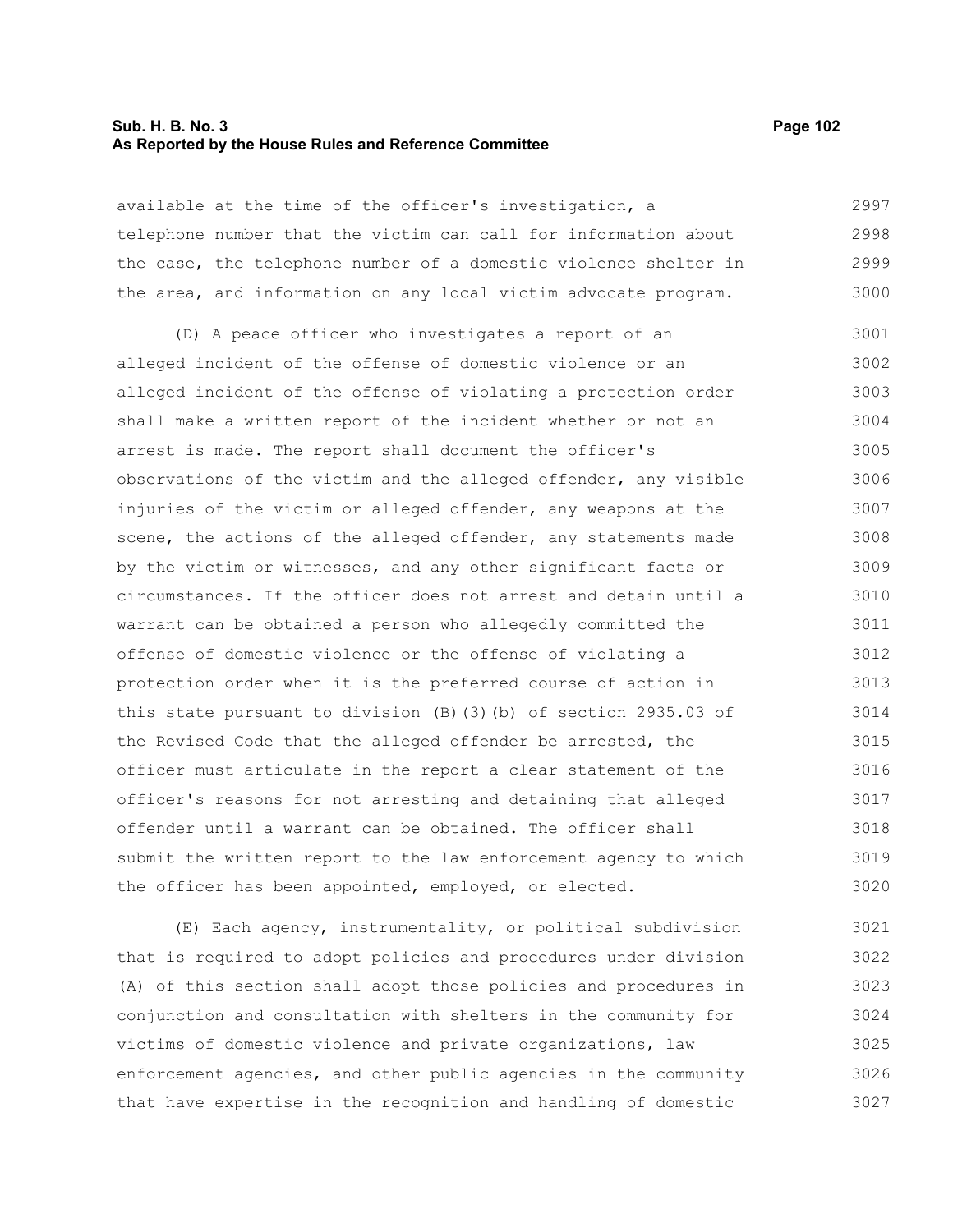# **Sub. H. B. No. 3 Page 103 As Reported by the House Rules and Reference Committee**

violence cases.

3028

3044

(F) To the extent described in and in accordance with section 9.86 or 2744.03 of the Revised Code, a peace officer who arrests an offender for the offense of violating a protection order with respect to a protection order or consent agreement of this state or another state that on its face is valid is immune from liability in a civil action for damages for injury, death, or loss to person or property that allegedly was caused by or related to the arrest. 3029 3030 3031 3032 3033 3034 3035 3036

(G) Each agency, instrumentality, or political subdivision described in division (A) of this section that arrests an offender for an alleged incident of the offense of domestic violence or an alleged incident of the offense of violating a protection order shall consider referring the case to federal authorities for prosecution under 18 U.S.C. 2261 if the incident constitutes a violation of federal law. 3037 3038 3039 3040 3041 3042 3043

(H) As used in this section:

(1) "Another's unborn" has the same meaning as in section 2903.09 of the Revised Code. 3045 3046

(2) "Dangerous ordnance" and "deadly weapon" have the same meanings as in section 2923.11 of the Revised Code. 3047 3048

(3) "The offense of violating a protection order" includes the former offense of violating a protection order or consent agreement or anti-stalking protection order as set forth in section 2919.27 of the Revised Code as it existed prior to-theeffective date of this amendment October 21, 1997. 3049 3050 3051 3052 3053

 **Sec. 2935.033.** (A) As used in this section, "lethality assessment screening tool" means a lethality assessment screening tool included in the list of validated and evidence-3054 3055 3056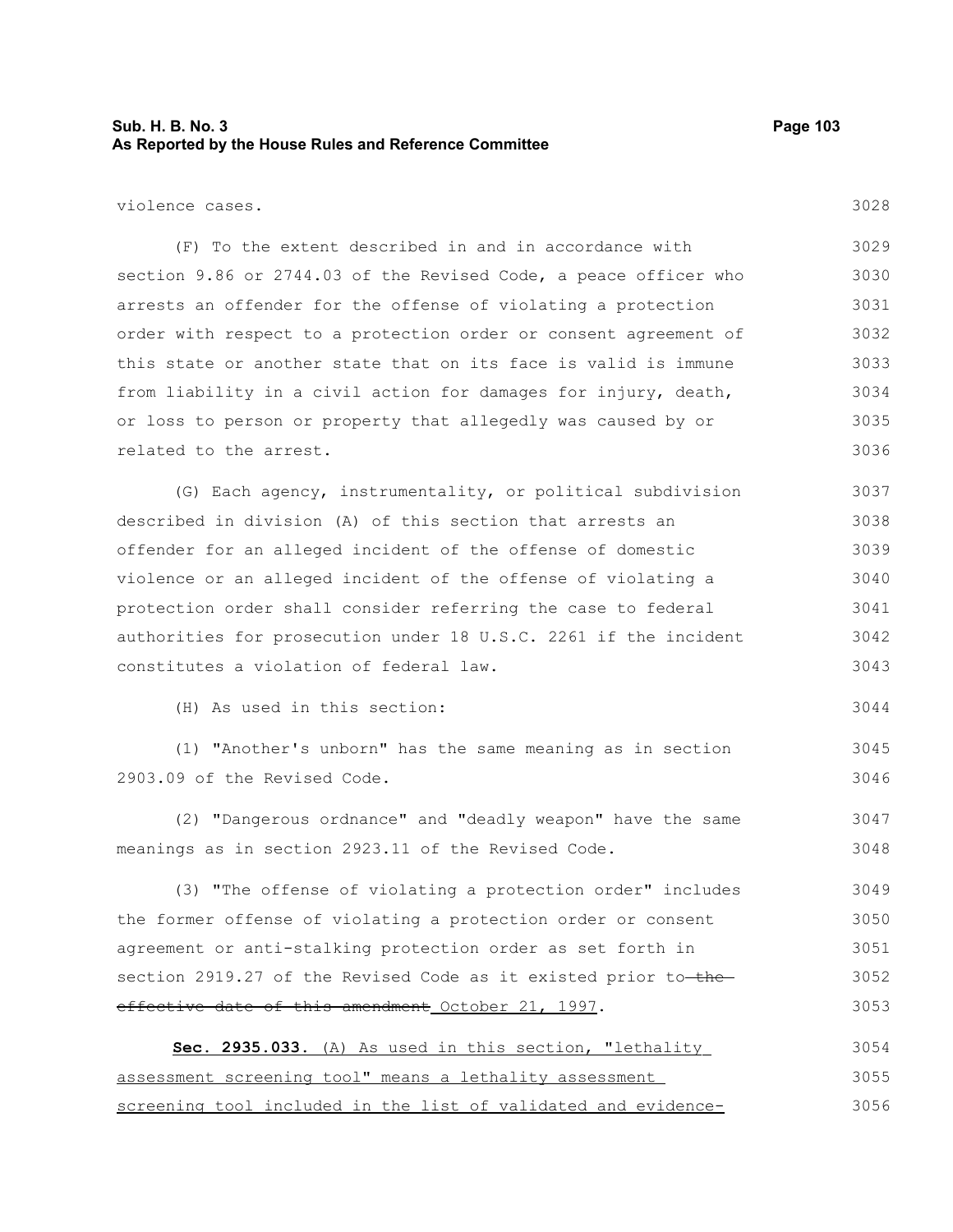| based lethality assessment screening tools by the attorney       | 3057 |
|------------------------------------------------------------------|------|
| general pursuant to division (C) of section 109.744 of the       | 3058 |
| Revised Code.                                                    | 3059 |
| (B) Not later than ninety days after the effective date of       | 3060 |
| this section, the chief law enforcement officer of each agency,  | 3061 |
| instrumentality, or political subdivision that is served by any  | 3062 |
| peace officer described in division (A) of section 2935.03 of    | 3063 |
| the Revised Code shall identify local and regional domestic      | 3064 |
| violence advocacy services to which individuals experiencing     | 3065 |
| domestic violence or violation of a protection order and         | 3066 |
| determined to be high risk may be referred.                      | 3067 |
| (C) Each law enforcement agency, instrumentality, or             | 3068 |
| political subdivision that is served by any peace officer        | 3069 |
| described in division (A) of section 2935.03 of the Revised Code | 3070 |
| shall adopt written policies, written procedures implementing    | 3071 |
| the policies, and any other necessary written procedures for the | 3072 |
| peace officers who serve the agency, instrumentality, or         | 3073 |
| political subdivision to follow in screening alleged incidents   | 3074 |
| of the offense of domestic violence and alleged incidents of the | 3075 |
| offense of violating a protection order for referral to local or | 3076 |
| regional domestic violence advocacy services. The policies and   | 3077 |
| procedures shall include all of the following:                   | 3078 |
| (1) A requirement that peace officers who serve the              | 3079 |
| agency, instrumentality, or political subdivision automatically  | 3080 |
| refer any case of domestic violence that involves an allegation  | 3081 |
| of strangulation to local or regional domestic violence advocacy | 3082 |
| services and provide the victim of an alleged strangulation with | 3083 |
| the following warning:                                           | 3084 |
| "I have a duty to warn you that strangulation is serious         | 3085 |
| and can cause internal injuries, brain damage, and delayed       | 3086 |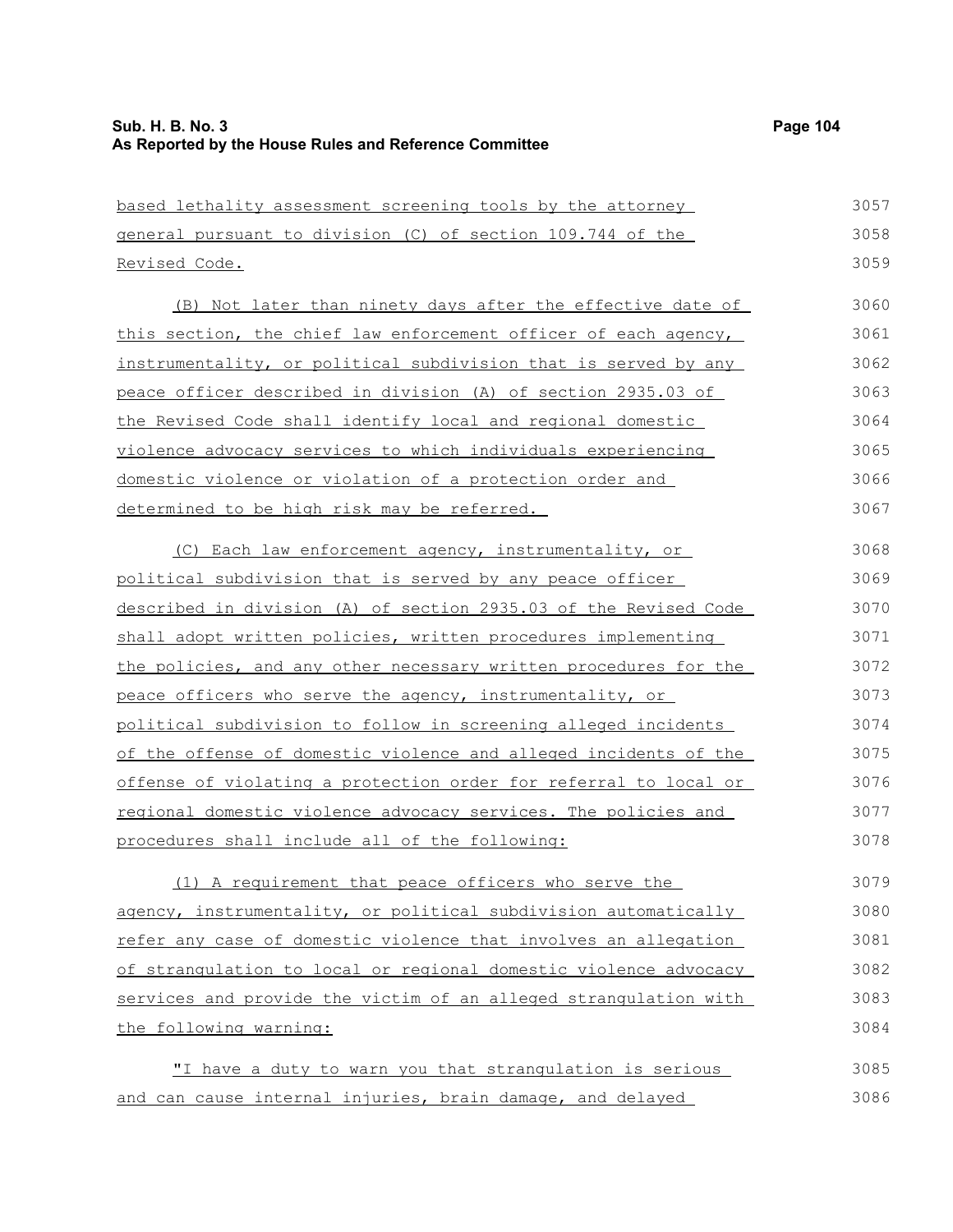# **Sub. H. B. No. 3 Page 105 As Reported by the House Rules and Reference Committee**

| health consequences such as strokes, thyroid issues,             | 3087 |
|------------------------------------------------------------------|------|
| miscarriage, and death. Research shows that if you are strangled | 3088 |
| one time, you are more likely to be killed by your partner. I    | 3089 |
| strongly encourage you to seek immediate medical attention at an | 3090 |
| emergency department and to ask for support from an advocate."   | 3091 |
| (2) A lethality assessment screening tool, selected by the       | 3092 |
| law enforcement agency, instrumentality, or political            | 3093 |
| subdivision from those qualified by the attorney general under   | 3094 |
| division (C) of section 109.774 of the Revised Code, to be used  | 3095 |
| by peace officers to screen victims of alleged incidents of      | 3096 |
| domestic violence and alleged incidents of violating a           | 3097 |
| protection order for referral to local or regional domestic      | 3098 |
| violence advocacy services;                                      | 3099 |
| (3) Procedures for connecting high risk victims to               | 3100 |
| domestic violence advocacy programs, community and faith-based   | 3101 |
| programs, nonprofit mental health programs, and other programs   | 3102 |
| that may be able to assist high risk victims;                    | 3103 |
| (4) Procedures for local or regional domestic violence           | 3104 |
| advocacy services to consult with prosecutors on charges and     | 3105 |
| negotiated plea agreements in cases referred to the services.    | 3106 |
| Sec. 2935.0332935.034. (A) Any peace officer may render          | 3107 |
| assistance to any federal law enforcement officer who has arrest | 3108 |
| authority under the "Uniting and Strengthening America by        | 3109 |
| Providing Appropriate Tools Required to Intercept and Obstruct   | 3110 |
| Terrorism (USA Patriot Act) Act of 2001," Pub. L. No. 107-056,   | 3111 |
| 115 Stat. 272, as amended, if both of the following apply:       | 3112 |
| (1) There is a threat of imminent physical danger to the         | 3113 |
| federal law enforcement officer a threat of physical harm to     | 3114 |

federal law enforcement officer, a threat of physical harm to another person, or any other serious emergency situation 3114 3115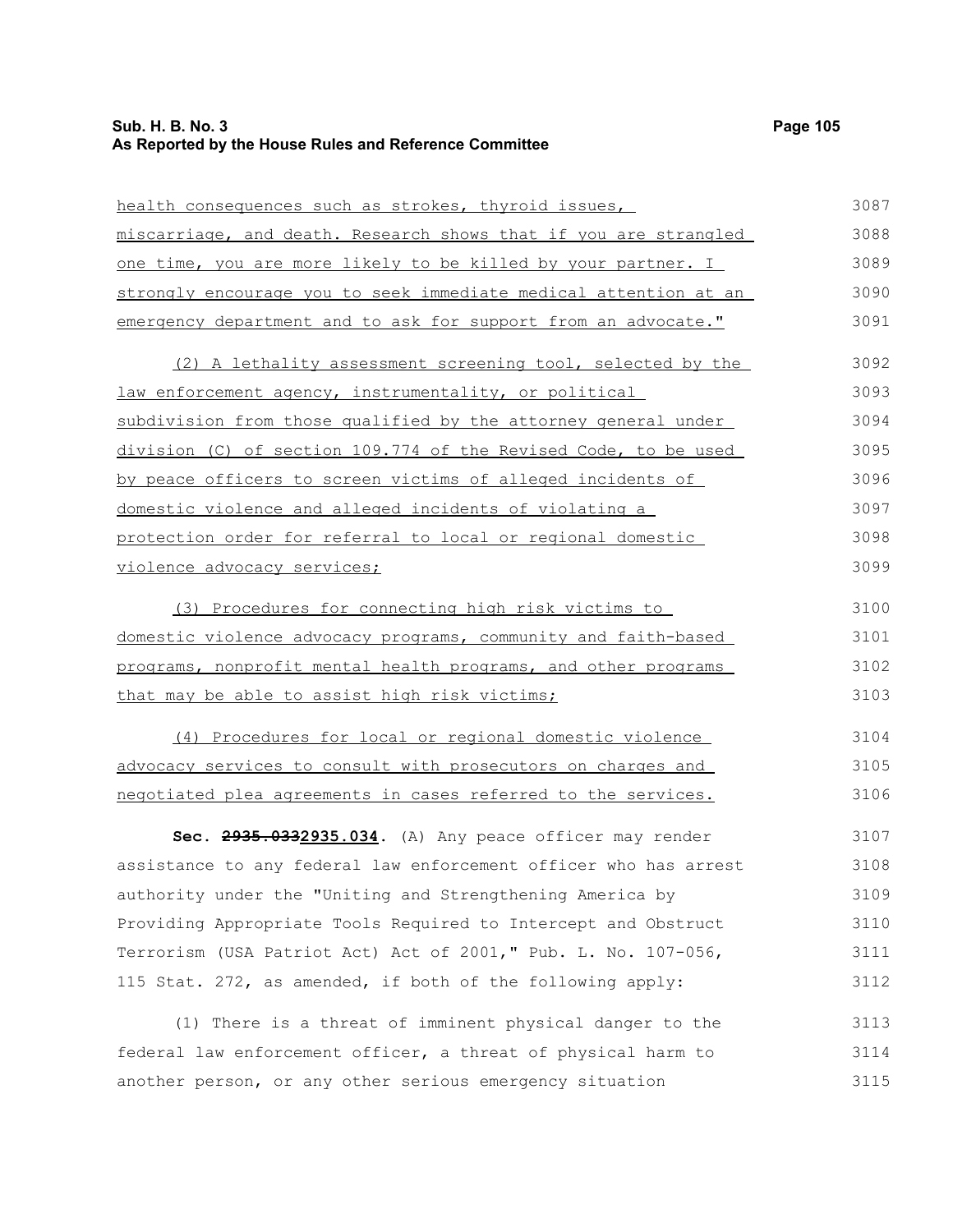# **Sub. H. B. No. 3 Page 106 As Reported by the House Rules and Reference Committee**

3116

3122

| present.                                                     |
|--------------------------------------------------------------|
| (2) Either the federal law enforcement officer requests      |
| emergency assistance or it appears that the federal law      |
| enforcement officer is unable to request assistance, and the |
| circumstances reasonably indicate that assistance is         |
| appropriate.                                                 |
| (B) "Federal law enforcement officer" has the same meaning   |

as in section 9.88 of the Revised Code. 3123

**Sec. 2937.23.** (A)(1) In a case involving a felony or a violation of section 2903.11, 2903.12, or 2903.13 of the Revised Code when the victim of the offense is a peace officer, the judge or magistrate shall fix the amount of bail. 3124 3125 3126 3127

(2) In a case involving a misdemeanor or a violation of a municipal ordinance and not involving a felony or a violation of section 2903.11, 2903.12, or 2903.13 of the Revised Code when the victim of the offense is a peace officer, the judge, magistrate, or clerk of the court may fix the amount of bail and may do so in accordance with a schedule previously fixed by the judge or magistrate. If the judge, magistrate, or clerk of the court is not readily available, the sheriff, deputy sheriff, marshal, deputy marshal, police officer, or jailer having custody of the person charged may fix the amount of bail in accordance with a schedule previously fixed by the judge or magistrate and shall take the bail only in the county courthouse, the municipal or township building, or the county or municipal jail. 3128 3129 3130 3131 3132 3133 3134 3135 3136 3137 3138 3139 3140 3141

(3) In all cases, the bail shall be fixed with consideration of the seriousness of the offense charged, the previous criminal record of the defendant, the results of any 3142 3143 3144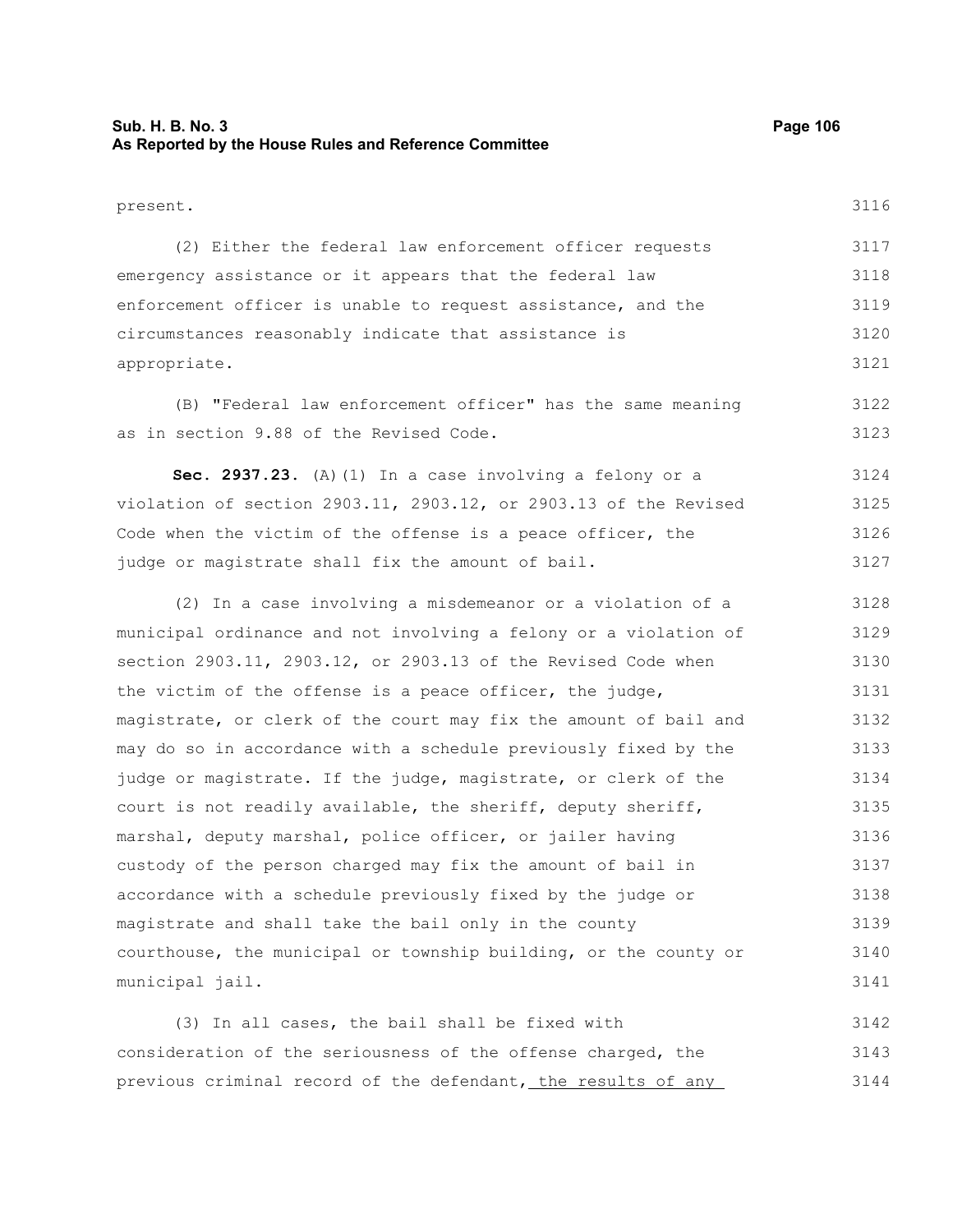### **Sub. H. B. No. 3 Page 107 As Reported by the House Rules and Reference Committee**

3174

| screening conducted in the case under division (A)(2)(e) of      | 3145 |
|------------------------------------------------------------------|------|
| section 2935.032 of the Revised Code, if any such results are    | 3146 |
| available, and the probability of the defendant appearing at the | 3147 |
| trial of the case.                                               | 3148 |

(B) In any case involving an alleged violation of section 2903.211 of the Revised Code or of a municipal ordinance that is substantially similar to that section, the court shall determine whether it will order an evaluation of the mental condition of the defendant pursuant to section 2919.271 of the Revised Code and, if it decides to so order, shall issue the order requiring the evaluation before it sets bail for the person charged with the violation. In any case involving an alleged violation of section 2919.27 of the Revised Code or of a municipal ordinance that is substantially similar to that section and in which the court finds that either of the following criteria applies, the court shall determine whether it will order an evaluation of the mental condition of the defendant pursuant to section 2919.271 of the Revised Code and, if it decides to so order, shall issue the order requiring that evaluation before it sets bail for the person charged with the violation: 3149 3150 3151 3152 3153 3154 3155 3156 3157 3158 3159 3160 3161 3162 3163 3164

(1) Regarding an alleged violation of a protection order issued or consent agreement approved pursuant to section 2919.26 or 3113.31 of the Revised Code, that the violation allegedly involves conduct by the defendant that caused physical harm to the person or property of a family or household member covered by the order or agreement or conduct by that defendant that caused a family or household member to believe that the defendant would cause physical harm to that member or that member's property; 3165 3166 3167 3168 3169 3170 3171 3172 3173

(2) Regarding an alleged violation of a protection order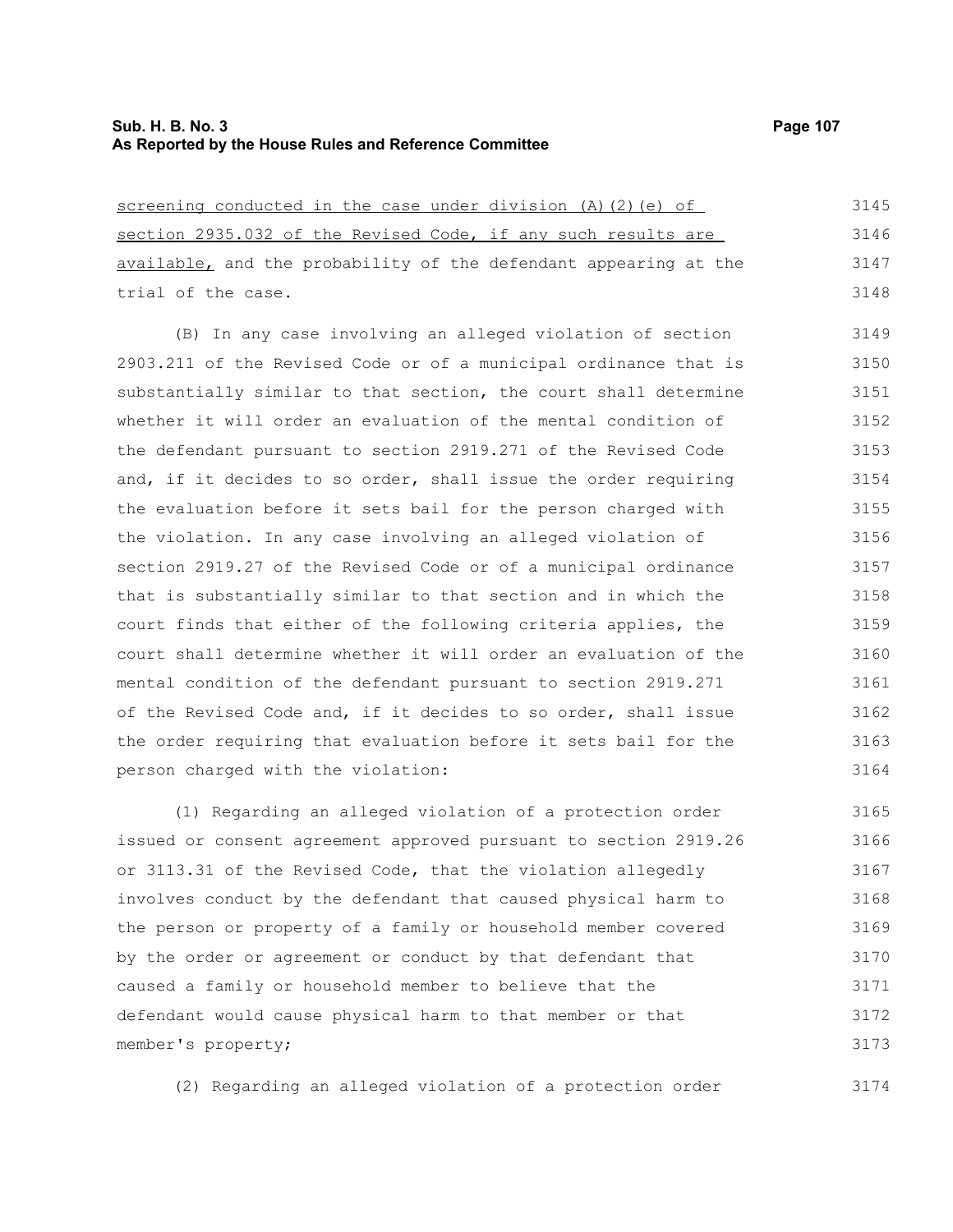# **Sub. H. B. No. 3 Page 108 As Reported by the House Rules and Reference Committee**

| issued pursuant to section 2903.213 or 2903.214 of the Revised           | 3175 |
|--------------------------------------------------------------------------|------|
| Code, or a protection order issued by a court of another state,          | 3176 |
| as defined in section 2919.27 of the Revised Code, that the              | 3177 |
| violation allegedly involves conduct by the defendant that               | 3178 |
| caused physical harm to the person or property of the person             | 3179 |
| covered by the order or conduct by that defendant that caused            | 3180 |
| the person covered by the order to believe that the defendant            | 3181 |
| would cause physical harm to that person or that person's                | 3182 |
| property.                                                                | 3183 |
| (C) As used in this section, "peace officer" has the same                | 3184 |
| meaning as in section 2935.01 of the Revised Code.                       | 3185 |
| Sec. 3113.31. (A) As used in this section:                               | 3186 |
| (1) "Domestic violence" means any of the following:                      | 3187 |
| (a) The occurrence of one or more of the following acts                  | 3188 |
| against a family or household member:                                    | 3189 |
| (i) Attempting to cause or recklessly causing bodily                     | 3190 |
| injury;                                                                  | 3191 |
| (ii) Placing another person by the threat of force in fear               | 3192 |
| of imminent serious physical harm or committing a violation of           | 3193 |
| section 2903.211 or 2911.211 of the Revised Code;                        | 3194 |
| (iii) Committing any act with respect to a child that                    | 3195 |
| would result in the child being an abused child, as defined in           | 3196 |
| section 2151.031 of the Revised Code;                                    | 3197 |
| (iv) Committing a sexually oriented offense.                             | 3198 |
| (b) The occurrence of one or more of the acts identified                 | 3199 |
| in divisions $(A)$ $(1)$ $(a)$ $(i)$ to $(iv)$ of this section against a | 3200 |
| person with whom the respondent is or was in a dating                    | 3201 |
| relationship.                                                            | 3202 |
|                                                                          |      |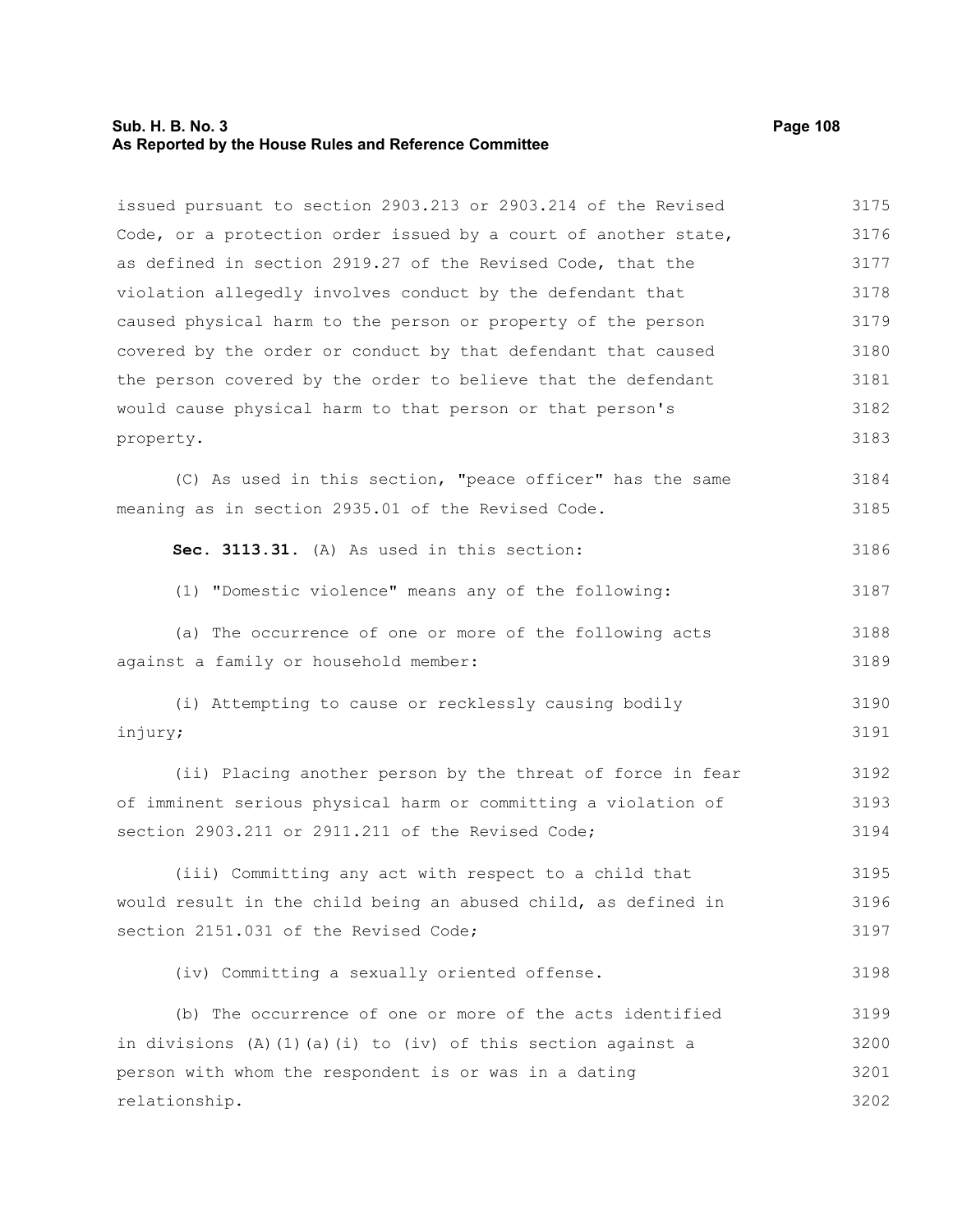## **Sub. H. B. No. 3 Page 109 As Reported by the House Rules and Reference Committee**

(2) "Court" means the domestic relations division of the court of common pleas in counties that have a domestic relations division and the court of common pleas in counties that do not have a domestic relations division, or the juvenile division of the court of common pleas of the county in which the person to be protected by a protection order issued or a consent agreement approved under this section resides if the respondent is less than eighteen years of age. 3203 3204 3205 3206 3207 3208 3209 3210

- (3) "Family or household member" means any of the following: 3211 3212
- (a) Any of the following who is residing with or has resided with the respondent: 3213 3214

(i) A spouse, a person living as a spouse, or a former spouse of the respondent;

(ii) A parent, a foster parent, or a child of the respondent, or another person related by consanguinity or affinity to the respondent; 3217 3218 3219

(iii) A parent or a child of a spouse, person living as a spouse, or former spouse of the respondent, or another person related by consanguinity or affinity to a spouse, person living as a spouse, or former spouse of the respondent; 3220 3221 3222 3223

```
(iv) A child whose guardian or custodian is a spouse,
person living as a spouse, or former spouse of the respondent.
                                                                           3224
                                                                           3225
```
(b) The natural parent of any child of whom the respondent is the other natural parent or is the putative other natural parent. 3226 3227 3228

(4) "Person living as a spouse" means a person who is living or has lived with the respondent in a common law marital 3229 3230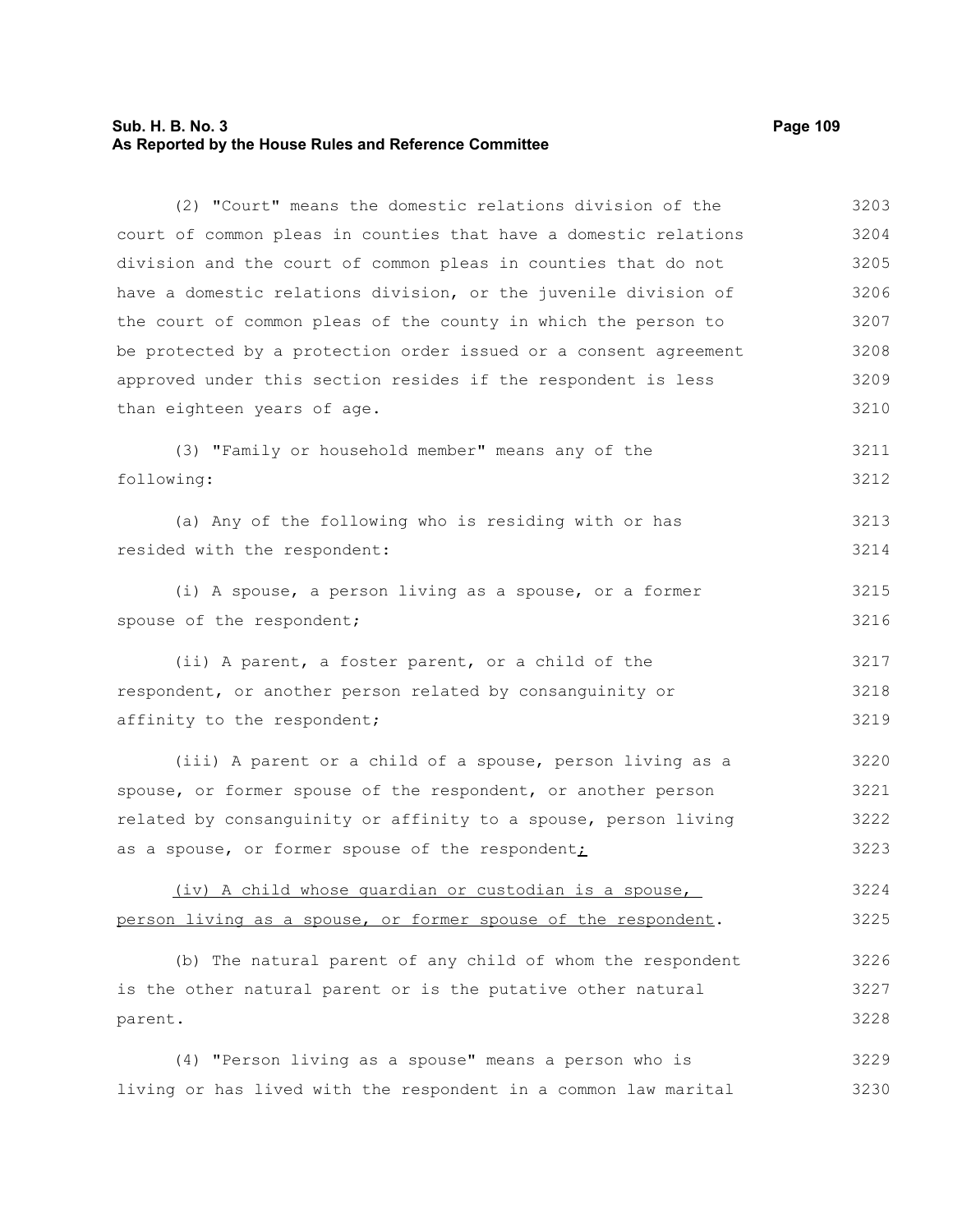relationship, who otherwise is cohabiting with the respondent, or who otherwise has cohabited with the respondent within five years prior to the date of the alleged occurrence of the act in question. 3231 3232 3233 3234

(5) "Victim advocate" means a person who provides support and assistance for a person who files a petition under this section. 3235 3236 3237

(6) "Sexually oriented offense" has the same meaning as in section 2950.01 of the Revised Code. 3238 3239

(7) "Companion animal" has the same meaning as in section 959.131 of the Revised Code. 3240 3241

(8) "Dating relationship" means a relationship between individuals who have, or have had, a relationship of a romantic or intimate nature. "Dating relationship" does not include a casual acquaintanceship or ordinary fraternization in a business or social context. 3242 3243 3244 3245 3246

(9) "Person with whom the respondent is or was in a dating relationship" means an adult who, at the time of the conduct in question, is in a dating relationship with the respondent who also is an adult or who, within the twelve months preceding the conduct in question, has had a dating relationship with the respondent who also is an adult. 3247 3248 3249 3250 3251 3252

(10) "Child," "custodian," and "guardian" have the same meanings as in section 3109.51 of the Revised Code. 3253 3254

(B) The court has jurisdiction over all proceedings under this section. The petitioner's right to relief under this section is not affected by the petitioner's leaving the residence or household to avoid further domestic violence. 3255 3256 3257 3258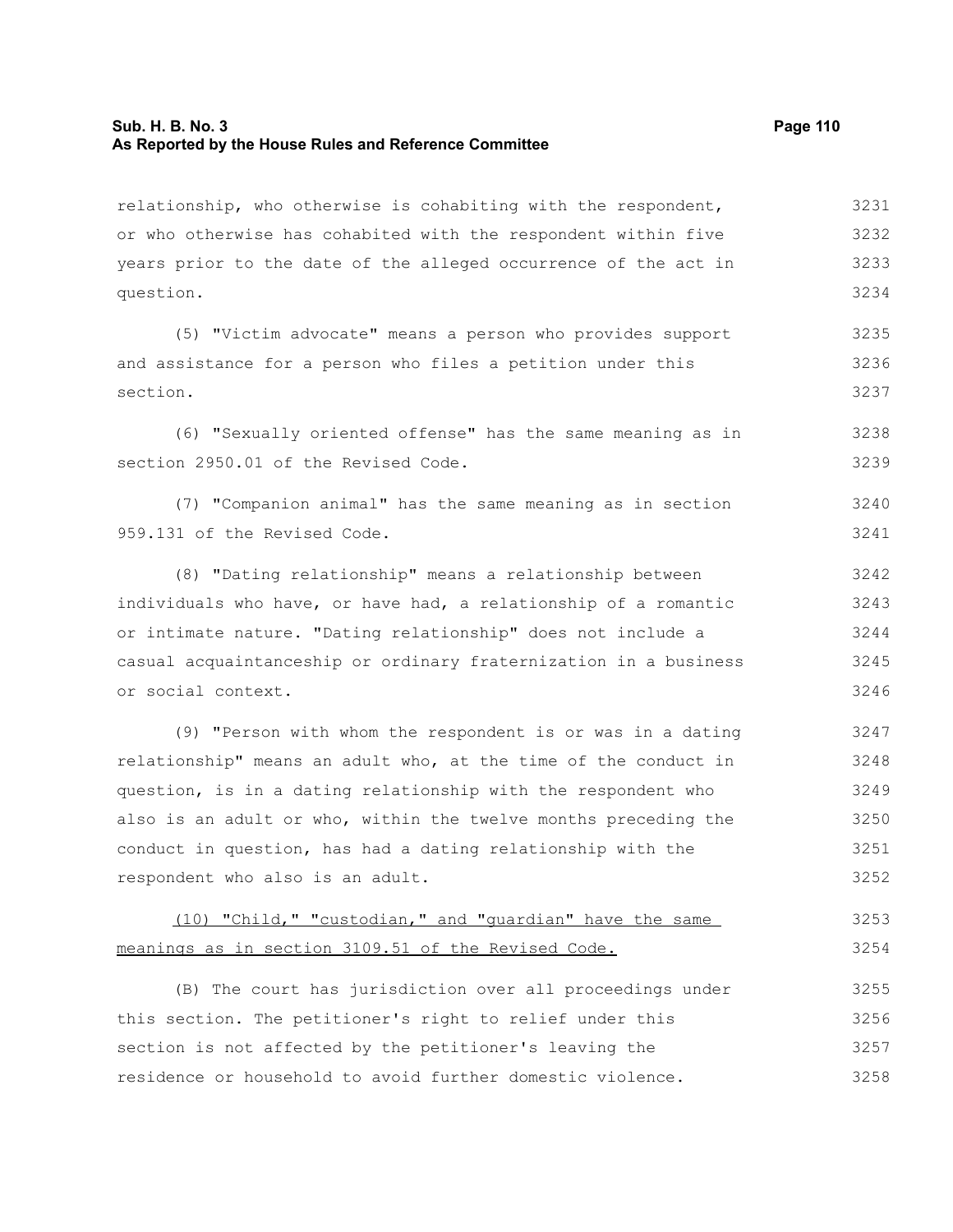## **Sub. H. B. No. 3 Page 111 As Reported by the House Rules and Reference Committee**

(C)(1) A person may seek relief under this section on the person's own behalf, or any parent or adult household member may seek relief under this section on behalf of any other family or household member, by filing a petition with the court. The petition shall contain or state: 3259 3260 3261 3262 3263

 $(1)$  (a) An allegation that the respondent engaged in domestic violence against a family or household member of the respondent or against a person with whom the respondent is or was in a dating relationship, including a description of the nature and extent of the domestic violence; 3264 3265 3266 3267 3268

 $(2)$  (b) The relationship of the respondent to the petitioner, and to the victim if other than the petitioner; 3269 3270

 $(3)$  (c) If the petition is for protection of a person with whom the respondent is or was in a dating relationship, the facts upon which the court may conclude that a dating relationship existed between the person to be protected and the respondent; 3271 3272 3273 3274 3275

 $(4)$  (d) A request for relief under this section.

(2) The petition may contain and the court shall consider any of the following: 3277 3278

(a) An allegation that the respondent has previously engaged in domestic violence against a person to be protected; 3279 3280

(b) Any previous conviction of or plea of guilty to the offense of domestic violence by the respondent where the victim was a person to be protected by the order. 3281 3282 3283

(D)(1) If a person who files a petition pursuant to this section requests an ex parte order, the court shall hold an ex parte hearing on the same day that the petition is filed. The 3284 3285 3286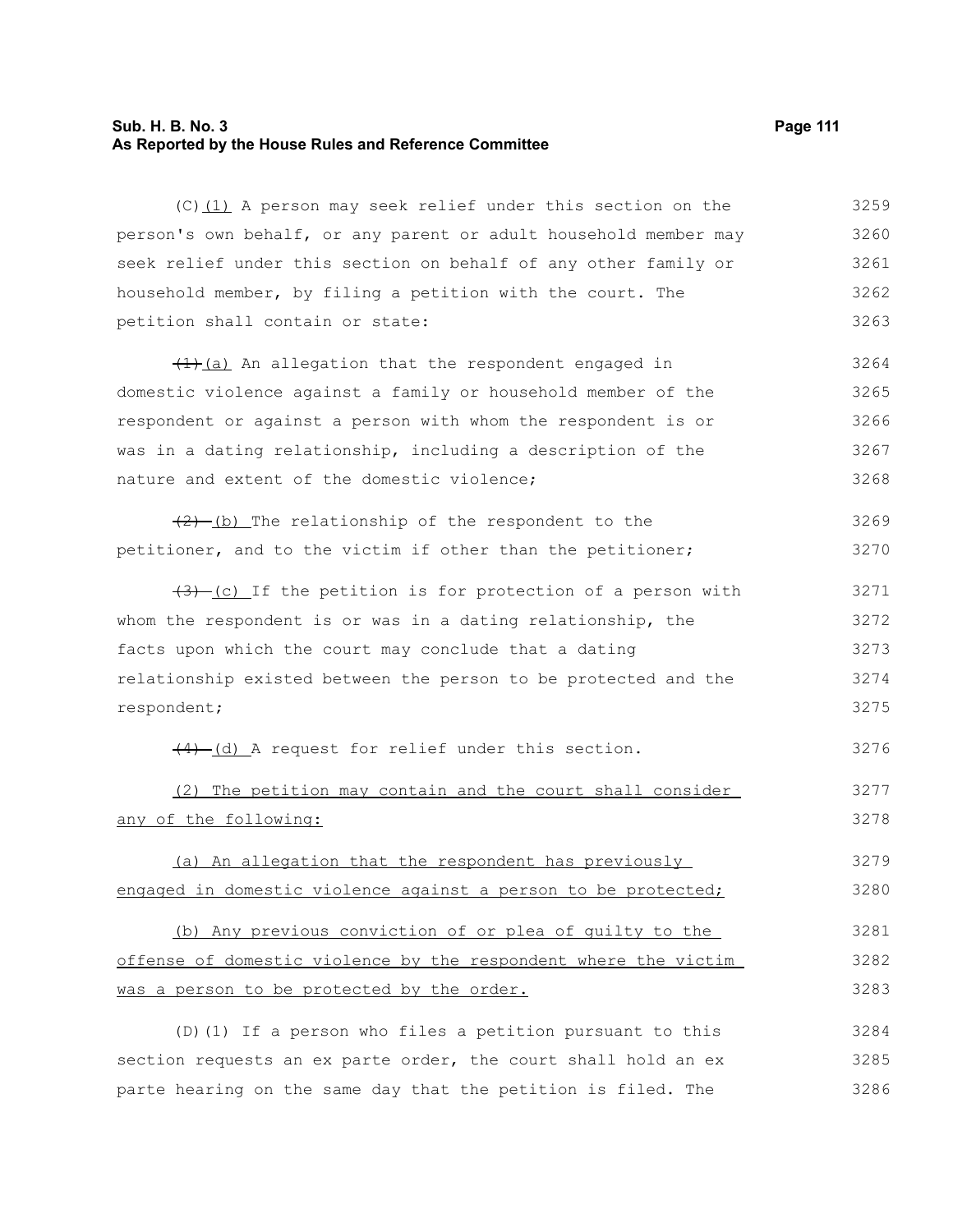## **Sub. H. B. No. 3 Page 112 As Reported by the House Rules and Reference Committee**

court, for good cause shown at the ex parte hearing, may enter any temporary orders, with or without bond, including, but not limited to, an order described in division  $(E)$  (1)(a),  $(b)$ , or (c) of this section, that the court finds necessary to protect the family or household member or the person with whom the respondent is or was in a dating relationship from domestic violence. Immediate and present danger of domestic violence to the family or household member or to the person with whom the respondent is or was in a dating relationship constitutes good cause for purposes of this section. Immediate and present danger includes, but is not limited to, situations in which the respondent has threatened the family or household member or person with whom the respondent is or was in a dating relationship with bodily harm, in which the respondent has threatened the family or household member or person with whom the respondent is or was in a dating relationship with a sexually oriented offense, or in which the respondent previously has been convicted of, pleaded guilty to, or been adjudicated a delinquent child for an offense that constitutes domestic violence against the family or household member or person with whom the respondent is or was in a dating relationship. 3287 3288 3289 3290 3291 3292 3293 3294 3295 3296 3297 3298 3299 3300 3301 3302 3303 3304 3305 3306 3307

(2)(a) If the court, after an ex parte hearing, issues an order described in division (E)(1)(b) or (c) of this section, the court shall schedule a full hearing for a date that is within seven court days after the ex parte hearing. If any other type of protection order that is authorized under division (E) of this section is issued by the court after an ex parte hearing, the court shall schedule a full hearing for a date that is within ten court days after the ex parte hearing. The court shall give the respondent notice of, and an opportunity to be heard at, the full hearing. The court shall hold the full 3308 3309 3310 3311 3312 3313 3314 3315 3316 3317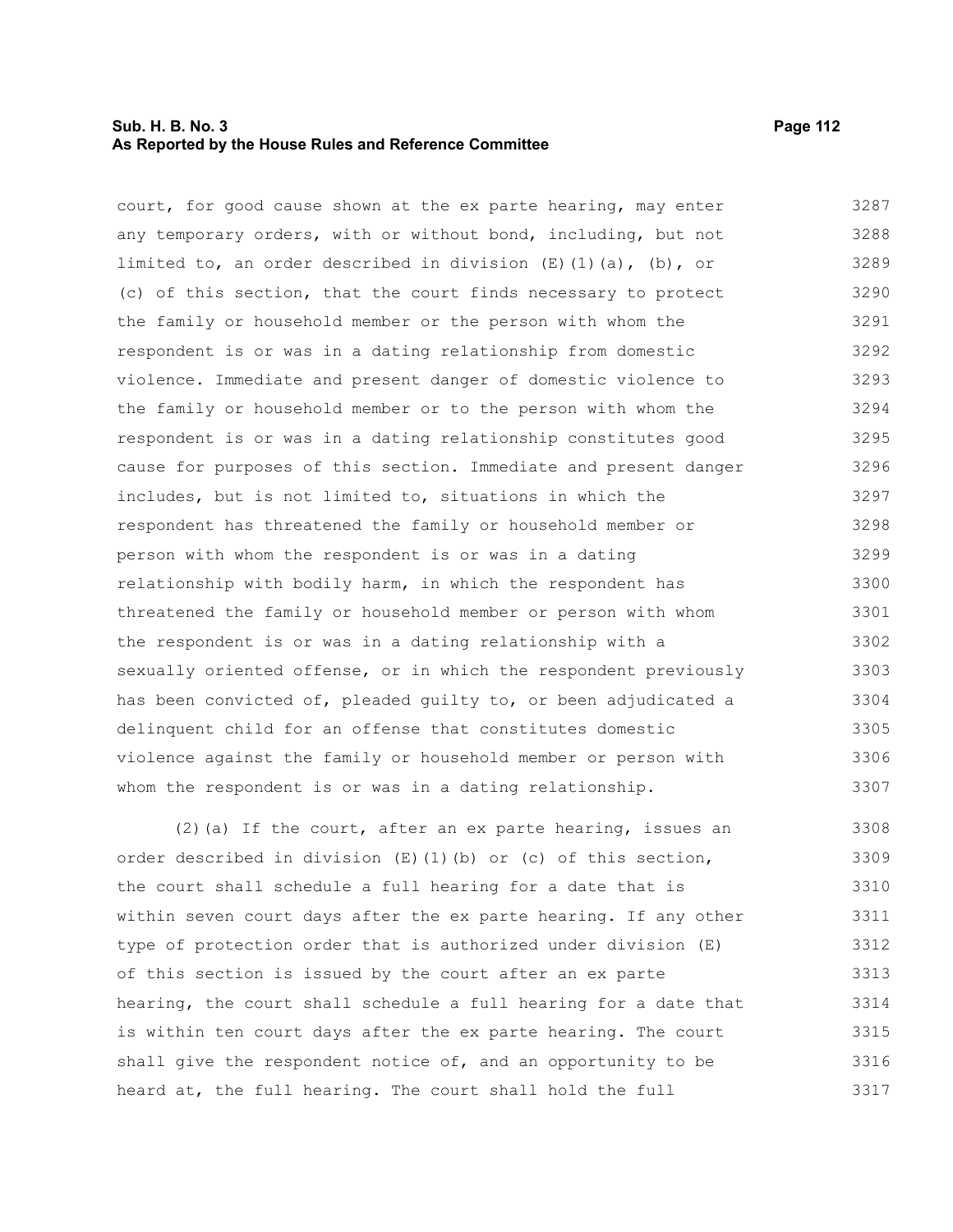## **Sub. H. B. No. 3 Page 113 As Reported by the House Rules and Reference Committee**

hearing on the date scheduled under this division unless the court grants a continuance of the hearing in accordance with this division. Under any of the following circumstances or for any of the following reasons, the court may grant a continuance of the full hearing to a reasonable time determined by the court: 3318 3319 3320 3321 3322 3323

(i) Prior to the date scheduled for the full hearing under this division, the respondent has not been served with the petition filed pursuant to this section and notice of the full hearing. 3324 3325 3326 3327

(ii) The parties consent to the continuance. 3328

(iii) The continuance is needed to allow a party to obtain counsel. 3329 3330

(iv) The continuance is needed for other good cause.

(b) An ex parte order issued under this section does not expire because of a failure to serve notice of the full hearing upon the respondent before the date set for the full hearing under division  $(D)(2)(a)$  of this section or because the court grants a continuance under that division.

(3) If a person who files a petition pursuant to this section does not request an ex parte order, or if a person requests an ex parte order but the court does not issue an ex parte order after an ex parte hearing, the court shall proceed as in a normal civil action and grant a full hearing on the matter. 3337 3338 3339 3340 3341 3342

(E)(1) After an ex parte or full hearing, the court may grant any protection order, with or without bond, or approve any consent agreement to bring about a cessation of domestic violence against the family or household members or persons with 3343 3344 3345 3346

3331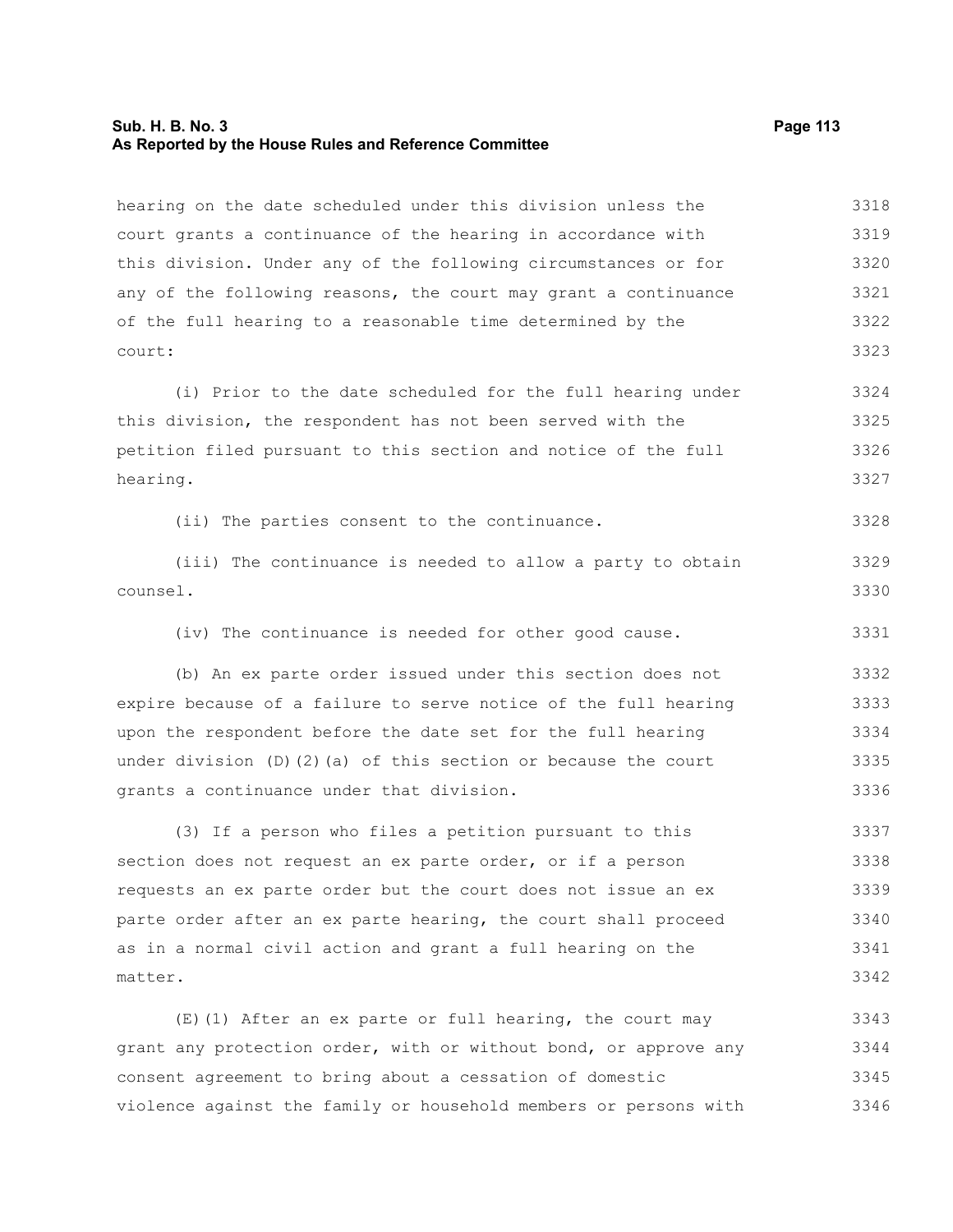## **Sub. H. B. No. 3** Page 114 **As Reported by the House Rules and Reference Committee**

3371

| whom the respondent is or was in a dating relationship. The      | 3347 |
|------------------------------------------------------------------|------|
| order or agreement may:                                          | 3348 |
| (a) Direct the respondent to refrain from abusing or from        | 3349 |
| committing sexually oriented offenses against the family or      | 3350 |
| household members or persons with whom the respondent is or was  | 3351 |
| in a dating relationship;                                        | 3352 |
| (b) With respect to a petition involving family or               | 3353 |
| household members, grant possession of the residence or          | 3354 |
| household to the petitioner or other family or household member, | 3355 |
| to the exclusion of the respondent, by evicting the respondent,  | 3356 |
| when the residence or household is owned or leased solely by the | 3357 |
| petitioner or other family or household member, or by ordering   | 3358 |
| the respondent to vacate the premises, when the residence or     | 3359 |
| household is jointly owned or leased by the respondent, and the  | 3360 |
| petitioner or other family or household member;                  | 3361 |
| (c) With respect to a petition involving family or               | 3362 |
| household members, when the respondent has a duty to support the | 3363 |
| petitioner or other family or household member living in the     | 3364 |
| residence or household and the respondent is the sole owner or   | 3365 |
| lessee of the residence or household, grant possession of the    | 3366 |
| residence or household to the petitioner or other family or      | 3367 |
| household member, to the exclusion of the respondent, by         | 3368 |
| ordering the respondent to vacate the premises, or, in the case  | 3369 |
| of a consent agreement, allow the respondent to provide          | 3370 |

suitable, alternative housing;

(d) With respect to a petition involving family or household members, temporarily allocate parental rights and responsibilities for the care of, or establish temporary parenting time rights with regard to, minor children, if no other court has determined, or is determining, the allocation of 3372 3373 3374 3375 3376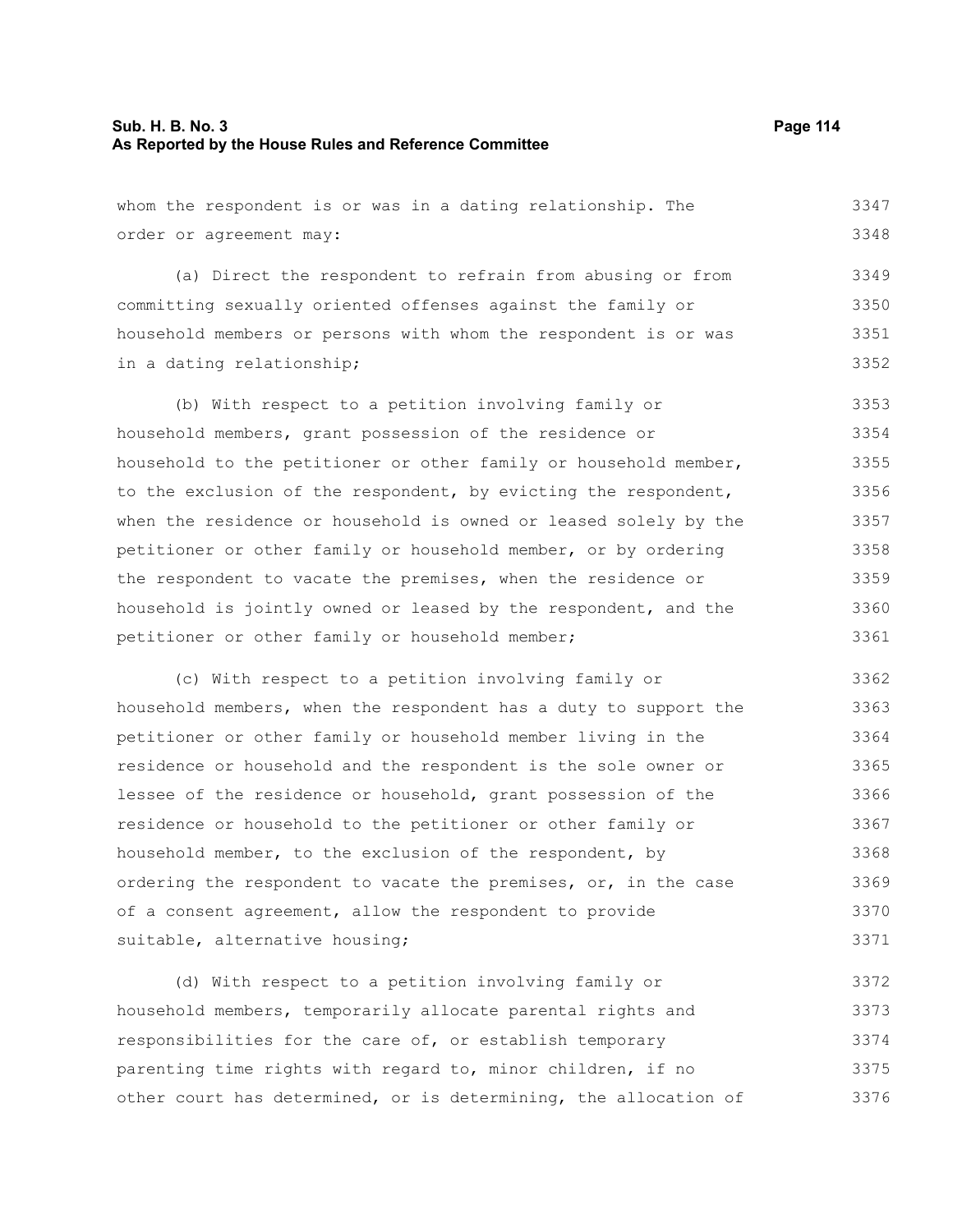## **Sub. H. B. No. 3 Page 115 As Reported by the House Rules and Reference Committee**

parental rights and responsibilities for the minor children or parenting time rights; (e) With respect to a petition involving family or household members, require the respondent to maintain support, if the respondent customarily provides for or contributes to the support of the family or household member, or if the respondent has a duty to support the petitioner or family or household member; (f) Require the respondent, petitioner, victim of domestic violence, or any combination of those persons, to seek counseling; (g) Require the respondent to refrain from entering the residence, school, business, or place of employment of the petitioner or, with respect to a petition involving family or household members, a family or household member; (h) Grant other relief that the court considers equitable and fair, including, but not limited to, ordering the respondent to permit the use of a motor vehicle by the petitioner or, with respect to a petition involving family or household members, other family or household members and the apportionment of household and family personal property; (i) Require that the respondent not remove, damage, hide, harm, or dispose of any companion animal owned or possessed by the petitioner; (j) Authorize the petitioner to remove a companion animal owned by the petitioner from the possession of the respondent; (k) Require a wireless service transfer in accordance with sections 3113.45 to 3113.459 of the Revised Code. 3377 3378 3379 3380 3381 3382 3383 3384 3385 3386 3387 3388 3389 3390 3391 3392 3393 3394 3395 3396 3397 3398 3399 3400 3401 3402 3403 3404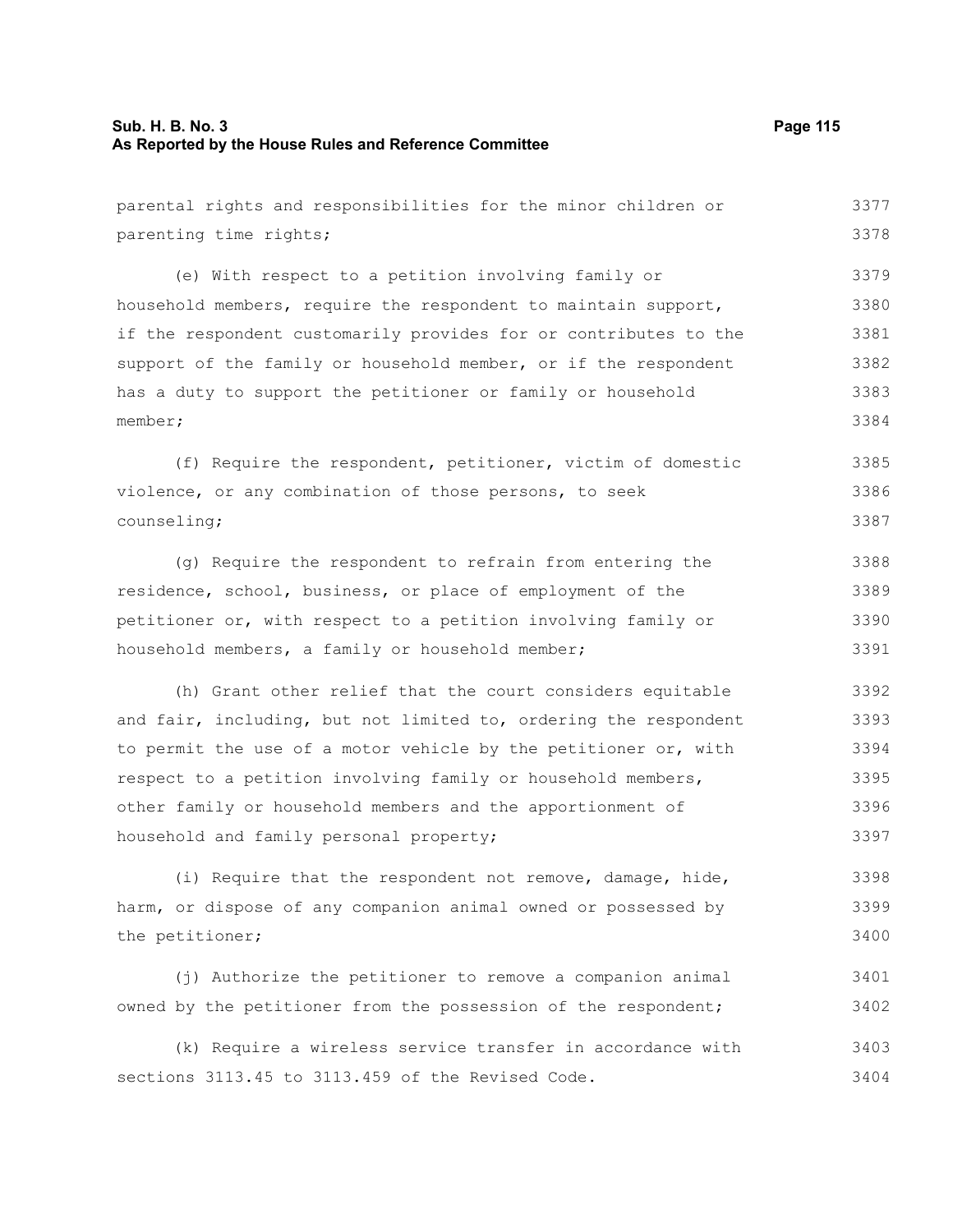## **Sub. H. B. No. 3 Page 116 As Reported by the House Rules and Reference Committee**

(2) If a protection order has been issued pursuant to this section in a prior action involving the respondent and the petitioner or, with respect to a petition involving family or household members, one or more of the family or household members or victims, the court may include in a protection order that it issues a prohibition against the respondent returning to the residence or household. If it includes a prohibition against the respondent returning to the residence or household in the order, it also shall include in the order provisions of the type described in division (E)(7) of this section. This division does not preclude the court from including in a protection order or consent agreement, in circumstances other than those described in this division, a requirement that the respondent be evicted from or vacate the residence or household or refrain from entering the residence, school, business, or place of employment of the petitioner or, with respect to a petition involving family or household members, a family or household member, and, if the court includes any requirement of that type in an order or agreement, the court also shall include in the order provisions of the type described in division (E)(7) of this section. 3405 3406 3407 3408 3409 3410 3411 3412 3413 3414 3415 3416 3417 3418 3419 3420 3421 3422 3423 3424 3425

(3)(a) Any protection order issued or consent agreement approved under this section shall be valid until a date certain, but not later than five years from the date of its issuance or approval, or not later than the date a respondent who is less than eighteen years of age attains nineteen years of age, unless modified or terminated as provided in division (E)(8) of this section. 3426 3427 3428 3429 3430 3431 3432

(b) With respect to an order involving family or household members, subject to the limitation on the duration of an order or agreement set forth in division  $(E)$  (3)(a) of this section, 3433 3434 3435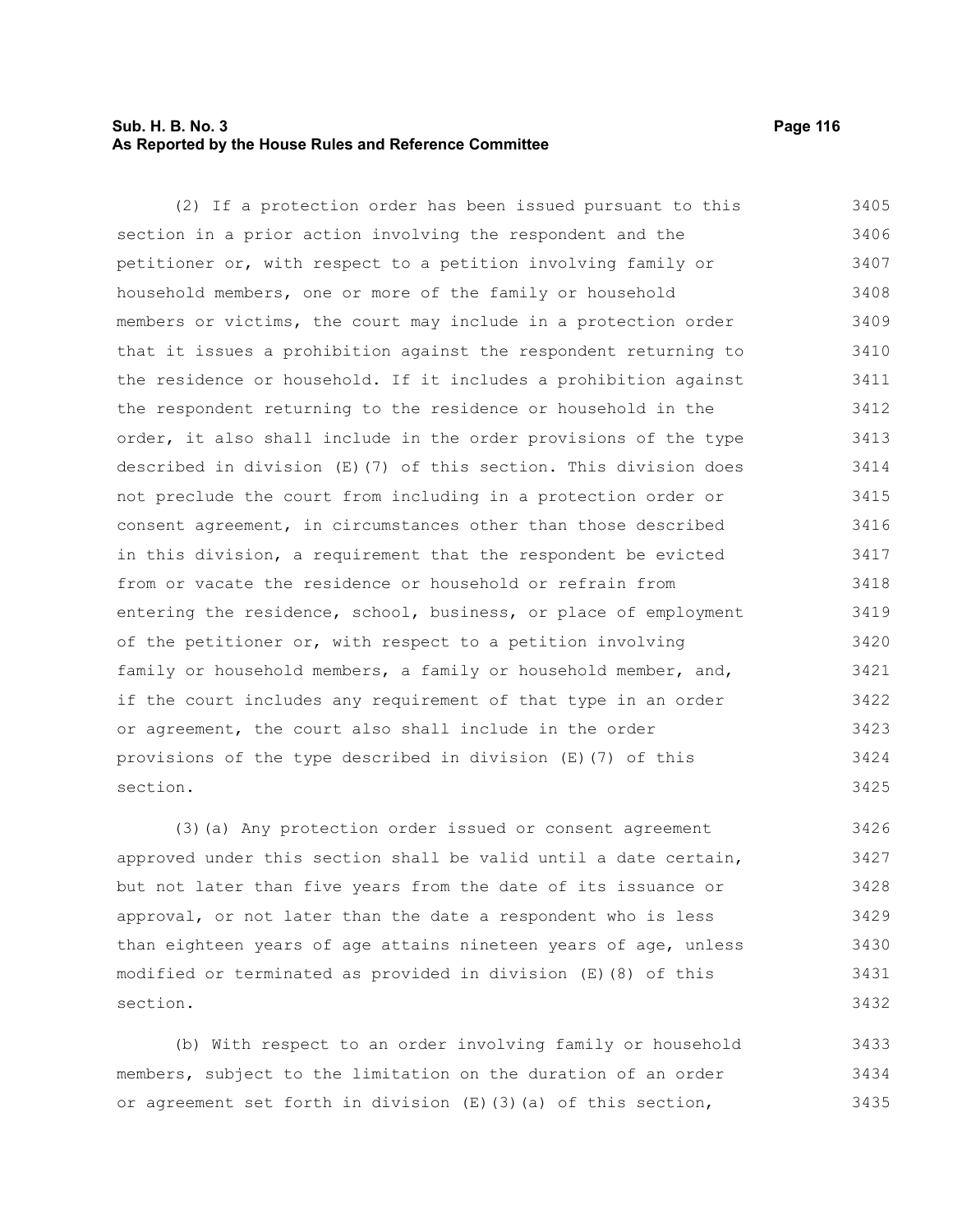## **Sub. H. B. No. 3 Page 117 As Reported by the House Rules and Reference Committee**

any order under division (E)(1)(d) of this section shall terminate on the date that a court in an action for divorce, dissolution of marriage, or legal separation brought by the petitioner or respondent issues an order allocating parental rights and responsibilities for the care of children or on the date that a juvenile court in an action brought by the petitioner or respondent issues an order awarding legal custody of minor children. Subject to the limitation on the duration of an order or agreement set forth in division  $(E)$  (3)(a) of this section, any order under division (E)(1)(e) of this section shall terminate on the date that a court in an action for divorce, dissolution of marriage, or legal separation brought by the petitioner or respondent issues a support order or on the date that a juvenile court in an action brought by the petitioner or respondent issues a support order. 3436 3437 3438 3439 3440 3441 3442 3443 3444 3445 3446 3447 3448 3449 3450

(c) Any protection order issued or consent agreement approved pursuant to this section may be renewed in the same manner as the original order or agreement was issued or approved. 3451 3452 3453 3454

(4) A court may not issue a protection order that requires a petitioner to do or to refrain from doing an act that the court may require a respondent to do or to refrain from doing under division  $(E)$  (1)(a), (b), (c), (d), (e), (g), or (h) of this section unless all of the following apply: 3455 3456 3457 3458 3459

(a) The respondent files a separate petition for a protection order in accordance with this section. 3460 3461

(b) The petitioner is served notice of the respondent's petition at least forty-eight hours before the court holds a hearing with respect to the respondent's petition, or the petitioner waives the right to receive this notice. 3462 3463 3464 3465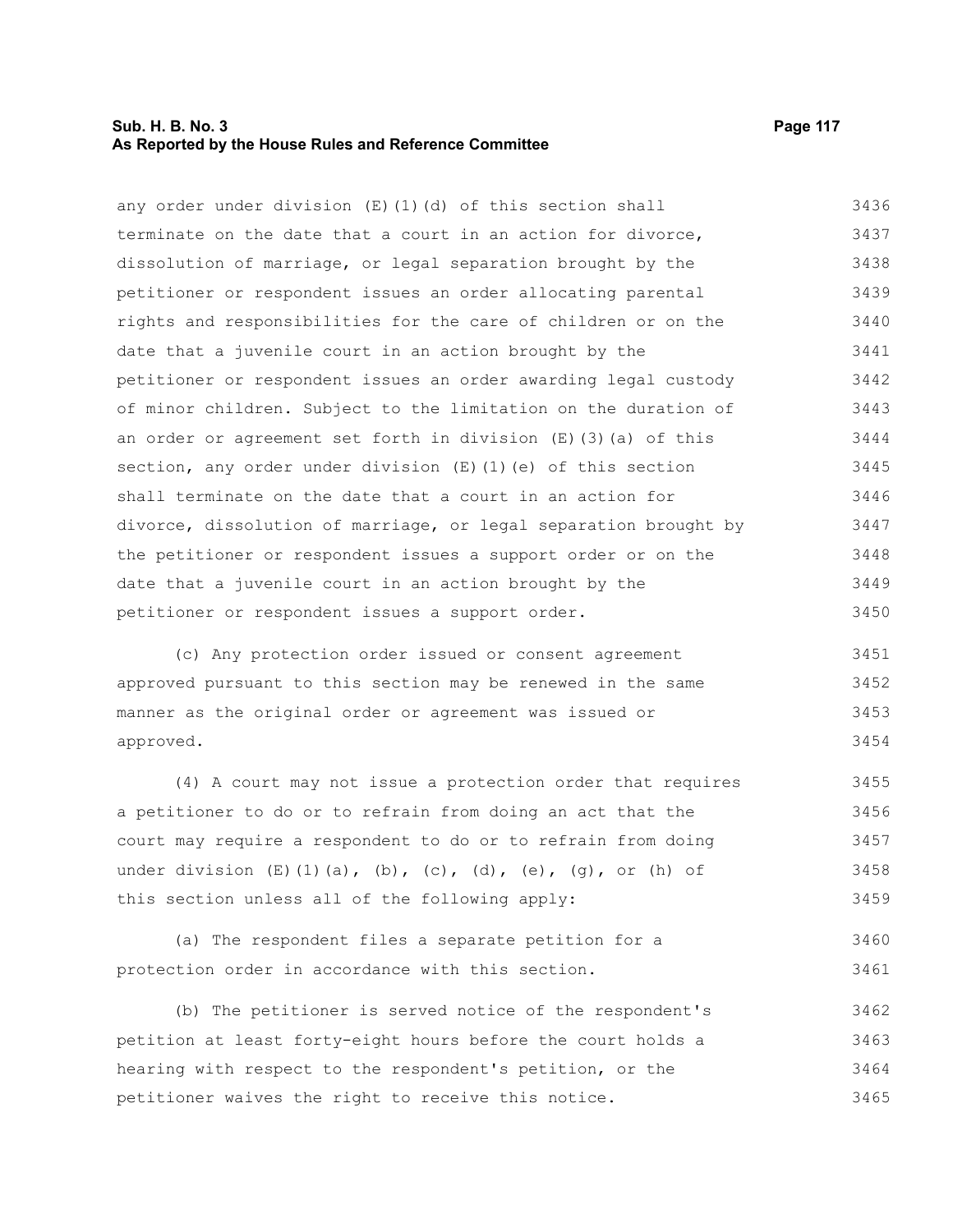## **Sub. H. B. No. 3 Page 118 As Reported by the House Rules and Reference Committee**

(c) If the petitioner has requested an ex parte order pursuant to division (D) of this section, the court does not delay any hearing required by that division beyond the time specified in that division in order to consolidate the hearing with a hearing on the petition filed by the respondent. 3466 3467 3468 3469 3470

(d) After a full hearing at which the respondent presents evidence in support of the request for a protection order and the petitioner is afforded an opportunity to defend against that evidence, the court determines that the petitioner has committed an act of domestic violence or has violated a temporary protection order issued pursuant to section 2919.26 of the Revised Code, that both the petitioner and the respondent acted primarily as aggressors, and that neither the petitioner nor the respondent acted primarily in self-defense. 3471 3472 3473 3474 3475 3476 3477 3478 3479

(5) No protection order issued or consent agreement approved under this section shall in any manner affect title to any real property. 3480 3481 3482

(6)(a) With respect to an order involving family or household members, if a petitioner, or the child of a petitioner, who obtains a protection order or consent agreement pursuant to division (E)(1) of this section or a temporary protection order pursuant to section 2919.26 of the Revised Code and is the subject of a parenting time order issued pursuant to section 3109.051 or 3109.12 of the Revised Code or a visitation or companionship order issued pursuant to section 3109.051,  $3109.11$ , or  $3109.12$  of the Revised Code or division (E)(1)(d) of this section granting parenting time rights to the respondent, the court may require the public children services agency of the county in which the court is located to provide supervision of the respondent's exercise of parenting time or visitation or 3483 3484 3485 3486 3487 3488 3489 3490 3491 3492 3493 3494 3495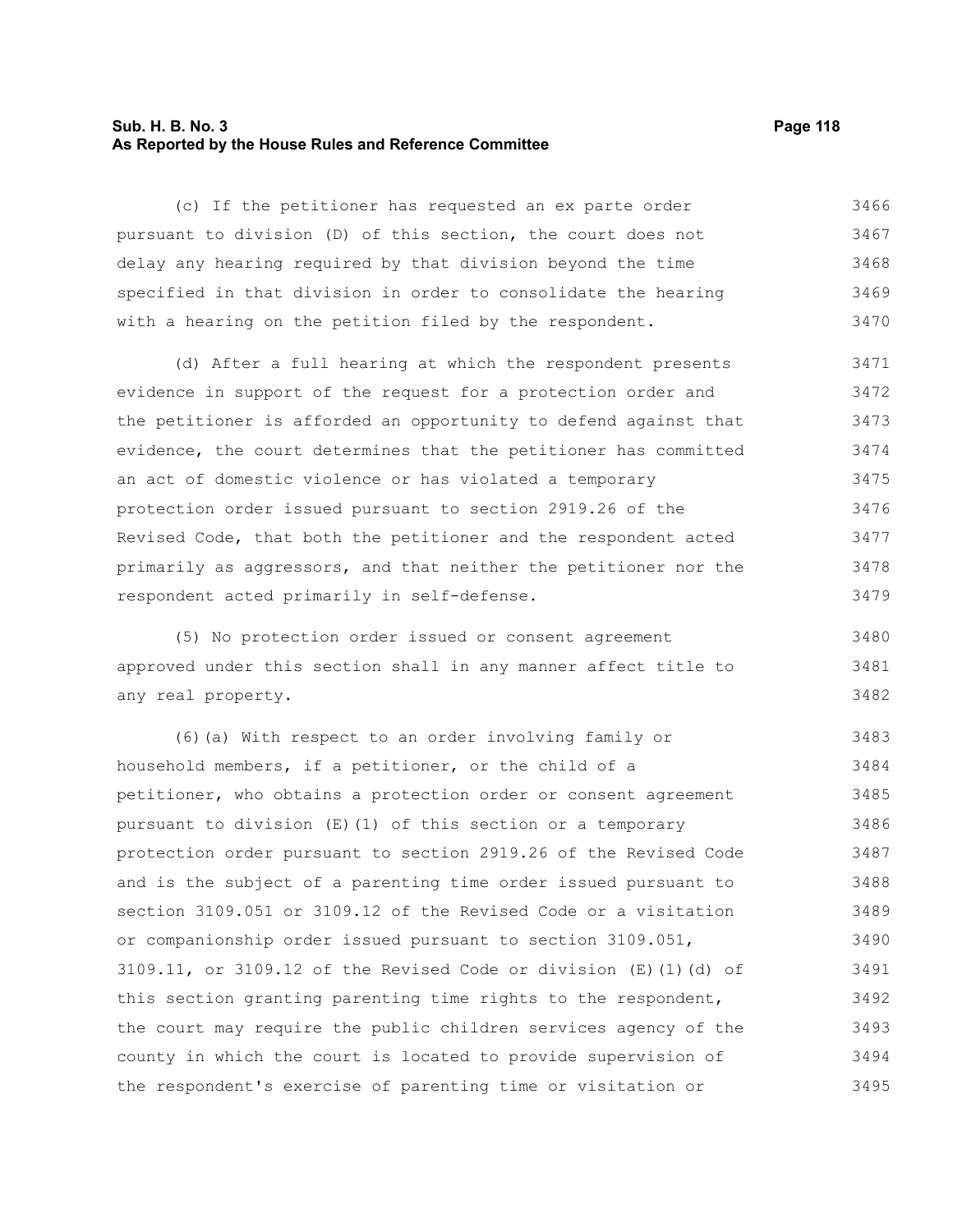3499

companionship rights with respect to the child for a period not to exceed nine months, if the court makes the following findings of fact: 3496 3497 3498

(i) The child is in danger from the respondent;

(ii) No other person or agency is available to provide the supervision. 3500 3501

(b) A court that requires an agency to provide supervision pursuant to division  $(E)$  (6)(a) of this section shall order the respondent to reimburse the agency for the cost of providing the supervision, if it determines that the respondent has sufficient income or resources to pay that cost. 3502 3503 3504 3505 3506

(7)(a) If a protection order issued or consent agreement approved under this section includes a requirement that the respondent be evicted from or vacate the residence or household or refrain from entering the residence, school, business, or place of employment of the petitioner or, with respect to a petition involving family or household members, a family or household member, the order or agreement shall state clearly that the order or agreement cannot be waived or nullified by an invitation to the respondent from the petitioner or other family or household member to enter the residence, school, business, or place of employment or by the respondent's entry into one of those places otherwise upon the consent of the petitioner or other family or household member. 3507 3508 3509 3510 3511 3512 3513 3514 3515 3516 3517 3518 3519

(b) Division (E)(7)(a) of this section does not limit any discretion of a court to determine that a respondent charged with a violation of section 2919.27 of the Revised Code, with a violation of a municipal ordinance substantially equivalent to that section, or with contempt of court, which charge is based 3520 3521 3522 3523 3524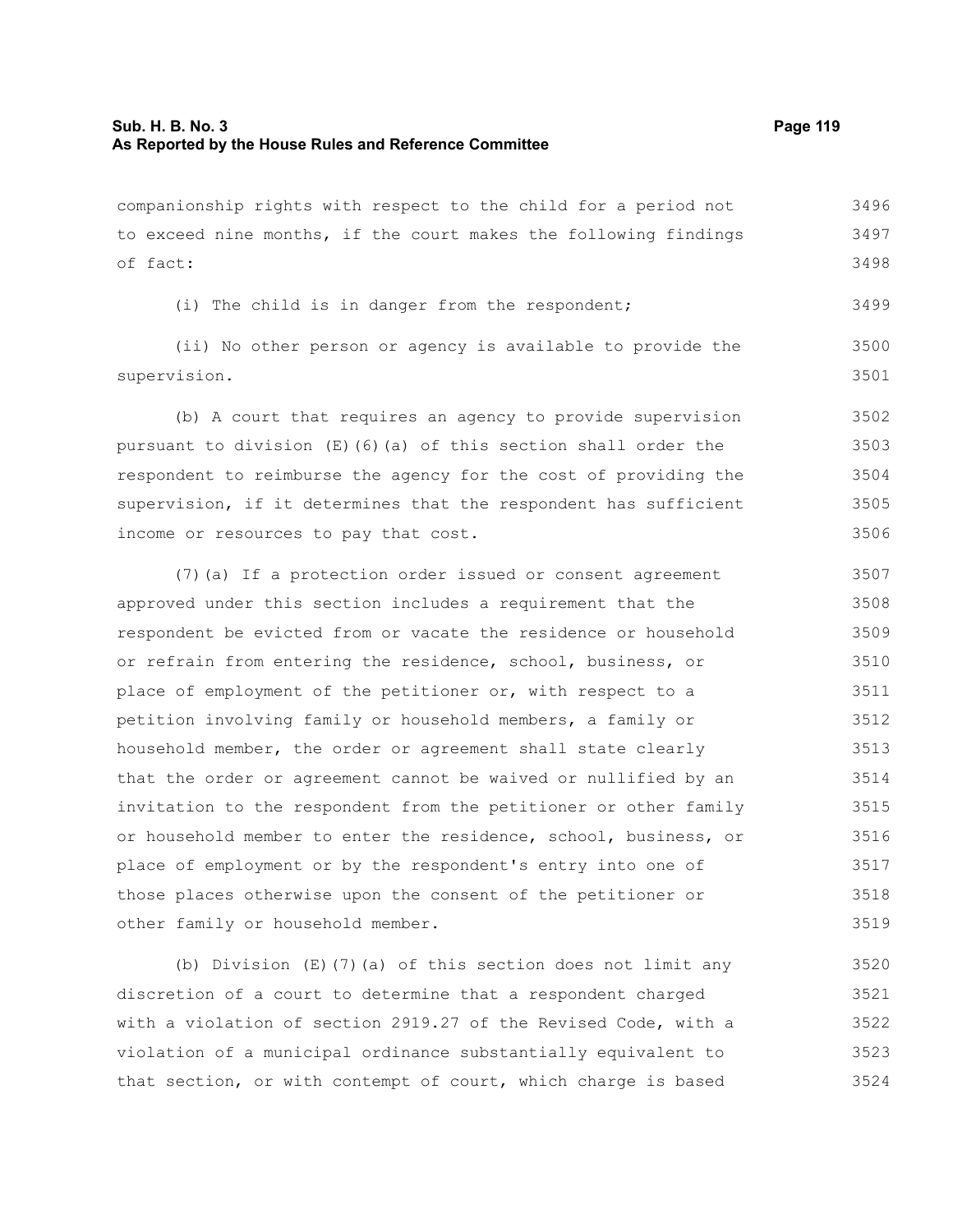## **Sub. H. B. No. 3 Page 120 As Reported by the House Rules and Reference Committee**

on an alleged violation of a protection order issued or consent agreement approved under this section, did not commit the violation or was not in contempt of court. 3525 3526 3527

(8)(a) The court may modify or terminate as provided in division (E)(8) of this section a protection order or consent agreement that was issued after a full hearing under this section. The court that issued the protection order or approved the consent agreement shall hear a motion for modification or termination of the protection order or consent agreement pursuant to division (E)(8) of this section. 3528 3529 3530 3531 3532 3533 3534

(b) Either the petitioner or the respondent of the original protection order or consent agreement may bring a motion for modification or termination of a protection order or consent agreement that was issued or approved after a full hearing. The court shall require notice of the motion to be made as provided by the Rules of Civil Procedure. If the petitioner for the original protection order or consent agreement has requested that the petitioner's address be kept confidential, the court shall not disclose the address to the respondent of the original protection order or consent agreement or any other person, except as otherwise required by law. The moving party has the burden of proof to show, by a preponderance of the evidence, that modification or termination of the protection order or consent agreement is appropriate because either the protection order or consent agreement is no longer needed or because the terms of the original protection order or consent agreement are no longer appropriate. 3535 3536 3537 3538 3539 3540 3541 3542 3543 3544 3545 3546 3547 3548 3549 3550 3551

(c) In considering whether to modify or terminate a protection order or consent agreement issued or approved under this section, the court shall consider all relevant factors, 3552 3553 3554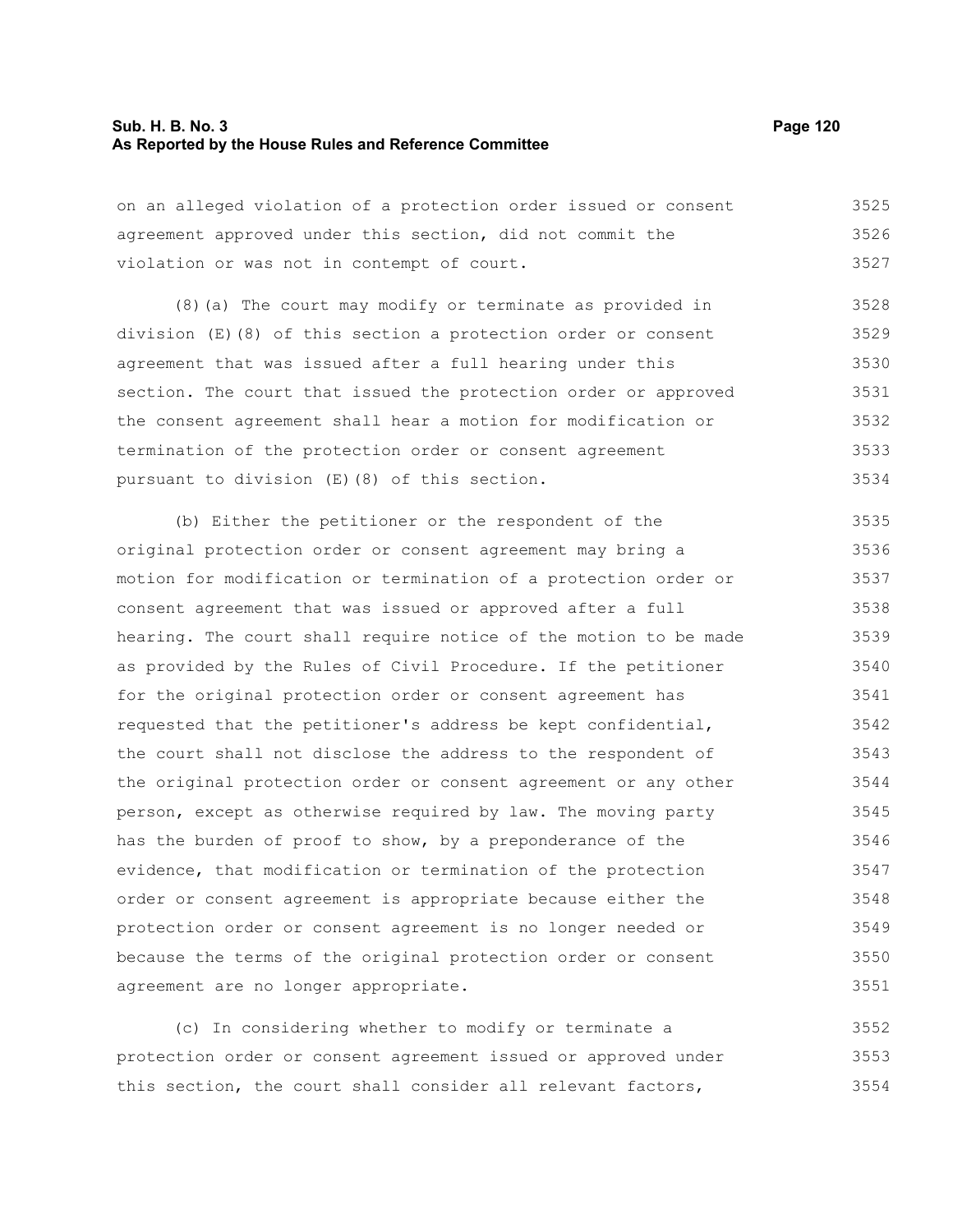3582

| including, but not limited to, the following:                    | 3555 |
|------------------------------------------------------------------|------|
| (i) Whether the petitioner consents to modification or           | 3556 |
| termination of the protection order or consent agreement;        | 3557 |
| (ii) Whether the petitioner fears the respondent;                | 3558 |
| (iii) The current nature of the relationship between the         | 3559 |
| petitioner and the respondent;                                   | 3560 |
| (iv) The circumstances of the petitioner and respondent,         | 3561 |
| including the relative proximity of the petitioner's and         | 3562 |
| respondent's workplaces and residences and whether the           | 3563 |
| petitioner and respondent have minor children together;          | 3564 |
| (v) Whether the respondent has complied with the terms and       | 3565 |
| conditions of the original protection order or consent           | 3566 |
| agreement;                                                       | 3567 |
| (vi) Whether the respondent has a continuing involvement         | 3568 |
| with illegal drugs or alcohol;                                   | 3569 |
| (vii) Whether the respondent has been convicted of,              | 3570 |
| pleaded quilty to, or been adjudicated a delinquent child for an | 3571 |
| offense of violence since the issuance of the protection order   | 3572 |
| or approval of the consent agreement;                            | 3573 |
| (viii) Whether any other protection orders, consent              | 3574 |
| agreements, restraining orders, or no contact orders have been   | 3575 |
| issued against the respondent pursuant to this section, section  | 3576 |
| 2919.26 of the Revised Code, any other provision of state law,   | 3577 |
| or the law of any other state;                                   | 3578 |
| (ix) Whether the respondent has participated in any              | 3579 |
| domestic violence treatment, intervention program, or other      | 3580 |
| counseling addressing domestic violence and whether the          | 3581 |
|                                                                  |      |

respondent has completed the treatment, program, or counseling;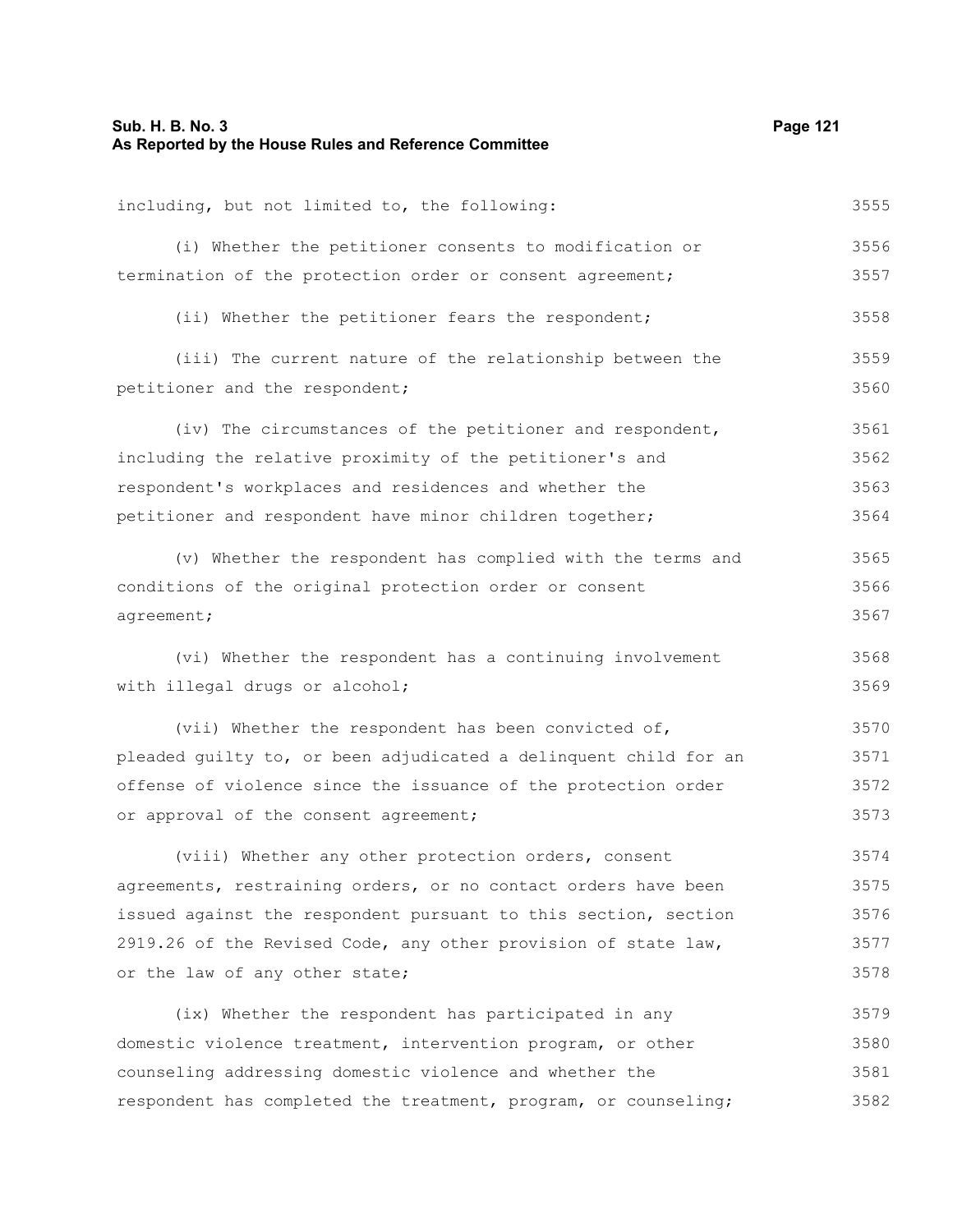## **Sub. H. B. No. 3 Page 122 As Reported by the House Rules and Reference Committee**

(x) The time that has elapsed since the protection order was issued or since the consent agreement was approved; (xi) The age and health of the respondent; (xii) When the last incident of abuse, threat of harm, or commission of a sexually oriented offense occurred or other relevant information concerning the safety and protection of the petitioner or other protected parties. (d) If a protection order or consent agreement is modified or terminated as provided in division (E)(8) of this section, the court shall issue copies of the modified or terminated order or agreement as provided in division (F) of this section. A petitioner may also provide notice of the modification or termination to the judicial and law enforcement officials in any county other than the county in which the order or agreement is modified or terminated as provided in division (N) of this section. 3583 3584 3585 3586 3587 3588 3589 3590 3591 3592 3593 3594 3595 3596 3597 3598

(e) If the respondent moves for modification or termination of a protection order or consent agreement pursuant to this section and the court denies the motion, the court may assess costs against the respondent for the filing of the motion. 3599 3600 3601 3602 3603

(9) Any protection order issued or any consent agreement approved pursuant to this section shall include a provision that the court will automatically seal all of the records of the proceeding in which the order is issued or agreement approved on the date the respondent attains the age of nineteen years unless the petitioner provides the court with evidence that the respondent has not complied with all of the terms of the protection order or consent agreement. The protection order or 3604 3605 3606 3607 3608 3609 3610 3611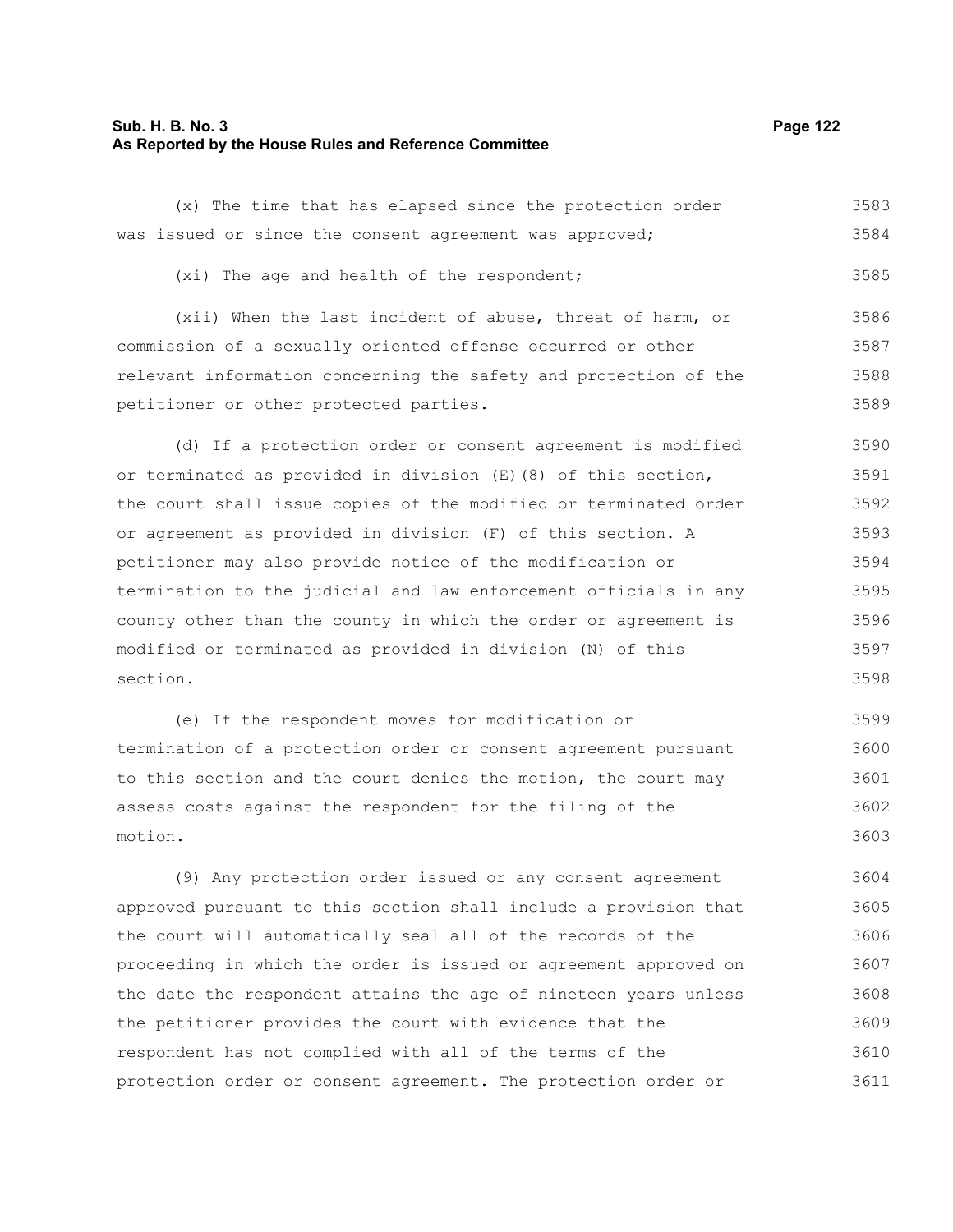## **Sub. H. B. No. 3 Page 123 As Reported by the House Rules and Reference Committee**

|                                    |  |  |  | consent agreement shall specify the date when the respondent | 3612 |
|------------------------------------|--|--|--|--------------------------------------------------------------|------|
| attains the age of nineteen years. |  |  |  |                                                              | 3613 |

(F)(1) A copy of any protection order, or consent agreement, that is issued, approved, modified, or terminated under this section shall be issued by the court to the petitioner, to the respondent, and to all law enforcement agencies that have jurisdiction to enforce the order or agreement. The court shall direct that a copy of an order be delivered to the respondent on the same day that the order is entered. 3614 3615 3616 3617 3618 3619 3620 3621

(2) Upon the issuance of a protection order or the approval of a consent agreement under this section, the court shall provide the parties to the order or agreement with the following notice orally or by form: 3622 3623 3624 3625

### "NOTICE

3626

As a result of this order or consent agreement, it may be unlawful for you to possess or purchase a firearm, including a rifle, pistol, or revolver, or ammunition pursuant to federal law under 18 U.S.C. 922(g)(8) for the duration of this order or consent agreement. If you have any questions whether this law makes it illegal for you to possess or purchase a firearm or ammunition, you should consult an attorney." 3627 3628 3629 3630 3631 3632 3633

(3) All law enforcement agencies shall establish and maintain an index for the protection orders and the approved consent agreements delivered to the agencies pursuant to division (F)(1) of this section. With respect to each order and consent agreement delivered, each agency shall note on the index the date and time that it received the order or consent agreement. 3634 3635 3636 3637 3638 3639 3640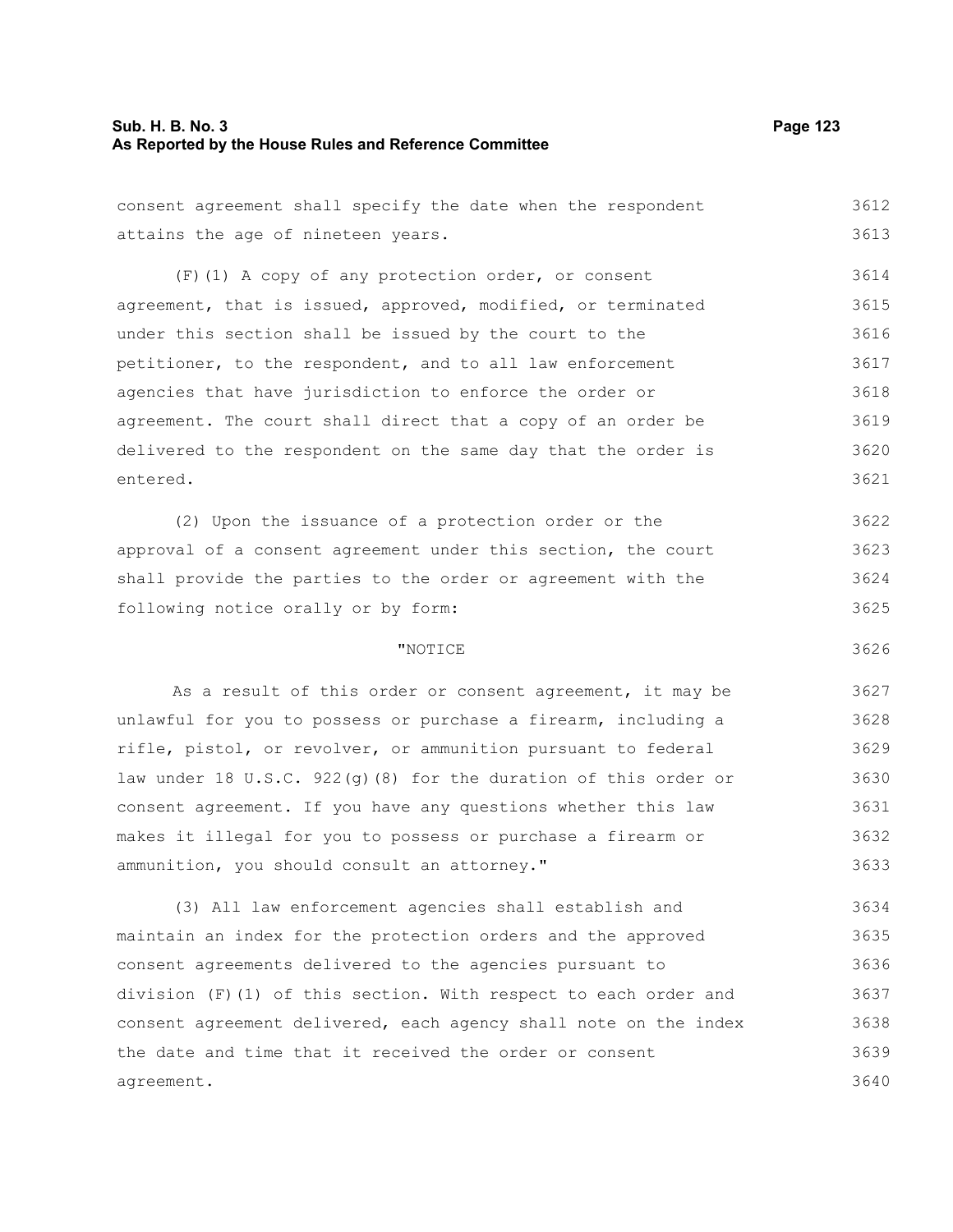## **Sub. H. B. No. 3 Page 124 As Reported by the House Rules and Reference Committee**

(4) Regardless of whether the petitioner has registered the order or agreement in the county in which the officer's agency has jurisdiction pursuant to division (N) of this section, any officer of a law enforcement agency shall enforce a protection order issued or consent agreement approved by any court in this state in accordance with the provisions of the order or agreement, including removing the respondent from the premises, if appropriate. 3641 3642 3643 3644 3645 3646 3647 3648

(G)(1) Any proceeding under this section shall be conducted in accordance with the Rules of Civil Procedure, except that an order under this section may be obtained with or without bond. An order issued under this section, other than an ex parte order, that grants a protection order or approves a consent agreement, that refuses to grant a protection order or approve a consent agreement that modifies or terminates a protection order or consent agreement, or that refuses to modify or terminate a protection order or consent agreement, is a final, appealable order. The remedies and procedures provided in this section are in addition to, and not in lieu of, any other available civil or criminal remedies. 3649 3650 3651 3652 3653 3654 3655 3656 3657 3658 3659 3660

(2) If as provided in division (G)(1) of this section an order issued under this section, other than an ex parte order, refuses to grant a protection order, the court, on its own motion, shall order that the ex parte order issued under this section and all of the records pertaining to that ex parte order be sealed after either of the following occurs: 3661 3662 3663 3664 3665 3666

(a) No party has exercised the right to appeal pursuant to Rule 4 of the Rules of Appellate Procedure. 3667 3668

(b) All appellate rights have been exhausted. 3669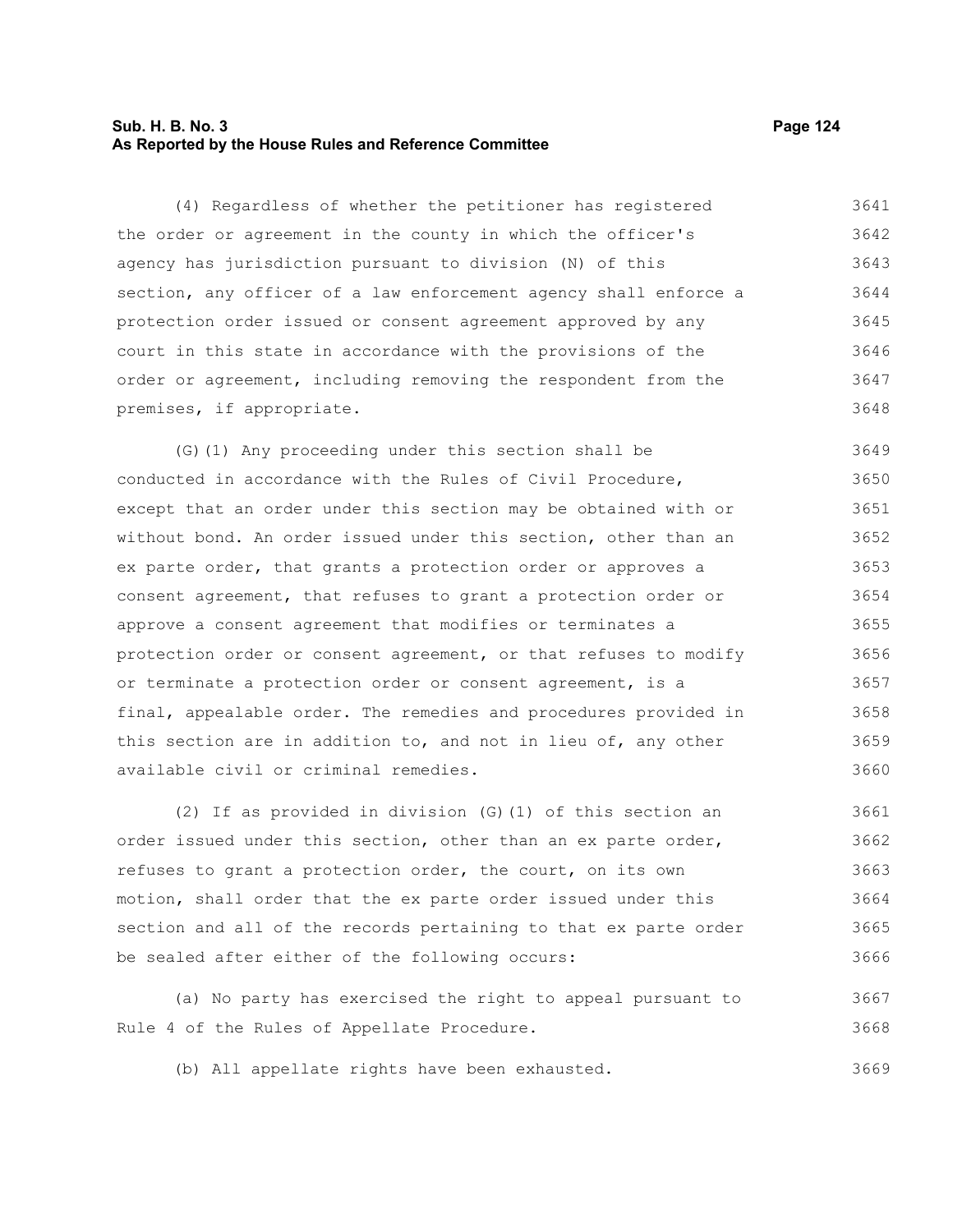## **Sub. H. B. No. 3 Page 125 As Reported by the House Rules and Reference Committee**

(H) The filing of proceedings under this section does not excuse a person from filing any report or giving any notice required by section 2151.421 of the Revised Code or by any other law. When a petition under this section alleges domestic violence against minor children, the court shall report the fact, or cause reports to be made, to a county, township, or municipal peace officer under section 2151.421 of the Revised Code. 3670 3671 3672 3673 3674 3675 3676 3677

(I) Any law enforcement agency that investigates a domestic dispute shall provide information to the family or household members involved, or the persons in the dating relationship who are involved, whichever is applicable regarding the relief available under this section and, for family or household members, section 2919.26 of the Revised Code. 3678 3679 3680 3681 3682 3683

(J)(1) Subject to divisions  $(E)$ (8)(e) and (J)(2) of this section and regardless of whether a protection order is issued or a consent agreement is approved by a court of another county or a court of another state, no court or unit of state or local government shall charge the petitioner any fee, cost, deposit, or money in connection with the filing of a petition pursuant to this section or in connection with the filing, issuance, registration, modification, enforcement, dismissal, withdrawal, or service of a protection order, consent agreement, or witness subpoena or for obtaining a certified copy of a protection order or consent agreement. 3684 3685 3686 3687 3688 3689 3690 3691 3692 3693 3694

(2) Regardless of whether a protection order is issued or a consent agreement is approved pursuant to this section, the court may assess costs against the respondent in connection with the filing, issuance, registration, modification, enforcement, dismissal, withdrawal, or service of a protection order, consent 3695 3696 3697 3698 3699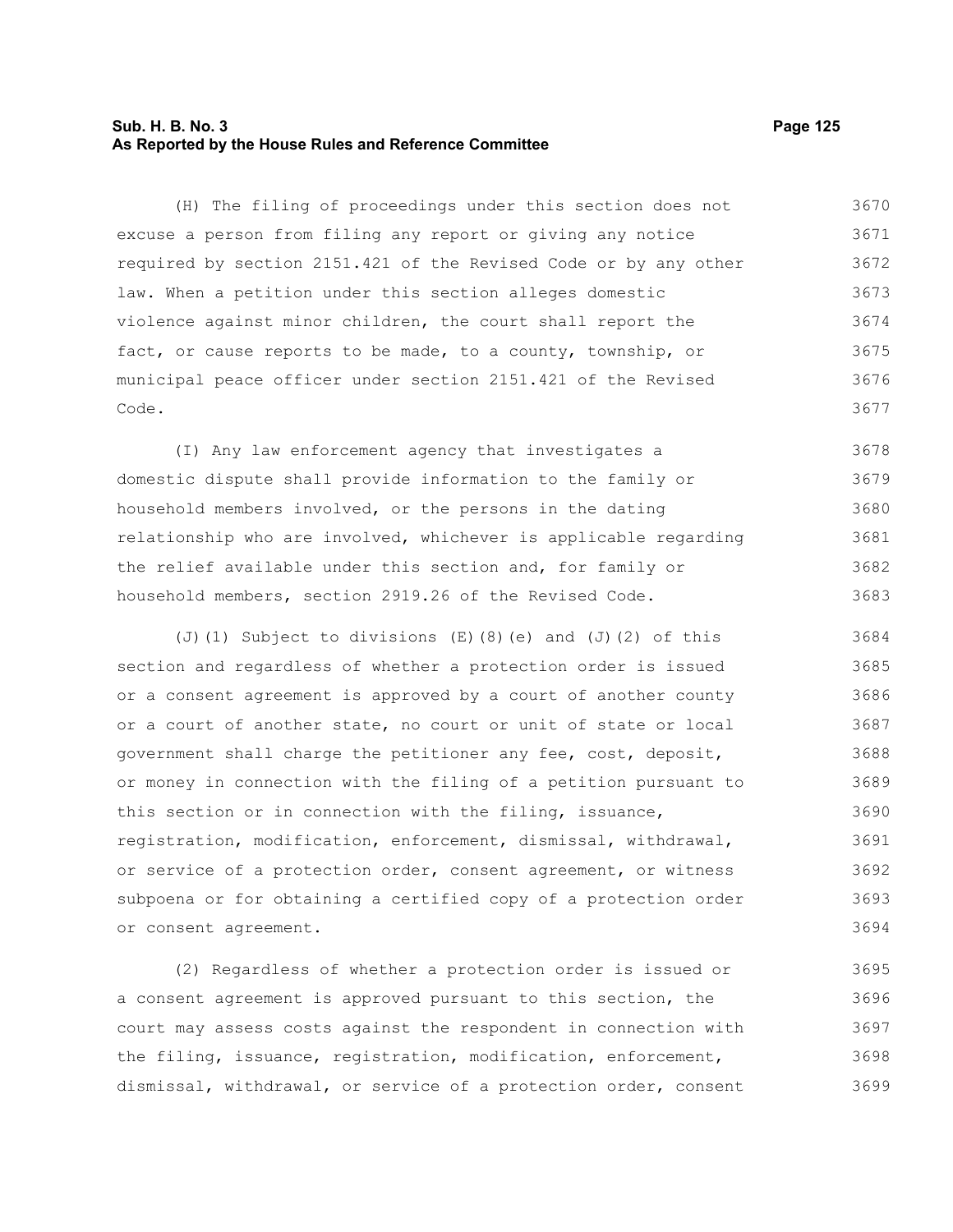## **Sub. H. B. No. 3 Page 126 As Reported by the House Rules and Reference Committee**

agreement, or witness subpoena or for obtaining a certified copy of a protection order or consent agreement. 3700 3701

(K)(1) The court shall comply with Chapters 3119., 3121., 3123., and 3125. of the Revised Code when it makes or modifies an order for child support under this section. 3702 3703 3704

(2) If any person required to pay child support under an order made under this section on or after April 15, 1985, or modified under this section on or after December 31, 1986, is found in contempt of court for failure to make support payments under the order, the court that makes the finding, in addition to any other penalty or remedy imposed, shall assess all court costs arising out of the contempt proceeding against the person and require the person to pay any reasonable attorney's fees of any adverse party, as determined by the court, that arose in relation to the act of contempt. 3705 3706 3707 3708 3709 3710 3711 3712 3713 3714

(L)(1) A person who violates a protection order issued or a consent agreement approved under this section is subject to the following sanctions: 3715 3716 3717

(a) Criminal prosecution or a delinquent child proceeding for a violation of section 2919.27 of the Revised Code, if the violation of the protection order or consent agreement constitutes a violation of that section; 3718 3719 3720 3721

(b) Punishment for contempt of court.

(2) The punishment of a person for contempt of court for violation of a protection order issued or a consent agreement approved under this section does not bar criminal prosecution of the person or a delinquent child proceeding concerning the person for a violation of section 2919.27 of the Revised Code. However, a person punished for contempt of court is entitled to 3723 3724 3725 3726 3727 3728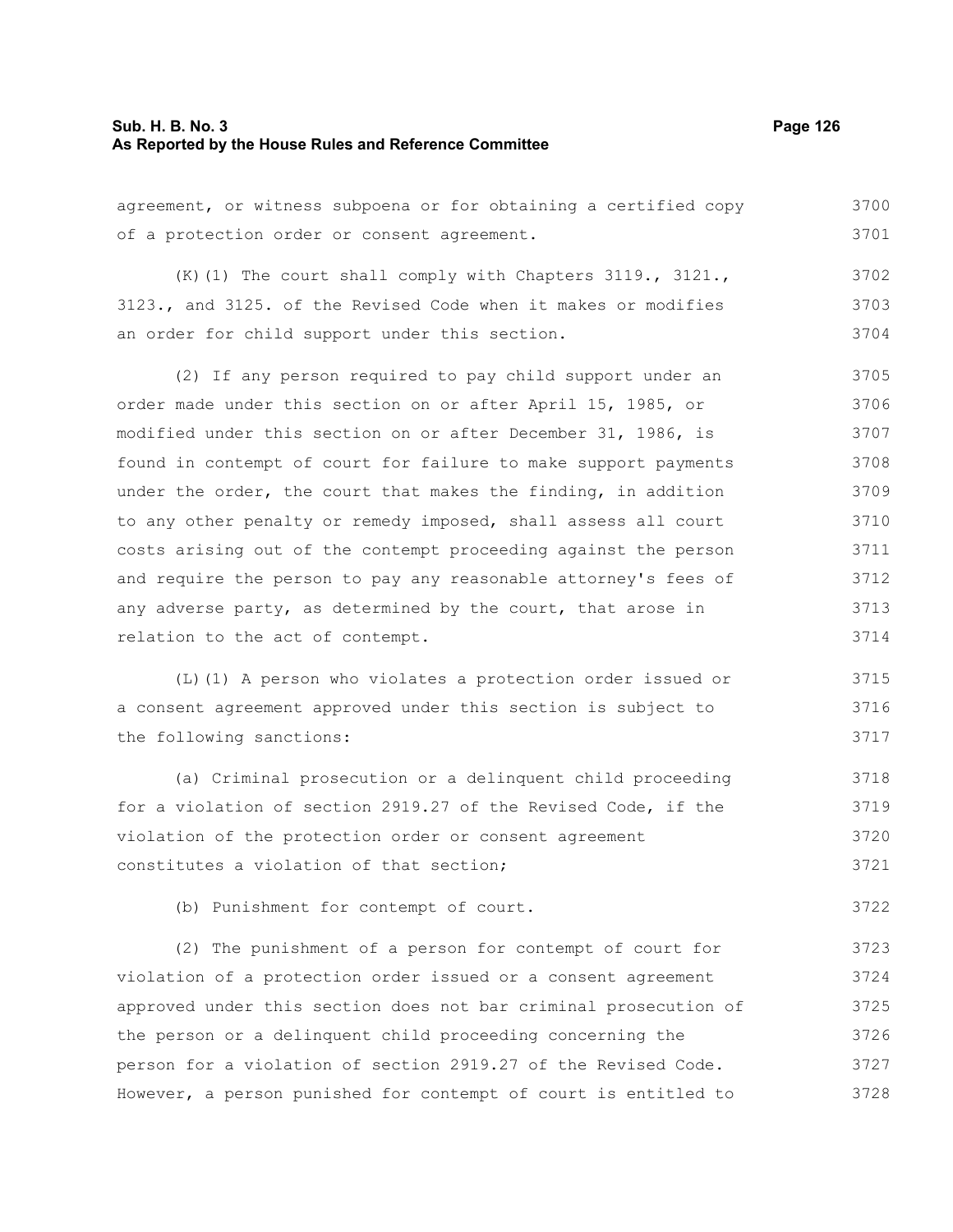## **Sub. H. B. No. 3 Page 127 As Reported by the House Rules and Reference Committee**

credit for the punishment imposed upon conviction of or adjudication as a delinquent child for a violation of that section, and a person convicted of or adjudicated a delinquent child for a violation of that section shall not subsequently be punished for contempt of court arising out of the same activity. 3729 3730 3731 3732 3733

(M) In all stages of a proceeding under this section, a petitioner may be accompanied by a victim advocate. 3734 3735

(N)(1) A petitioner who obtains a protection order or consent agreement under this section or a temporary protection order under section 2919.26 of the Revised Code may provide notice of the issuance or approval of the order or agreement to the judicial and law enforcement officials in any county other than the county in which the order is issued or the agreement is approved by registering that order or agreement in the other county pursuant to division  $(N)(2)$  of this section and filing a copy of the registered order or registered agreement with a law enforcement agency in the other county in accordance with that division. A person who obtains a protection order issued by a court of another state may provide notice of the issuance of the order to the judicial and law enforcement officials in any county of this state by registering the order in that county pursuant to section 2919.272 of the Revised Code and filing a copy of the registered order with a law enforcement agency in that county. 3736 3737 3738 3739 3740 3741 3742 3743 3744 3745 3746 3747 3748 3749 3750 3751 3752

(2) A petitioner may register a temporary protection order, protection order, or consent agreement in a county other than the county in which the court that issued the order or approved the agreement is located in the following manner: 3753 3754 3755 3756

(a) The petitioner shall obtain a certified copy of the order or agreement from the clerk of the court that issued the 3757 3758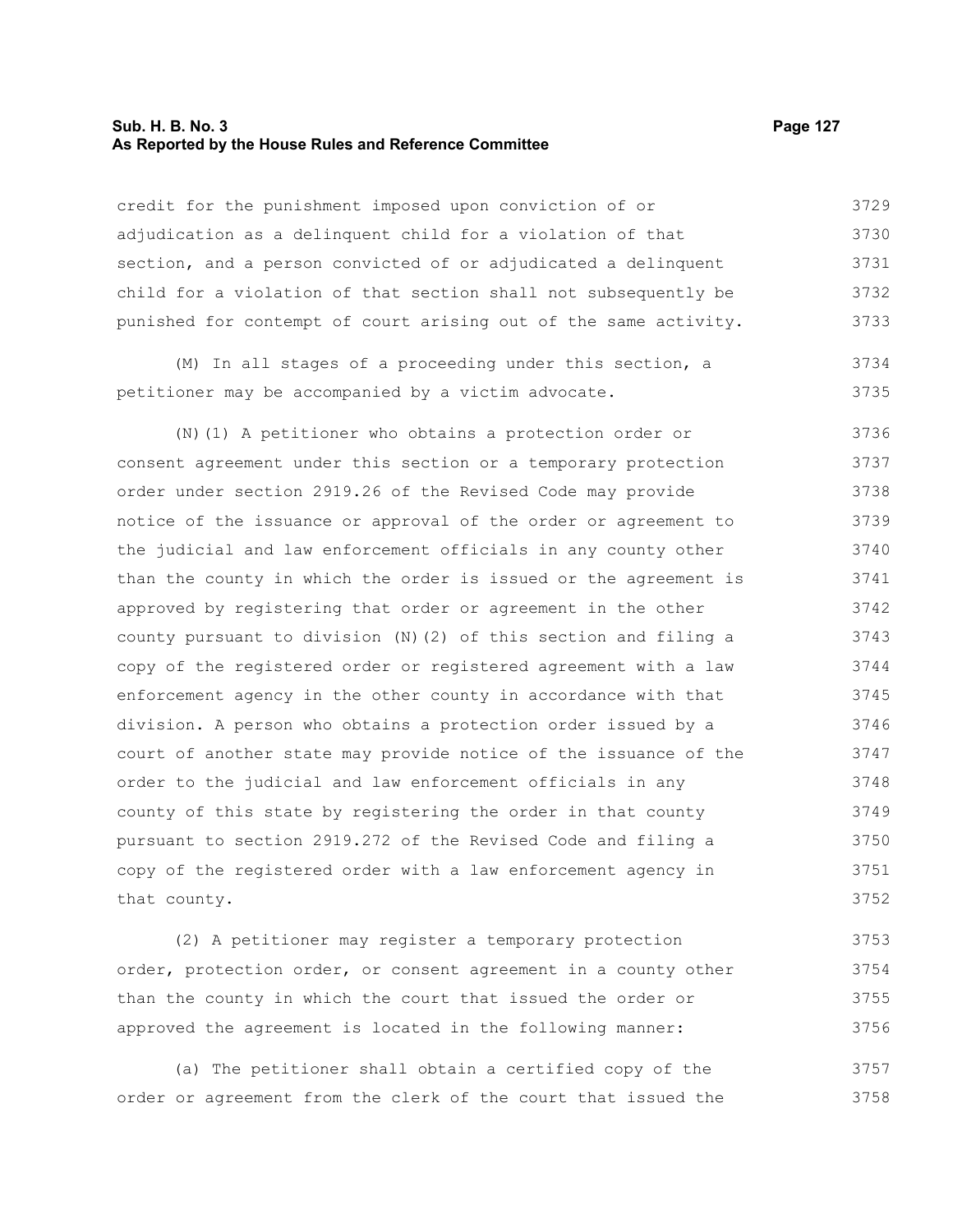## **Sub. H. B. No. 3 Page 128 As Reported by the House Rules and Reference Committee**

order or approved the agreement and present that certified copy to the clerk of the court of common pleas or the clerk of a municipal court or county court in the county in which the order or agreement is to be registered. 3759 3760 3761 3762

(b) Upon accepting the certified copy of the order or agreement for registration, the clerk of the court of common pleas, municipal court, or county court shall place an endorsement of registration on the order or agreement and give the petitioner a copy of the order or agreement that bears that proof of registration. 3763 3764 3765 3766 3767 3768

(3) The clerk of each court of common pleas, the clerk of each municipal court, and the clerk of each county court shall maintain a registry of certified copies of temporary protection orders, protection orders, or consent agreements that have been issued or approved by courts in other counties and that have been registered with the clerk. 3769 3770 3771 3772 3773 3774

(O) Nothing in this section prohibits the domestic relations division of a court of common pleas in counties that have a domestic relations division or a court of common pleas in counties that do not have a domestic relations division from designating a minor child as a protected party on a protection order or consent agreement. 3775 3776 3777 3778 3779 3780

**Section 2.** That existing sections 109.744, 109.803, 2903.01, 2919.25, 2919.27, 2929.12, 2929.13, 2929.14, 2929.22, 2935.03, 2935.032, 2937.23, 3113.31, and 2935.033 of the Revised Code are hereby repealed. 3781 3782 3783 3784

**Section 3.** The General Assembly, in enacting this act, encourages prosecuting attorneys, in cases related to an incident of domestic violence, to consider the totality of the 3785 3786 3787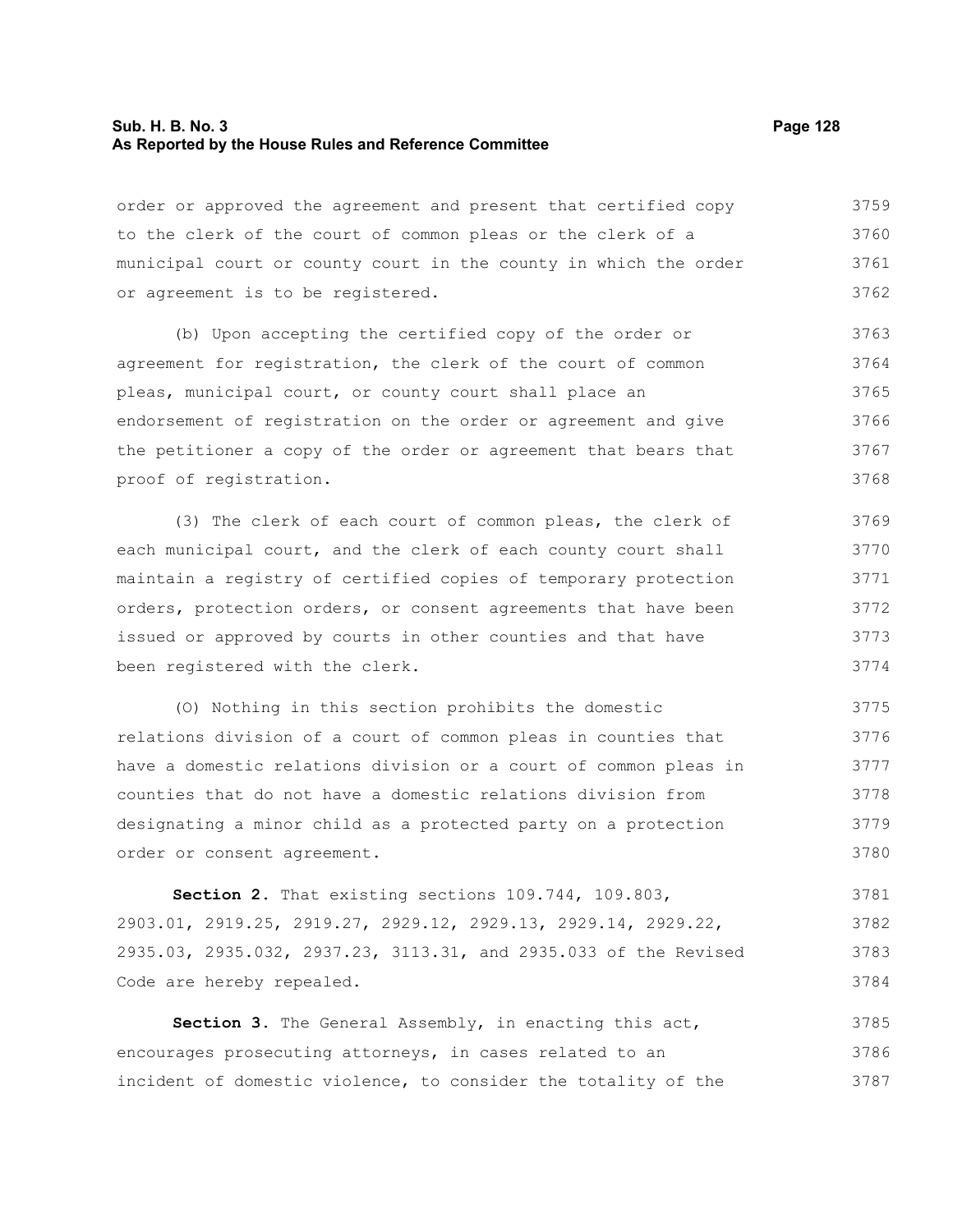## **Sub. H. B. No. 3 Page 129 As Reported by the House Rules and Reference Committee**

circumstances, to review all of the evidence in the case, and to resist seeking voluntary dismissal or an entry of nolle prosequi based solely on the victim's wishes, unless justice demands otherwise. 3788 3789 3790 3791

**Section 4.** The General Assembly respectfully requests the Ohio Supreme Court to review the Ohio Rules of Evidence to consider how the Rules may better aid victims of domestic violence without diminishing the fundamental fairness to alleged perpetrators of domestic violence. 3792 3793 3794 3795 3796

**Section 5.** This act shall be known as Aisha's Law.

**Section 6.** (A) There is hereby created the Domestic Violence Prosecution Study Committee consisting of the following ten members: 3798 3799 3800

(1) The following five members appointed by the Speaker of the House of Representatives: 3801 3802

- (a) One member who is a domestic violence survivor; 3803
- (b) One member who is a domestic violence advocate; 3804

```
(c) One member who is a prosecutor who handles domestic
violence cases;
                                                                            3805
                                                                            3806
```

```
(d) One member who is a member of the judiciary with
experience handling domestic violence cases;
                                                                            3807
                                                                            3808
```

```
(e) One member who is a member of the House of
Representatives.
                                                                             3809
                                                                             3810
```
(2) The following five members appointed by the Minority Leader of the House of Representatives: 3811 3812

(a) One member who is a domestic violence survivor; (b) One member who is a domestic violence advocate; 3813 3814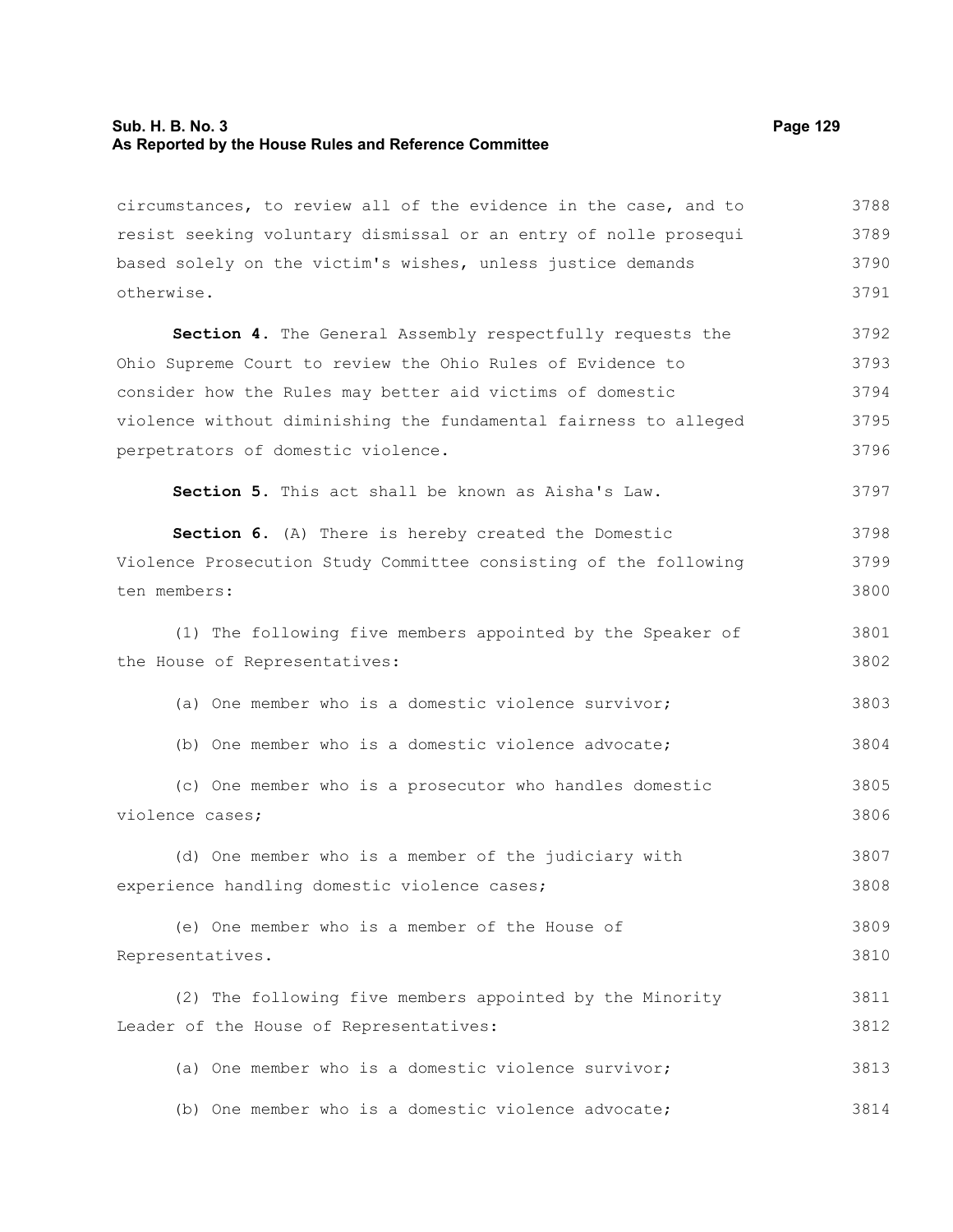# **Sub. H. B. No. 3 Page 130 As Reported by the House Rules and Reference Committee**

| (c) One member who is a prosecutor who handles domestic          | 3815 |
|------------------------------------------------------------------|------|
| violence cases;                                                  | 3816 |
| (d) One member who is a member of the judiciary with             | 3817 |
| experience handling domestic violence cases;                     | 3818 |
| (e) One member who is a member of the House of                   | 3819 |
| Representatives.                                                 | 3820 |
| (B) The Study Committee shall examine policies to protect        | 3821 |
| victims of domestic violence throughout the judicial process,    | 3822 |
| including an investigation into the prevalence of dropped or     | 3823 |
| amended domestic violence charges, and the cases in which a      | 3824 |
| charge of domestic violence was dropped and the victim of        | 3825 |
| domestic violence later became the victim of a homicide.         | 3826 |
| (C) The Speaker and Minority Leader shall make                   | 3827 |
| appointments to the Study Committee as soon as practicable after | 3828 |
| the effective date of this section and the Study Committee shall | 3829 |
| produce a report of its findings not later than one year after   | 3830 |
| the effective date of this section. The Study Committee shall    | 3831 |
| submit that report to the Governor, the President of the Senate, | 3832 |
| the Speaker of the House of Representatives, the Minority Leader | 3833 |
| of the Senate, and the Minority Leader of the House of           | 3834 |
| Representatives. Upon submission of the report, the Study        | 3835 |
| Committee shall cease to exist.                                  | 3836 |
| Section 7. All items in this section are hereby                  | 3837 |
| appropriated as designated out of any moneys in the state        | 3838 |
| treasury to the credit of the designated fund. For all           | 3839 |
| appropriations made in this act, those in the first column are   | 3840 |
| for fiscal year 2022 and those in the second column are for      | 3841 |

for fiscal year 2022 and those in the second column are for fiscal year 2023. The appropriations made in this act are in addition to any other appropriations made for the FY 2022-FY 3841 3842 3843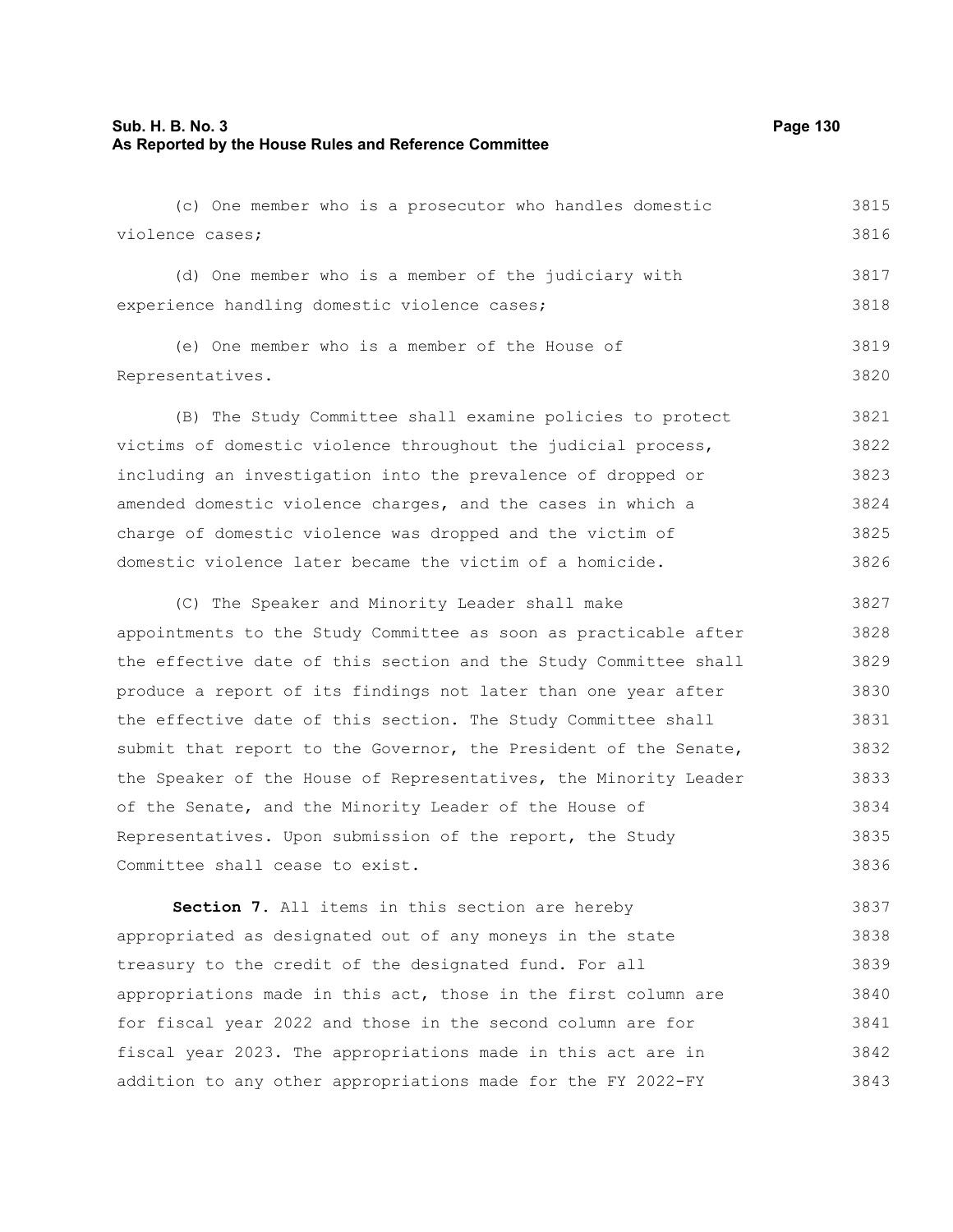| Sub. H. B. No. 3<br>As Reported by the House Rules and Reference Committee | Page 131     |                              |                                                              |                                                                  |     |      |  |
|----------------------------------------------------------------------------|--------------|------------------------------|--------------------------------------------------------------|------------------------------------------------------------------|-----|------|--|
| 2023 biennium.                                                             |              |                              |                                                              |                                                                  |     | 3844 |  |
|                                                                            |              |                              |                                                              |                                                                  |     |      |  |
|                                                                            |              |                              |                                                              |                                                                  |     |      |  |
|                                                                            |              |                              |                                                              |                                                                  |     | 3845 |  |
|                                                                            | $\mathbf{1}$ | 2                            | 3                                                            | 4                                                                | 5   |      |  |
| Α                                                                          |              |                              | AGO ATTORNEY GENERAL                                         |                                                                  |     |      |  |
| В                                                                          |              | Dedicated Purpose Fund Group |                                                              |                                                                  |     |      |  |
| C                                                                          | 4210         | 055617                       | Police                                                       | \$150,000                                                        | \$0 |      |  |
|                                                                            |              |                              | Officers'                                                    |                                                                  |     |      |  |
|                                                                            |              |                              | Training                                                     |                                                                  |     |      |  |
|                                                                            |              |                              | Academy Fee                                                  |                                                                  |     |      |  |
| D                                                                          |              |                              | TOTAL DPF Dedicated Purpose Fund                             | \$150,000                                                        | \$0 |      |  |
|                                                                            | Group        |                              |                                                              |                                                                  |     |      |  |
| E                                                                          |              | TOTAL ALL BUDGET FUND GROUPS |                                                              | \$150,000                                                        | \$0 |      |  |
|                                                                            |              |                              | Section 8. Within the limits set forth in this act, the      |                                                                  |     | 3846 |  |
|                                                                            |              |                              | Director of Budget and Management shall establish accounts   |                                                                  |     | 3847 |  |
|                                                                            |              |                              |                                                              | indicating the source and amount of funds for each appropriation |     | 3848 |  |
|                                                                            |              |                              | made in this act, and shall determine the form and manner in |                                                                  |     | 3849 |  |

which appropriation accounts shall be maintained. Expenditures from appropriations contained in this act shall be accounted for as though made in the main operating appropriations act of the 134th General Assembly. 3850 3851 3852 3853

The appropriations made in this act are subject to all provisions of the main operating appropriations act of the 134th General Assembly that are generally applicable to such appropriations. 3854 3855 3856 3857